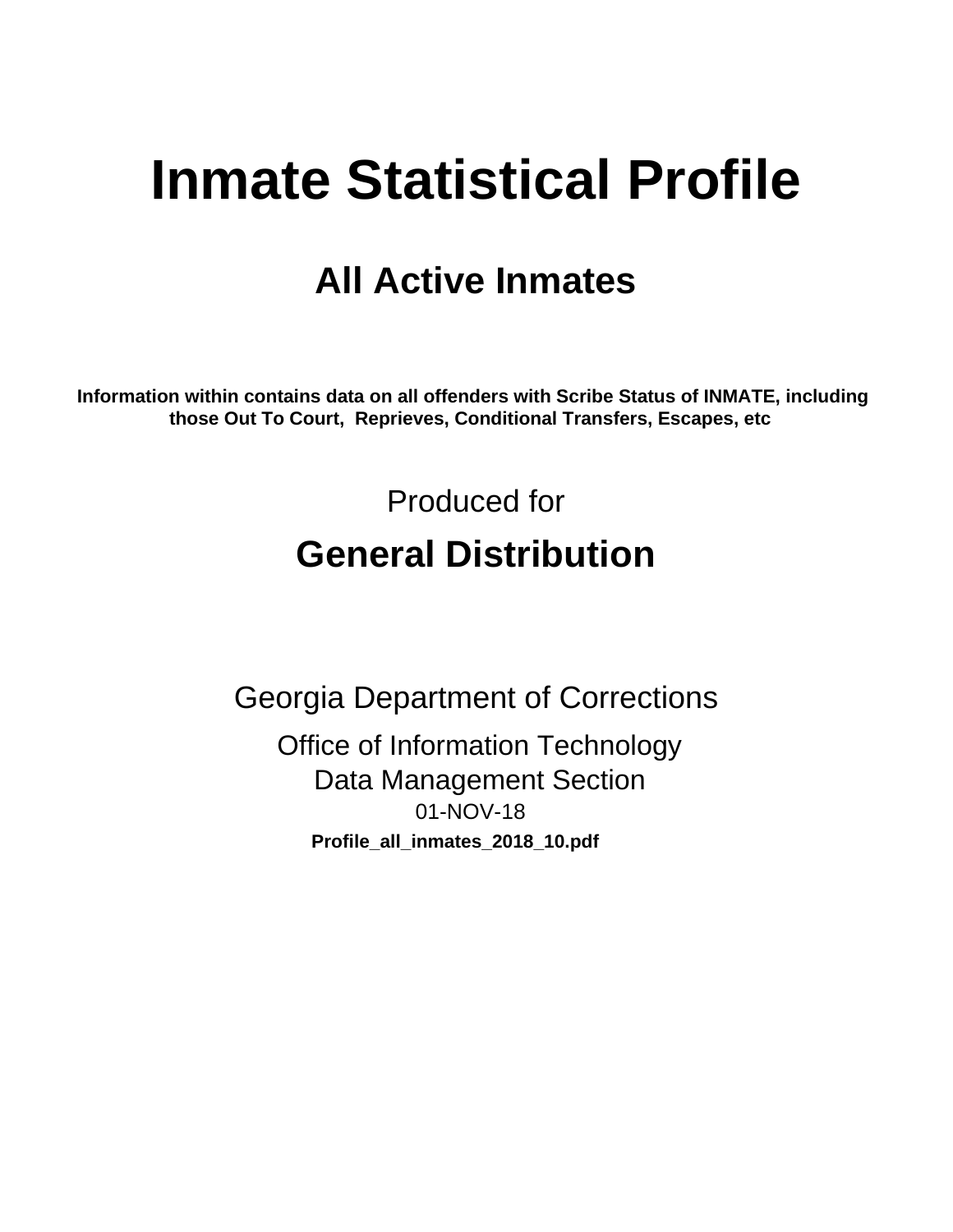#### **Inmate Statistical Profile 01-NOV-18** Contents

**All Active Inmates** 

Produced for General Distribution

## **Table of Contents**

| <b>Demographic information</b>                                        |
|-----------------------------------------------------------------------|
| 4 Current age, broken out in ten year age groups                      |
| 5 Race group                                                          |
| 6 Marital status, self-reported at entry to prison                    |
| 7 Number of Inmates with Dependents, self-reported at entry to prison |
| 8 Religious affiliation, self-reported at entry to prison             |
| 9 Home county - self-reported at entry to prison                      |
| 14 Employment status before prison, self-reported at entry to prison  |
| 15 Age at admission                                                   |
| 17 Age at admission                                                   |
| 20 Height, measured at entry to prison                                |
| 22 Weight, measured at entry to prison                                |
| 23 Military service                                                   |
| <b>Correctional information</b>                                       |
| 24 Type of admission to prison                                        |
| 25 Current / last supervision level                                   |
| 26 Current / last institution type                                    |
| 27 Institution type - transitional centers                            |
| 28 Institution type - county prisons                                  |
| 30 Institution type - state prisons                                   |
| 32 Institution type - private prisons                                 |
| 33 Institution type - inmate boot camp                                |
| 34 Number of disciplinary reports                                     |
| 35 Number of transfers                                                |
| 36 Number of escapes                                                  |
| 37 Split sentence - Probation to follow                               |
| 38 Probable future release type of still active inmates               |
| 39 Time served in current (or last) institution                       |
| Educational, psychological and physical information                   |
| 40 Highest grade level attained                                       |
| 41 Culture fair IQ scores                                             |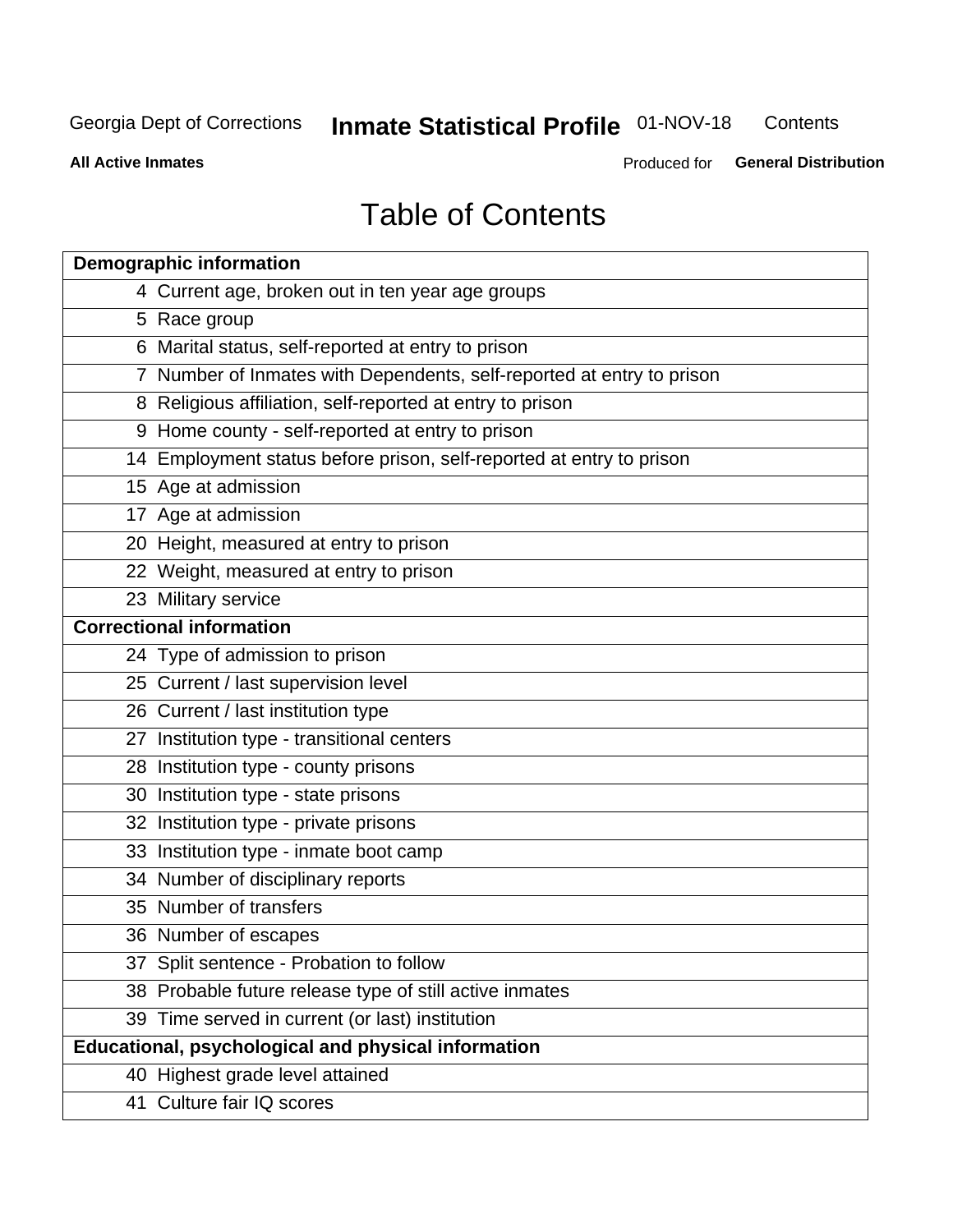## **Inmate Statistical Profile 01-NOV-18**

Contents

**All Active Inmates** 

Produced for General Distribution

## **Table of Contents**

| Educational, psychological and physical information              |
|------------------------------------------------------------------|
| 42 Wide Range Achievement Test (WRAT) reading score              |
| 43 Wide Range Achievement Test (WRAT) math score                 |
| 44 Wide Range Achievement Test (WRAT) spelling score             |
| 45 Current / last mental health treatment level                  |
| 46 PULHESDWIT medical scale - 'P' overall condition ('P'hysical) |
| 47 PULHESDWIT medical scale - 'U' upper body                     |
| 48 PULHESDWIT medical scale - 'L' lower body                     |
| 49 PULHESDWIT medical scale - 'H' hearing                        |
| 50 PULHESDWIT medical scale - 'E' vision                         |
| 51 PULHESDWIT medical scale -'S' psychiatric                     |
| 52 PULHESDWIT medical scale - 'D' dental                         |
| 53 PULHESDWIT medical scale - 'W' work ability                   |
| 54 PULHESDWIT medical scale - 'I' impairment                     |
| 55 PULHESDWIT medical scale - 'T' transportability               |
| <b>Crimes and criminal history information</b>                   |
| 56 Number of prior Georgia incarcerations                        |
| 57 Prison sentence in years                                      |
| 58 Primary offense, broken out into felonies vs misdemeanors     |
| 59 Primary offense, broken out into six broad crime categories   |
| 60 Primary offense, detailed offense code                        |
| 68 County of conviction of primary offense                       |
| 73 Circuit of conviction of primary offense                      |
| 75 Years served (jail + prison) in this incarceration            |
| <b>Medical information</b>                                       |
| 76 Results of most recent HIV test                               |
| 77 Results of most recent tuberculosis test                      |
| 78 Results of most recent syphilis test                          |
| 79 Results of most recent Hepatitis-C test                       |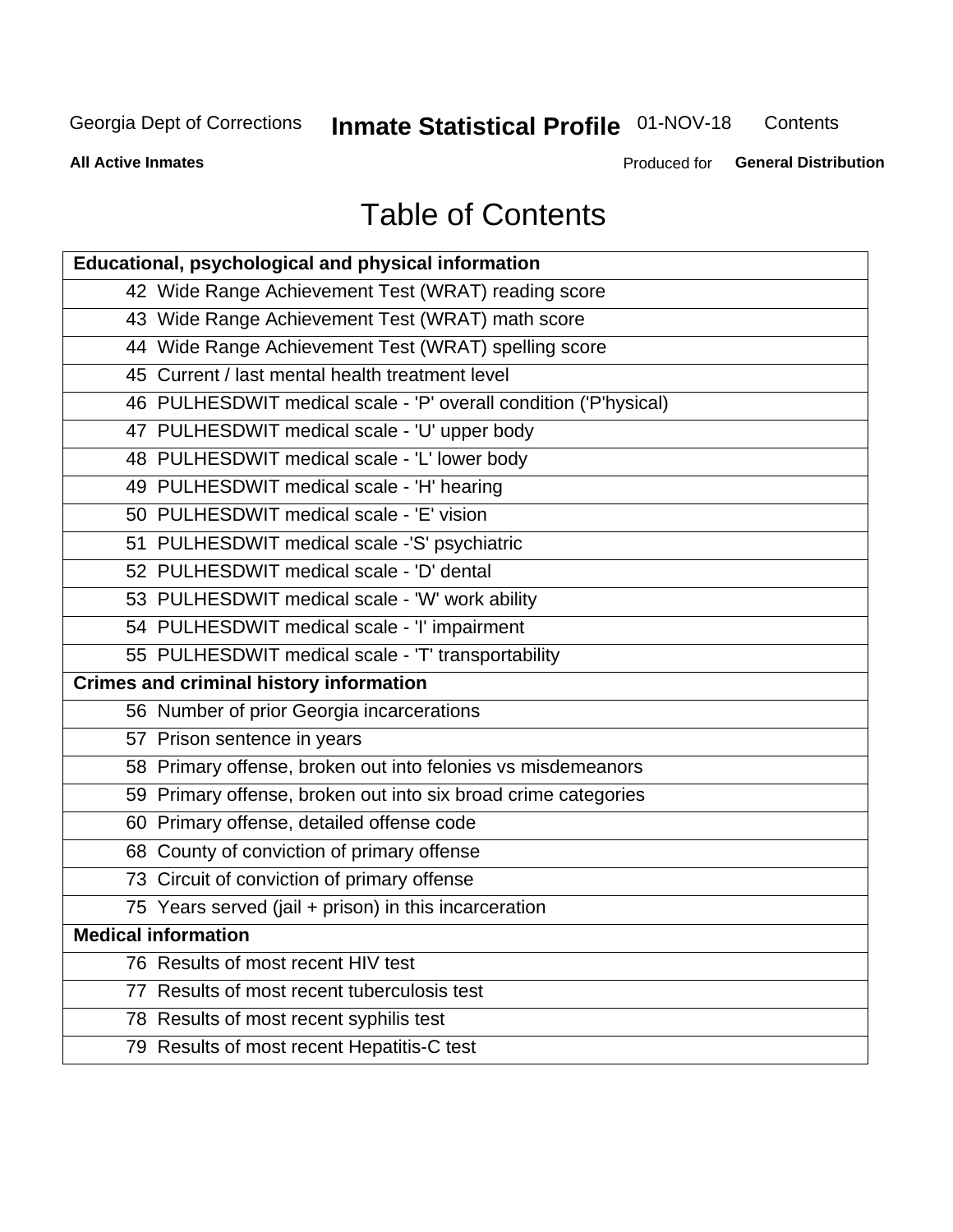### **All Active Inmates**

### Produced for General Distribution

### Current age, broken out in ten-year age groups

COL % - percent each COUNT is of its particular column

|                            |              | <b>Male</b> |        |              | <b>Female</b> | <b>Total</b> |              |        |
|----------------------------|--------------|-------------|--------|--------------|---------------|--------------|--------------|--------|
| <b>Current Age</b>         | <b>Count</b> | Col %       | Row %  | <b>Count</b> | Col %         | Row %        | <b>Total</b> | Col %  |
| <b>Teens (1-19)</b>        | 734          | 1.45%       | 95.08% | 38           | 0.97%         | 4.92%        | 772          | 1.41%  |
| <b>Twenties (20-29)</b>    | 13,817       | 27.26%      | 93.18% | 1,012        | 25.84%        | 6.82%        | 14,829       | 27.16% |
| <b>Thirties (30-39)</b>    | 15,387       | $30.36\%$   | 91.61% | 1,409        | 35.98%        | 8.39%        | 16,796       | 30.76% |
| <b>Forties (40-49)</b>     | 10,605       | 20.93%      | 92.37% | 876          | 22.37%        | 7.63%        | 11,481       | 21.03% |
| <b>Fifties (50-59)</b>     | 7,010        | 13.83%      | 93.93% | 453          | 11.57%        | 6.07%        | 7,463        | 13.67% |
| <b>Sixties (60-69)</b>     | 2,485        | 4.90%       | 95.87% | 107          | 2.73%         | 4.13%        | 2,592        | 4.75%  |
| Seventy $+$ (70 and above) | 642          | 1.27%       | 96.83% | 21           | 0.54%         | 3.17%        | 663          | 1.21%  |
| <b>Total Reported</b>      | 50,680       | 100%        | 92.83% | 3,916        | 100%          | 7.17%        | 54,596       | 100%   |

| <b>Not</b>    | າຂາ    |            | $\sim$ |
|---------------|--------|------------|--------|
| <b>ported</b> | ZUJ    |            | 264    |
| <b>Total</b>  | 50,943 | 2.017<br>. | 54,860 |

| <b>Mean</b><br>(average) | 38.39 | 37.46 | 38.32     |
|--------------------------|-------|-------|-----------|
| Median (middle)          | 36    | 36    | 36        |
| Mode<br>(most frequent)  |       | 29    | ^7<br>. . |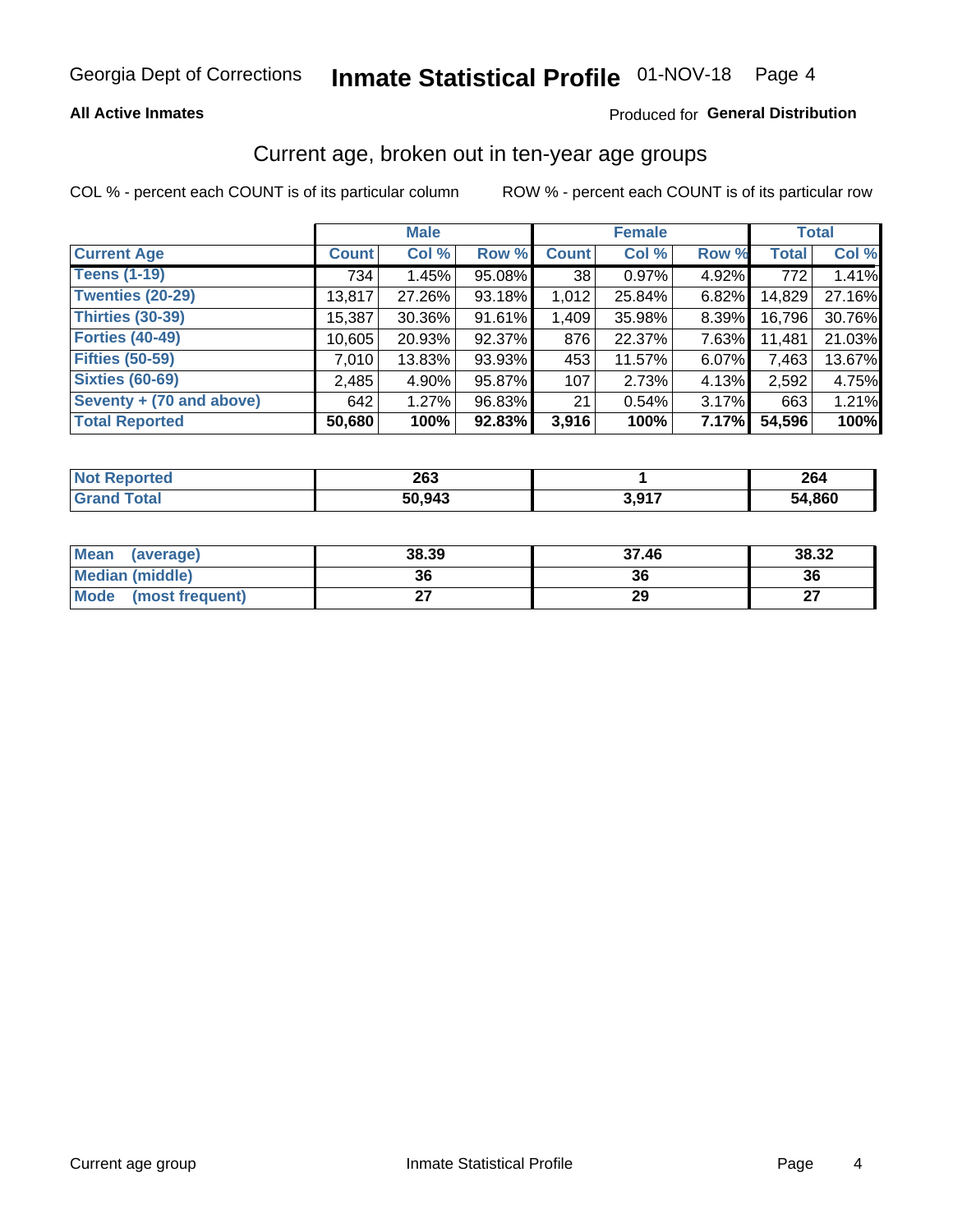## Inmate Statistical Profile 01-NOV-18 Page 5

### **All Active Inmates**

#### Produced for General Distribution

### Race group

COL % - percent each COUNT is of its particular column

|                   |                        |                 | <b>Male</b> |             |       | <b>Female</b> |        |              | <b>Total</b> |  |
|-------------------|------------------------|-----------------|-------------|-------------|-------|---------------|--------|--------------|--------------|--|
|                   | <b>Race Group</b>      | <b>Count</b>    | Col %       | Row % Count |       | Col %         | Row %  | <b>Total</b> | Col %        |  |
|                   | <b>White</b>           | 17,394          | 34.14%      | 88.33%      | 2,297 | 58.64%        | 11.67% | 19,691       | 35.89%       |  |
| 2                 | <b>Black</b>           | 31,217          | 61.28%      | 95.30%      | .540  | 39.32%        | 4.70%  | 32,757       | 59.71%       |  |
| 5                 | <b>Other</b>           | 56              | .11%        | 90.32%      | 6     | .15%          | 9.68%  | 62           | .11%         |  |
| 6                 | <b>Asian</b>           | 178             | $.35\%$     | 93.68%      | 12    | .31%          | 6.32%  | 190          | .35%         |  |
| 9                 | <b>Unknown</b>         | 13 <sub>1</sub> | $.03\%$     | 86.67%      | 2     | .05%          | 13.33% | 15           | .03%         |  |
| 10                | <b>Hispanic</b>        | 2,062           | 4.05%       | 97.22%      | 59    | 1.51%         | 2.78%  | 2,121        | 3.87%        |  |
| $12 \overline{ }$ | <b>Native American</b> | 22              | .04%        | 95.65%      |       | .03%          | 4.35%  | 23           | .04%         |  |
| 13                | <b>Native Hawaiian</b> |                 | $.01\%$     | 100.00%     |       |               |        |              | .01%         |  |
|                   | <b>Total Reported</b>  | 50,943          | 100%        | 92.86%      | 3,917 | 100%          | 7.14%  | 54,860       | 100%         |  |

| <b>Not Reported</b> |        |       |        |
|---------------------|--------|-------|--------|
| <b>Grand Total</b>  | 50,943 | 3,917 | 54,860 |

| <b>Mode</b><br>---<br>most frequent) | Black | White | <b>Black</b> |
|--------------------------------------|-------|-------|--------------|
|                                      |       |       |              |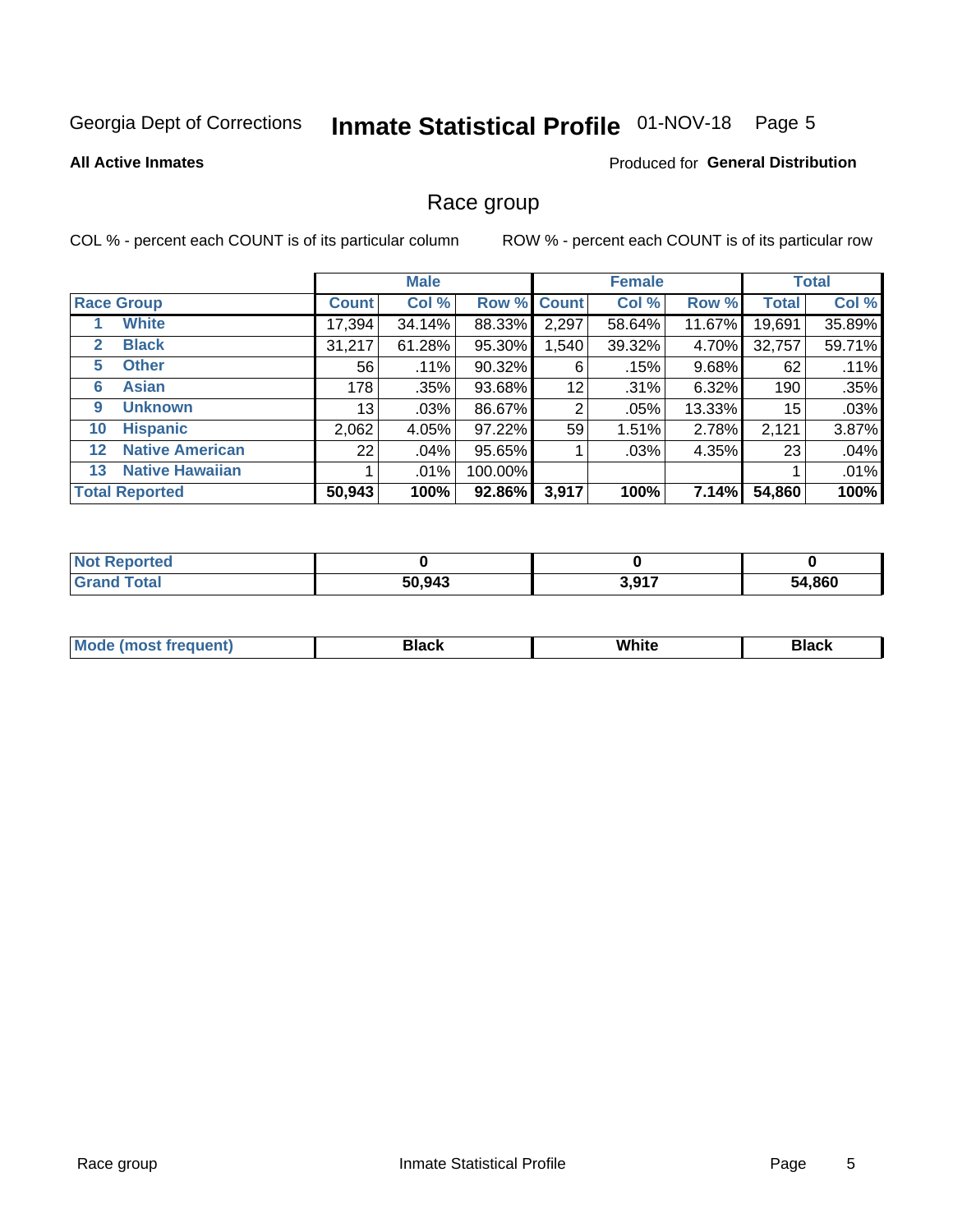## Inmate Statistical Profile 01-NOV-18 Page 6

**All Active Inmates** 

#### Produced for General Distribution

## Marital status, self-reported at entry to prison

COL % - percent each COUNT is of its particular column

|                            | <b>Male</b>  |        |        |              | <b>Female</b> | <b>Total</b> |              |        |
|----------------------------|--------------|--------|--------|--------------|---------------|--------------|--------------|--------|
| <b>Marital Status</b>      | <b>Count</b> | Col %  | Row %  | <b>Count</b> | Col %         | Row %        | <b>Total</b> | Col %  |
| <b>Unknown</b><br>$\bf{0}$ | 1,258        | 2.47%  | 86.11% | 203          | 5.18%         | 13.89%       | 1,461        | 2.66%  |
| <b>Divorced</b><br>D       | 4,846        | 9.51%  | 90.04% | 536          | 13.68%        | 9.96%        | 5,382        | 9.81%  |
| <b>Married</b><br>М        | 6,782        | 13.31% | 91.51% | 629          | 16.06%        | 8.49%        | 7,411        | 13.51% |
| <b>Separated</b><br>S      | 1,781        | 3.50%  | 84.97% | 315          | 8.04%         | 15.03%       | 2,096        | 3.82%  |
| <b>Unmarried</b><br>U      | 35,707       | 70.09% | 94.44% | 2,104        | 53.71%        | 5.56%        | 37,811       | 68.92% |
| <b>Widow</b><br>W          | 569          | 1.12%  | 81.40% | 130          | 3.32%         | 18.60%       | 699          | 1.27%  |
| <b>Total Reported</b>      | 50,943       | 100%   | 92.86% | 3,917        | 100%          | 7.14%        | 54,860       | 100%   |

| $^{\dagger}$ Not $\cdot$<br>norted |        |      |        |
|------------------------------------|--------|------|--------|
| Total                              | 50.943 | 2017 | 54.860 |

|--|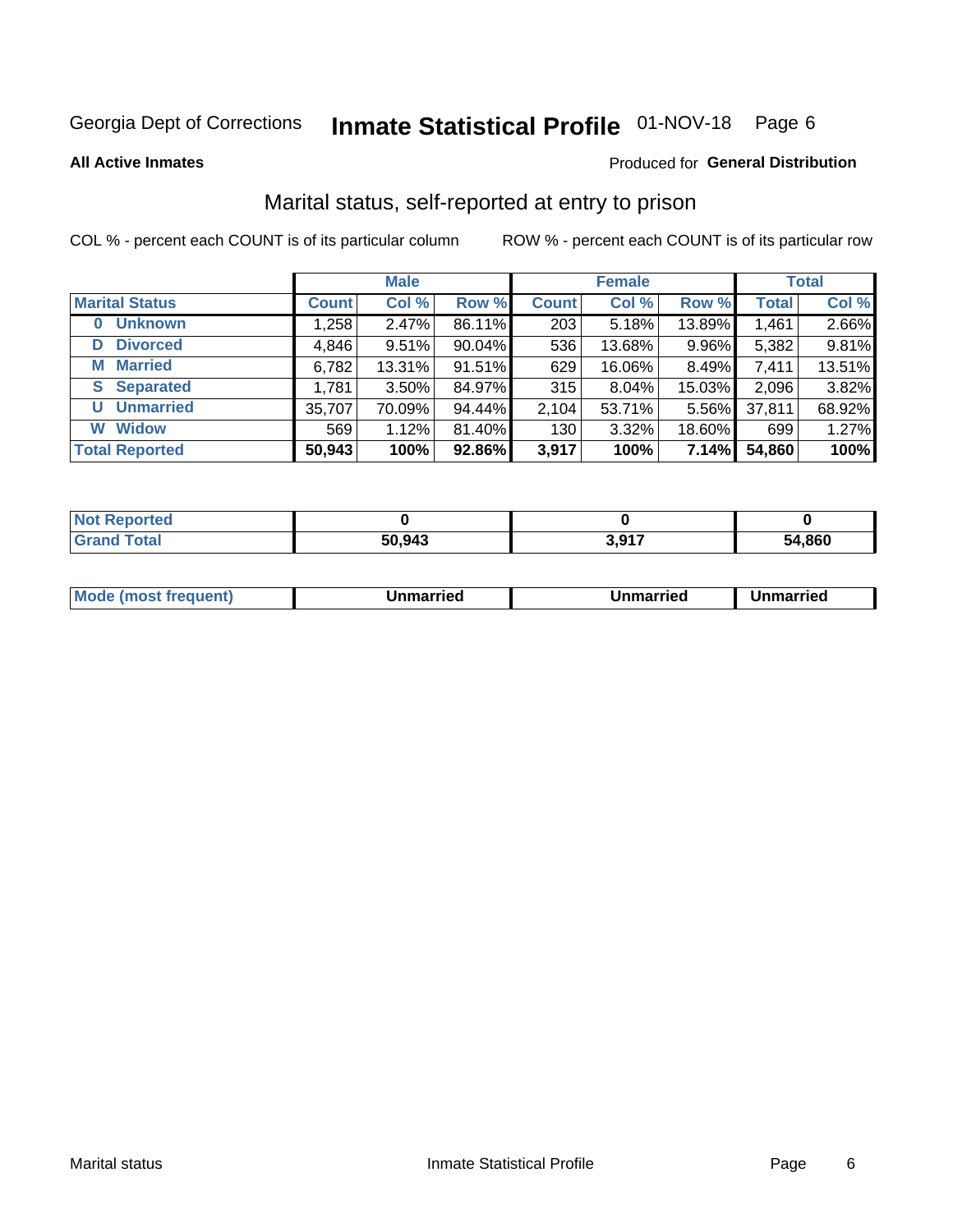#### Inmate Statistical Profile 01-NOV-18 Page 7

#### **All Active Inmates**

### Produced for General Distribution

### Number of Inmates with Dependents, Self-Reported at Entry to Prison

COL % - percent each COUNT is of its particular column

|                             |              | <b>Male</b> |        |              | <b>Female</b> |       |              | <b>Total</b> |
|-----------------------------|--------------|-------------|--------|--------------|---------------|-------|--------------|--------------|
| <b>Number of dependents</b> | <b>Count</b> | Col %       | Row %  | <b>Count</b> | Col %         | Row % | <b>Total</b> | Col %        |
| 10                          | 15,704       | 37.27%      | 93.57% | 1,079        | 33.59%        | 6.43% | 16,783       | 37.01%       |
|                             | 9,822        | 23.31%      | 93.90% | 638          | 19.86%        | 6.10% | 10,460       | 23.07%       |
| $\overline{2}$              | 7,310        | 17.35%      | 91.70% | 662          | 20.61%        | 8.30% | 7,972        | 17.58%       |
| $\overline{\mathbf{3}}$     | 4,480        | 10.63%      | 90.65% | 462          | 14.38%        | 9.35% | 4,942        | 10.90%       |
| 4                           | 2,264        | 5.37%       | 91.51% | 210          | 6.54%         | 8.49% | 2,474        | 5.46%        |
| 5                           | 1,188        | 2.82%       | 92.96% | 90           | 2.80%         | 7.04% | 1,278        | 2.82%        |
| 6                           | 611          | 1.45%       | 93.86% | 40           | 1.25%         | 6.14% | 651          | 1.44%        |
| 7                           | 307          | 0.73%       | 95.64% | 14           | 0.44%         | 4.36% | 321          | 0.71%        |
| $\overline{\mathbf{8}}$     | 173          | 0.41%       | 96.11% |              | 0.22%         | 3.89% | 180          | 0.40%        |
| 9                           | 88           | 0.21%       | 95.65% | 4            | 0.12%         | 4.35% | 92           | 0.20%        |
| 10                          | 85           | 0.20%       | 95.51% | 4            | 0.12%         | 4.49% | 89           | 0.20%        |
| Over 10                     | 106          | 0.25%       | 98.15% | 2            | 0.06%         | 1.85% | 108          | 0.24%        |
| <b>Total Reported</b>       | 42,138       | 100%        | 92.92% | 3,212        | 100%          | 7.08% | 45,350       | 100.0%       |

| 8,806  | 705      | <b>511</b> |
|--------|----------|------------|
| 50 944 | 017<br>. | 54,861     |

| Mean (average)          | 1.50 | 1.60 | 51.، |
|-------------------------|------|------|------|
| <b>Median (middle)</b>  |      |      |      |
| Mode<br>(most frequent) |      |      |      |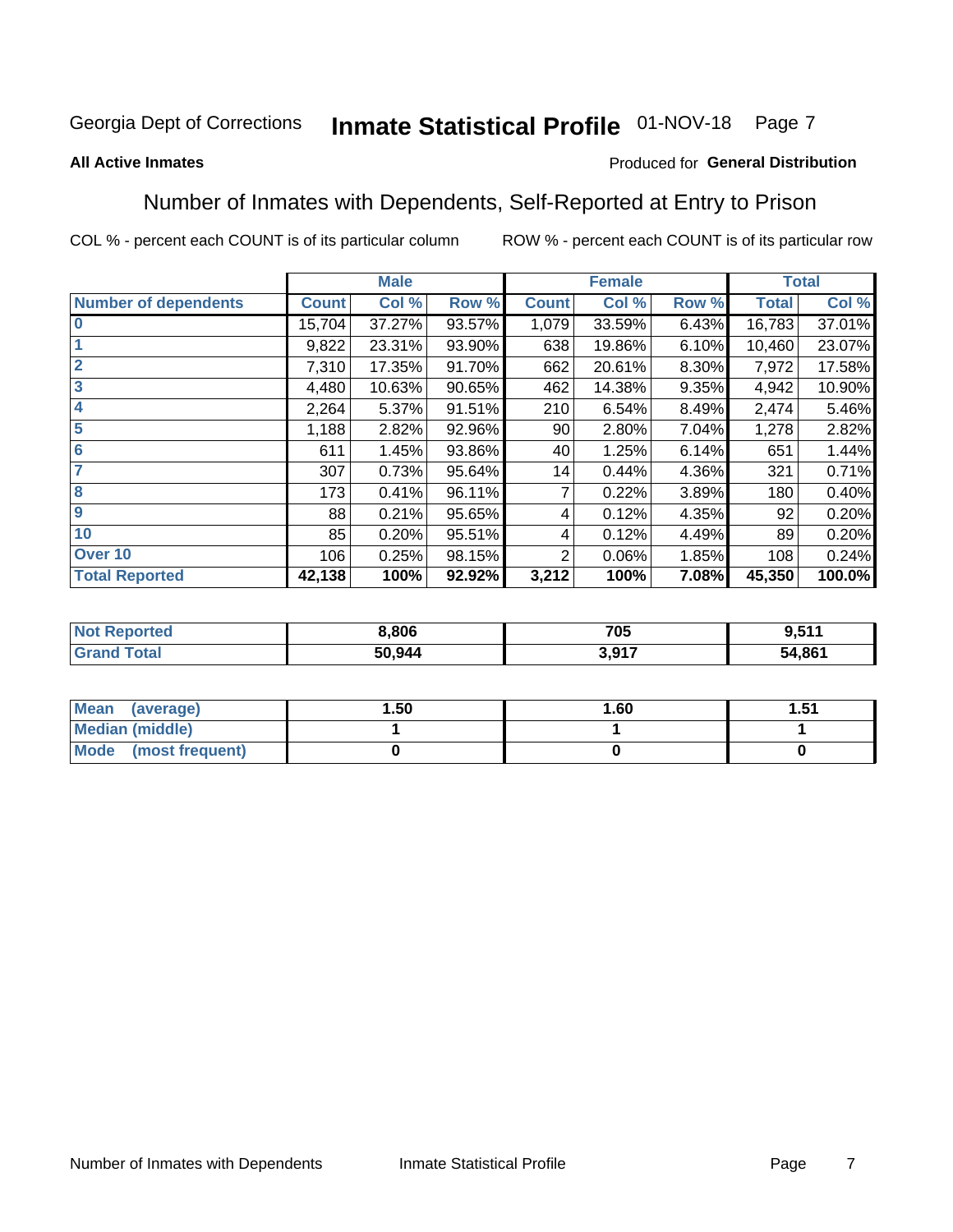## Inmate Statistical Profile 01-NOV-18 Page 8

#### **All Active Inmates**

#### Produced for General Distribution

## Religious affiliation, self-reported at entry to prison

COL % - percent each COUNT is of its particular column

|                         |                              |              | <b>Male</b> |         |                | <b>Female</b>              |        |                | <b>Total</b> |
|-------------------------|------------------------------|--------------|-------------|---------|----------------|----------------------------|--------|----------------|--------------|
|                         | <b>Religious Affiliation</b> | <b>Count</b> | Col %       | Row %   | <b>Count</b>   | $\overline{\text{Col }^9}$ | Row %  | <b>Total</b>   | Col %        |
| 1                       | <b>Islam</b>                 | 1,416        | 6.61%       | 97.19%  | 41             | 1.68%                      | 2.81%  | 1,457          | 6.10%        |
| $\overline{2}$          | <b>Catholic</b>              | 1,091        | 5.09%       | 88.05%  | 148            | 6.07%                      | 11.95% | 1,239          | 5.19%        |
| $\mathbf{3}$            | <b>Baptist</b>               | 13,443       | 62.74%      | 88.11%  | 1,814          | 74.34%                     | 11.89% | 15,257         | 63.93%       |
| $\overline{\mathbf{4}}$ | <b>Methodist</b>             | 375          | 1.75%       | 85.81%  | 62             | 2.54%                      | 14.19% | 437            | 1.83%        |
| $\overline{5}$          | <b>EpiscopIn</b>             | 45           | .21%        | 84.91%  | 8              | .33%                       | 15.09% | 53             | .22%         |
| $6\phantom{a}$          | <b>Presbytrn</b>             | 77           | .36%        | 93.90%  | 5              | .20%                       | 6.10%  | 82             | .34%         |
| 7                       | <b>Chc Of God</b>            | 405          | 1.89%       | 89.21%  | 49             | 2.01%                      | 10.79% | 454            | 1.90%        |
| 8                       | <b>Holiness</b>              | 547          | 2.55%       | 83.00%  | 112            | 4.59%                      | 17.00% | 659            | 2.76%        |
| 9                       | <b>Jewish</b>                | 61           | .28%        | 81.33%  | 14             | .57%                       | 18.67% | 75             | .31%         |
| 10                      | <b>Anglican</b>              | 39           | .18%        | 95.12%  | $\overline{2}$ | .08%                       | 4.88%  | 41             | .17%         |
| 11                      | <b>Grk Orthdx</b>            | 3            | .01%        | 60.00%  | $\overline{2}$ | .08%                       | 40.00% | 5              | .02%         |
| 12                      | <b>Hindu</b>                 | 10           | .05%        | 83.33%  | $\overline{2}$ | .08%                       | 16.67% | 12             | .05%         |
| 13                      | <b>Buddhist</b>              | 49           | .23%        | 89.09%  | 6              | .25%                       | 10.91% | 55             | .23%         |
| 14                      | <b>Taoist</b>                | 5            | .02%        | 100.00% |                |                            |        | 5              | .02%         |
| 15                      | <b>Shintoist</b>             | 5            | .02%        | 100.00% |                |                            |        | 5              | .02%         |
| 16                      | <b>Seven D Ad</b>            | 58           | .27%        | 89.23%  | 7              | .29%                       | 10.77% | 65             | .27%         |
| 17                      | <b>Jehovah Wt</b>            | 258          | 1.20%       | 88.36%  | 34             | 1.39%                      | 11.64% | 292            | 1.22%        |
| 18                      | <b>Latr Day S</b>            | 23           | .11%        | 85.19%  | 4              | .16%                       | 14.81% | 27             | .11%         |
| 19                      | Quaker                       | 2            | .01%        | 100.00% |                |                            |        | $\overline{2}$ | .01%         |
| 20                      | <b>Other Prot</b>            | 1,866        | 8.71%       | 94.05%  | 118            | 4.84%                      | 5.95%  | 1,984          | 8.31%        |
| 21                      | <b>Messianic Judaism</b>     | 21           | .10%        | 91.30%  | 2              | .08%                       | 8.70%  | 23             | .10%         |
| 96                      | <b>None</b>                  | 1,628        | 7.60%       | 99.39%  | 10             | .41%                       | .61%   | 1,638          | 6.86%        |
|                         | <b>Total Reported</b>        | 21,427       | 100%        | 89.78%  | 2,440          | 100%                       | 10.22% | 23,867         | 100%         |

| <b>rteo</b><br>n a | 29,516 | $\overline{a}$  | 30.993 |
|--------------------|--------|-----------------|--------|
| ' Gra              | 50,943 | 2017<br>J.J I 1 | 54,860 |

| Mode (most frequent) | Baptist | aptist | Baptist |
|----------------------|---------|--------|---------|
|----------------------|---------|--------|---------|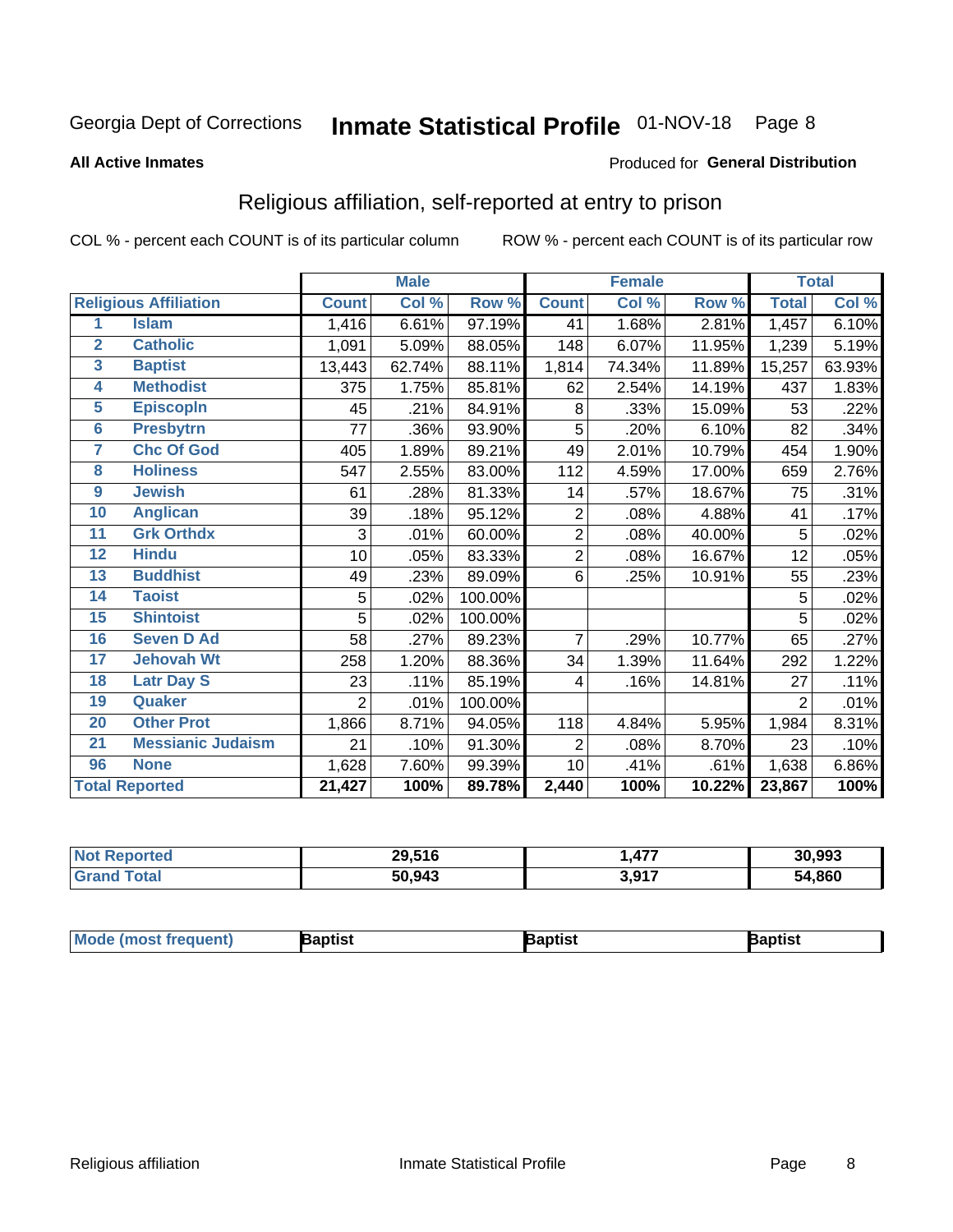## Inmate Statistical Profile 01-NOV-18 Page 9

#### **All Active Inmates**

### **Produced for General Distribution**

## Home county, self-reported at entry to prison

COL % - percent each COUNT is of its particular column

|     |                             |              | <b>Male</b> |                  |                         | <b>Female</b> |        | <b>Total</b> |        |
|-----|-----------------------------|--------------|-------------|------------------|-------------------------|---------------|--------|--------------|--------|
|     | <b>Home County</b>          | <b>Count</b> | Col %       | Row <sup>%</sup> | <b>Count</b>            | Col %         | Row %  | <b>Total</b> | Col %  |
| 000 | <b>Unknown</b>              | 7,611        | 14.94%      | 92.02%           | 660                     | 16.85%        | 7.98%  | 8,271        | 15.08% |
| 001 | <b>Appling County</b>       | 135          | .27%        | 95.74%           | 6                       | .15%          | 4.26%  | 141          | .26%   |
| 002 | <b>Atkinson County</b>      | 41           | .08%        | 93.18%           | 3                       | .08%          | 6.82%  | 44           | .08%   |
| 003 | <b>Bacon County</b>         | 74           | .15%        | 94.87%           | 4                       | .10%          | 5.13%  | 78           | .14%   |
| 004 | <b>Baker County</b>         | 19           | .04%        | 95.00%           | 1                       | .03%          | 5.00%  | 20           | .04%   |
| 005 | <b>Baldwin County</b>       | 246          | .48%        | 92.48%           | 20                      | .51%          | 7.52%  | 266          | .48%   |
| 006 | <b>Banks County</b>         | 76           | .15%        | 87.36%           | 11                      | .28%          | 12.64% | 87           | .16%   |
| 007 | <b>Barrow County</b>        | 305          | .60%        | 89.97%           | 34                      | .87%          | 10.03% | 339          | .62%   |
| 008 | <b>Bartow County</b>        | 524          | 1.03%       | 86.47%           | 82                      | 2.09%         | 13.53% | 606          | 1.10%  |
| 009 | <b>Ben Hill County</b>      | 183          | .36%        | 94.33%           | 11                      | .28%          | 5.67%  | 194          | .35%   |
| 010 | <b>Berrien County</b>       | 77           | .15%        | 93.90%           | 5                       | .13%          | 6.10%  | 82           | .15%   |
| 011 | <b>Bibb County</b>          | 1,109        | 2.18%       | 94.62%           | 63                      | 1.61%         | 5.38%  | 1,172        | 2.14%  |
| 012 | <b>Bleckley County</b>      | 72           | .14%        | 88.89%           | 9                       | .23%          | 11.11% | 81           | .15%   |
| 013 | <b>Brantley County</b>      | 80           | .16%        | 84.21%           | 15                      | .38%          | 15.79% | 95           | .17%   |
| 014 | <b>Brooks County</b>        | 199          | .39%        | 99.00%           | $\overline{2}$          | .05%          | 1.00%  | 201          | .37%   |
| 015 | <b>Bryan County</b>         | 85           | .17%        | 95.51%           | $\overline{\mathbf{4}}$ | .10%          | 4.49%  | 89           | .16%   |
| 016 | <b>Bulloch County</b>       | 345          | .68%        | 93.75%           | 23                      | .59%          | 6.25%  | 368          | .67%   |
| 017 | <b>Burke County</b>         | 224          | .44%        | 96.97%           | $\overline{7}$          | .18%          | 3.03%  | 231          | .42%   |
| 018 | <b>Butts County</b>         | 132          | .26%        | 92.96%           | 10                      | .26%          | 7.04%  | 142          | .26%   |
| 019 | <b>Calhoun County</b>       | 67           | .13%        | 93.06%           | 5                       | .13%          | 6.94%  | 72           | .13%   |
| 020 | <b>Camden County</b>        | 136          | .27%        | 91.89%           | 12                      | .31%          | 8.11%  | 148          | .27%   |
| 021 | <b>Candler County</b>       | 106          | .21%        | 94.64%           | $\,6$                   | .15%          | 5.36%  | 112          | .20%   |
| 022 | <b>Carroll County</b>       | 545          | 1.07%       | 90.83%           | 55                      | 1.40%         | 9.17%  | 600          | 1.09%  |
| 023 | <b>Catoosa County</b>       | 225          | .44%        | 88.24%           | 30                      | .77%          | 11.76% | 255          | .46%   |
| 024 | <b>Charlton County</b>      | 43           | .08%        | 89.58%           | 5                       | .13%          | 10.42% | 48           | .09%   |
| 025 | <b>Chatham County</b>       | 1,622        | 3.18%       | 95.64%           | 74                      | 1.89%         | 4.36%  | 1,696        | 3.09%  |
| 026 | <b>Chattahoochee County</b> | 26           | .05%        | 96.30%           | 1                       | .03%          | 3.70%  | 27           | .05%   |
| 027 | <b>Chattooga County</b>     | 206          | .40%        | 86.55%           | 32                      | .82%          | 13.45% | 238          | .43%   |
| 028 | <b>Cherokee County</b>      | 389          | .76%        | 90.47%           | 41                      | 1.05%         | 9.53%  | 430          | .78%   |
| 029 | <b>Clarke County</b>        | 497          | .98%        | 94.31%           | 30                      | .77%          | 5.69%  | 527          | .96%   |
| 030 | <b>Clay County</b>          | 50           | .10%        | 90.91%           | 5                       | .13%          | 9.09%  | 55           | .10%   |
| 031 | <b>Clayton County</b>       | 1,455        | 2.86%       | 93.51%           | 101                     | 2.58%         | 6.49%  | 1,556        | 2.84%  |
| 032 | <b>Clinch County</b>        | 51           | .10%        | 87.93%           | 7                       | .18%          | 12.07% | 58           | .11%   |
| 033 | <b>Cobb County</b>          | 1,712        | 3.36%       | 92.54%           | 138                     | 3.52%         | 7.46%  | 1,850        | 3.37%  |
| 034 | <b>Coffee County</b>        | 257          | .50%        | 92.45%           | 21                      | .54%          | 7.55%  | 278          | .51%   |
| 035 | <b>Colquitt County</b>      | 200          | .39%        | 95.24%           | 10                      | .26%          | 4.76%  | 210          | .38%   |
| 036 | <b>Columbia County</b>      | 298          | .58%        | 90.30%           | 32                      | .82%          | 9.70%  | 330          | .60%   |
| 037 | <b>Cook County</b>          | 127          | .25%        | 94.78%           | $\boldsymbol{7}$        | .18%          | 5.22%  | 134          | .24%   |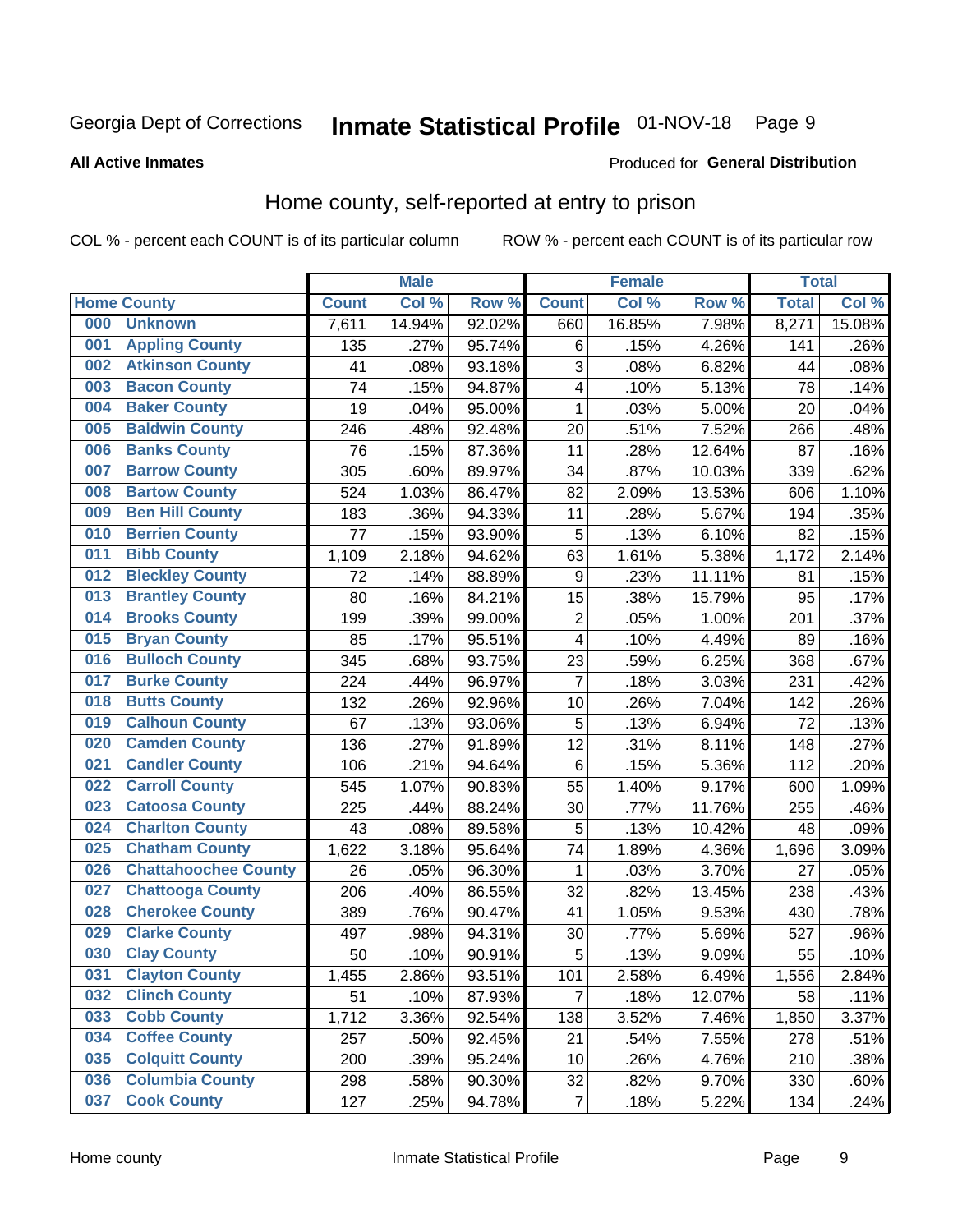## Inmate Statistical Profile 01-NOV-18 Page 10

#### **All Active Inmates**

#### Produced for General Distribution

### Home county, self-reported at entry to prison

COL % - percent each COUNT is of its particular column

|     |                         |              | <b>Male</b> |         |                         | <b>Female</b> |        | <b>Total</b>     |       |
|-----|-------------------------|--------------|-------------|---------|-------------------------|---------------|--------|------------------|-------|
|     | <b>Home County</b>      | <b>Count</b> | Col%        | Row %   | <b>Count</b>            | Col %         | Row %  | <b>Total</b>     | Col % |
| 038 | <b>Coweta County</b>    | 491          | .96%        | 93.88%  | $\overline{32}$         | .82%          | 6.12%  | $\overline{523}$ | .95%  |
| 039 | <b>Crawford County</b>  | 42           | .08%        | 89.36%  | 5                       | .13%          | 10.64% | 47               | .09%  |
| 040 | <b>Crisp County</b>     | 227          | .45%        | 95.38%  | 11                      | .28%          | 4.62%  | 238              | .43%  |
| 041 | <b>Dade County</b>      | 63           | .12%        | 94.03%  | 4                       | .10%          | 5.97%  | 67               | .12%  |
| 042 | <b>Dawson County</b>    | 82           | .16%        | 89.13%  | 10                      | .26%          | 10.87% | 92               | .17%  |
| 043 | <b>Decatur County</b>   | 219          | .43%        | 96.05%  | $\boldsymbol{9}$        | .23%          | 3.95%  | 228              | .42%  |
| 044 | <b>Dekalb County</b>    | 2,825        | 5.55%       | 95.02%  | 148                     | 3.78%         | 4.98%  | 2,973            | 5.42% |
| 045 | <b>Dodge County</b>     | 141          | .28%        | 90.97%  | 14                      | .36%          | 9.03%  | 155              | .28%  |
| 046 | <b>Dooly County</b>     | 91           | .18%        | 92.86%  | 7                       | .18%          | 7.14%  | 98               | .18%  |
| 047 | <b>Dougherty County</b> | 772          | 1.52%       | 94.72%  | 43                      | 1.10%         | 5.28%  | 815              | 1.49% |
| 048 | <b>Douglas County</b>   | 505          | .99%        | 91.99%  | 44                      | 1.12%         | 8.01%  | 549              | 1.00% |
| 049 | <b>Early County</b>     | 64           | .13%        | 88.89%  | 8                       | .20%          | 11.11% | 72               | .13%  |
| 050 | <b>Echols County</b>    | 8            | .02%        | 100.00% |                         |               |        | 8                | .01%  |
| 051 | <b>Effingham County</b> | 211          | .41%        | 92.54%  | 17                      | .43%          | 7.46%  | 228              | .42%  |
| 052 | <b>Elbert County</b>    | 122          | .24%        | 91.04%  | 12                      | .31%          | 8.96%  | 134              | .24%  |
| 053 | <b>Emanuel County</b>   | 176          | .35%        | 92.63%  | 14                      | .36%          | 7.37%  | 190              | .35%  |
| 054 | <b>Evans County</b>     | 63           | .12%        | 90.00%  | $\overline{7}$          | .18%          | 10.00% | 70               | .13%  |
| 055 | <b>Fannin County</b>    | 92           | .18%        | 94.85%  | 5                       | .13%          | 5.15%  | 97               | .18%  |
| 056 | <b>Fayette County</b>   | 155          | .30%        | 89.08%  | 19                      | .49%          | 10.92% | 174              | .32%  |
| 057 | <b>Floyd County</b>     | 681          | 1.34%       | 89.02%  | 84                      | 2.14%         | 10.98% | 765              | 1.39% |
| 058 | <b>Forsyth County</b>   | 203          | .40%        | 90.22%  | 22                      | .56%          | 9.78%  | 225              | .41%  |
| 059 | <b>Franklin County</b>  | 122          | .24%        | 89.05%  | 15                      | .38%          | 10.95% | 137              | .25%  |
| 060 | <b>Fulton County</b>    | 4,745        | 9.31%       | 95.32%  | 233                     | 5.95%         | 4.68%  | 4,978            | 9.07% |
| 061 | <b>Gilmer County</b>    | 89           | .17%        | 87.25%  | 13                      | .33%          | 12.75% | 102              | .19%  |
| 062 | <b>Glascock County</b>  | 10           | .02%        | 76.92%  | 3                       | .08%          | 23.08% | 13               | .02%  |
| 063 | <b>Glynn County</b>     | 403          | .79%        | 94.60%  | 23                      | .59%          | 5.40%  | 426              | .78%  |
| 064 | <b>Gordon County</b>    | 295          | .58%        | 89.39%  | 35                      | .89%          | 10.61% | 330              | .60%  |
| 065 | <b>Grady County</b>     | 100          | .20%        | 94.34%  | $\,6$                   | .15%          | 5.66%  | 106              | .19%  |
| 066 | <b>Greene County</b>    | 90           | .18%        | 90.91%  | 9                       | .23%          | 9.09%  | 99               | .18%  |
| 067 | <b>Gwinnett County</b>  | 1,783        | 3.50%       | 92.82%  | 138                     | 3.52%         | 7.18%  | 1,921            | 3.50% |
| 068 | <b>Habersham County</b> | 119          | .23%        | 85.00%  | 21                      | .54%          | 15.00% | 140              | .26%  |
| 069 | <b>Hall County</b>      | 610          | 1.20%       | 90.64%  | 63                      | 1.61%         | 9.36%  | 673              | 1.23% |
| 070 | <b>Hancock County</b>   | 54           | .11%        | 91.53%  | 5                       | .13%          | 8.47%  | 59               | .11%  |
| 071 | <b>Haralson County</b>  | 125          | .25%        | 90.58%  | 13                      | .33%          | 9.42%  | 138              | .25%  |
| 072 | <b>Harris County</b>    | 92           | .18%        | 95.83%  | $\overline{\mathbf{4}}$ | .10%          | 4.17%  | 96               | .17%  |
| 073 | <b>Hart County</b>      | 150          | .29%        | 94.94%  | 8                       | .20%          | 5.06%  | 158              | .29%  |
| 074 | <b>Heard County</b>     | 55           | .11%        | 88.71%  | $\overline{7}$          | .18%          | 11.29% | 62               | .11%  |
| 075 | <b>Henry County</b>     | 605          | 1.19%       | 93.08%  | 45                      | 1.15%         | 6.92%  | 650              | 1.18% |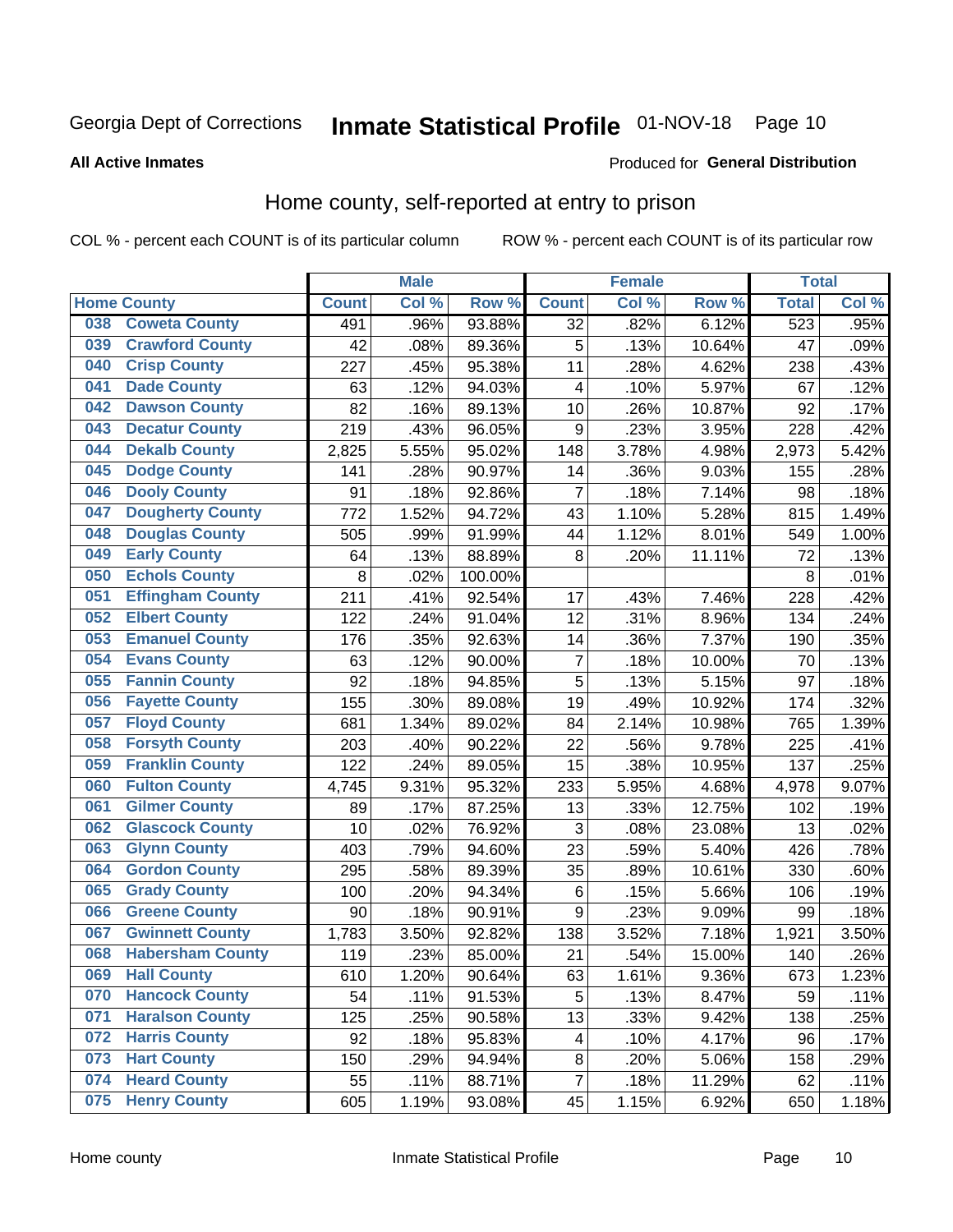## Inmate Statistical Profile 01-NOV-18 Page 11

**All Active Inmates** 

#### Produced for General Distribution

### Home county, self-reported at entry to prison

COL % - percent each COUNT is of its particular column

|     |                          |              | <b>Male</b> |                  |                         | <b>Female</b> |        | <b>Total</b> |       |
|-----|--------------------------|--------------|-------------|------------------|-------------------------|---------------|--------|--------------|-------|
|     | <b>Home County</b>       | <b>Count</b> | Col %       | Row <sup>%</sup> | <b>Count</b>            | Col %         | Row %  | <b>Total</b> | Col % |
|     | 076 Houston County       | 533          | 1.05%       | 90.34%           | 57                      | 1.46%         | 9.66%  | 590          | 1.08% |
| 077 | <b>Irwin County</b>      | 60           | .12%        | 92.31%           | 5                       | .13%          | 7.69%  | 65           | .12%  |
| 078 | <b>Jackson County</b>    | 256          | .50%        | 91.43%           | 24                      | .61%          | 8.57%  | 280          | .51%  |
| 079 | <b>Jasper County</b>     | 88           | .17%        | 92.63%           | $\overline{7}$          | .18%          | 7.37%  | 95           | .17%  |
| 080 | <b>Jeff Davis County</b> | 73           | .14%        | 94.81%           | $\overline{\mathbf{4}}$ | .10%          | 5.19%  | 77           | .14%  |
| 081 | <b>Jefferson County</b>  | 177          | .35%        | 94.15%           | 11                      | .28%          | 5.85%  | 188          | .34%  |
| 082 | <b>Jenkins County</b>    | 68           | .13%        | 95.77%           | 3                       | .08%          | 4.23%  | 71           | .13%  |
| 083 | <b>Johnson County</b>    | 34           | .07%        | 85.00%           | $\,6$                   | .15%          | 15.00% | 40           | .07%  |
| 084 | <b>Jones County</b>      | 122          | .24%        | 89.05%           | 15                      | .38%          | 10.95% | 137          | .25%  |
| 085 | <b>Lamar County</b>      | 61           | .12%        | 89.71%           | $\overline{7}$          | .18%          | 10.29% | 68           | .12%  |
| 086 | <b>Lanier County</b>     | 55           | .11%        | 93.22%           | 4                       | .10%          | 6.78%  | 59           | .11%  |
| 087 | <b>Laurens County</b>    | 231          | .45%        | 90.94%           | 23                      | .59%          | 9.06%  | 254          | .46%  |
| 088 | <b>Lee County</b>        | 97           | .19%        | 94.17%           | $\,6$                   | .15%          | 5.83%  | 103          | .19%  |
| 089 | <b>Liberty County</b>    | 215          | .42%        | 95.56%           | 10                      | .26%          | 4.44%  | 225          | .41%  |
| 090 | <b>Lincoln County</b>    | 31           | .06%        | 96.88%           | 1                       | .03%          | 3.13%  | 32           | .06%  |
| 091 | <b>Long County</b>       | 40           | .08%        | 86.96%           | $\,6$                   | .15%          | 13.04% | 46           | .08%  |
| 092 | <b>Lowndes County</b>    | 398          | .78%        | 96.84%           | 13                      | .33%          | 3.16%  | 411          | .75%  |
| 093 | <b>Lumpkin County</b>    | 80           | .16%        | 91.95%           | $\overline{7}$          | .18%          | 8.05%  | 87           | .16%  |
| 094 | <b>Macon County</b>      | 67           | .13%        | 90.54%           | $\overline{7}$          | .18%          | 9.46%  | 74           | .13%  |
| 095 | <b>Madison County</b>    | 180          | .35%        | 92.31%           | 15                      | .38%          | 7.69%  | 195          | .36%  |
| 096 | <b>Marion County</b>     | 57           | .11%        | 93.44%           | $\overline{\mathbf{4}}$ | .10%          | 6.56%  | 61           | .11%  |
| 097 | <b>Mcduffie County</b>   | 155          | .30%        | 95.68%           | $\overline{7}$          | .18%          | 4.32%  | 162          | .30%  |
| 098 | <b>Mcintosh County</b>   | 47           | .09%        | 94.00%           | 3                       | .08%          | 6.00%  | 50           | .09%  |
| 099 | <b>Meriwether County</b> | 173          | .34%        | 92.02%           | 15                      | .38%          | 7.98%  | 188          | .34%  |
| 100 | <b>Miller County</b>     | 29           | .06%        | 100.00%          |                         |               |        | 29           | .05%  |
| 101 | <b>Mitchell County</b>   | 146          | .29%        | 93.59%           | 10                      | .26%          | 6.41%  | 156          | .28%  |
| 102 | <b>Monroe County</b>     | 94           | .18%        | 94.95%           | 5                       | .13%          | 5.05%  | 99           | .18%  |
| 103 | <b>Montgomery County</b> | 75           | .15%        | 82.42%           | 16                      | .41%          | 17.58% | 91           | .17%  |
| 104 | <b>Morgan County</b>     | 105          | .21%        | 92.11%           | $\boldsymbol{9}$        | .23%          | 7.89%  | 114          | .21%  |
| 105 | <b>Murray County</b>     | 212          | .42%        | 89.08%           | 26                      | .66%          | 10.92% | 238          | .43%  |
| 106 | <b>Muscogee County</b>   | 996          | 1.96%       | 94.68%           | 56                      | 1.43%         | 5.32%  | 1,052        | 1.92% |
| 107 | <b>Newton County</b>     | 574          | 1.13%       | 90.11%           | 63                      | 1.61%         | 9.89%  | 637          | 1.16% |
| 108 | <b>Oconee County</b>     | 48           | .09%        | 87.27%           | 7                       | .18%          | 12.73% | 55           | .10%  |
| 109 | <b>Oglethorpe County</b> | 72           | .14%        | 87.80%           | 10                      | .26%          | 12.20% | 82           | .15%  |
| 110 | <b>Paulding County</b>   | 317          | .62%        | 91.35%           | 30                      | .77%          | 8.65%  | 347          | .63%  |
| 111 | <b>Peach County</b>      | 114          | .22%        | 98.28%           | $\overline{2}$          | .05%          | 1.72%  | 116          | .21%  |
| 112 | <b>Pickens County</b>    | 102          | .20%        | 90.27%           | 11                      | .28%          | 9.73%  | 113          | .21%  |
| 113 | <b>Pierce County</b>     | 91           | .18%        | 93.81%           | $\,6$                   | .15%          | 6.19%  | 97           | .18%  |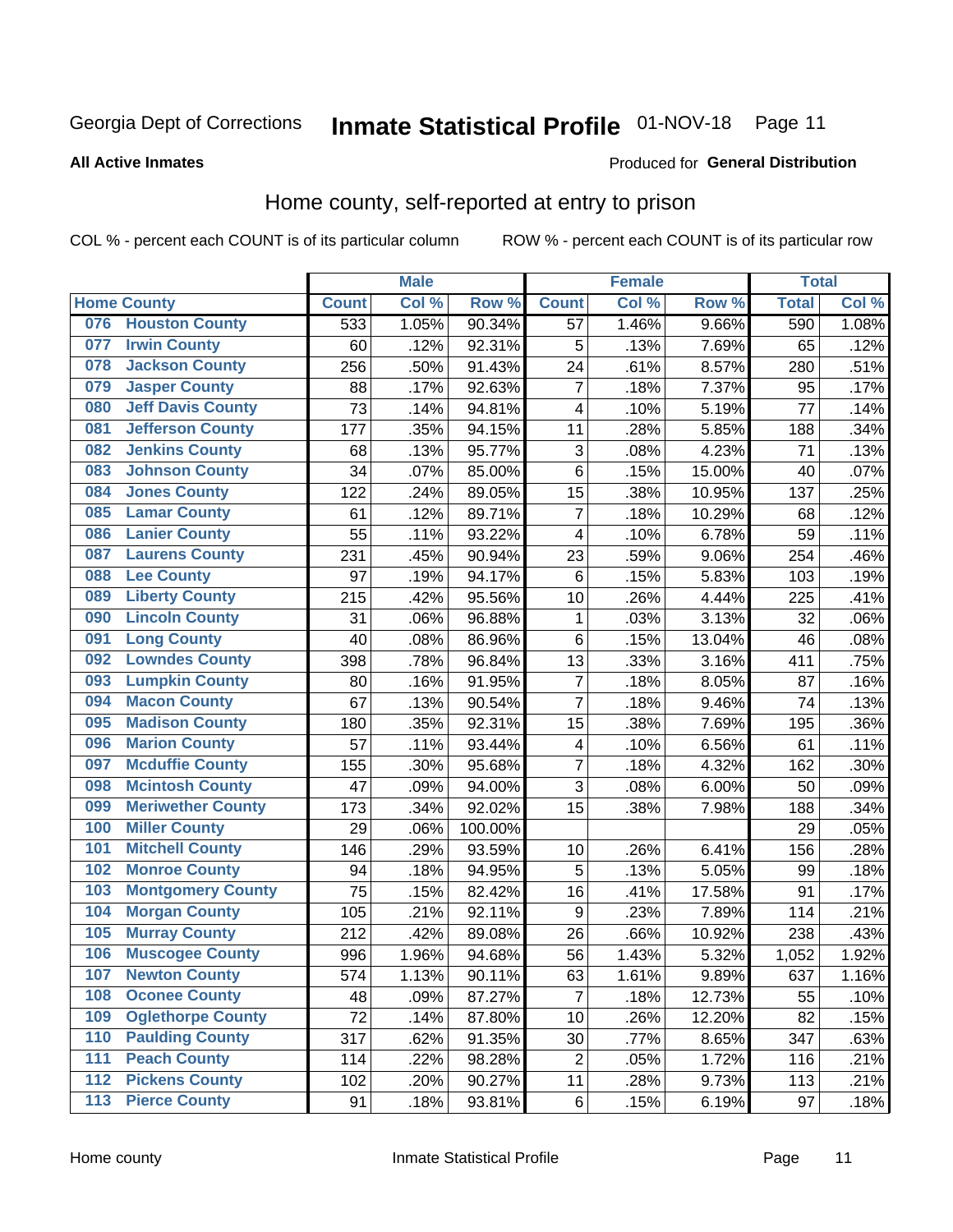## Inmate Statistical Profile 01-NOV-18 Page 12

#### **All Active Inmates**

#### Produced for General Distribution

## Home county, self-reported at entry to prison

COL % - percent each COUNT is of its particular column

|                  |                          |              | <b>Male</b> |                  |                         | <b>Female</b> |        | <b>Total</b> |       |
|------------------|--------------------------|--------------|-------------|------------------|-------------------------|---------------|--------|--------------|-------|
|                  | <b>Home County</b>       | <b>Count</b> | Col %       | Row <sup>%</sup> | <b>Count</b>            | Col %         | Row %  | <b>Total</b> | Col % |
| 114              | <b>Pike County</b>       | 36           | .07%        | 90.00%           | 4                       | .10%          | 10.00% | 40           | .07%  |
| 115              | <b>Polk County</b>       | 221          | .43%        | 89.47%           | 26                      | .66%          | 10.53% | 247          | .45%  |
| 116              | <b>Pulaski County</b>    | 56           | .11%        | 86.15%           | $\boldsymbol{9}$        | .23%          | 13.85% | 65           | .12%  |
| 117              | <b>Putnam County</b>     | 128          | .25%        | 93.43%           | 9                       | .23%          | 6.57%  | 137          | .25%  |
| 118              | <b>Quitman County</b>    | 15           | .03%        | 100.00%          |                         |               |        | 15           | .03%  |
| 119              | <b>Rabun County</b>      | 50           | .10%        | 86.21%           | $\bf 8$                 | .20%          | 13.79% | 58           | .11%  |
| 120              | <b>Randolph County</b>   | 62           | .12%        | 93.94%           | $\overline{\mathbf{4}}$ | .10%          | 6.06%  | 66           | .12%  |
| 121              | <b>Richmond County</b>   | 1,730        | 3.40%       | 93.97%           | 111                     | 2.83%         | 6.03%  | 1,841        | 3.36% |
| 122              | <b>Rockdale County</b>   | 360          | .71%        | 92.54%           | 29                      | .74%          | 7.46%  | 389          | .71%  |
| 123              | <b>Schley County</b>     | 19           | .04%        | 95.00%           | $\mathbf{1}$            | .03%          | 5.00%  | 20           | .04%  |
| 124              | <b>Screven County</b>    | 112          | .22%        | 97.39%           | $\overline{3}$          | .08%          | 2.61%  | 115          | .21%  |
| 125              | <b>Seminole County</b>   | 71           | .14%        | 89.87%           | 8                       | .20%          | 10.13% | 79           | .14%  |
| 126              | <b>Spalding County</b>   | 444          | .87%        | 92.50%           | 36                      | .92%          | 7.50%  | 480          | .87%  |
| 127              | <b>Stephens County</b>   | 138          | .27%        | 86.79%           | 21                      | .54%          | 13.21% | 159          | .29%  |
| 128              | <b>Stewart County</b>    | 35           | .07%        | 100.00%          |                         |               |        | 35           | .06%  |
| 129              | <b>Sumter County</b>     | 180          | .35%        | 94.74%           | 10                      | .26%          | 5.26%  | 190          | .35%  |
| 130              | <b>Talbot County</b>     | 36           | .07%        | 90.00%           | 4                       | .10%          | 10.00% | 40           | .07%  |
| 131              | <b>Taliaferro County</b> | 13           | .03%        | 100.00%          |                         |               |        | 13           | .02%  |
| 132              | <b>Tattnall County</b>   | 150          | .29%        | 94.34%           | 9                       | .23%          | 5.66%  | 159          | .29%  |
| 133              | <b>Taylor County</b>     | 56           | .11%        | 88.89%           | 7                       | .18%          | 11.11% | 63           | .11%  |
| 134              | <b>Telfair County</b>    | 98           | .19%        | 95.15%           | 5                       | .13%          | 4.85%  | 103          | .19%  |
| $\overline{135}$ | <b>Terrell County</b>    | 74           | .15%        | 97.37%           | $\overline{c}$          | .05%          | 2.63%  | 76           | .14%  |
| 136              | <b>Thomas County</b>     | 179          | .35%        | 96.24%           | $\overline{7}$          | .18%          | 3.76%  | 186          | .34%  |
| 137              | <b>Tift County</b>       | 276          | .54%        | 97.53%           | $\overline{7}$          | .18%          | 2.47%  | 283          | .52%  |
| 138              | <b>Toombs County</b>     | 275          | .54%        | 91.36%           | 26                      | .66%          | 8.64%  | 301          | .55%  |
| 139              | <b>Towns County</b>      | 19           | .04%        | 76.00%           | $\,6$                   | .15%          | 24.00% | 25           | .05%  |
| 140              | <b>Treutlen County</b>   | 49           | .10%        | 89.09%           | $\,6$                   | .15%          | 10.91% | 55           | .10%  |
| 141              | <b>Troup County</b>      | 543          | 1.07%       | 93.30%           | 39                      | 1.00%         | 6.70%  | 582          | 1.06% |
| $\overline{142}$ | <b>Turner County</b>     | 67           | .13%        | 98.53%           | 1                       | .03%          | 1.47%  | 68           | .12%  |
| 143              | <b>Twiggs County</b>     | 50           | .10%        | 92.59%           | 4                       | .10%          | 7.41%  | 54           | .10%  |
| 144              | <b>Union County</b>      | 83           | .16%        | 83.00%           | 17                      | .43%          | 17.00% | 100          | .18%  |
| 145              | <b>Upson County</b>      | 161          | .32%        | 97.58%           | 4                       | .10%          | 2.42%  | 165          | .30%  |
| 146              | <b>Walker County</b>     | 363          | .71%        | 89.63%           | 42                      | 1.07%         | 10.37% | 405          | .74%  |
| 147              | <b>Walton County</b>     | 444          | .87%        | 91.36%           | 42                      | 1.07%         | 8.64%  | 486          | .89%  |
| 148              | <b>Ware County</b>       | 271          | .53%        | 95.76%           | 12                      | .31%          | 4.24%  | 283          | .52%  |
| 149              | <b>Warren County</b>     | 38           | .07%        | 100.00%          |                         |               |        | 38           | .07%  |
| 150              | <b>Washington County</b> | 187          | .37%        | 91.67%           | 17                      | .43%          | 8.33%  | 204          | .37%  |
| 151              | <b>Wayne County</b>      | 181          | .36%        | 93.78%           | 12                      | .31%          | 6.22%  | 193          | .35%  |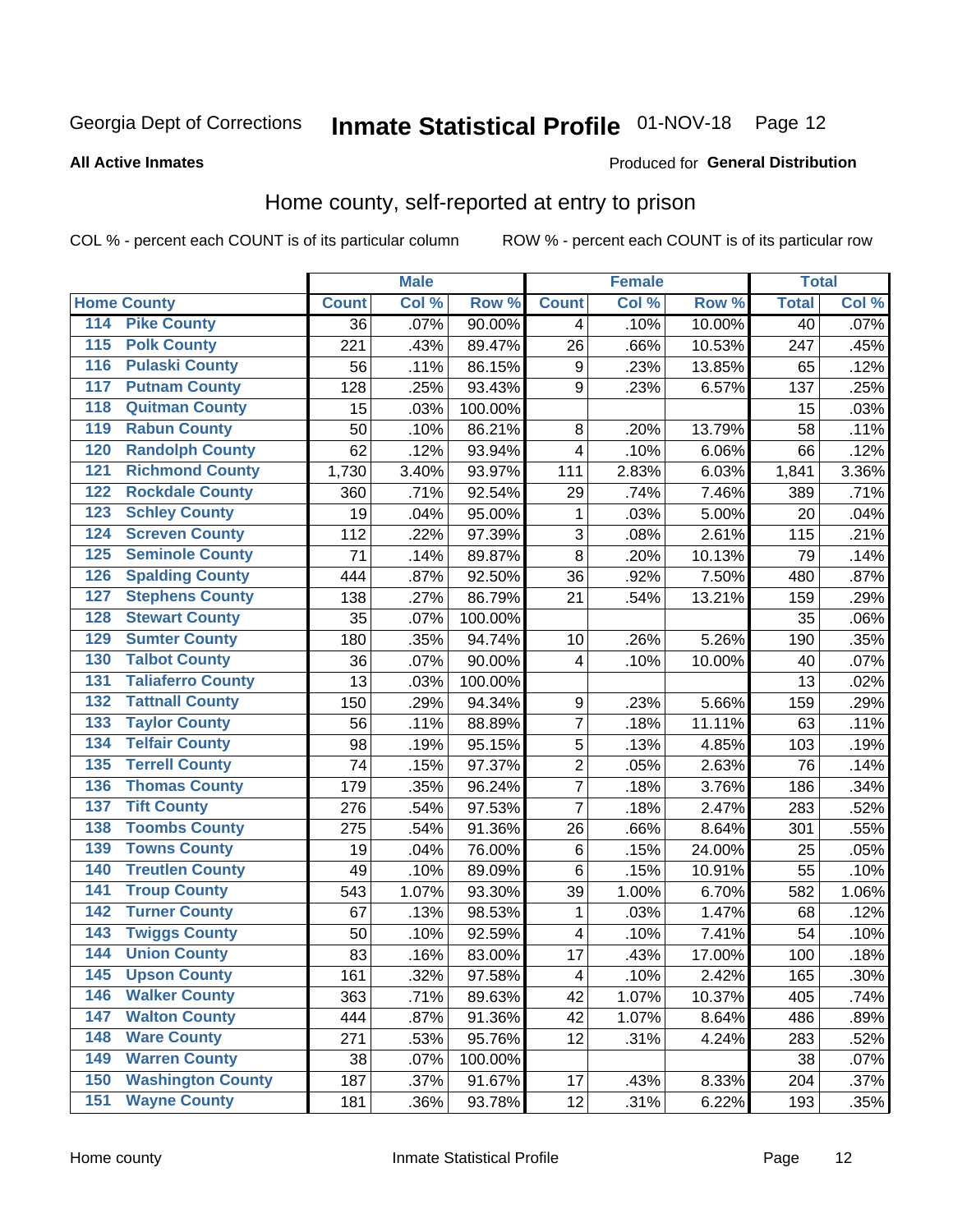## Inmate Statistical Profile 01-NOV-18 Page 13

**All Active Inmates** 

#### Produced for General Distribution

### Home county, self-reported at entry to prison

COL % - percent each COUNT is of its particular column

|     |                             |              | <b>Male</b> |        |              | <b>Female</b> |        | <b>Total</b> |       |
|-----|-----------------------------|--------------|-------------|--------|--------------|---------------|--------|--------------|-------|
|     | <b>Home County</b>          | <b>Count</b> | Col %       | Row %  | <b>Count</b> | Col %         | Row %  | <b>Total</b> | Col % |
| 152 | <b>Webster County</b>       | 11           | .02%        | 91.67% |              | .03%          | 8.33%  | 12           | .02%  |
| 153 | <b>Wheeler County</b>       | 75           | .15%        | 94.94% | 4            | .10%          | 5.06%  | 79           | .14%  |
| 154 | <b>White County</b>         | 99           | .19%        | 90.00% | 11           | .28%          | 10.00% | 110          | .20%  |
| 155 | <b>Whitfield County</b>     | 578          | 1.13%       | 89.06% | 71           | 1.81%         | 10.94% | 649          | 1.18% |
| 156 | <b>Wilcox County</b>        | 59           | .12%        | 92.19% | 5            | .13%          | 7.81%  | 64           | .12%  |
| 157 | <b>Wilkes County</b>        | 68           | .13%        | 88.31% | 9            | .23%          | 11.69% | 77           | .14%  |
| 158 | <b>Wilkinson County</b>     | 47           | .09%        | 95.92% | 2            | .05%          | 4.08%  | 49           | .09%  |
| 159 | <b>Worth County</b>         | 114          | .22%        | 90.48% | 12           | .31%          | 9.52%  | 126          | .23%  |
| 999 | <b>Other Custody/Out Of</b> | 120          | .24%        | 96.00% | 5            | .13%          | 4.00%  | 125          | .23%  |
|     | <b>State</b>                |              |             |        |              |               |        |              |       |
|     | <b>Total Rported</b>        | 50,943       | 100%        | 92.86% | 3,917        | 100%          | 7.14%  | 54,860       | 100%  |

| <b>Not</b><br>Reported |        |      |        |
|------------------------|--------|------|--------|
| Total<br><b>Grand</b>  | 50,943 | 2017 | 54,860 |

| Mode (most frequent) | <b>Fulton County</b> | <b>Fulton County</b> | <b>Fulton County</b> |
|----------------------|----------------------|----------------------|----------------------|
|                      |                      |                      |                      |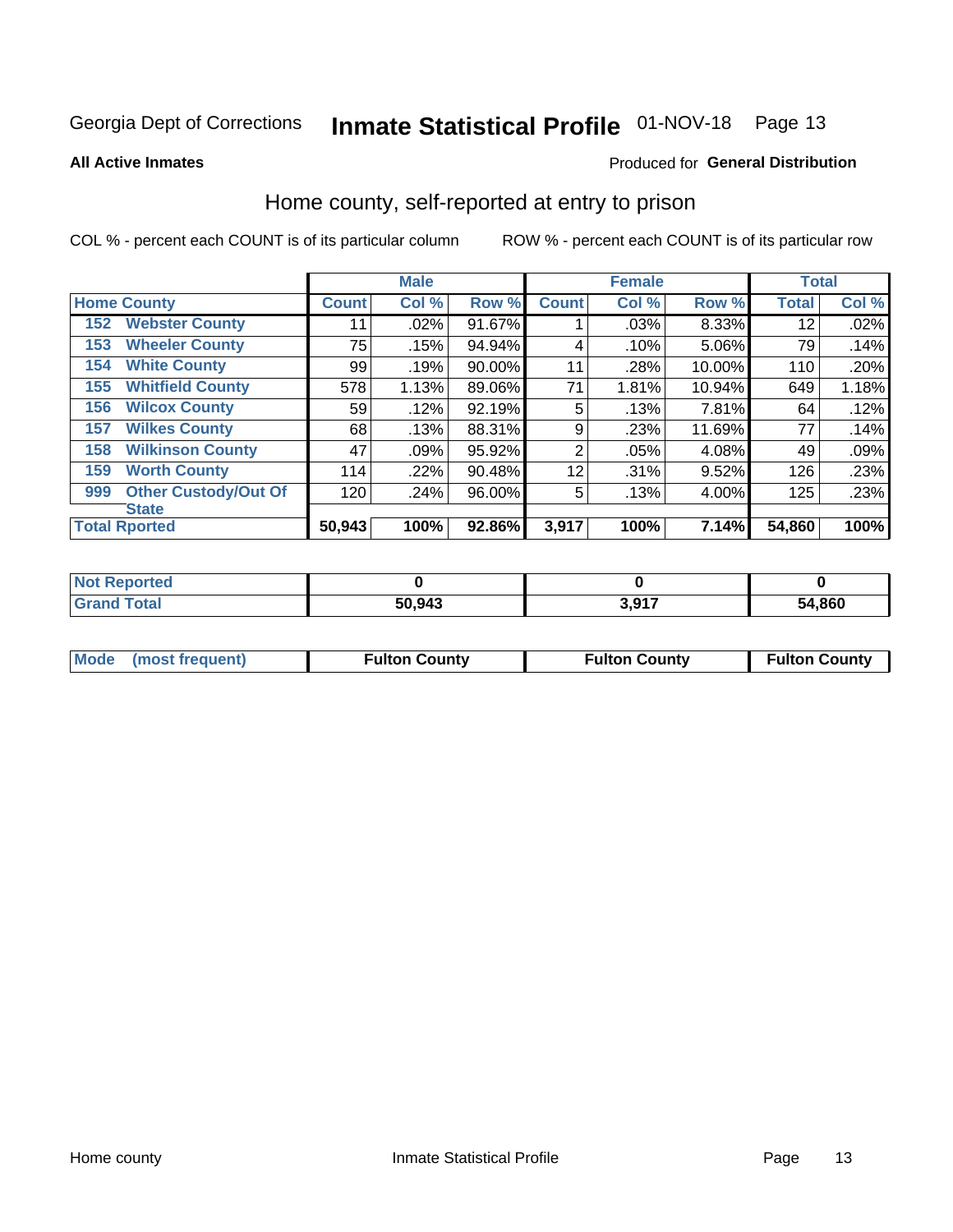## Inmate Statistical Profile 01-NOV-18 Page 14

#### **All Active Inmates**

#### Produced for General Distribution

## Employment status before prison, self-reported at entry to prison

COL % - percent each COUNT is of its particular column

|                           |         | <b>Male</b> |        |              | <b>Female</b> |        |        | <b>Total</b> |
|---------------------------|---------|-------------|--------|--------------|---------------|--------|--------|--------------|
| <b>Employment Status</b>  | Count l | Col %       | Row %  | <b>Count</b> | Col %         | Row %  | Total  | Col %        |
| <b>Full Time</b><br>01    | 15,593  | 45.89%      | 93.08% | ا 160.ا      | 36.91%        | 6.92%  | 16,753 | 45.13%       |
| <b>Part Time</b><br>02    | 2,172   | 6.39%       | 88.26% | 289          | 9.20%         | 11.74% | 2,461  | 6.63%        |
| Unempl $<$ 6M<br>03       | 2,046   | 6.02%       | 98.08% | 40           | 1.27%         | 1.92%  | 2,086  | 5.62%        |
| Unempl > 6M<br>04         | 8,246   | 24.27%      | 88.95% | 1,024        | 32.58%        | 11.05% | 9,270  | 24.97%       |
| <b>Never Worked</b><br>05 | 3,425   | 10.08%      | 94.27% | 208          | 6.62%         | 5.73%  | 3,633  | 9.79%        |
| <b>Student</b><br>06      | 888     | 2.61%       | 95.79% | 39           | 1.24%         | 4.21%  | 927    | 2.50%        |
| <b>Incapable</b><br>07    | 1,606   | 4.73%       | 80.74% | 383          | 12.19%        | 19.26% | 1,989  | 5.36%        |
| <b>Total Reported</b>     | 33,976  | 100%        | 91.53% | 3,143        | 100%          | 8.47%  | 37,119 | 100%         |

| <b>orted</b><br>NO | 16,967 | ––           | 7,741  |
|--------------------|--------|--------------|--------|
| T <sub>1</sub>     | 50,943 | 2 Q17<br>J.J | 54,860 |

| Mc | ----<br>me<br>ш | nc<br>. |
|----|-----------------|---------|
|    |                 |         |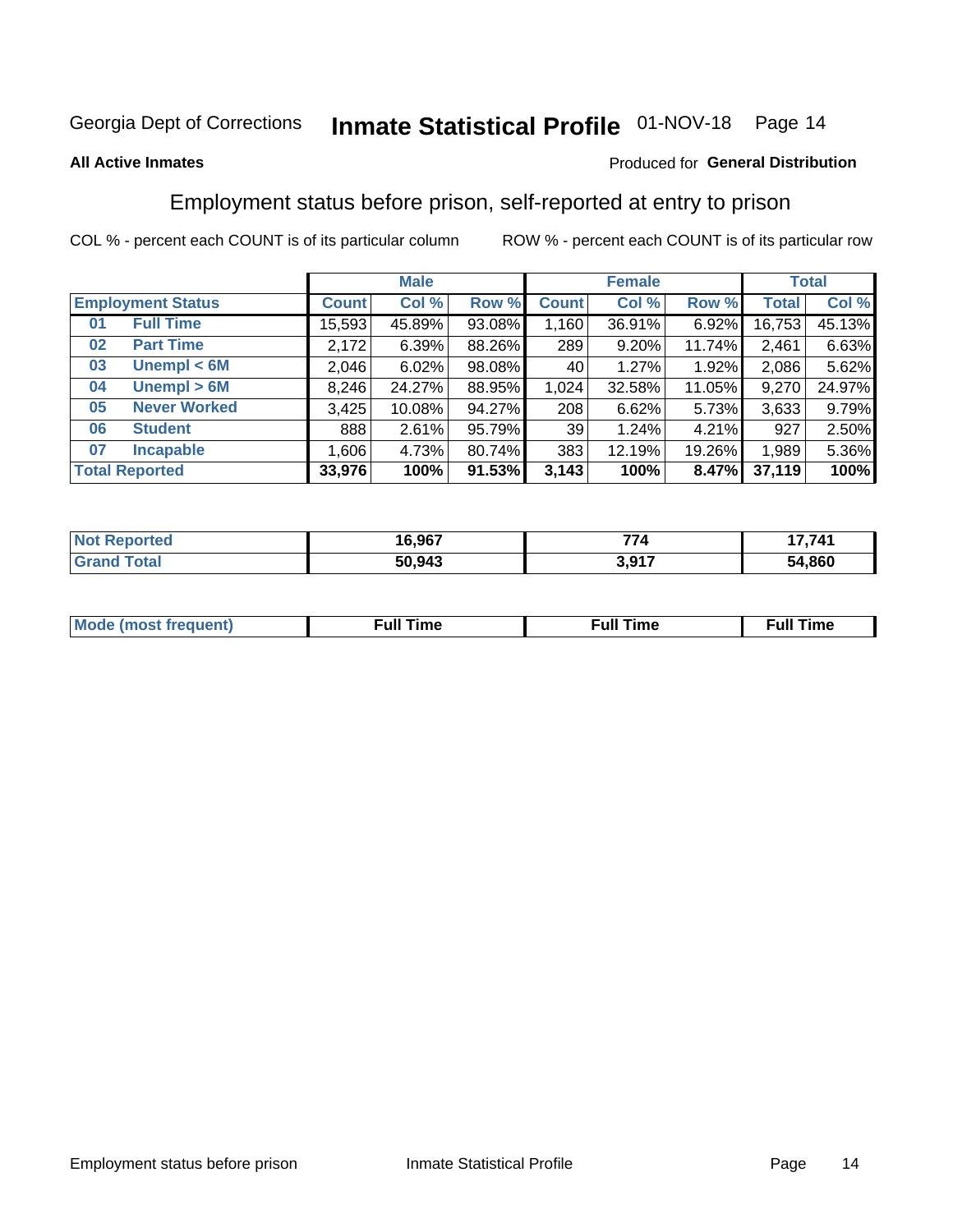### **All Active Inmates**

Produced for General Distribution

### Age at admission

COL % - percent each COUNT is of its particular column

|                         |              | <b>Male</b> |         |                | <b>Female</b> |        |              | <b>Total</b> |
|-------------------------|--------------|-------------|---------|----------------|---------------|--------|--------------|--------------|
| <b>Age At Admission</b> | <b>Count</b> | Col %       | Row %   | <b>Count</b>   | Col %         | Row %  | <b>Total</b> | Col %        |
| 14                      | 12           | 0.02%       | 85.71%  | $\overline{2}$ | 0.05%         | 14.29% | 14           | 0.03%        |
| $\overline{15}$         | 49           | 0.10%       | 100.00% |                |               |        | 49           | 0.09%        |
| 16                      | 126          | 0.25%       | 98.44%  | $\mathbf 2$    | 0.05%         | 1.56%  | 128          | 0.23%        |
| $\overline{17}$         | 667          | 1.31%       | 95.56%  | 31             | 0.79%         | 4.44%  | 698          | 1.27%        |
| $\overline{18}$         | 1,269        | 2.49%       | 96.58%  | 45             | 1.15%         | 3.42%  | 1,314        | 2.40%        |
| 19                      | 1,825        | 3.58%       | 96.77%  | 61             | 1.56%         | 3.23%  | 1,886        | 3.44%        |
| 20                      | 2,066        | 4.06%       | 95.69%  | 93             | 2.37%         | 4.31%  | 2,159        | 3.94%        |
| $\overline{21}$         | 2,065        | 4.05%       | 95.69%  | 93             | 2.37%         | 4.31%  | 2,158        | 3.93%        |
| $\overline{22}$         | 2,125        | 4.17%       | 94.65%  | 120            | 3.06%         | 5.35%  | 2,245        | 4.09%        |
| $\overline{23}$         | 2,003        | 3.93%       | 93.99%  | 128            | 3.27%         | 6.01%  | 2,131        | 3.88%        |
| 24                      | 2,010        | 3.95%       | 92.84%  | 155            | 3.96%         | 7.16%  | 2,165        | 3.95%        |
| $\overline{25}$         | 1,958        | 3.84%       | 92.84%  | 151            | 3.85%         | 7.16%  | 2,109        | 3.84%        |
| $\overline{26}$         | 1,908        | 3.75%       | 93.35%  | 136            | 3.47%         | 6.65%  | 2,044        | 3.73%        |
| $\overline{27}$         | 1,910        | 3.75%       | 92.40%  | 157            | 4.01%         | 7.60%  | 2,067        | 3.77%        |
| 28                      | 1,801        | 3.54%       | 92.84%  | 139            | 3.55%         | 7.16%  | 1,940        | 3.54%        |
| 29                      | 1,748        | 3.43%       | 92.39%  | 144            | 3.68%         | 7.61%  | 1,892        | 3.45%        |
| 30                      | 1,668        | 3.27%       | 92.10%  | 143            | 3.65%         | 7.90%  | 1,811        | 3.30%        |
| 31                      | 1,579        | 3.10%       | 91.17%  | 153            | 3.91%         | 8.83%  | 1,732        | 3.16%        |
| 32                      | 1,512        | 2.97%       | 90.97%  | 150            | 3.83%         | 9.03%  | 1,662        | 3.03%        |
| 33                      | 1,500        | 2.94%       | 91.69%  | 136            | 3.47%         | 8.31%  | 1,636        | 2.98%        |
| 34                      | 1,390        | 2.73%       | 90.44%  | 147            | 3.75%         | 9.56%  | 1,537        | 2.80%        |
| 35                      | 1,400        | 2.75%       | 91.74%  | 126            | 3.22%         | 8.26%  | 1,526        | 2.78%        |
| 36                      | 1,359        | 2.67%       | 91.76%  | 122            | 3.11%         | 8.24%  | 1,481        | 2.70%        |
| $\overline{37}$         | 1,338        | 2.63%       | 92.02%  | 116            | 2.96%         | 7.98%  | 1,454        | 2.65%        |
| 38                      | 1,241        | 2.44%       | 91.65%  | 113            | 2.88%         | 8.35%  | 1,354        | 2.47%        |
| 39                      | 1,115        | 2.19%       | 90.72%  | 114            | 2.91%         | 9.28%  | 1,229        | 2.24%        |
| 40                      | 1,083        | 2.13%       | 91.24%  | 104            | 2.66%         | 8.76%  | 1,187        | 2.16%        |
| 41                      | 1,016        | 1.99%       | 92.28%  | 85             | 2.17%         | 7.72%  | 1,101        | 2.01%        |
| 42                      | 893          | 1.75%       | 92.44%  | 73             | 1.86%         | 7.56%  | 966          | 1.76%        |
| 43                      | 881          | 1.73%       | 91.68%  | 80             | 2.04%         | 8.32%  | 961          | 1.75%        |
| 44                      | 767          | 1.51%       | 91.31%  | 73             | 1.86%         | 8.69%  | 840          | 1.53%        |
| 45                      | 742          | 1.46%       | 89.83%  | 84             | 2.14%         | 10.17% | 826          | 1.51%        |
| 46                      | 766          | 1.50%       | 90.65%  | 79             | 2.02%         | 9.35%  | 845          | 1.54%        |
| 47                      | 704          | 1.38%       | 90.60%  | 73             | 1.86%         | 9.40%  | 777          | 1.42%        |
| 48                      | 682          | 1.34%       | 90.93%  | 68             | 1.74%         | 9.07%  | 750          | 1.37%        |
| 49                      | 646          | 1.27%       | 91.89%  | 57             | 1.46%         | 8.11%  | 703          | 1.28%        |
| 50                      | 585          | 1.15%       | 93.30%  | 42             | 1.07%         | 6.70%  | 627          | 1.14%        |
| 51                      | 504          | 0.99%       | 93.51%  | 35             | 0.89%         | 6.49%  | 539          | 0.98%        |
| 52                      | 550          | 1.08%       | 91.21%  | 53             | 1.35%         | 8.79%  | 603          | 1.10%        |
| 53                      | 482          | 0.95%       | 91.29%  | 46             | 1.17%         | 8.71%  | 528          | 0.96%        |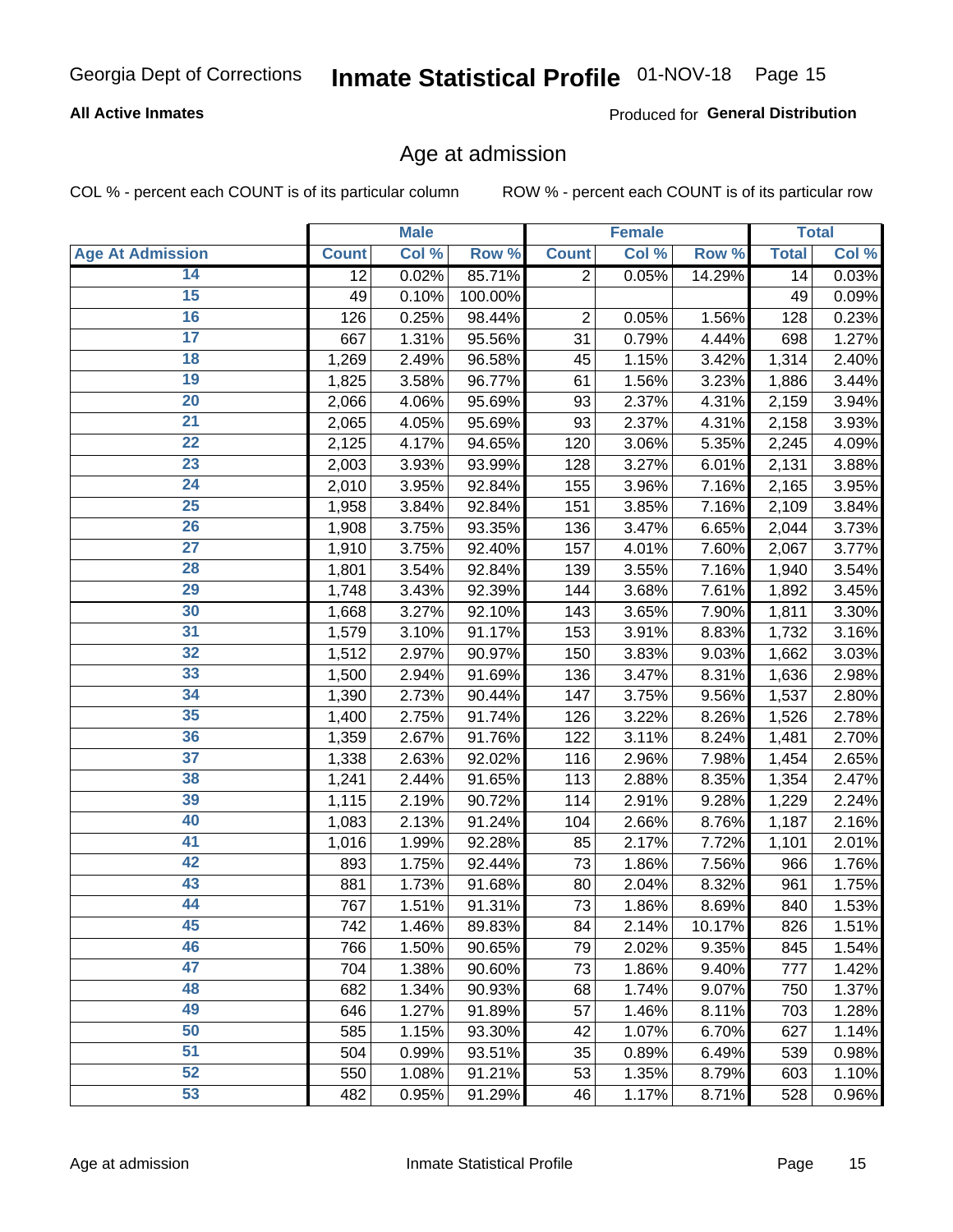### **All Active Inmates**

Produced for General Distribution

### Age at admission

COL % - percent each COUNT is of its particular column

|                         |                         | <b>Male</b> |         |                | <b>Female</b> |                  | <b>Total</b>   |       |
|-------------------------|-------------------------|-------------|---------|----------------|---------------|------------------|----------------|-------|
| <b>Age At Admission</b> | <b>Count</b>            | Col %       | Row %   | <b>Count</b>   | Col %         | Row <sup>%</sup> | <b>Total</b>   | Col % |
| 54                      | 433                     | 0.85%       | 93.52%  | 30             | 0.77%         | 6.48%            | 463            | 0.84% |
| 55                      | 389                     | 0.76%       | 93.96%  | 25             | 0.64%         | 6.04%            | 414            | 0.75% |
| 56                      | 344                     | 0.68%       | 92.97%  | 26             | 0.66%         | 7.03%            | 370            | 0.67% |
| 57                      | 301                     | 0.59%       | 95.25%  | 15             | 0.38%         | 4.75%            | 316            | 0.58% |
| 58                      | 252                     | 0.49%       | 94.38%  | 15             | 0.38%         | 5.62%            | 267            | 0.49% |
| 59                      | 208                     | 0.41%       | 89.66%  | 24             | 0.61%         | 10.34%           | 232            | 0.42% |
| 60                      | 190                     | 0.37%       | 95.00%  | 10             | 0.26%         | 5.00%            | 200            | 0.36% |
| 61                      | 167                     | 0.33%       | 97.09%  | 5              | 0.13%         | 2.91%            | 172            | 0.31% |
| 62                      | 124                     | 0.24%       | 92.54%  | 10             | 0.26%         | 7.46%            | 134            | 0.24% |
| 63                      | 117                     | 0.23%       | 96.69%  | 4              | 0.10%         | 3.31%            | 121            | 0.22% |
| 64                      | 98                      | 0.19%       | 93.33%  | $\overline{7}$ | 0.18%         | 6.67%            | 105            | 0.19% |
| 65                      | 59                      | 0.12%       | 95.16%  | 3              | 0.08%         | 4.84%            | 62             | 0.11% |
| 66                      | 50                      | 0.10%       | 98.04%  | $\mathbf{1}$   | 0.03%         | 1.96%            | 51             | 0.09% |
| 67                      | 42                      | 0.08%       | 95.45%  | $\overline{2}$ | 0.05%         | 4.55%            | 44             | 0.08% |
| 68                      | 37                      | 0.07%       | 94.87%  | $\overline{2}$ | 0.05%         | 5.13%            | 39             | 0.07% |
| 69                      | 33                      | 0.06%       | 91.67%  | 3              | 0.08%         | 8.33%            | 36             | 0.07% |
| 70                      | 30                      | 0.06%       | 96.77%  | $\mathbf{1}$   | 0.03%         | 3.23%            | 31             | 0.06% |
| $\overline{71}$         | 16                      | 0.03%       | 88.89%  | $\overline{2}$ | 0.05%         | 11.11%           | 18             | 0.03% |
| $\overline{72}$         | 17                      | 0.03%       | 94.44%  | $\mathbf{1}$   | 0.03%         | 5.56%            | 18             | 0.03% |
| 73                      | 17                      | 0.03%       | 100.00% |                |               |                  | 17             | 0.03% |
| 74                      | 8                       | 0.02%       | 88.89%  | $\mathbf{1}$   | 0.03%         | 11.11%           | 9              | 0.02% |
| 75                      | 16                      | 0.03%       | 100.00% |                |               |                  | 16             | 0.03% |
| 76                      | 14                      | 0.03%       | 100.00% |                |               |                  | 14             | 0.03% |
| $\overline{77}$         | $\,6$                   | 0.01%       | 100.00% |                |               |                  | 6              | 0.01% |
| 78                      | $\overline{5}$          | 0.01%       | 100.00% |                |               |                  | $\overline{5}$ | 0.01% |
| 79                      | $\overline{\mathbf{4}}$ | 0.01%       | 100.00% |                |               |                  | 4              | 0.01% |
| 80                      | $\overline{c}$          | 0.01%       | 66.67%  | $\mathbf{1}$   | 0.03%         | 33.33%           | $\overline{3}$ | 0.01% |
| 81                      | $\overline{\mathbf{4}}$ | 0.01%       | 100.00% |                |               |                  | 4              | 0.01% |
| 82                      | 6                       | 0.01%       | 100.00% |                |               |                  | 6              | 0.01% |
| 83                      | $\overline{c}$          | 0.01%       | 100.00% |                |               |                  | $\overline{2}$ | 0.01% |
| 84                      | $\overline{\mathbf{4}}$ | 0.01%       | 100.00% |                |               |                  | 4              | 0.01% |
| 86                      | $\mathbf{1}$            | 0.01%       | 100.00% |                |               |                  | 1              | 0.01% |
| 87                      | $\mathbf{1}$            | 0.01%       | 100.00% |                |               |                  | $\mathbf{1}$   | 0.01% |
| <b>Total Reported</b>   | 50,942                  | 100%        | 92.86%  | 3,917          | 100%          | 7.14%            | 54,859         | 100%  |

| 50.943 | 2017<br>u,u<br>,,, | 54,860 |
|--------|--------------------|--------|

| ---<br>$\sim$ $\sim$ $\sim$ $\sim$ $\sim$ | $^{\circ}$ Me | 20 ממ<br>32.YJ | . A.<br>34 | 3.U3 |
|-------------------------------------------|---------------|----------------|------------|------|
|-------------------------------------------|---------------|----------------|------------|------|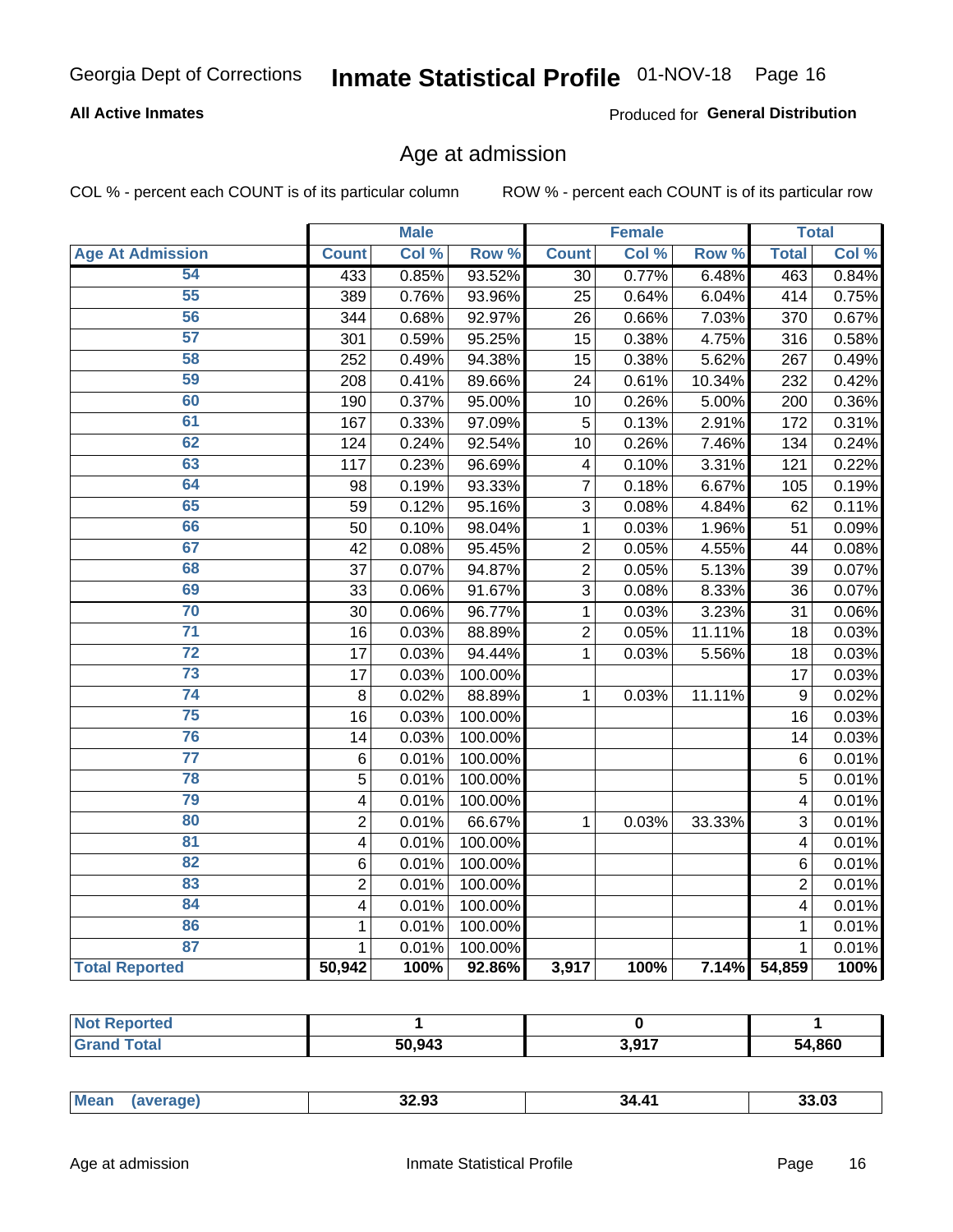|  | Georgia Dept of Corrections |  |
|--|-----------------------------|--|
|  |                             |  |

### **All Active Inmates**

Produced for General Distribution

## Age at admission

COL % - percent each COUNT is of its particular column

|                                  | <b>Male</b> | <b>Female</b> | Total |
|----------------------------------|-------------|---------------|-------|
| MetiRap(aniektig)                |             | 33            | 31    |
| <b>Cloaded Tomadst frequent)</b> |             |               | 22    |
|                                  |             |               |       |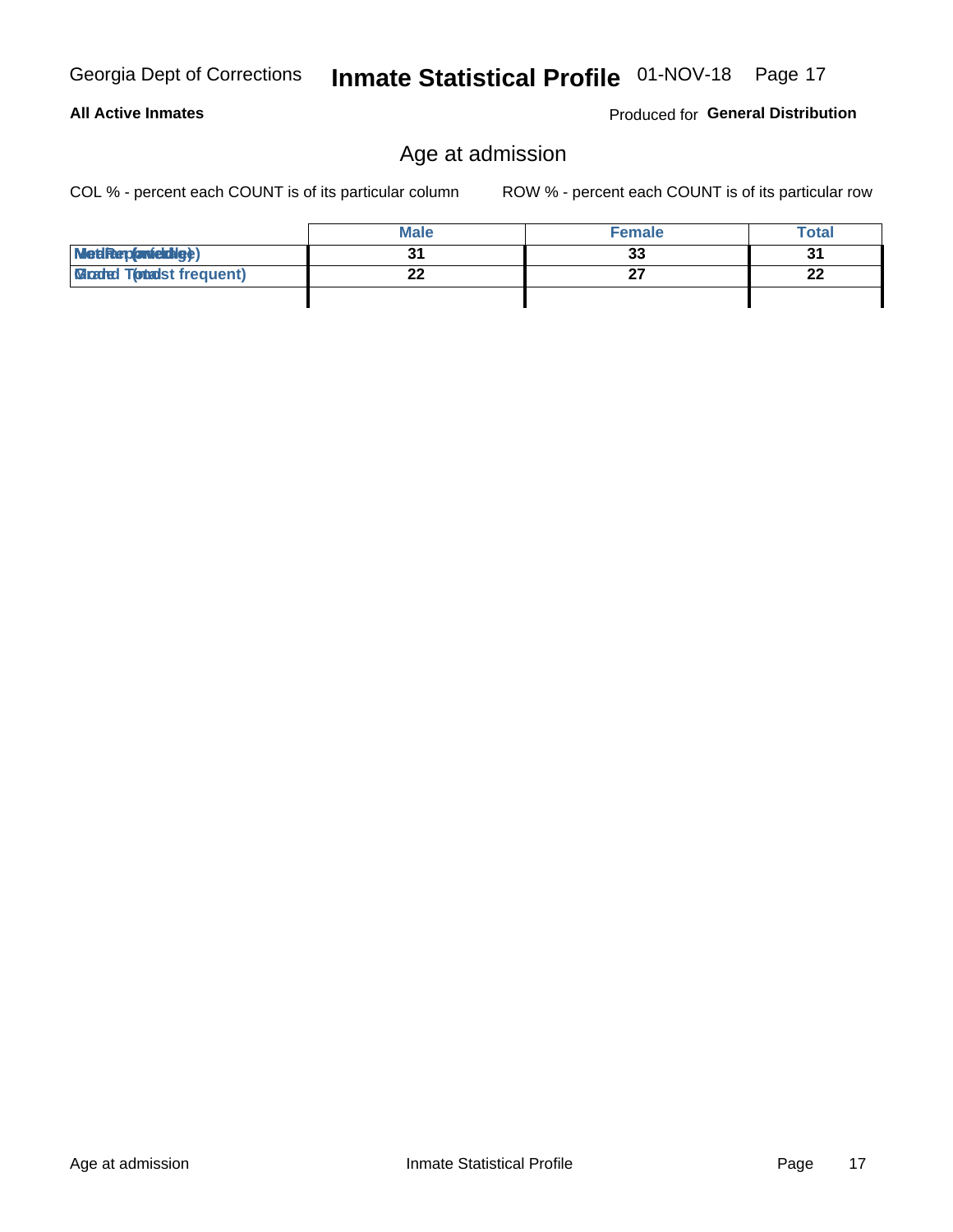### **All Active Inmates**

### Produced for General Distribution

### Height, measured at entry to prison

COL % - percent each COUNT is of its particular column

|                         |                  | <b>Male</b> |         |              | <b>Female</b> |                  |                  | <b>Total</b>  |
|-------------------------|------------------|-------------|---------|--------------|---------------|------------------|------------------|---------------|
| <b>Height</b>           | <b>Count</b>     | Col %       | Row %   | <b>Count</b> | Col %         | Row <sup>%</sup> | <b>Total</b>     | Col %         |
| $\overline{\mathbf{0}}$ | $\overline{547}$ | 1.07%       | 98.03%  | 11           | 0.28%         | 1.97%            | 558              | 1.02%         |
| 4'02"                   | 1                | 0.01%       | 50.00%  | 1            | 0.03%         | 50.00%           | 2                | 0.01%         |
| 4'03''                  | 3                | 0.01%       | 100.00% |              |               |                  | $\overline{3}$   | 0.01%         |
| 4'04"                   | 1                | 0.01%       | 100.00% |              |               |                  | 1                | 0.01%         |
| 4'05"                   | 1                | 0.01%       | 33.33%  | 2            | 0.05%         | 66.67%           | $\sqrt{3}$       | 0.01%         |
| 4'06"                   | 1                | 0.01%       | 50.00%  | $\mathbf{1}$ | 0.03%         | 50.00%           | $\boldsymbol{2}$ | 0.01%         |
| 4'07"                   | 1                | 0.01%       | 50.00%  | 1            | 0.03%         | 50.00%           | $\overline{2}$   | 0.01%         |
| 4'08"                   | $\,6$            | 0.01%       | 54.55%  | 5            | 0.13%         | 45.45%           | 11               | 0.02%         |
| 4'09"                   | 3                | 0.01%       | 23.08%  | 10           | 0.26%         | 76.92%           | 13               | 0.02%         |
| 4'10"                   | 4                | 0.01%       | 21.05%  | 15           | 0.38%         | 78.95%           | 19               | 0.03%         |
| 4'11''                  | 18               | 0.04%       | 15.93%  | 95           | 2.43%         | 84.07%           | 113              | 0.21%         |
| 5'00''                  | 97               | 0.19%       | 38.34%  | 156          | 3.98%         | 61.66%           | 253              | 0.46%         |
| 5'01"                   | 110              | 0.22%       | 33.03%  | 223          | 5.69%         | 66.97%           | 333              | 0.61%         |
| 5'02"                   | 288              | 0.57%       | 40.56%  | 422          | 10.77%        | 59.44%           | 710              | 1.29%         |
| 5'03"                   | 387              | 0.76%       | 46.74%  | 441          | 11.26%        | 53.26%           | 828              | 1.51%         |
| 5'04"                   | 997              | 1.96%       | 62.94%  | 587          | 14.99%        | 37.06%           | 1,584            | 2.89%         |
| 5'05"                   | 1,765            | 3.46%       | 79.25%  | 462          | 11.79%        | 20.75%           | 2,227            | 4.06%         |
| 5'06''                  | 3,522            | 6.91%       | 88.07%  | 477          | 12.18%        | 11.93%           | 3,999            | 7.29%         |
| 5'07''                  | 4,145            | 8.14%       | 90.68%  | 426          | 10.88%        | 9.32%            | 4,571            | 8.33%         |
| 5'08''                  | 4,958            | 9.73%       | 95.92%  | 211          | 5.39%         | 4.08%            | 5,169            | 9.42%         |
| 5'09''                  | 6,415            | 12.59%      | 97.11%  | 191          | 4.88%         | 2.89%            | 6,606            | 12.04%        |
| 5'10''                  | 5,465            | 10.73%      | 98.54%  | 81           | 2.07%         | 1.46%            | 5,546            | 10.11%        |
| 5'11''                  | 6,131            | 12.04%      | 98.98%  | 63           | 1.61%         | 1.02%            | 6,194            | 11.29%        |
| 6'00''                  | 5,659            | 11.11%      | 99.72%  | 16           | 0.41%         | 0.28%            | 5,675            | 10.34%        |
| 6'01''                  | 4,120            | 8.09%       | 99.64%  | 15           | 0.38%         | 0.36%            | 4,135            | 7.54%         |
| 6'02"                   | 3,088            | 6.06%       | 99.97%  | 1            | 0.03%         | 0.03%            | 3,089            | 5.63%         |
| 6'03''                  | 1,634            | 3.21%       | 99.82%  | 3            | 0.08%         | 0.18%            | 1,637            | 2.98%         |
| 6'04"                   | 925              | 1.82%       | 99.89%  | 1            | 0.03%         | 0.11%            | 926              | 1.69%         |
| 6'05"                   | 347              | 0.68%       | 100.00% |              |               |                  | 347              | 0.63%         |
| 6'06''                  | 166              | 0.33%       | 100.00% |              |               |                  | 166              | 0.30%         |
| 6'07''                  | 48               | 0.09%       | 100.00% |              |               |                  | 48               | 0.09%         |
| 6'08"                   | 38               | 0.07%       | 100.00% |              |               |                  | 38               | 0.07%         |
| 6'09''                  | 31               | 0.06%       | 100.00% |              |               |                  | 31               | 0.06%         |
| 6'10''                  | $\,6$            | 0.01%       | 100.00% |              |               |                  | 6                | 0.01%         |
| 6'11''                  | 7                | 0.01%       | 100.00% |              |               |                  | 7                | 0.01%         |
| 7'00"                   | 5                | 0.01%       | 100.00% |              |               |                  | $\mathbf 5$      | 0.01%         |
| 7'02"                   | 1                | 0.01%       | 100.00% |              |               |                  | $\mathbf{1}$     | 0.01%         |
| 7'03''                  | 1                | 0.01%       |         |              |               |                  |                  | 0.01%         |
| 7'07''                  |                  |             | 100.00% |              |               |                  | 1                |               |
|                         | 1                | 0.01%       | 100.00% |              |               |                  | 1                | 0.01%<br>100% |
| <b>Total Reported</b>   | 50,943           | 100%        | 92.86%  | 3,917        | 100%          | 7.14%            | 54,860           |               |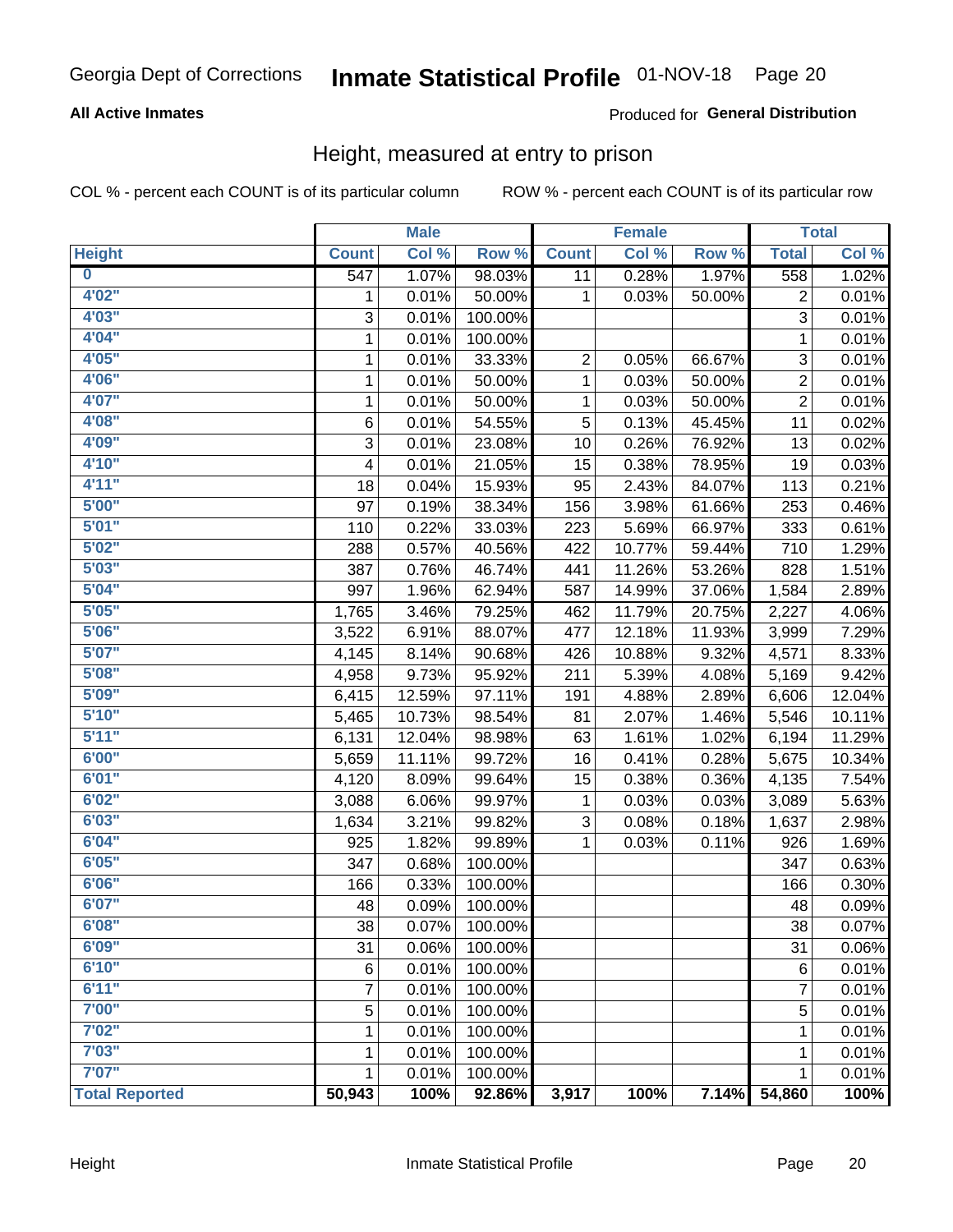### **All Active Inmates**

Produced for General Distribution

### Height, measured at entry to prison

COL % - percent each COUNT is of its particular column

|                     | <b>Male</b> | Female | Total  |
|---------------------|-------------|--------|--------|
| <b>Not Reported</b> |             |        |        |
| <b>Grand Total</b>  | 50,943      | 3,917  | 54,860 |

| <b>Mean</b> | erage) | 5'10" | 5'05" | <b>CIA AIL</b><br>. . |
|-------------|--------|-------|-------|-----------------------|
|             |        |       |       |                       |
| <b>Mode</b> |        | 5'09" | 5'04" | 5'09"                 |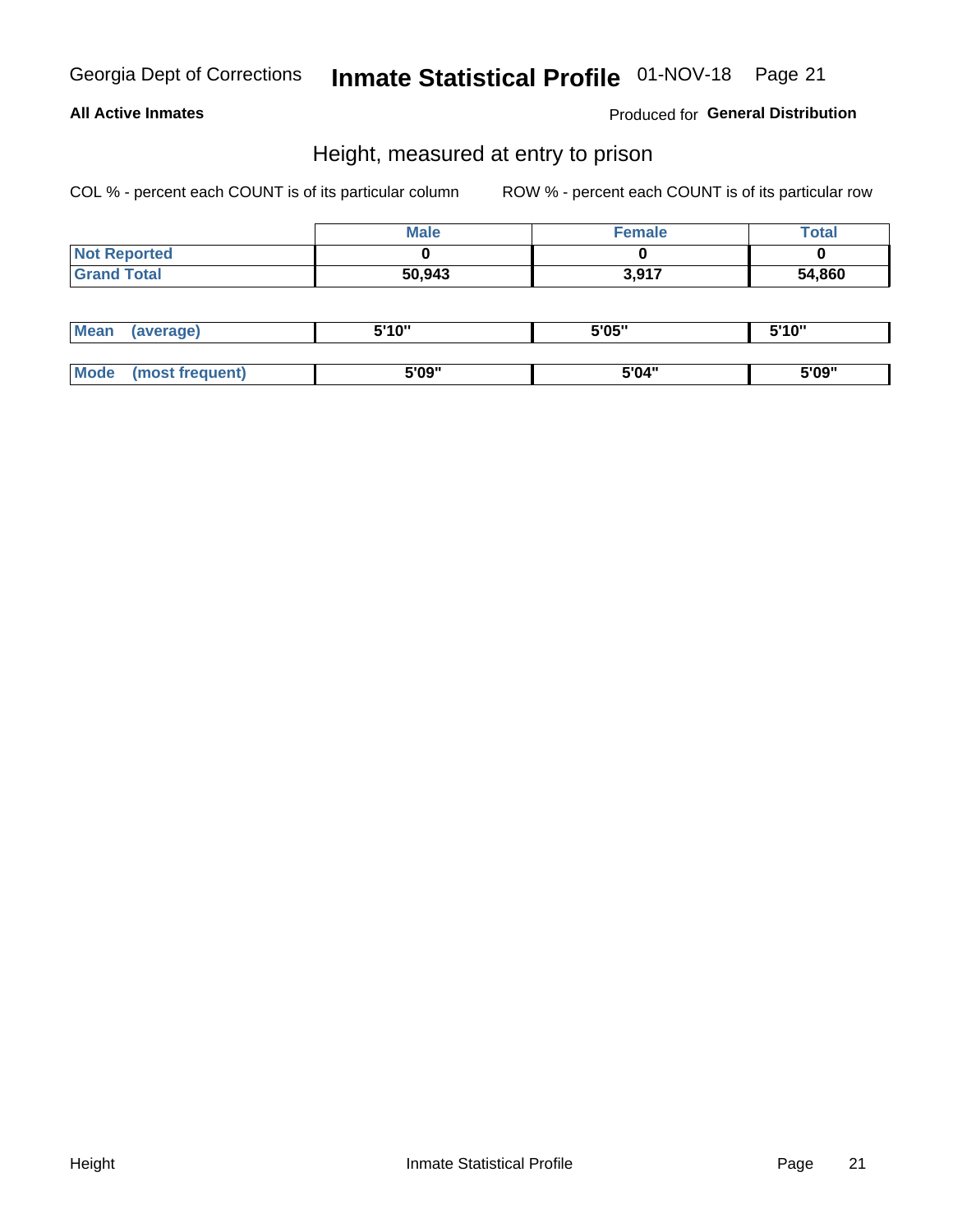**All Active Inmates** 

Produced for General Distribution

## Weight, measured at entry to prison

COL % - percent each COUNT is of its particular column ROW % - percent each COUNT is of its particular row

|                                |              | <b>Male</b> |         |                | <b>Female</b> |        |              | <b>Total</b> |
|--------------------------------|--------------|-------------|---------|----------------|---------------|--------|--------------|--------------|
| <b>Weight</b>                  | <b>Count</b> | Col %       | Row %   | <b>Count</b>   | Col %         | Row %  | <b>Total</b> | Col %        |
| <b>Under 80 pounds</b>         | 8            | 0.02%       | 80.00%  | $\overline{2}$ | 0.05%         | 20.00% | 10           | 0.02%        |
| 90 - 99 pounds                 | 4            | 0.01%       | 28.57%  | 10             | 0.26%         | 71.43% | 14           | 0.03%        |
| 100 - 109 pounds               | 35           | 0.07%       | 51.47%  | 33             | 0.85%         | 48.53% | 68           | 0.13%        |
| 110 - 119 pounds               | 134          | 0.27%       | 59.29%  | 92             | 2.36%         | 40.71% | 226          | 0.42%        |
| 120 - 129 pounds               | 606          | 1.20%       | 72.84%  | 226            | 5.79%         | 27.16% | 832          | 1.53%        |
| 130 - 139 pounds               | 1,762        | 3.49%       | 84.27%  | 329            | 8.43%         | 15.73% | 2,091        | 3.85%        |
| 140 - 149 pounds               | 3,535        | 7.01%       | 89.40%  | 419            | 10.74%        | 10.60% | 3,954        | 7.28%        |
| 150 - 159 pounds               | 5,303        | 10.52%      | 92.34%  | 440            | 11.28%        | 7.66%  | 5,743        | 10.57%       |
| 160 - 169 pounds               | 6,799        | 13.48%      | 93.62%  | 463            | 11.87%        | 6.38%  | 7,262        | 13.37%       |
| 170 - 179 pounds               | 6,254        | 12.40%      | 94.36%  | 374            | 9.58%         | 5.64%  | 6,628        | 12.20%       |
| 180 - 189 pounds               | 6,518        | 12.92%      | 94.86%  | 353            | 9.05%         | 5.14%  | 6,871        | 12.65%       |
| 190 - 199 pounds               | 4,355        | 8.64%       | 95.17%  | 221            | 5.66%         | 4.83%  | 4,576        | 8.42%        |
| 200 - 209 pounds               | 4,038        | 8.01%       | 93.65%  | 274            | 7.02%         | 6.35%  | 4,312        | 7.94%        |
| 210 - 219 pounds               | 2,960        | 5.87%       | 95.21%  | 149            | 3.82%         | 4.79%  | 3,109        | 5.72%        |
| 220 - 229 pounds               | 2,430        | 4.82%       | 94.33%  | 146            | 3.74%         | 5.67%  | 2,576        | 4.74%        |
| 230 - 239 pounds               | 1,569        | 3.11%       | 94.12%  | 98             | 2.51%         | 5.88%  | 1,667        | 3.07%        |
| 240 - 249 pounds               | 1,258        | 2.49%       | 94.94%  | 67             | 1.72%         | 5.06%  | 1,325        | 2.44%        |
| 250 - 259 pounds               | 899          | 1.78%       | 93.55%  | 62             | 1.59%         | 6.45%  | 961          | 1.77%        |
| 260 - 269 pounds               | 547          | 1.08%       | 93.34%  | 39             | 1.00%         | 6.66%  | 586          | 1.08%        |
| 270 - 279 pounds               | 405          | 0.80%       | 95.07%  | 21             | 0.54%         | 4.93%  | 426          | 0.78%        |
| 280 - 289 pounds               | 312          | 0.62%       | 93.41%  | 22             | 0.56%         | 6.59%  | 334          | 0.61%        |
| 290 - 299 pounds               | 174          | 0.35%       | 94.05%  | 11             | 0.28%         | 5.95%  | 185          | 0.34%        |
| 300 - 309 pounds               | 164          | 0.33%       | 89.62%  | 19             | 0.49%         | 10.38% | 183          | 0.34%        |
| 310 - 319 pounds               | 77           | 0.15%       | 92.77%  | 6              | 0.15%         | 7.23%  | 83           | 0.15%        |
| 320 - 329 pounds               | 88           | 0.17%       | 94.62%  | 5              | 0.13%         | 5.38%  | 93           | 0.17%        |
| 330 - 339 pounds               | 47           | 0.09%       | 95.92%  | $\overline{c}$ | 0.05%         | 4.08%  | 49           | 0.09%        |
| 340 - 349 pounds               | 33           | 0.07%       | 91.67%  | $\overline{3}$ | 0.08%         | 8.33%  | 36           | 0.07%        |
| 350 - 359 pounds               | 39           | 0.08%       | 79.59%  | 10             | 0.26%         | 20.41% | 49           | 0.09%        |
| 360 - 369 pounds               | 19           | 0.04%       | 90.48%  | $\overline{2}$ | 0.05%         | 9.52%  | 21           | 0.04%        |
| 370 - 379 pounds               | 13           | 0.03%       | 100.00% |                |               |        | 13           | 0.02%        |
| 380 - 389 pounds               | 13           | 0.03%       | 92.86%  | 1              | 0.03%         | 7.14%  | 14           | 0.03%        |
| 390 - 399 pounds               | 3            | 0.01%       | 60.00%  | 2              | 0.05%         | 40.00% | 5            | 0.01%        |
| 400 pounds and over            | 31           | 0.06%       | 96.88%  | 1              | 0.03%         | 3.13%  | 32           | 0.06%        |
| <b>Total Reported</b>          | 50,432       | 100%        | 92.82%  | 3,902          | 100%          | 7.18%  | 54,334       | 100.0%       |
|                                |              |             |         |                |               |        |              |              |
| <b>Not Reported</b>            |              | 511         |         |                | 15            |        |              | 526          |
| <b>Grand Total</b>             |              | 50,943      |         |                | 3,917         |        |              | 54,860       |
| <b>Mean</b><br>(average)       |              | 185         |         |                | 173           |        |              | 184          |
| <b>Median (middle)</b>         |              | 180         |         |                | 165.5         |        |              | 180          |
| <b>Mode</b><br>(most frequent) |              | 160         |         |                | 160           |        |              | 160          |
|                                |              |             |         |                |               |        |              |              |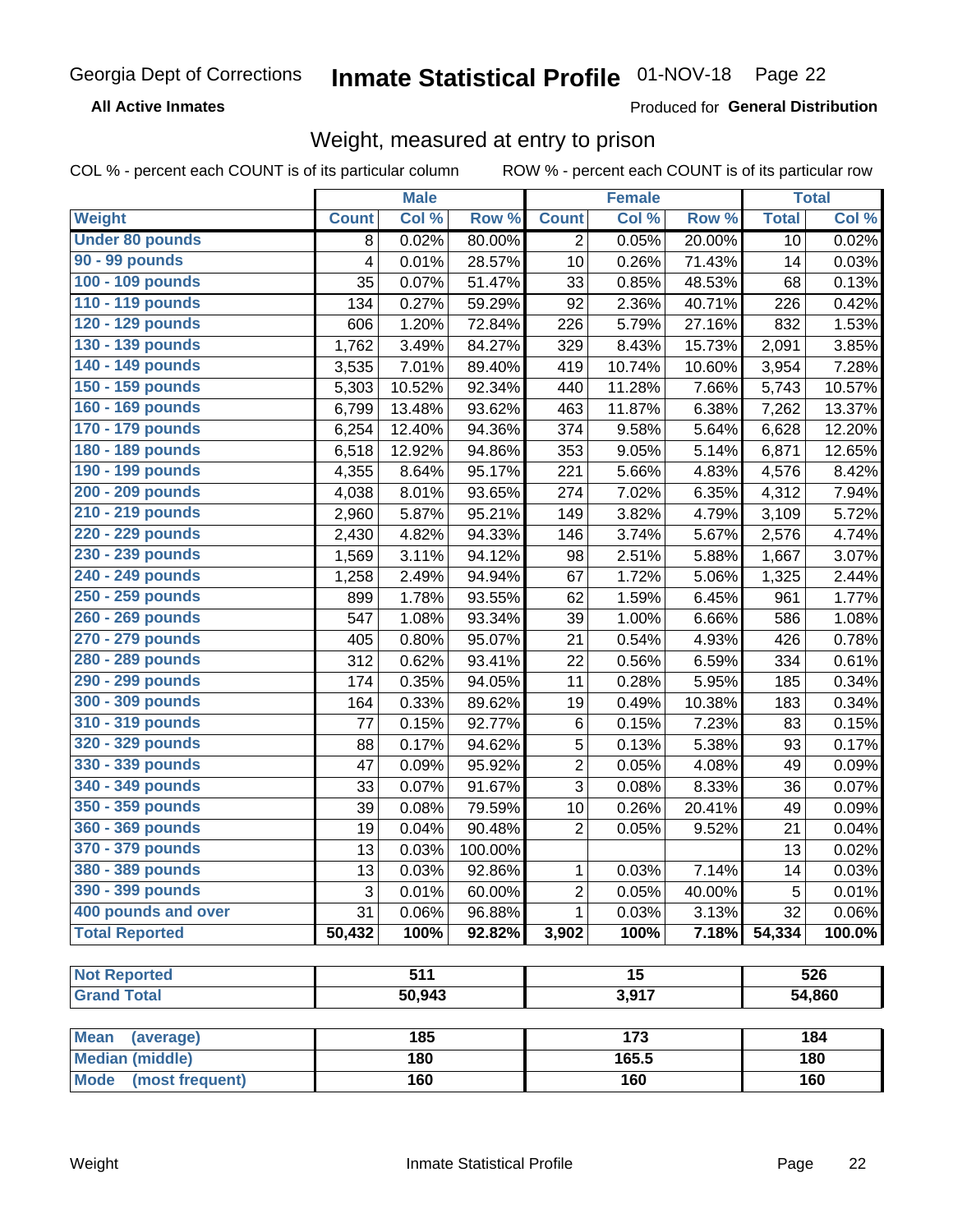## Inmate Statistical Profile 01-NOV-18 Page 23

**All Active Inmates** 

#### Produced for General Distribution

## Veterans validated by Veteran's Administration

COL % - percent each COUNT is of its particular column

|                          |                 | <b>Male</b> |             |    | <b>Female</b> |       |              | <b>Total</b> |
|--------------------------|-----------------|-------------|-------------|----|---------------|-------|--------------|--------------|
| <b>Military service</b>  | <b>Count</b>    | Col %       | Row % Count |    | Col %         | Row % | <b>Total</b> | Col %        |
| <b>Others</b><br>0       | 876             | 31.50%      | 96.58%      | 31 | 57.41%        | 3.42% | 907          | 31.99%       |
| <b>Air Force</b>         | 1,128           | 40.56%      | 98.69%      | 15 | 27.78%        | 1.31% | 1,143        | 40.32%       |
| 2<br><b>Army</b>         | 151             | 5.43%       | 99.34%      |    | 1.85%         | .66%  | 152          | 5.36%        |
| <b>Navy</b><br>3         | 362             | 13.02%      | 99.18%      | 3  | 5.56%         | .82%  | 365          | 12.87%       |
| <b>Marines</b><br>4      | 12 <sup>°</sup> | .43%        | 100.00%     |    |               |       | 12           | .42%         |
| <b>Coast Guard</b><br>5. | 252             | 9.06%       | 98.44%      | 4  | 7.41%         | 1.56% | 256          | 9.03%        |
| <b>Total Reported</b>    | 2,781           | 100%        | 98.10%      | 54 | 100%          | 1.90% | 2,835        | 100%         |

| ırted<br>NOI    | 48,162 | 3,863            | 52,025 |
|-----------------|--------|------------------|--------|
| $\sim$ 4 $\sim$ | 50,943 | 2 Q17<br>. ו טוע | 54,860 |

|  |  | <b>Mode (most frequent)</b> | <b>Force</b><br>Aır | วthers | orce |
|--|--|-----------------------------|---------------------|--------|------|
|--|--|-----------------------------|---------------------|--------|------|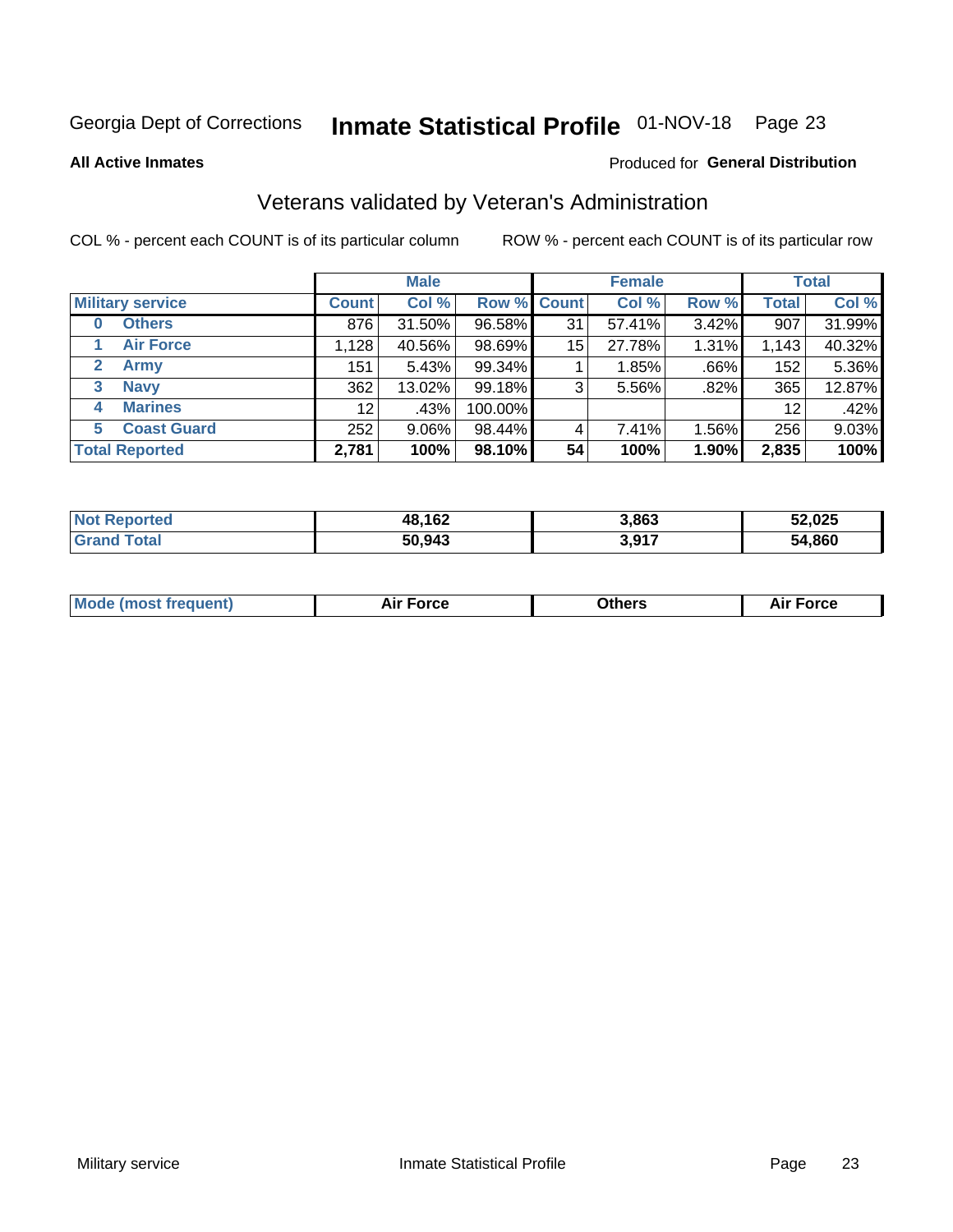## Inmate Statistical Profile 01-NOV-18 Page 24

#### **All Active Inmates**

#### Produced for General Distribution

### Type of admission to prison

COL % - percent each COUNT is of its particular column

|    |                                  |              | <b>Male</b> |                    |       | <b>Female</b> |        |              | <b>Total</b> |
|----|----------------------------------|--------------|-------------|--------------------|-------|---------------|--------|--------------|--------------|
|    | <b>Type of Admission</b>         | <b>Count</b> | Col %       | <b>Row % Count</b> |       | Col %         | Row %  | <b>Total</b> | Col %        |
| 16 | <b>Population Redistribution</b> | 5            | .01%        | 100.00%            |       |               |        | 5            | .01%         |
| 27 | <b>Boot Camp Plus</b>            |              | .01%        | 100.00%            |       |               |        |              | .01%         |
| 28 | <b>Initial Assignment</b>        | 10           | .02%        | 100.00%            |       |               |        | 10           | .02%         |
| 52 | <b>New Sentence</b>              | 40,126       | 78.79%      | 93.14%             | 2,957 | 75.49%        | 6.86%  | 43,083       | 78.55%       |
| 53 | <b>Probation Rev Partial</b>     | 2,571        | 5.05%       | 89.83%             | 291   | 7.43%         | 10.17% | 2,862        | 5.22%        |
| 54 | <b>Probation Rev Remainder</b>   | 3,624        | 7.12%       | 88.93%             | 451   | 11.51%        | 11.07% | 4,075        | 7.43%        |
| 55 | <b>Parole Rev New Sentence</b>   | 2,774        | 5.45%       | 95.42%             | 133   | 3.40%         | 4.58%  | 2,907        | 5.30%        |
| 56 | <b>Parole Rev No New</b>         | 1,750        | 3.44%       | 95.42%             | 84    | 2.14%         | 4.58%  | 1,834        | 3.34%        |
|    | <b>Sentence</b>                  |              |             |                    |       |               |        |              |              |
| 57 | <b>Released In Error</b>         | 11           | .02%        | 91.67%             | 1     | .03%          | 8.33%  | 12           | .02%         |
| 65 | <b>Return Appeal/Bond</b>        | 2            | .01%        | 100.00%            |       |               |        | 2            | .01%         |
| 67 | <b>Admit Fm Other Cust</b>       | 5            | .01%        | 100.00%            |       |               |        | 5            | .01%         |
| 69 | <b>New Sent/Par Rev Pnd</b>      | 4            | .01%        | 100.00%            |       |               |        | 4            | .01%         |
| 70 | <b>Life W/O Parole</b>           | 14           | .03%        | 100.00%            |       |               |        | 14           | .03%         |
| 72 | <b>Par Rev/Rsn Unknown</b>       | 26           | .05%        | 100.00%            |       |               |        | 26           | .05%         |
| 76 | <b>Par Rev/Revoc Center</b>      |              | .01%        | 100.00%            |       |               |        |              | .01%         |
| 82 | <b>Unknown</b>                   | 6            | .01%        | 100.00%            |       |               |        | 6            | .01%         |
|    | <b>Total Reported</b>            | 50,930       | 100%        | 92.86% 3,917       |       | 100%          | 7.14%  | 54,847       | 100%         |

| <b>Not Reported</b> |        |                     | . .    |
|---------------------|--------|---------------------|--------|
| Total<br>Grar       | 50,943 | <b>3.017</b><br>J.J | 54.860 |

| <b>Mode (most frequent)</b> | <b>New Sentence</b> | <b>New Sentence</b> | <b>New Sentence</b> |
|-----------------------------|---------------------|---------------------|---------------------|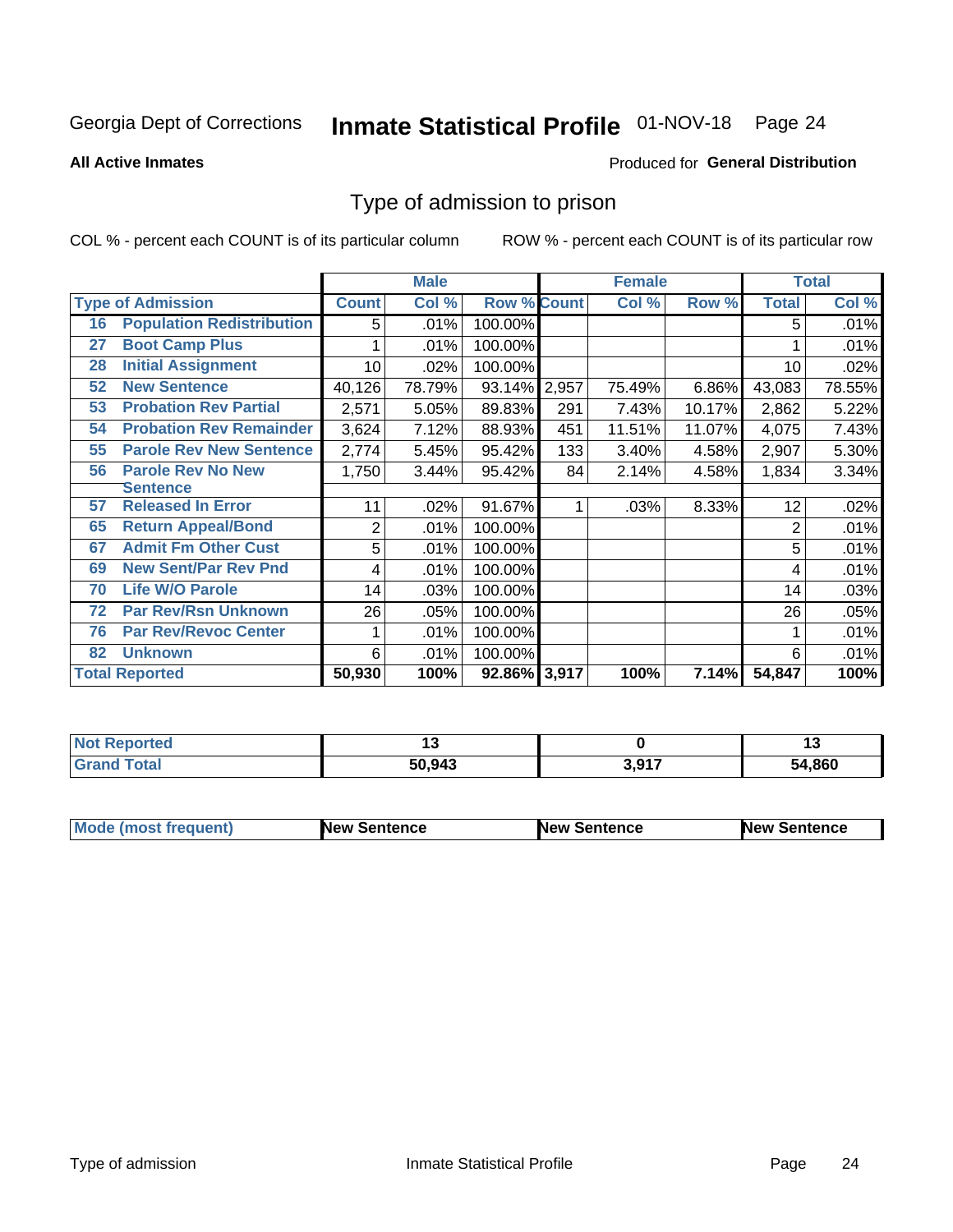## Inmate Statistical Profile 01-NOV-18 Page 25

**All Active Inmates** 

#### Produced for General Distribution

## Current / last supervision level

COL % - percent each COUNT is of its particular column

|                        |              | <b>Male</b> |                    |       | <b>Female</b> |          |        | <b>Total</b> |
|------------------------|--------------|-------------|--------------------|-------|---------------|----------|--------|--------------|
| <b>Security Status</b> | <b>Count</b> | Col %       | <b>Row % Count</b> |       | Col %         | Row %    | Total  | Col %        |
| 3 Minimum              | 3.996        | 7.85%       | 71.20%             | 1,616 | 41.29%        | 28.80%   | 5,612  | 10.23%       |
| 4 Medium               | 37.017       | 72.68%      | 94.62%             | 2,106 | $53.81\%$     | $5.38\%$ | 39,123 | 71.33%       |
| 5 Close                | 9.920        | 19.48%      | $98.10\%$          | 192   | 4.91%         | $1.90\%$ | 10,112 | 18.44%       |
| <b>Total Reported</b>  | 50,933       | 100%        | 92.86%             | 3,914 | 100%          | 7.14%    | 54,847 | 100%         |

| <b>Still being diagnosed</b> |        |       |        |
|------------------------------|--------|-------|--------|
| <b>Not Reported</b>          |        |       |        |
| <b>Grand Total</b>           | 50,943 | 3,917 | 54,860 |

| M | . | -- |
|---|---|----|
|   |   |    |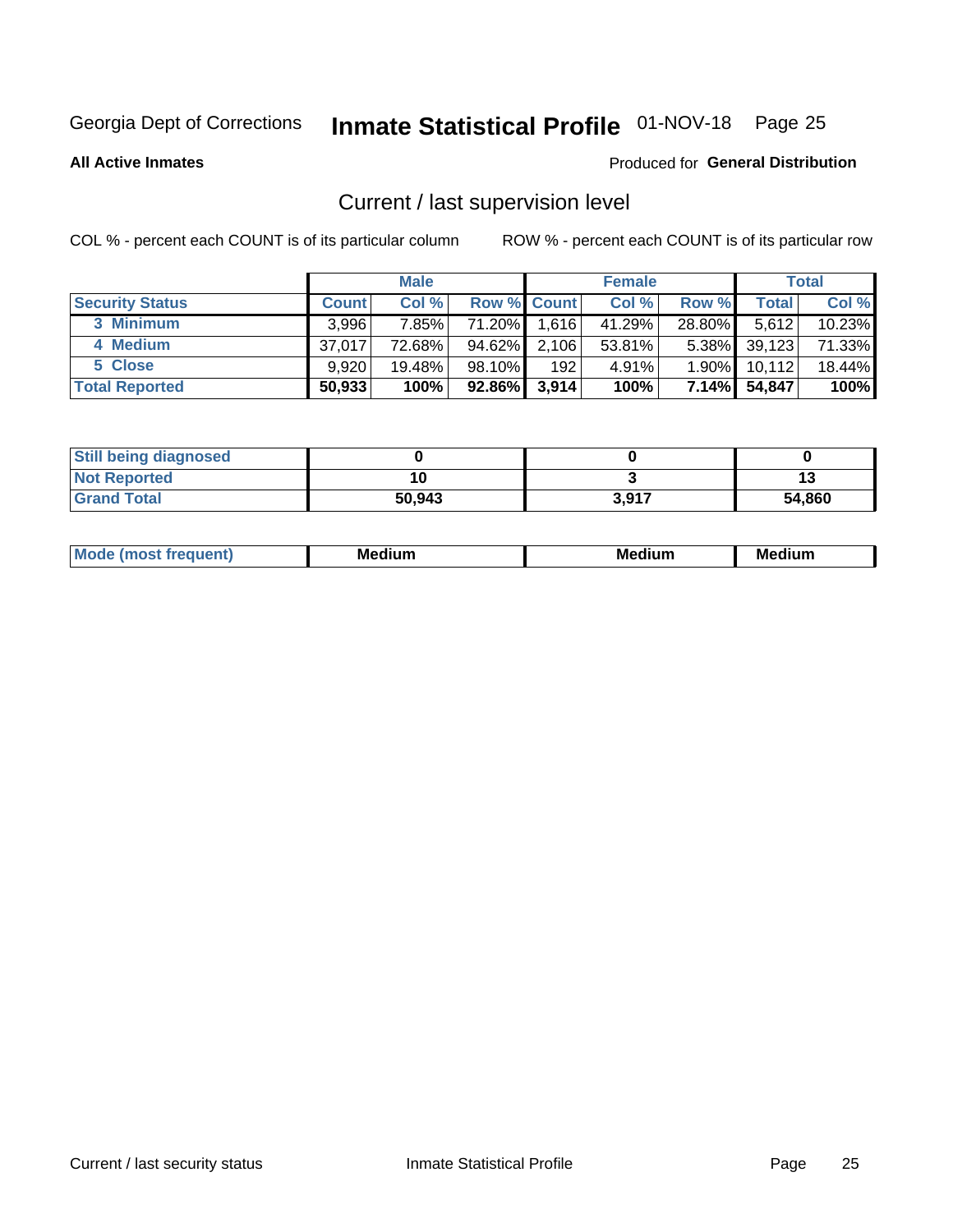## Inmate Statistical Profile 01-NOV-18 Page 26

**All Active Inmates** 

#### Produced for General Distribution

## Current / last type of institution

COL % - percent each COUNT is of its particular column

|                                   |                | <b>Male</b> |             |       | <b>Female</b> |         |              | <b>Total</b> |
|-----------------------------------|----------------|-------------|-------------|-------|---------------|---------|--------------|--------------|
| <b>Type of Institution</b>        | <b>Count</b>   | Col %       | Row % Count |       | Col %         | Row %   | <b>Total</b> | Col %        |
| <b>County Ci</b>                  | 4,667          | 9.21%       | 99.98%      |       | $.03\%$       | .02%    | 4,668        | 8.55%        |
| <b>Probation Detention Center</b> |                |             |             | ◠     | .05%          | 100.00% |              | .01%         |
| <b>State Prison</b>               | 35,829         | 70.73%      | 90.70%      | 3,675 | 93.85%        | 9.30%   | 39,504       | 72.39%       |
| <b>Transitional Center</b>        | 2,167          | 4.28%       | $90.14\%$   | 237   | 6.05%         | 9.86%   | 2,404        | 4.41%        |
| <b>Private Prison</b>             | 7,978          | 15.75%      | 100.00%     |       |               |         | 7,978        | 14.62%       |
| <b>County Jail</b>                |                | .01%        | 100.00%     |       |               |         |              | .01%         |
| <b>Rsat - Center</b>              | 3 <sup>1</sup> | $.01\%$     | 100.00%     |       |               |         | 3            | .01%         |
| <b>State Hospital</b>             | 3 <sup>1</sup> | $.01\%$     | 75.00%      |       | .03%          | 25.00%  | 4            | .01%         |
| <b>Total Reported</b>             | 50,654         | 100%        | $92.82\%$   | 3,916 | 100%          | 7.18%   | 54,570       | 100%         |

| $N$<br>Reported    |        |       |        |
|--------------------|--------|-------|--------|
| <b>Grand Total</b> | 50,654 | 3,916 | 54,570 |

| Mode (most frequent) | <b>State Prison</b> | <b>State Prison</b> | <b>State Prisonl</b> |
|----------------------|---------------------|---------------------|----------------------|
|                      |                     |                     |                      |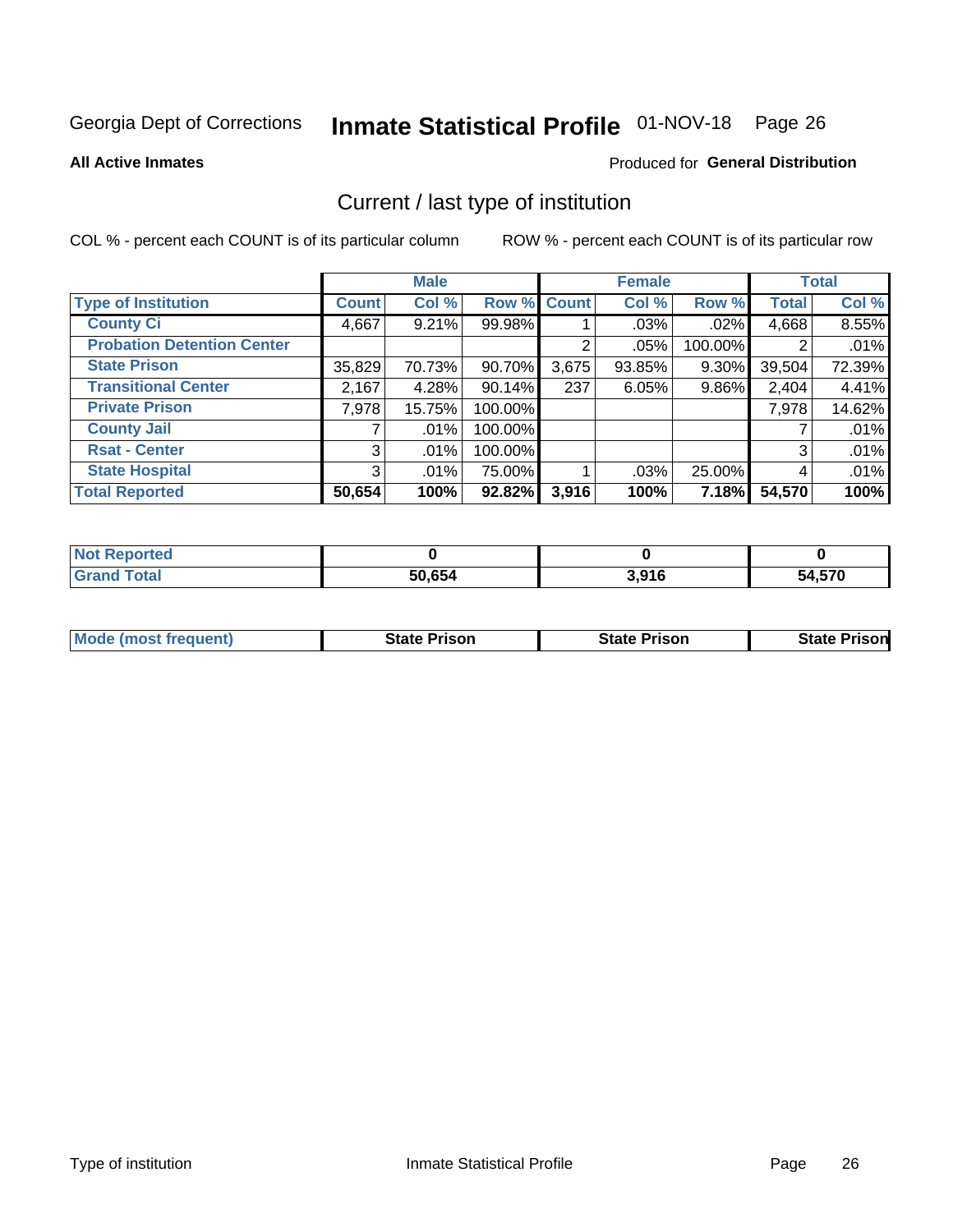## Inmate Statistical Profile 01-NOV-18 Page 27

#### **All Active Inmates**

#### Produced for General Distribution

### Institution type - transitional centers

COL % - percent each COUNT is of its particular column

|                                          |              | <b>Male</b> |         |                | <b>Female</b> |         |              | <b>Total</b> |
|------------------------------------------|--------------|-------------|---------|----------------|---------------|---------|--------------|--------------|
| <b>Institution Type - Trans. Centers</b> | <b>Count</b> | Col %       | Row %   | <b>Count</b>   | Col %         | Row %   | <b>Total</b> | Col %        |
| <b>Albany Tc</b>                         | 153          | 6.49%       | 100.00% |                |               |         | 153          | 5.66%        |
| <b>Arrendale State Prison</b>            |              |             |         | 107            | 31.10%        | 100.00% | 107          | 3.96%        |
| <b>Atlanta Tc</b>                        | 274          | 11.62%      | 100.00% |                |               |         | 274          | 10.14%       |
| <b>Augusta Tc</b>                        | 229          | 9.71%       | 100.00% |                |               |         | 229          | 8.48%        |
| <b>Bacon Tc</b>                          | 50           | 2.12%       | 100.00% |                |               |         | 50           | 1.85%        |
| <b>Charles D. Hudson Tc</b>              | 152          | 6.45%       | 100.00% |                |               |         | 152          | 5.63%        |
| <b>Clayton Tc</b>                        | 383          | 16.24%      | 100.00% |                |               |         | 383          | 14.17%       |
| <b>Coastal Tc</b>                        | 258          | 10.94%      | 100.00% |                |               |         | 258          | 9.55%        |
| <b>Columbus Tc</b>                       | 140          | 5.94%       | 100.00% |                |               |         | 140          | 5.18%        |
| <b>Macon Tc</b>                          | 157          | 6.66%       | 100.00% |                |               |         | 157          | 5.81%        |
| <b>Macon Womens Tc</b>                   |              |             |         | $\overline{2}$ | .58%          | 100.00% | 2            | .07%         |
| <b>Metro Tc</b>                          |              |             |         | 235            | 68.31%        | 100.00% | 235          | 8.70%        |
| <b>Phillips State Prison</b>             | 191          | 8.10%       | 100.00% |                |               |         | 191          | 7.07%        |
| <b>Savannah Mens Tc</b>                  | 1            | .04%        | 100.00% |                |               |         |              | .04%         |
| <b>Smith Tc</b>                          | 208          | 8.82%       | 100.00% |                |               |         | 208          | 7.70%        |
| <b>Valdosta Tc</b>                       | 162          | 6.87%       | 100.00% |                |               |         | 162          | 6.00%        |
| <b>Total Reported</b>                    | 2,358        | 100%        | 87.27%  | 344            | 100%          | 12.73%  | 2,702        | 100%         |

| <b>Reported</b><br><b>NOT</b> |       |     |
|-------------------------------|-------|-----|
| `otal                         | 2,358 | 702 |

| Mode (most frequent) | <b>Clayton Tc</b> | Metro Tc | <b>Clayton Tc</b> |
|----------------------|-------------------|----------|-------------------|
|                      |                   |          |                   |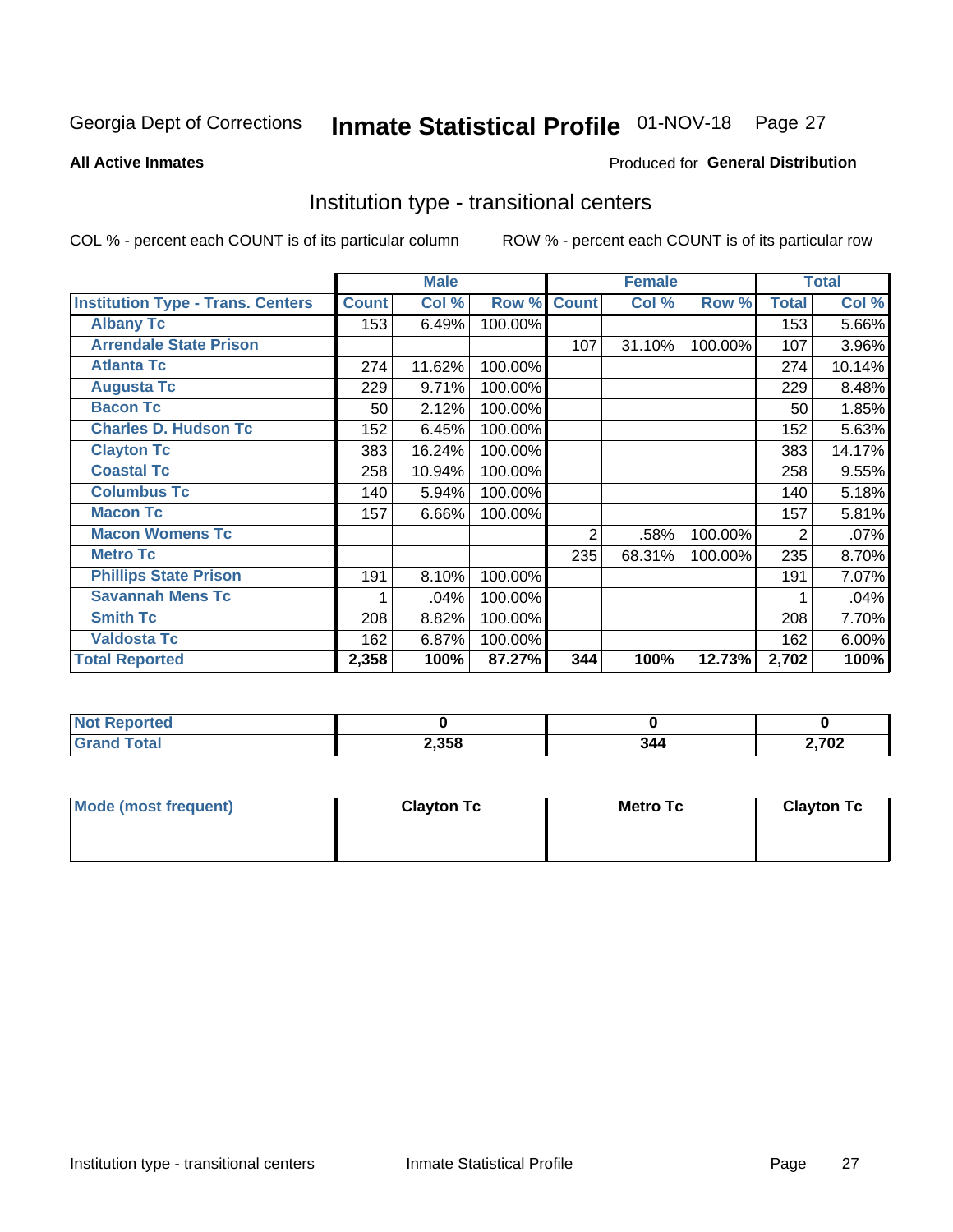## Inmate Statistical Profile 01-NOV-18 Page 28

#### **All Active Inmates**

#### Produced for General Distribution

### Institution type - county prisons

COL % - percent each COUNT is of its particular column

|                                          |                | <b>Male</b> |         |              | <b>Female</b> |       |                | <b>Total</b> |
|------------------------------------------|----------------|-------------|---------|--------------|---------------|-------|----------------|--------------|
| <b>Institution Type - County Prisons</b> | <b>Count</b>   | Col %       | Row %   | <b>Count</b> | Col %         | Row % | <b>Total</b>   | Col %        |
| <b>Adoc</b>                              | 14             | .30%        | 100.00% |              |               |       | 14             | .30%         |
| <b>Baldwin County Ci</b>                 | 1              | .02%        | 100.00% |              |               |       | 1              | .02%         |
| <b>Bulloch County Ci</b>                 | 154            | 3.30%       | 100.00% |              |               |       | 154            | 3.30%        |
| <b>Carroll County Ci</b>                 | 224            | 4.80%       | 100.00% |              |               |       | 224            | 4.80%        |
| <b>Clarke County Ci</b>                  | 134            | 2.87%       | 100.00% |              |               |       | 134            | 2.87%        |
| <b>Clayton County Ci</b>                 | 214            | 4.59%       | 100.00% |              |               |       | 214            | 4.58%        |
| <b>Colquitt County Ci</b>                | 186            | 3.99%       | 100.00% |              |               |       | 186            | 3.98%        |
| <b>Coweta County Ci</b>                  | 214            | 4.59%       | 100.00% |              |               |       | 214            | 4.58%        |
| <b>Decatur County Ci</b>                 | 197            | 4.22%       | 100.00% |              |               |       | 197            | 4.22%        |
| <b>Effingham County Ci</b>               | 186            | 3.99%       | 100.00% |              |               |       | 186            | 3.98%        |
| <b>Floyd County Ci</b>                   | 419            | 8.98%       | 100.00% |              |               |       | 419            | 8.98%        |
| <b>Fulton County Ci</b>                  | 8              | .17%        | 100.00% |              |               |       | $\, 8$         | .17%         |
| <b>Gilmer County Ci</b>                  | 3              | .06%        | 100.00% |              |               |       | 3              | .06%         |
| <b>Grady County Ci</b>                   | $\overline{2}$ | .04%        | 100.00% |              |               |       | $\overline{2}$ | .04%         |
| <b>Gwinnett County Ci</b>                | 202            | 4.33%       | 100.00% |              |               |       | 202            | 4.33%        |
| <b>Hall County Ci</b>                    | 197            | 4.22%       | 100.00% |              |               |       | 197            | 4.22%        |
| <b>Hancock County Ci</b>                 | 1              | .02%        | 100.00% |              |               |       | 1              | .02%         |
| <b>Harris County Ci</b>                  | 149            | 3.19%       | 100.00% |              |               |       | 149            | 3.19%        |
| <b>Hart County Ci</b>                    | 4              | .09%        | 100.00% |              |               |       | 4              | .09%         |
| <b>Jackson County Ci</b>                 | 150            | 3.21%       | 100.00% |              |               |       | 150            | 3.21%        |
| <b>Jefferson County Ci</b>               | 155            | 3.32%       | 100.00% |              |               |       | 155            | 3.32%        |
| <b>Meriwether County Ci</b>              | 3              | .06%        | 100.00% |              |               |       | 3              | .06%         |
| <b>Miller County Ci</b>                  | 1              | .02%        | 100.00% |              |               |       | 1              | .02%         |
| <b>Mitchell County Ci</b>                | 136            | 2.91%       | 100.00% |              |               |       | 136            | 2.91%        |
| <b>Morgan County Ci</b>                  | 1              | .02%        | 100.00% |              |               |       | 1              | .02%         |
| <b>Muscogee County Ci</b>                | 497            | 10.65%      | 100.00% |              |               |       | 497            | 10.65%       |
| <b>Richmond County Ci</b>                | 231            | 4.95%       | 100.00% |              |               |       | 231            | 4.95%        |
| <b>Screven County Ci</b>                 | 137            | 2.94%       | 100.00% |              |               |       | 137            | 2.93%        |
| <b>Spalding County Ci</b>                | 356            | 7.63%       | 100.00% |              |               |       | 356            | 7.63%        |
| <b>Stewart County Ci</b>                 | $\overline{2}$ | .04%        | 100.00% |              |               |       | $\overline{2}$ | .04%         |
| <b>Sumter County Ci</b>                  | 346            | 7.41%       | 100.00% |              |               |       | 346            | 7.41%        |
| <b>Terrell County Ci</b>                 | 128            | 2.74%       | 100.00% |              |               |       | 128            | 2.74%        |
| <b>Thomas County Ci</b>                  | 3              | .06%        | 100.00% |              |               |       | 3              | .06%         |
| <b>Tift County Ci</b>                    | 3              | .06%        | 100.00% |              |               |       | 3              | .06%         |
| <b>Upson County Ci</b>                   | $\overline{2}$ | .04%        | 100.00% |              |               |       | $\overline{2}$ | .04%         |
| <b>Walker County Ci</b>                  | 3              | .06%        | 100.00% |              |               |       | 3              | .06%         |
| <b>Walton County Ci</b>                  | $\overline{2}$ | .04%        | 100.00% |              |               |       | $\overline{2}$ | .04%         |
| <b>Wilkes County Ci</b>                  | 1              | .02%        | 100.00% |              |               |       | $\mathbf{1}$   | .02%         |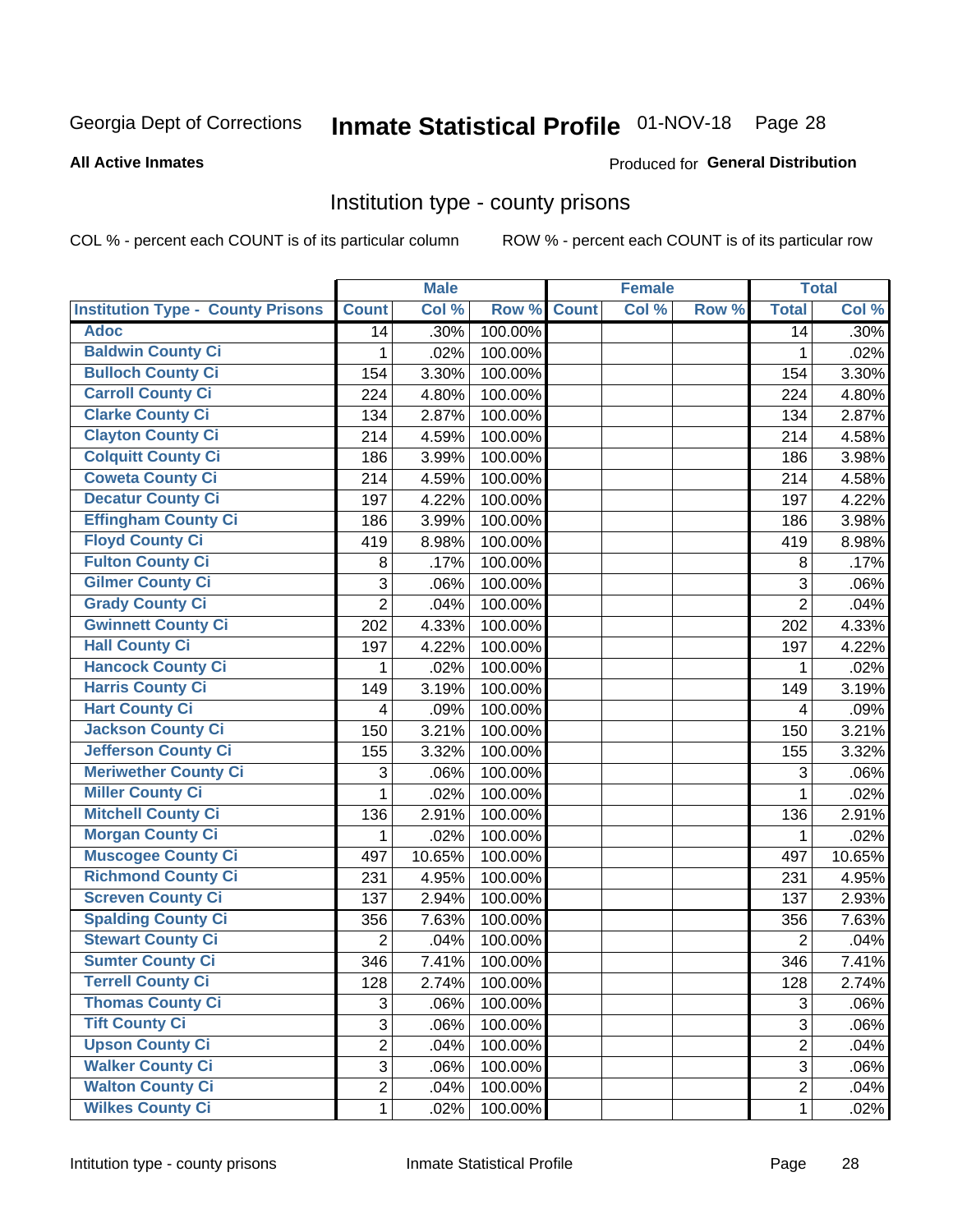## Inmate Statistical Profile 01-NOV-18 Page 29

**All Active Inmates** 

#### Produced for General Distribution

### Institution type - county prisons

COL % - percent each COUNT is of its particular column

|                                                    |       | <b>Male</b> |                    | <b>Female</b> |            |       | <b>Total</b> |
|----------------------------------------------------|-------|-------------|--------------------|---------------|------------|-------|--------------|
| <b>Institution Type - County Prisons   Count  </b> |       | Col %       | <b>Row % Count</b> | Col%          | Row %      | Total | Col %        |
| <b>Womens Ci</b>                                   |       |             |                    | $100.00\%$    | $100.00\%$ |       | $.02\%$      |
| <b>Worth County Ci</b>                             |       | $.02\%$     | 100.00%            |               |            |       | .02% l       |
| <b>Total Reported</b>                              | 4.667 | 100%        | $99.98\%$          | 100%          | $.02\%$    | 4,668 | 100%         |

| ported<br><b>NOT</b> |      |       |
|----------------------|------|-------|
| `otal                | .667 | 4,668 |

| Mode (most frequent) | <b>Muscogee County Ci</b> | <b>Womens Ci</b> Muscogee County |
|----------------------|---------------------------|----------------------------------|
|----------------------|---------------------------|----------------------------------|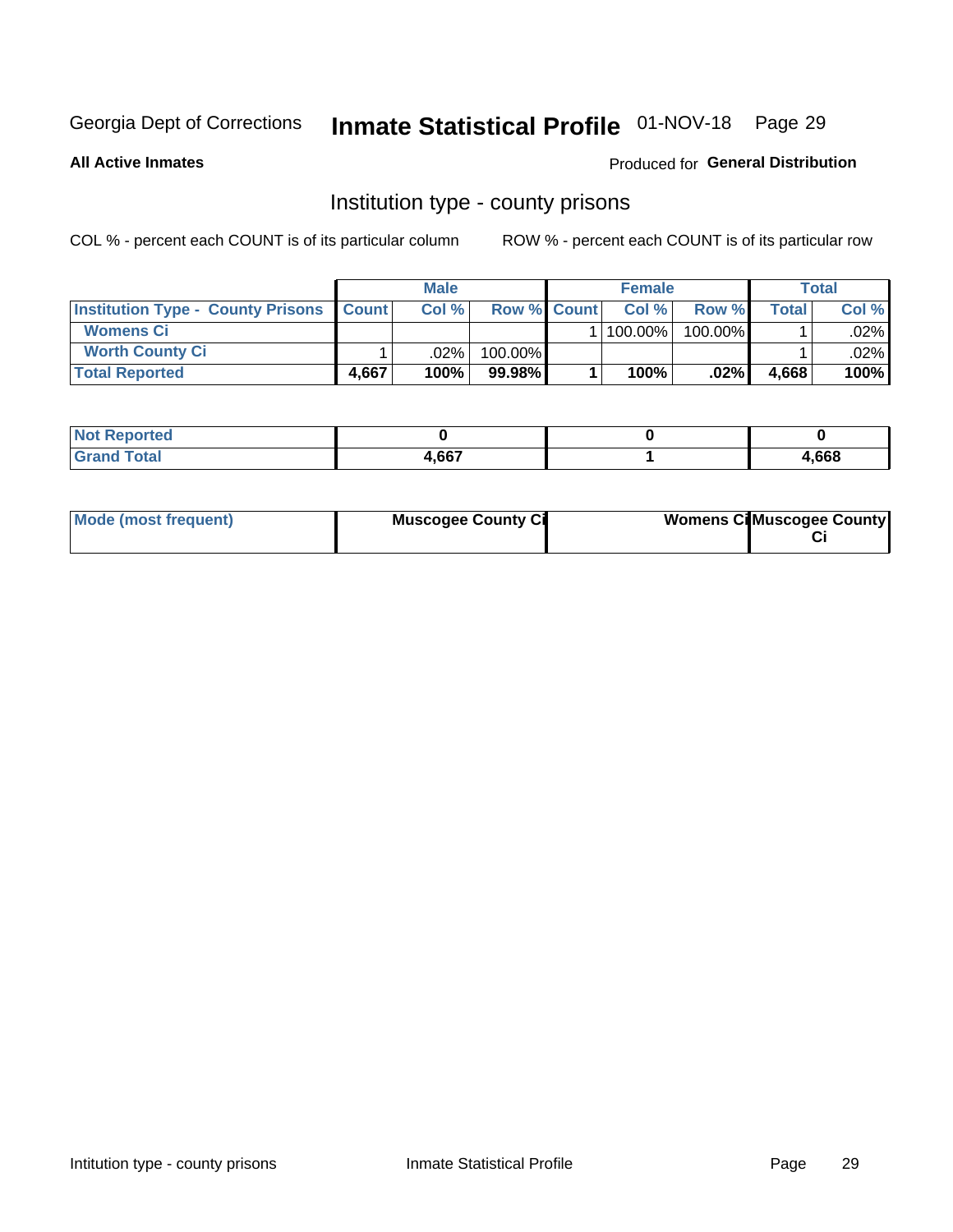## Inmate Statistical Profile 01-NOV-18 Page 30

#### **All Active Inmates**

#### Produced for General Distribution

### Institution type - state prisons

COL % - percent each COUNT is of its particular column

|                                         |              | <b>Male</b> |         |              | <b>Female</b> |         | <b>Total</b> |       |
|-----------------------------------------|--------------|-------------|---------|--------------|---------------|---------|--------------|-------|
| <b>Institution Type - State Prisons</b> | <b>Count</b> | Col %       | Row %   | <b>Count</b> | Col %         | Row %   | <b>Total</b> | Col % |
| <b>Arrendale State Prison</b>           |              |             |         | 1,636        | 44.52%        | 100.00% | 1,636        | 4.14% |
| <b>Augusta State Med. Prison</b>        | 1,158        | 3.23%       | 99.91%  | $\mathbf 1$  | .03%          | .09%    | 1,159        | 2.93% |
| <b>Autry State Prison</b>               | 1,715        | 4.79%       | 100.00% |              |               |         | 1,715        | 4.34% |
| <b>Baldwin State Prison</b>             | 944          | 2.63%       | 100.00% |              |               |         | 944          | 2.39% |
| <b>Burruss Correctional Training</b>    | 679          | 1.90%       | 100.00% |              |               |         | 679          | 1.72% |
| <b>Ctr</b>                              |              |             |         |              |               |         |              |       |
| <b>Calhoun State Prison</b>             | 1,649        | 4.60%       | 100.00% |              |               |         | 1,649        | 4.17% |
| <b>Central State Prison</b>             | 1,055        | 2.94%       | 100.00% |              |               |         | 1,055        | 2.67% |
| <b>Chatham State Prison</b>             | 5            | .01%        | 100.00% |              |               |         | 5            | .01%  |
| <b>Coastal State Prison</b>             | 1,816        | 5.07%       | 100.00% |              |               |         | 1,816        | 4.60% |
| <b>Dodge State Prison</b>               | 1,243        | 3.47%       | 100.00% |              |               |         | 1,243        | 3.15% |
| <b>Dooly State Prison</b>               | 1,660        | 4.63%       | 100.00% |              |               |         | 1,660        | 4.20% |
| <b>Emanuel Women'S Facility</b>         |              |             |         | 406          | 11.05%        | 100.00% | 406          | 1.03% |
| <b>Ga Diag Class Prison</b>             | 3,102        | 8.66%       | 99.97%  | 1            | .03%          | .03%    | 3,103        | 7.85% |
| <b>Ga State Prison</b>                  | 1,383        | 3.86%       | 100.00% |              |               |         | 1,383        | 3.50% |
| <b>Hancock State Prison</b>             | 1,120        | 3.13%       | 100.00% |              |               |         | 1,120        | 2.84% |
| <b>Hays State Prison</b>                | 1,052        | 2.94%       | 100.00% |              |               |         | 1,052        | 2.66% |
| <b>Helms Facility</b>                   | 21           | .06%        | 55.26%  | 17           | .46%          | 44.74%  | 38           | .10%  |
| <b>Johnson State Prison</b>             | 1,520        | 4.24%       | 100.00% |              |               |         | 1,520        | 3.85% |
| <b>Lee State Prison</b>                 | 747          | 2.08%       | 100.00% |              |               |         | 747          | 1.89% |
| <b>Long Unit</b>                        | 208          | .58%        | 100.00% |              |               |         | 208          | .53%  |
| <b>Lowndes Unit</b>                     | 6            | .02%        | 100.00% |              |               |         | 6            | .02%  |
| <b>Macon State Prison</b>               | 1,715        | 4.79%       | 100.00% |              |               |         | 1,715        | 4.34% |
| <b>Metro Reentry Facility</b>           | 330          | .92%        | 100.00% |              |               |         | 330          | .84%  |
| <b>Metro State Prison (W)</b>           |              |             |         | 1.           | .03%          | 100.00% | 1            | .01%  |
| <b>Montgomery State Prison</b>          | 421          | 1.18%       | 100.00% |              |               |         | 421          | 1.07% |
| <b>Phillips State Prison</b>            | 1,083        | 3.02%       | 100.00% |              |               |         | 1,083        | 2.74% |
| <b>Pulaski State Prison</b>             |              |             |         | 1,172        | 31.89%        | 100.00% | 1,172        | 2.97% |
| <b>Putnam State Prison</b>              | 1            | .01%        | 100.00% |              |               |         | 1            | .01%  |
| <b>Rogers State Prison</b>              | 1,419        | 3.96%       | 100.00% |              |               |         | 1,419        | 3.59% |
| <b>Rutledge State Prison</b>            | 628          | 1.75%       | 100.00% |              |               |         | 628          | 1.59% |
| <b>Smith State Prison</b>               | 1,502        | $4.19\%$    | 100.00% |              |               |         | 1,502        | 3.80% |
| <b>Telfair State Prison</b>             | 1,380        | 3.85%       | 100.00% |              |               |         | 1,380        | 3.49% |
| <b>Valdosta State Prison</b>            | 929          | 2.59%       | 100.00% |              |               |         | 929          | 2.35% |
| <b>Walker State Prison</b>              | 417          | 1.16%       | 100.00% |              |               |         | 417          | 1.06% |
| <b>Ware State Prison</b>                | 1,518        | 4.24%       | 100.00% |              |               |         | 1,518        | 3.84% |
| <b>Washington State Prison</b>          | 1,571        | 4.38%       | 100.00% |              |               |         | 1,571        | 3.98% |
| <b>Wayne State Prison</b>               | 1            | .01%        | 100.00% |              |               |         | 1            | .01%  |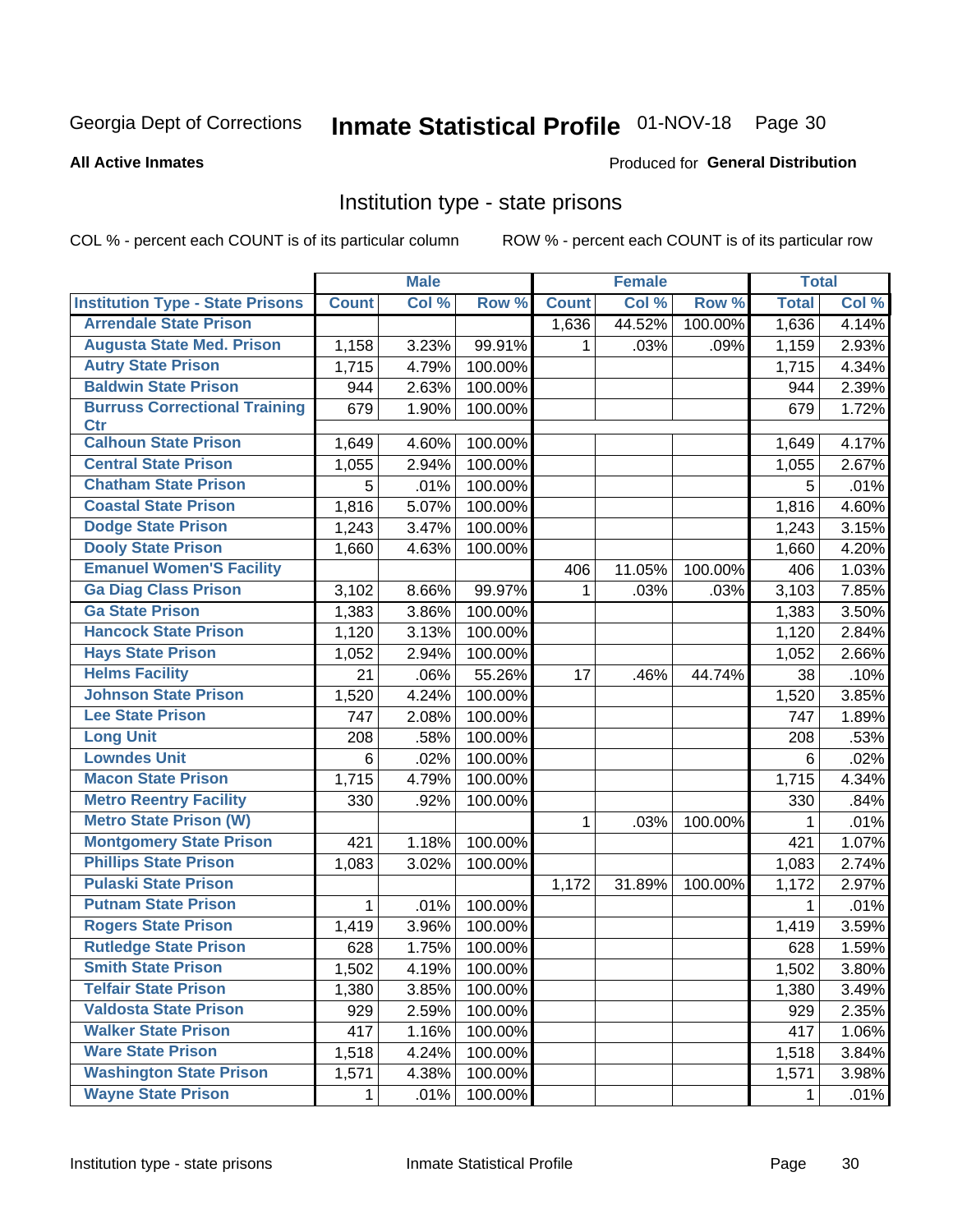## Inmate Statistical Profile 01-NOV-18 Page 31

**All Active Inmates** 

Produced for General Distribution

### Institution type - state prisons

COL % - percent each COUNT is of its particular column ROW % - percent each COUNT is of its particular row

|                                         |              | <b>Male</b>                 |         |                               | <b>Female</b> |        | <b>Total</b>                          |        |  |
|-----------------------------------------|--------------|-----------------------------|---------|-------------------------------|---------------|--------|---------------------------------------|--------|--|
| <b>Institution Type - State Prisons</b> | <b>Count</b> | Col %                       | Row %   | <b>Count</b>                  | Col %         | Row %  | <b>Total</b>                          | Col %  |  |
| <b>Whitworth Women'S Facility</b>       |              | $.01\%$                     | .23%    | 441                           | 12.00%        | 99.77% | 442                                   | 1.12%  |  |
| <b>Wilcox State Prison</b>              | .830         | 5.11%                       | 100.00% |                               |               |        | 1,830                                 | 4.63%  |  |
| <b>Total Reported</b>                   | 35,829       | 100%                        | 90.7%   | 3,675                         | 100%          | 9.3%   | 39,504                                | 100%   |  |
| <b>Not Reported</b>                     |              | 0                           |         |                               | 0             |        | 0                                     |        |  |
| <b>Grand Total</b>                      |              | 35,829                      |         |                               | 3,675         |        |                                       | 39,504 |  |
| <b>Mode (most frequent)</b>             |              | <b>Ga Diag Class Prison</b> |         | <b>Arrendale State Prison</b> |               |        | <b>Ga Diag Class</b><br><b>Prison</b> |        |  |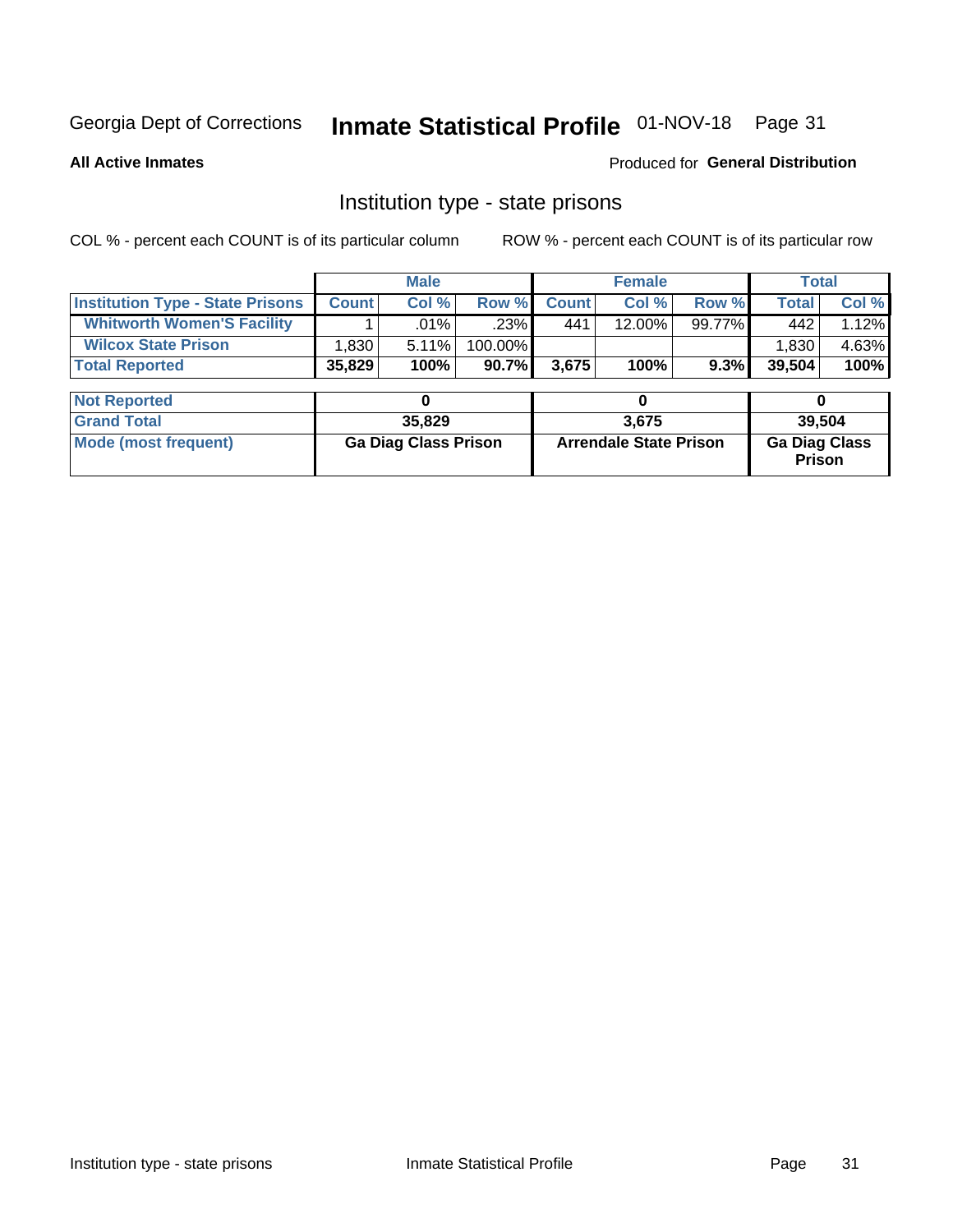## Inmate Statistical Profile 01-NOV-18 Page 32

**All Active Inmates** 

#### Produced for General Distribution

### Institution type - private prisons

COL % - percent each COUNT is of its particular column

|                                           |                    | <b>Male</b> |                    | <b>Female</b> |       |       | <b>Total</b> |
|-------------------------------------------|--------------------|-------------|--------------------|---------------|-------|-------|--------------|
| <b>Institution Type - Private Prisons</b> | <b>Count</b>       | Col %       | <b>Row % Count</b> | Col %         | Row % | Total | Col %        |
| <b>Coffee Corr Facility</b>               | 2.640              | 33.09%      | 100.00%            |               |       | 2,640 | 33.09%       |
| <b>Jenkins Corr Facility</b>              | $.159$ $^{\prime}$ | 14.53%      | 100.00%            |               |       | 1,159 | 14.53%       |
| <b>Riverbend Corr Facility</b>            | .505               | 18.86%      | 100.00%            |               |       | 1,505 | 18.86%       |
| <b>Wheeler Corr Facility</b>              | 2.674              | 33.52%      | 100.00%            |               |       | 2,674 | 33.52%       |
| <b>Total Reported</b>                     | 7,978              | 100%        | $100\%$            |               | %     | 7,978 | 100%         |

| ported<br>'NOT       |       |       |
|----------------------|-------|-------|
| $\sim$ $\sim$ $\sim$ | 7,978 | 7,978 |

| <b>Mode (most frequent)</b> | <b>Wheeler Corr Facility</b> | <b>Null</b> | <b>Wheeler Corr</b><br><b>Facility</b> |
|-----------------------------|------------------------------|-------------|----------------------------------------|
|-----------------------------|------------------------------|-------------|----------------------------------------|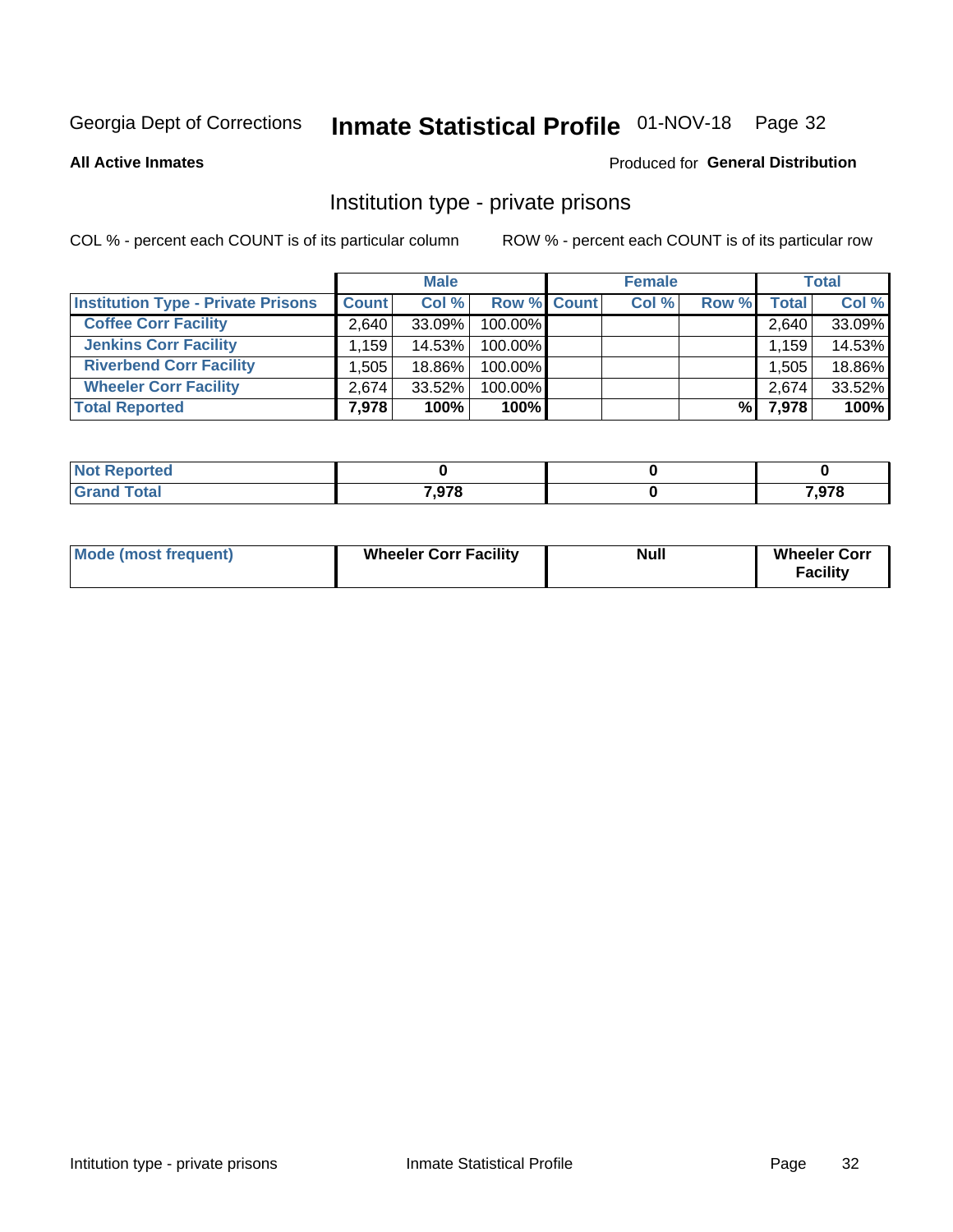## Inmate Statistical Profile 01-NOV-18 Page 33

**All Active Inmates** 

#### Produced for General Distribution

## Institution type - inmate boot camp

COL % - percent each COUNT is of its particular column

|                                      |              | <b>Male</b> |             | <b>Female</b> |             | Total |
|--------------------------------------|--------------|-------------|-------------|---------------|-------------|-------|
| <b>Institution Type - Boot Camps</b> | <b>Count</b> | Col %       | Row % Count | Col%          | Row % Total | Col % |
| <b>Total Rported</b>                 |              |             |             |               |             |       |

| <b>Not Reported</b>            |  |  |
|--------------------------------|--|--|
| <b>Total</b><br>C <sub>r</sub> |  |  |

| Mod<br>uamo | Nul.<br>$- - - - - -$ | <b>Null</b> | <br>uu.<br>------ |
|-------------|-----------------------|-------------|-------------------|
|             |                       |             |                   |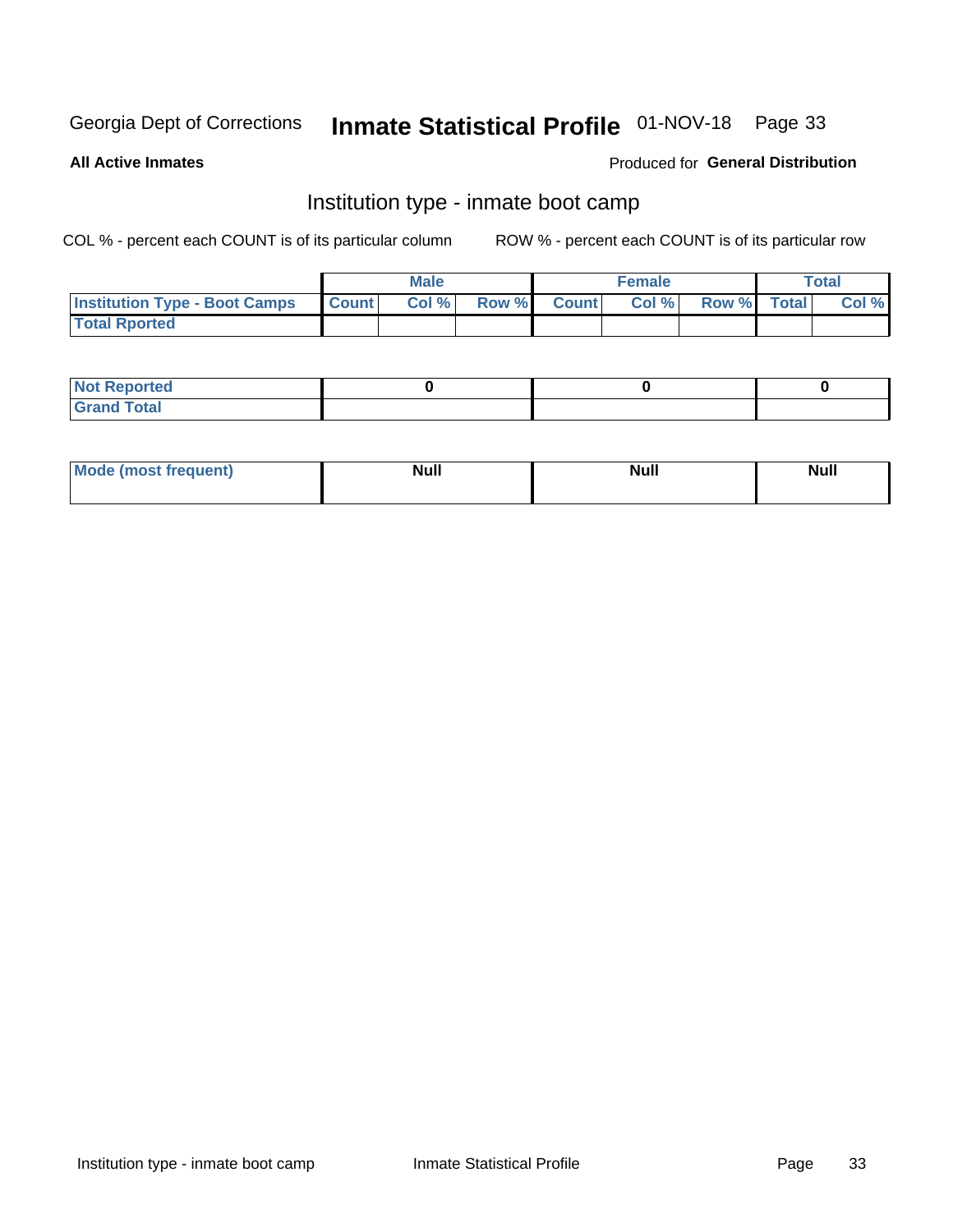## Inmate Statistical Profile 01-NOV-18 Page 34

#### **All Active Inmates**

#### Produced for General Distribution

### Number of disciplinary reports

COL % - percent each COUNT is of its particular column

|                                       |                   | <b>Male</b> |             |       | <b>Female</b> |          |        | <b>Total</b> |
|---------------------------------------|-------------------|-------------|-------------|-------|---------------|----------|--------|--------------|
| <b>Number of Disciplinary Reports</b> | <b>Count</b>      | Col %       | Row % Count |       | Col %         | Row %    | Total  | Col %        |
|                                       | 23,609            | 46.34%      | 89.88%      | 2,658 | 67.86%        | 10.12%   | 26,267 | 47.88%       |
|                                       | 6,145             | 12.06%      | 93.49%      | 428   | 10.93%        | 6.51%    | 6,573  | 11.98%       |
| $\mathbf{2}$                          | 3,560             | 6.99%       | 95.03%      | 186   | 4.75%         | 4.97%    | 3,746  | 6.83%        |
| 3                                     | 2,539             | 4.98%       | 95.31%      | 125   | 3.19%         | 4.69%    | 2,664  | 4.86%        |
|                                       | ,939              | 3.81%       | 95.94%      | 82    | 2.09%         | 4.06%    | 2,021  | 3.68%        |
| 5                                     | $.601$ $^{\circ}$ | 3.14%       | 96.74%      | 54    | 1.38%         | $3.26\%$ | 1,655  | 3.02%        |
| <b>More Than 5</b>                    | 11,550            | 22.67%      | 96.78%      | 384   | 9.80%         | 3.22%    | 11,934 | 21.75%       |
| <b>Total Reported</b>                 | 50,943            | 100%        | 92.86%      | 3,917 | 100%          | 7.14%    | 54,860 | 100%         |

| <b>Not Reported</b> |        |                            |              |
|---------------------|--------|----------------------------|--------------|
| <b>Grand Total</b>  | 50,943 | <b>2017</b><br><b>J.JI</b> | 64,860<br>בר |

| Mean (average)       | 4.95 | 2.20 | 4.75 |
|----------------------|------|------|------|
| Median (middle)      |      |      |      |
| Mode (most frequent) |      |      |      |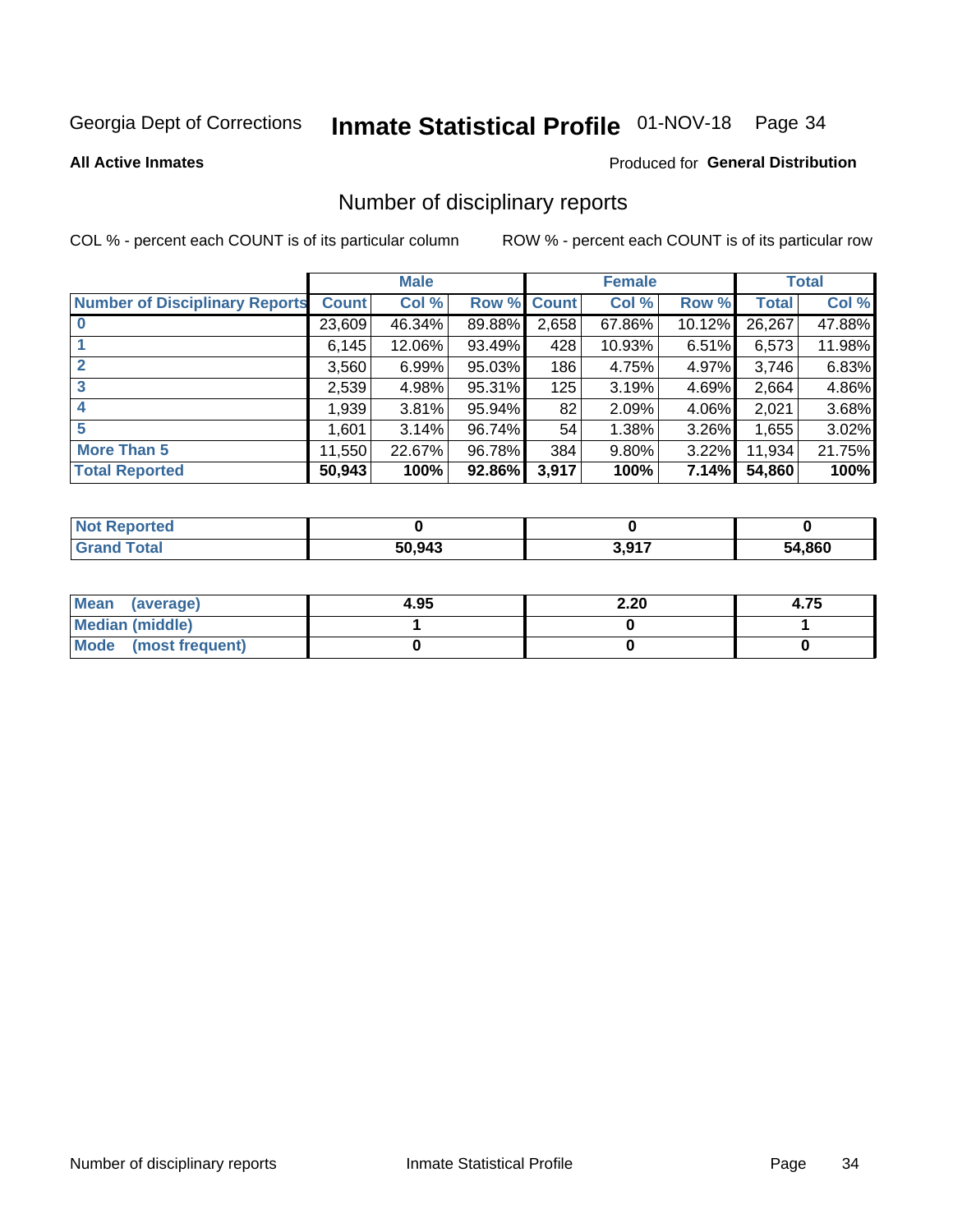## Inmate Statistical Profile 01-NOV-18 Page 35

#### **All Active Inmates**

#### Produced for General Distribution

## Number of transfers

COL % - percent each COUNT is of its particular column

|                            |         | <b>Male</b> |                    |       | <b>Female</b> |          |              | <b>Total</b> |
|----------------------------|---------|-------------|--------------------|-------|---------------|----------|--------------|--------------|
| <b>Number of Transfers</b> | Count l | Col %       | <b>Row % Count</b> |       | Col %         | Row %    | <b>Total</b> | Col %        |
| $\bf{0}$                   | 4,313   | 8.47%       | 82.26%             | 930   | 23.74%        | 17.74%   | 5,243        | 9.56%        |
|                            | 15,980  | 31.37%      | 90.72%             | 1,634 | 41.72%        | 9.28%    | 17,614       | 32.11%       |
| $\mathbf{2}$               | 8,158   | 16.01%      | 92.23%             | 687   | 17.54%        | $7.77\%$ | 8,845        | 16.12%       |
| 3                          | 5,214   | 10.23%      | 95.48%             | 247   | 6.31%         | 4.52%    | 5,461        | 9.95%        |
| 4                          | 3,416   | 6.71%       | 96.12%             | 138   | 3.52%         | 3.88%    | 3,554        | 6.48%        |
| 5                          | 2,512   | 4.93%       | 96.54%             | 90    | 2.30%         | $3.46\%$ | 2,602        | 4.74%        |
| <b>More Than 5</b>         | 11,350  | 22.28%      | 98.35%             | 191   | 4.88%         | 1.65%    | 11,541       | 21.04%       |
| <b>Total Reported</b>      | 50,943  | 100%        | 92.86%             | 3,917 | 100.0%        | 7.14%    | 54,860       | 100%         |

| <b>Not Reported</b> |        |       |             |
|---------------------|--------|-------|-------------|
| <b>Total</b>        | 50,943 | 2.047 | 4,860<br>54 |

| Mean (average)         | 4.15 | l.63 | 3.97 |
|------------------------|------|------|------|
| <b>Median (middle)</b> |      |      |      |
| Mode (most frequent)   |      |      |      |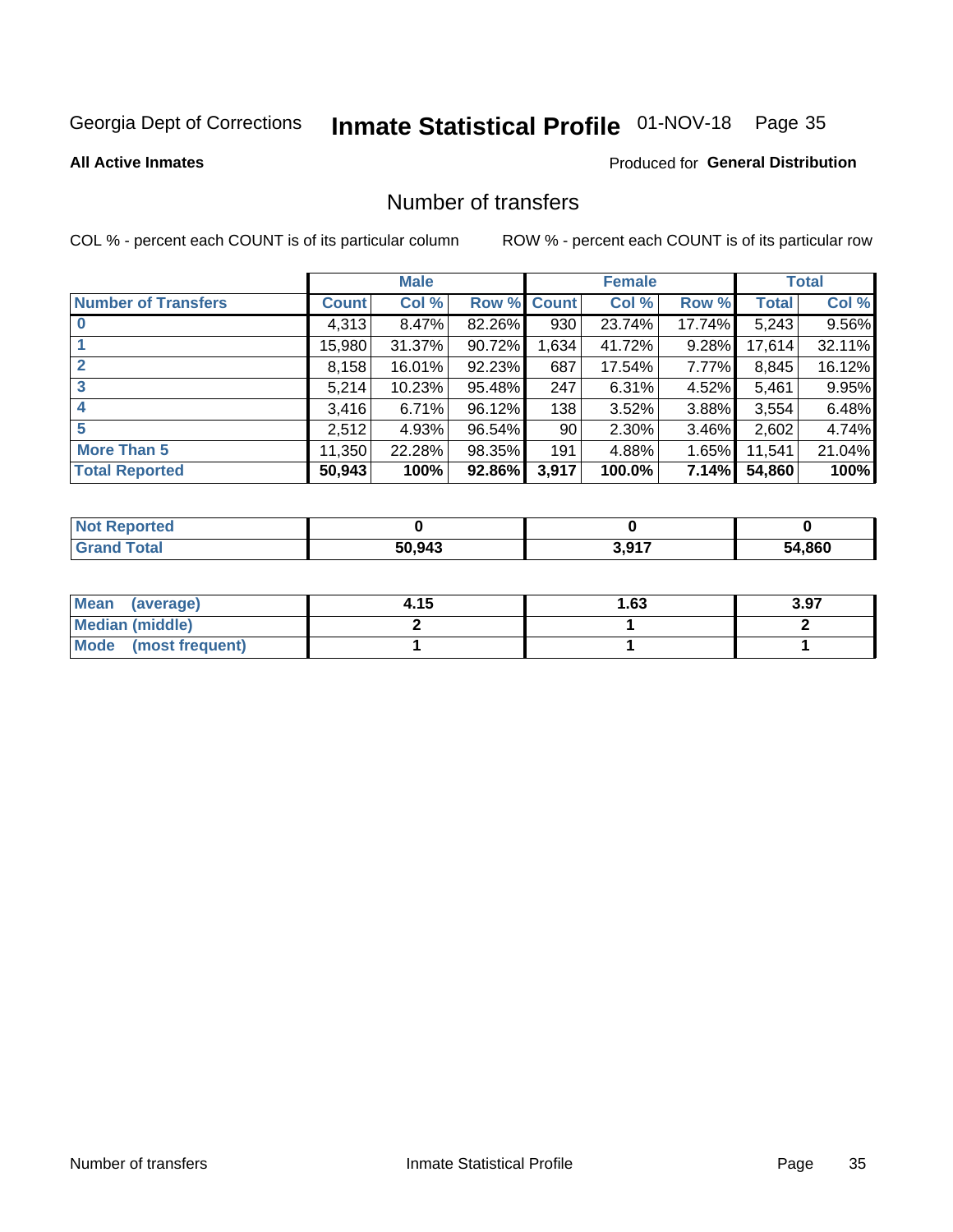## Inmate Statistical Profile 01-NOV-18 Page 36

**All Active Inmates** 

### **Produced for General Distribution**

## Number of escapes

COL % - percent each COUNT is of its particular column

|                          |              | <b>Male</b> |             |       | <b>Female</b> |       |        | <b>Total</b> |
|--------------------------|--------------|-------------|-------------|-------|---------------|-------|--------|--------------|
| <b>Number of Escapes</b> | <b>Count</b> | Col %       | Row % Count |       | Col %         | Row % | Total  | Col %        |
|                          | 50,380       | 98.89%      | 92.81%      | 3,902 | 99.62%        | 7.19% | 54,282 | 98.95%       |
|                          | 534          | 1.05%       | $97.27\%$   | 15    | 0.38%         | 2.73% | 549    | 1.00%        |
|                          | 24           | 0.05%       | 100.00%     |       |               |       | 24     | 0.04%        |
|                          |              | 0.01%       | 100.00%     |       |               |       |        | 0.01%        |
|                          |              | 0.01%       | 100.00%     |       |               |       |        | 0.01%        |
| <b>Total Reported</b>    | 50,943       | 100%        | 92.86%      | 3,917 | 100%          | 7.14% | 54,860 | 100.0%       |

| <b>Not Reported</b> |        |                      |       |
|---------------------|--------|----------------------|-------|
| <b>Grand Total</b>  | 50.943 | 2017<br><b>J.JI.</b> | 1,860 |

| Mean (average)         |  | .0 <sup>4</sup> |
|------------------------|--|-----------------|
| <b>Median (middle)</b> |  |                 |
| Mode (most frequent)   |  |                 |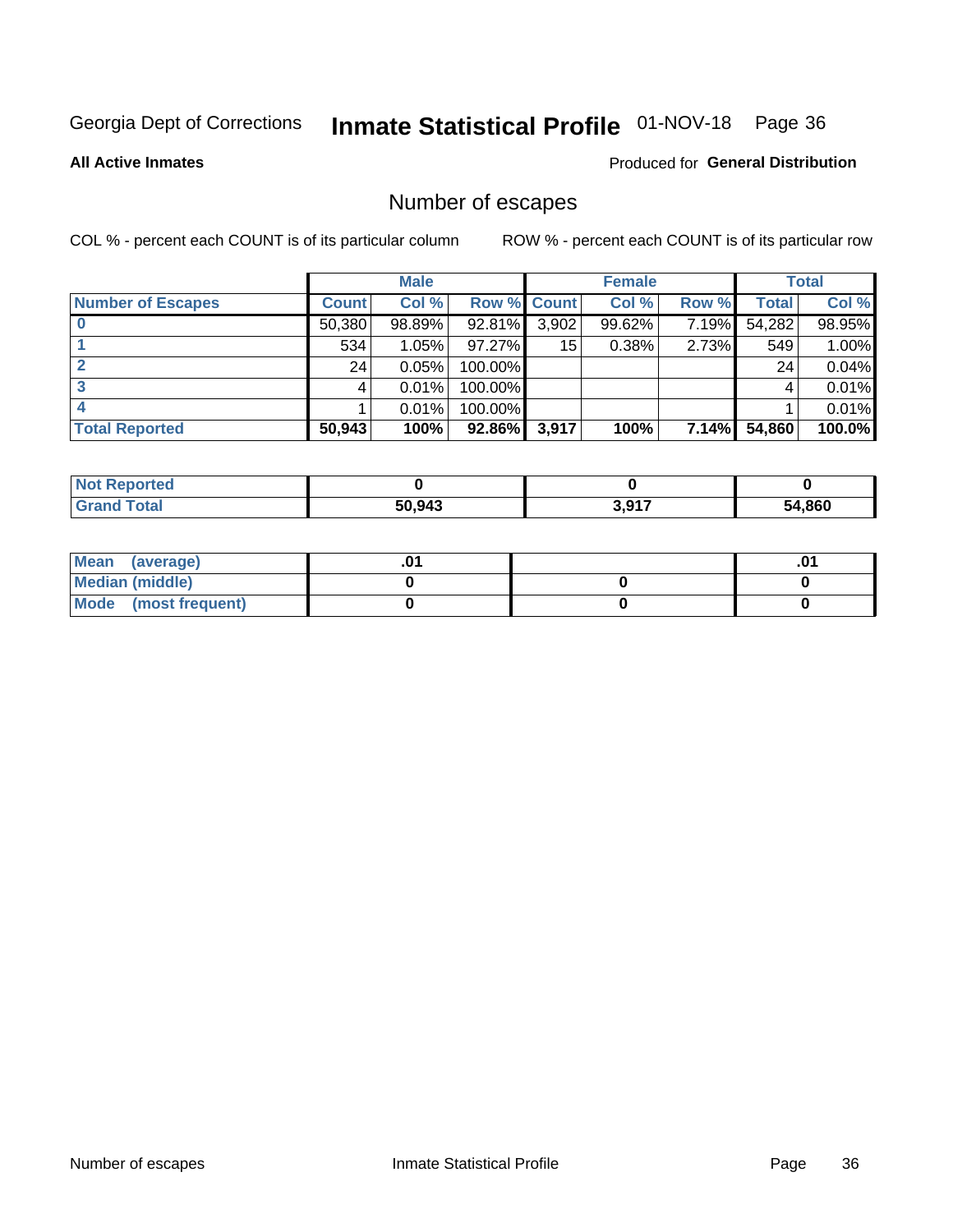## Inmate Statistical Profile 01-NOV-18 Page 37

**All Active Inmates** 

#### Produced for General Distribution

## Split sentences - Probation to follow

COL % - percent each COUNT is of its particular column

|                            |              | <b>Male</b> |                 |     | <b>Female</b> |          |              | <b>Total</b> |
|----------------------------|--------------|-------------|-----------------|-----|---------------|----------|--------------|--------------|
| <b>Probation to follow</b> | <b>Count</b> | Col%        | Row % Count     |     | Col %         | Row %    | Total        | Col %        |
| <b>Yes</b>                 | 38.176       | 74.94%      | $92.60\%$ 3.053 |     | 77.94%        | 7.40%    | 41.229       | 75.15%       |
| <b>No</b>                  | 12.767       | 25.06%      | 93.66%          | 864 | 22.06%        | $6.34\%$ | 13,631       | 24.85%       |
| <b>Total Reported</b>      | 50,943       | 100%        | 92.86% 3,917    |     | 100%          |          | 7.14% 54,860 | 100%         |

| _______ | 50.943 | : 917 | 54.860 |
|---------|--------|-------|--------|
|         |        |       |        |

| M<br>reauent)<br>/٥<br>$\sim$<br>v.,<br>.<br>w<br>$\cdot$ - $\cdot$ |  |  |  |  |  |
|---------------------------------------------------------------------|--|--|--|--|--|
|---------------------------------------------------------------------|--|--|--|--|--|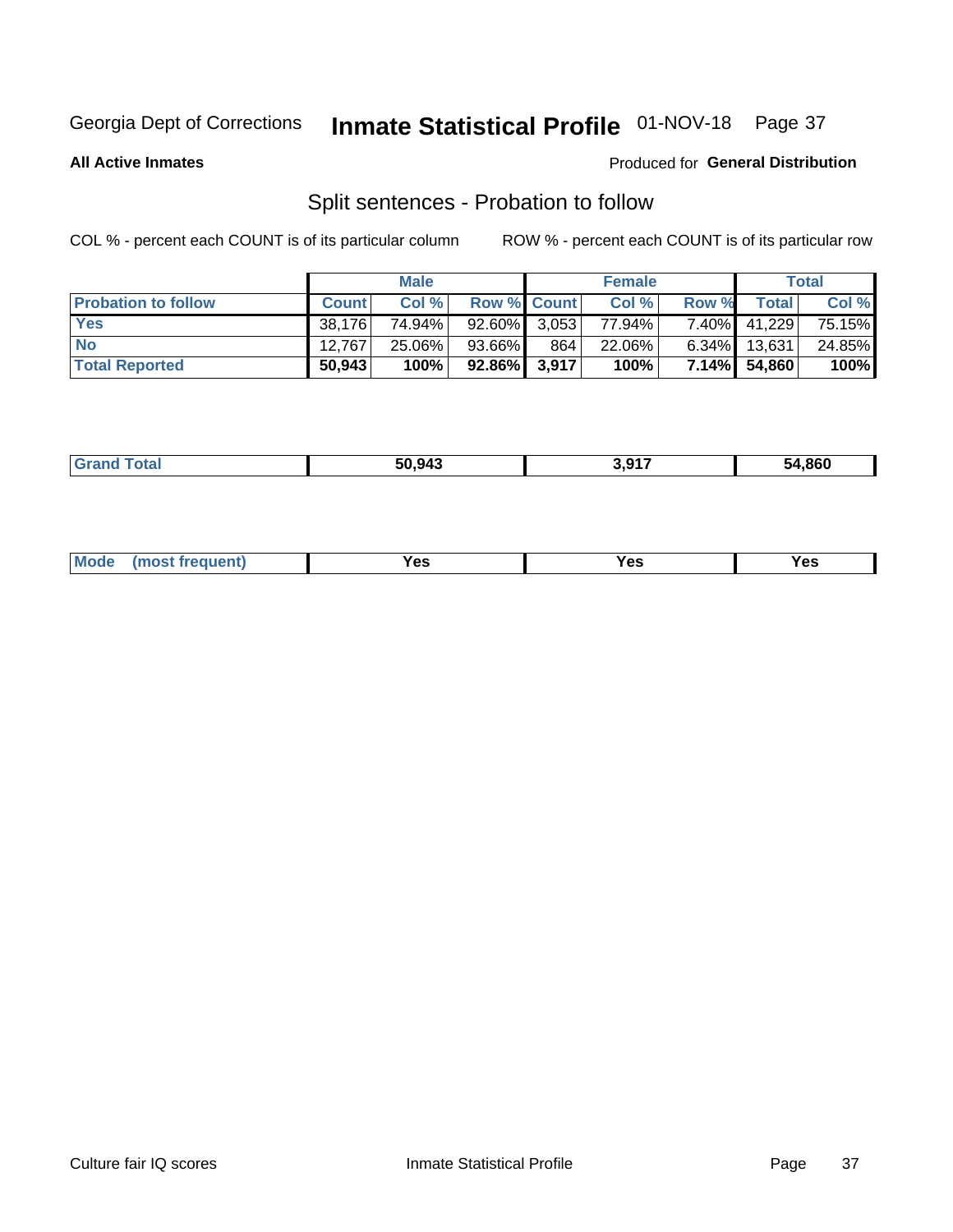## Inmate Statistical Profile 01-NOV-18 Page 38

**All Active Inmates** 

#### Produced for General Distribution

### Probable future release type of still active inmates

COL % - percent each COUNT is of its particular column

|                                         |              | <b>Male</b> |                    |     | <b>Female</b> |          | <b>Total</b> |        |
|-----------------------------------------|--------------|-------------|--------------------|-----|---------------|----------|--------------|--------|
| <b>Probable Future Release Type</b>     | <b>Count</b> | Col %       | <b>Row % Count</b> |     | Col %         | Row %    | <b>Total</b> | Col %  |
| <b>Paroled with probation to follow</b> | 19,829       | 40.47%      | 91.44% 1.857       |     | 48.30%        | 8.56%    | 21,686       | 41.04% |
| Paroled w/o probation to follow         | 5,760        | 11.76%      | 91.79%             | 515 | 13.39%        | $8.21\%$ | 6,275        | 11.88% |
| <b>Maxout with probation to follow</b>  | 15.521       | 31.68%      | 93.35% 1.106       |     | 28.76%        | 6.65%    | 16,627       | 31.47% |
| <b>Maxout w/o probation to follow</b>   | 2,290        | 4.67%       | 94.08%             | 144 | 3.75%         | 5.92%    | 2,434        | 4.61%  |
| Life, LWOP or death sentence            | 5.596        | 11.42%      | $96.17\%$          | 223 | 5.80%         | 3.83%    | 5,819        | 11.01% |
| <b>Total Reported</b>                   | 48,996       | 100%        | $92.72\%$ 3,845    |     | 100%          | 7.28%    | 52,841       | 100%   |

| eleased     |        |       |        |
|-------------|--------|-------|--------|
| <b>otal</b> | 48.996 | 3.845 | 52,841 |

| <b>Mode (most frequent)</b> | <b>PAR with PROB follow</b> | <b>PAR with PROB follow</b> | <b>PAR with PROB</b> |
|-----------------------------|-----------------------------|-----------------------------|----------------------|
|                             |                             |                             | follow               |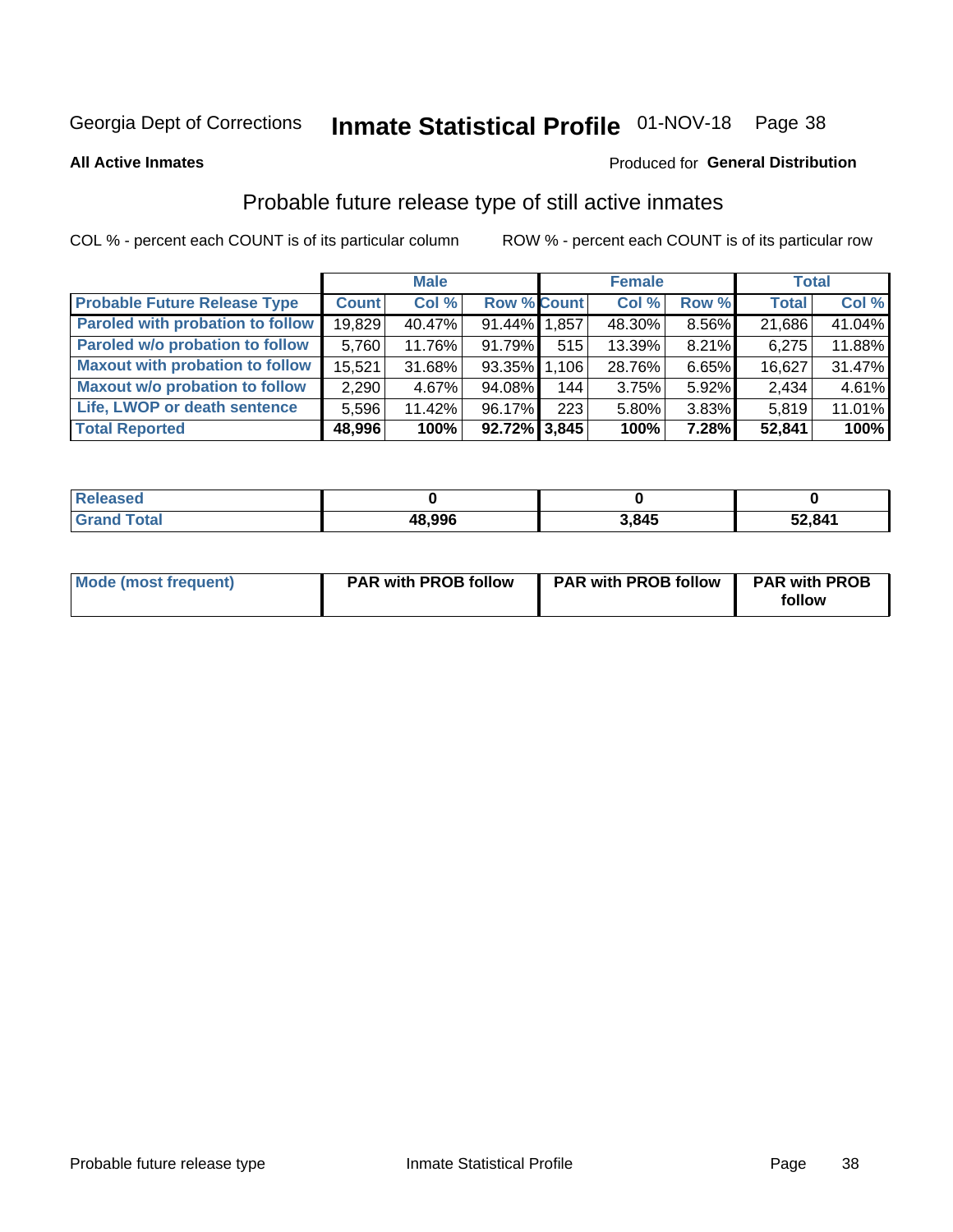### **All Active Inmates**

### **Produced for General Distribution**

### Time served in current (or last) institution

COL % - percent each COUNT is of its particular column

|                            |              | <b>Male</b> |        |              | <b>Female</b> |        |              | <b>Total</b> |
|----------------------------|--------------|-------------|--------|--------------|---------------|--------|--------------|--------------|
| <b>Time In Institution</b> | <b>Count</b> | Col %       | Row %  | <b>Count</b> | Col %         | Row %  | <b>Total</b> | Col %        |
| 0 to 3 months              | 12,947       | 25.41%      | 91.89% | 1,143        | 29.18%        | 8.11%  | 14,090       | 25.68%       |
| <b>3.01 to 6 months</b>    | 7,906        | 15.52%      | 92.22% | 667          | 17.03%        | 7.78%  | 8,573        | 15.63%       |
| 6.01 to 9 months           | 5,389        | 10.58%      | 91.54% | 498          | 12.71%        | 8.46%  | 5,887        | 10.73%       |
| 9.01 to 12 months          | 3,659        | 7.18%       | 93.20% | 267          | 6.82%         | 6.80%  | 3,926        | 7.16%        |
| <b>12.01 to 18 months</b>  | 5,780        | 11.35%      | 94.65% | 327          | 8.35%         | 5.35%  | 6,107        | 11.13%       |
| <b>18.01 to 24 months</b>  | 3,183        | 6.25%       | 94.06% | 201          | 5.13%         | 5.94%  | 3,384        | 6.17%        |
| $2.01$ to 3 years          | 4,223        | 8.29%       | 95.03% | 221          | 5.64%         | 4.97%  | 4,444        | 8.10%        |
| $3.01$ to 4 years          | 2,836        | 5.57%       | 94.85% | 154          | 3.93%         | 5.15%  | 2,990        | 5.45%        |
| 4.01 to 5 years            | 1,501        | 2.95%       | 94.40% | 89           | 2.27%         | 5.60%  | 1,590        | 2.90%        |
| 5.01 to 6 years            | 957          | 1.88%       | 91.84% | 85           | 2.17%         | 8.16%  | 1,042        | 1.90%        |
| 6.01 to 7 years            | 642          | 1.26%       | 92.37% | 53           | 1.35%         | 7.63%  | 695          | 1.27%        |
| $7.01$ to 8 years          | 482          | 0.95%       | 83.68% | 94           | 2.40%         | 16.32% | 576          | 1.05%        |
| 8.01 to 9 years            | 307          | 0.60%       | 91.37% | 29           | 0.74%         | 8.63%  | 336          | 0.61%        |
| 9.01 to 10 years           | 226          | 0.44%       | 91.87% | 20           | 0.51%         | 8.13%  | 246          | 0.45%        |
| Over 10 years              | 905          | 1.78%       | 92.92% | 69           | 1.76%         | 7.08%  | 974          | 1.78%        |
| <b>Total Reported</b>      | 50,943       | 100%        | 92.86% | 3,917        | 100%          | 7.14%  | 54,860       | 100.0%       |

| neo<br><b>NOT</b> |        |                |        |
|-------------------|--------|----------------|--------|
|                   | 50,943 | 2 Q17<br>v,vı. | 54.860 |

| <b>Mean</b><br>(average) | 24 months | 19 months | 24 months |
|--------------------------|-----------|-----------|-----------|
| Median (middle)          | 9 months  | 7 months  | 8 months  |
| Mode (most frequent)     | 0 months  | months    | 1 months  |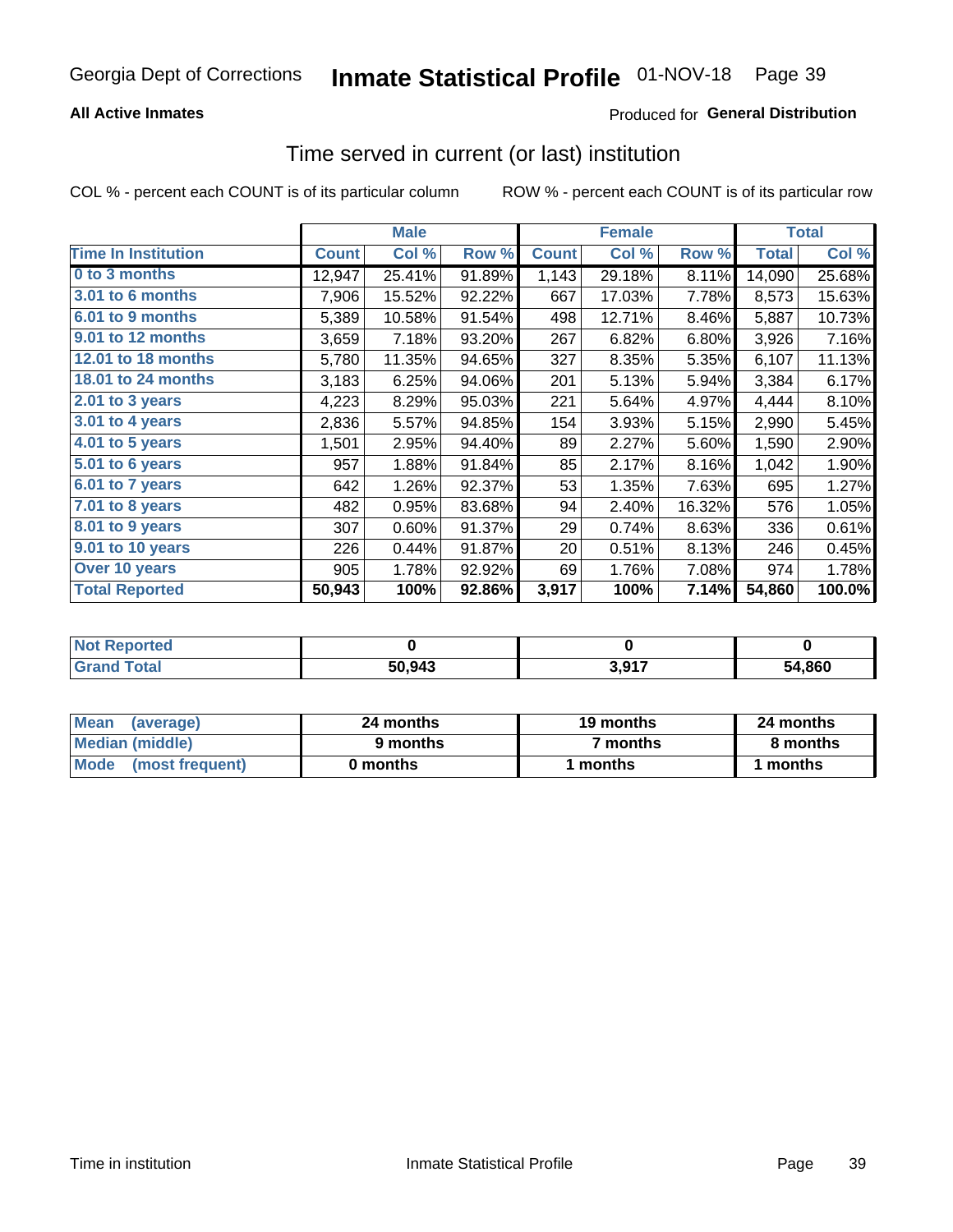#### Inmate Statistical Profile 01-NOV-18 Page 40

#### **All Active Inmates**

#### Produced for General Distribution

### Highest grade level attained

COL % - percent each COUNT is of its particular column

|                              |                 | <b>Male</b> |         |                         | <b>Female</b> |        |                | <b>Total</b> |
|------------------------------|-----------------|-------------|---------|-------------------------|---------------|--------|----------------|--------------|
| <b>Grade Level</b>           | <b>Count</b>    | Col %       | Row %   | <b>Count</b>            | Col%          | Row %  | <b>Total</b>   | Col %        |
| No school at all             | $\overline{14}$ | 0.04%       | 100.00% |                         |               |        | 14             | 0.04%        |
| <b>Grade 1</b>               | 20              | 0.05%       | 100.00% |                         |               |        | 20             | 0.05%        |
| <b>Grade 2</b>               | 24              | 0.07%       | 85.71%  | $\overline{\mathbf{4}}$ | 0.17%         | 14.29% | 28             | 0.07%        |
| Grade 3                      | 74              | 0.20%       | 97.37%  | $\overline{2}$          | 0.08%         | 2.63%  | 76             | 0.19%        |
| Grade 4                      | 79              | 0.22%       | 95.18%  | 4                       | 0.17%         | 4.82%  | 83             | 0.21%        |
| Grade 5                      | 86              | 0.23%       | 95.56%  | 4                       | 0.17%         | 4.44%  | 90             | 0.23%        |
| Grade 6                      | 348             | 0.95%       | 96.13%  | 14                      | 0.58%         | 3.87%  | 362            | 0.92%        |
| <b>Grade 7</b>               | 691             | 1.88%       | 94.27%  | 42                      | 1.74%         | 5.73%  | 733            | 1.87%        |
| Grade 8                      | 2,451           | 6.67%       | 94.27%  | 149                     | 6.16%         | 5.73%  | 2,600          | 6.64%        |
| Grade 9                      | 4,575           | 12.46%      | 95.83%  | 199                     | 8.23%         | 4.17%  | 4,774          | 12.19%       |
| Grade 10                     | 6,382           | 17.37%      | 95.70%  | 287                     | 11.86%        | 4.30%  | 6,669          | 17.03%       |
| Grade 11                     | 6,279           | 17.09%      | 95.15%  | 320                     | 13.23%        | 4.85%  | 6,599          | 16.86%       |
| <b>Grade 12 or GED</b>       | 12,230          | 33.30%      | 92.96%  | 926                     | 38.28%        | 7.04%  | 13,156         | 33.60%       |
| <b>Some tech school</b>      | 260             | 0.71%       | 82.54%  | 55                      | 2.27%         | 17.46% | 315            | 0.80%        |
| <b>Completed tech school</b> | 262             | 0.71%       | 83.97%  | 50                      | 2.07%         | 16.03% | 312            | 0.80%        |
| College, 1 year              | 1,003           | 2.73%       | 89.79%  | 114                     | 4.71%         | 10.21% | 1,117          | 2.85%        |
| College, 2 year              | 1,164           | 3.17%       | 88.12%  | 157                     | 6.49%         | 11.88% | 1,321          | 3.37%        |
| College, 3 year              | 301             | 0.82%       | 87.76%  | 42                      | 1.74%         | 12.24% | 343            | 0.88%        |
| <b>Bachelor's degree</b>     | 385             | 1.05%       | 90.16%  | 42                      | 1.74%         | 9.84%  | 427            | 1.09%        |
| <b>Master's degree</b>       | 64              | 0.17%       | 92.75%  | 5                       | 0.21%         | 7.25%  | 69             | 0.18%        |
| Ph.D. degree                 | 13              | 0.04%       | 92.86%  | 1                       | 0.04%         | 7.14%  | 14             | 0.04%        |
| Law degree                   | 16              | 0.04%       | 88.89%  | $\overline{2}$          | 0.08%         | 11.11% | 18             | 0.05%        |
| <b>Some medical school</b>   | $\overline{2}$  | 0.01%       | 100.00% |                         |               |        | $\overline{2}$ | 0.01%        |
| <b>Medical degree</b>        | 8               | 0.02%       | 100.00% |                         |               |        | 8              | 0.02%        |
|                              | $\mathbf 1$     | 0.01%       | 100.00% |                         |               |        | 1              | 0.01%        |
| <b>Total Reported</b>        | 36,732          | 100%        | 93.82%  | 2,419                   | 100.0%        | 6.18%  | 39,151         | 100%         |

| 244<br>. 1. Л<br>. | . 498. . | $\mathbf{z}$<br>/ UJ |
|--------------------|----------|----------------------|
| 50.943             | 2017     | .860<br>״            |

| ∣Mean<br>(average)   | 10.82           | 11.35           | 10.85           |
|----------------------|-----------------|-----------------|-----------------|
| Median (middle)      | Grade 11        | Grade 12 or GED | Grade 11        |
| Mode (most frequent) | Grade 12 or GED | Grade 12 or GED | Grade 12 or GED |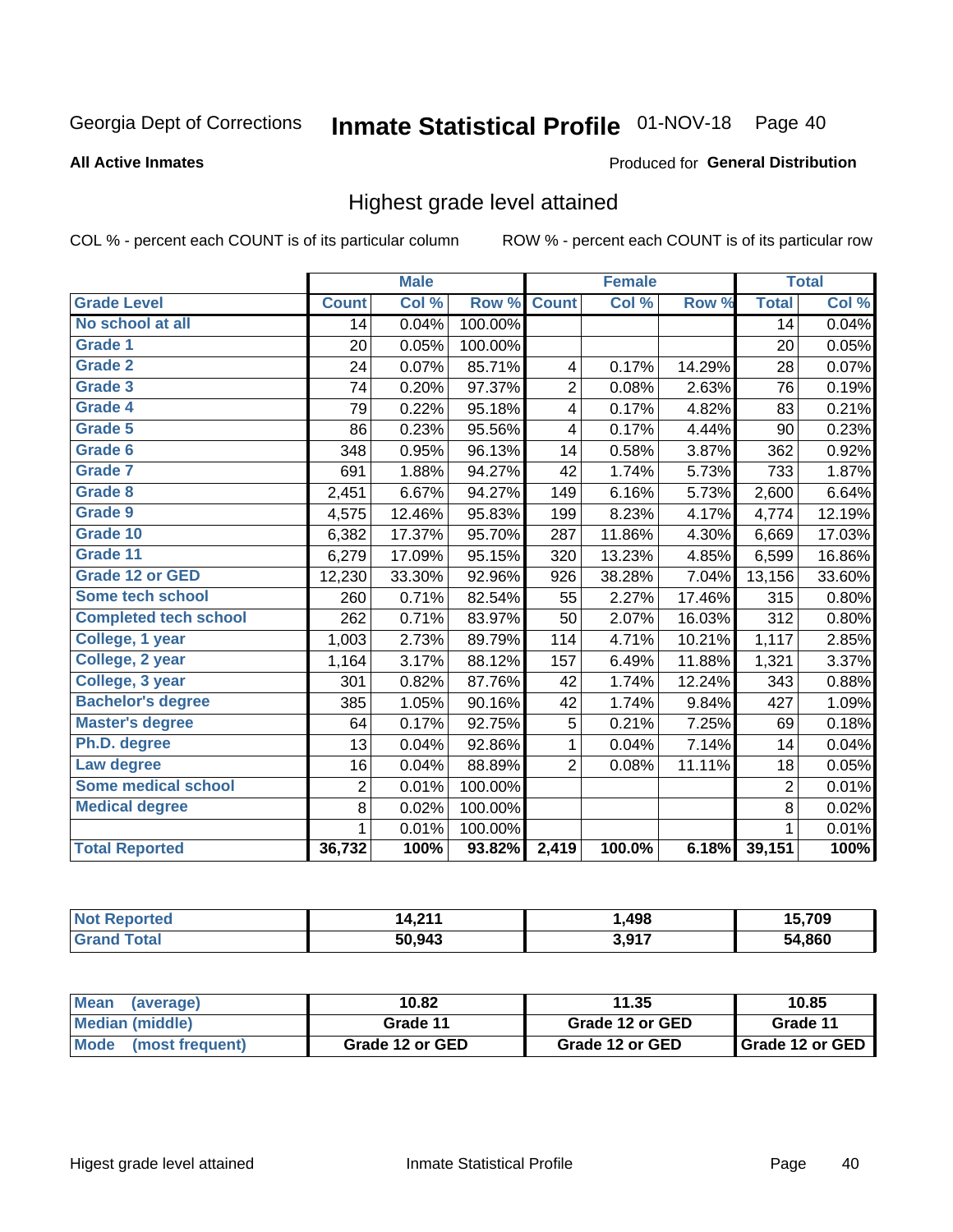# Inmate Statistical Profile 01-NOV-18 Page 41

#### **All Active Inmates**

#### Produced for General Distribution

### Culture fair IQ scores

COL % - percent each COUNT is of its particular column

|                       |                 | <b>Male</b> |                    |       | <b>Female</b> |          |                 | <b>Total</b> |
|-----------------------|-----------------|-------------|--------------------|-------|---------------|----------|-----------------|--------------|
| <b>IQ Scores</b>      | <b>Count</b>    | Col %       | <b>Row % Count</b> |       | Col %         | Row %    | <b>Total</b>    | Col %        |
| $60 - 69$             | 872             | 2.22%       | 90.93%             | 87    | 2.62%         | $9.07\%$ | 959             | 2.25%        |
| $70 - 79$             | 2,673           | 6.82%       | 91.92%             | 235   | 7.08%         | 8.08%    | 2,908           | 6.84%        |
| $80 - 89$             | 5,911           | 15.07%      | 88.09%             | 799   | 24.09%        | 11.91%   | 6,710           | 15.78%       |
| $90 - 99$             | 11,069          | 28.23%      | 89.75%             | 1,264 | 38.11%        | 10.25%   | 12,333          | 29.00%       |
| $100 - 109$           | 10,818          | 27.59%      | 95.11%             | 556   | 16.76%        | 4.89%    | 11,374          | 26.74%       |
| $110 - 119$           | 6,519           | 16.62%      | 96.91%             | 208   | 6.27%         | 3.09%    | 6,727           | 15.82%       |
| $120 - 129$           | 1,295           | 3.30%       | 91.97%             | 113   | 3.41%         | 8.03%    | 1,408           | 3.31%        |
| $130 - 139$           | 50 <sub>1</sub> | 0.13%       | 54.35%             | 42    | 1.27%         | 45.65%   | 92              | 0.22%        |
| 140 & Up              | 7               | 0.02%       | 35.00%             | 13    | 0.39%         | 65.00%   | 20 <sub>1</sub> | 0.05%        |
| <b>Total Reported</b> | 39,214          | 100%        | 92.20%             | 3,317 | 100%          | 7.80%    | 42,531          | 100.0%       |

| <b>Not Reported</b>         | 10,945 | 424   | 11,369 |
|-----------------------------|--------|-------|--------|
| <b>Not Valid (under 60)</b> | 784    | 176   | 960    |
| <b>Grand Total</b>          | 50,943 | 3,917 | 54,860 |

| <b>Mean</b><br>(average) | 98  | 95 | 98 |
|--------------------------|-----|----|----|
| Median (middle)          | 99  | 94 | 99 |
| Mode<br>(most frequent)  | 103 | 92 | 99 |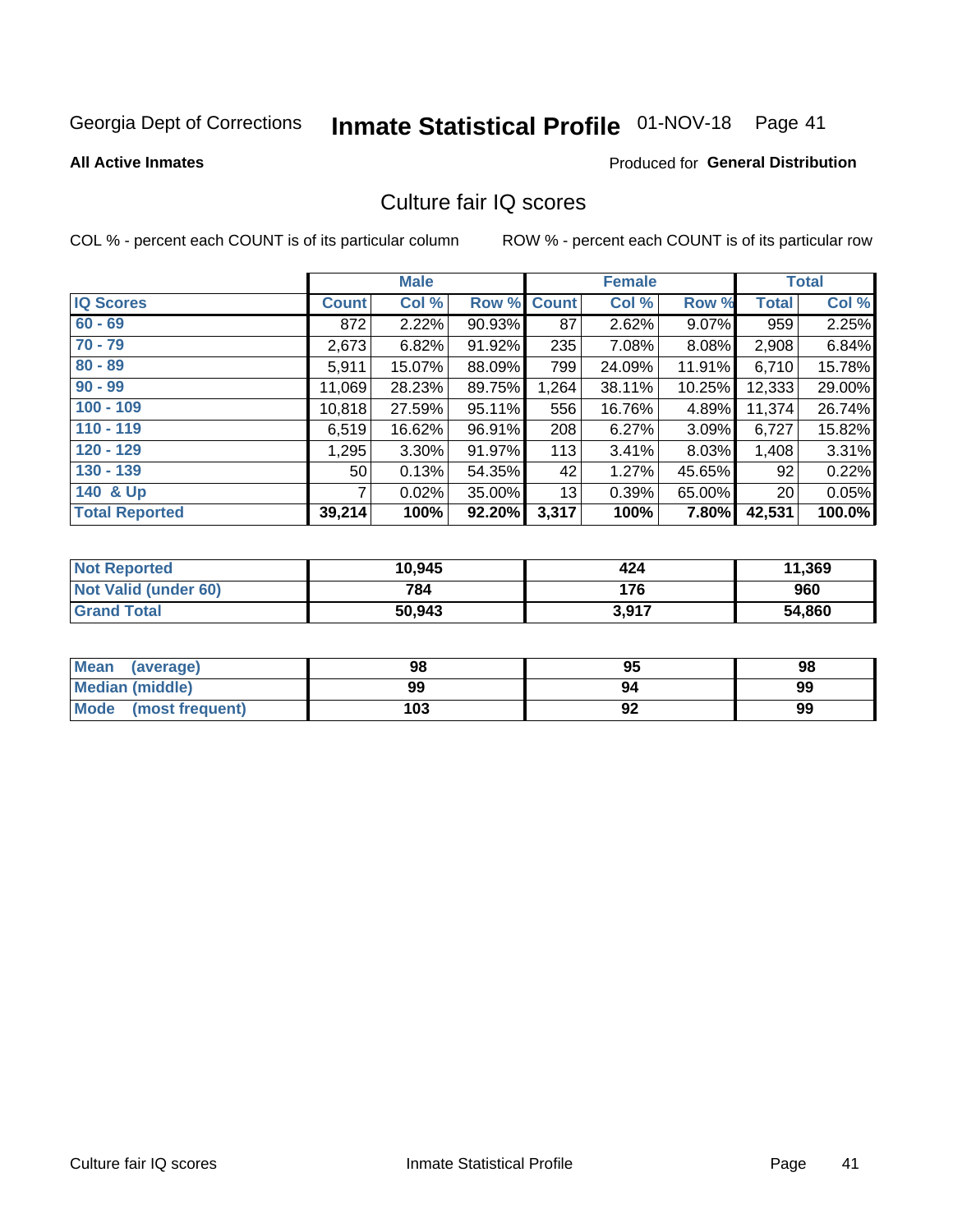# Inmate Statistical Profile 01-NOV-18 Page 42

#### **All Active Inmates**

#### Produced for General Distribution

## Wide Range Achievement Test (WRAT) reading score

COL % - percent each COUNT is of its particular column

|                           |              | <b>Male</b> |        |              | <b>Female</b> |        |              | <b>Total</b> |
|---------------------------|--------------|-------------|--------|--------------|---------------|--------|--------------|--------------|
| <b>WRAT Reading Score</b> | <b>Count</b> | Col %       | Row %  | <b>Count</b> | Col %         | Row %  | <b>Total</b> | Col %        |
| 0.1 to 0.9                | 825          | 1.80%       | 99.28% | 6            | 0.17%         | 0.72%  | 831          | 1.68%        |
| 1.0 to 1.9                | 787          | 1.72%       | 98.50% | 12           | 0.34%         | 1.50%  | 799          | 1.62%        |
| 2.0 to 2.9                | 1,542        | 3.36%       | 97.59% | 38           | 1.09%         | 2.41%  | 1,580        | 3.20%        |
| 3.0 to 3.9                | 3,525        | 7.68%       | 97.62% | 86           | 2.46%         | 2.38%  | 3,611        | 7.31%        |
| 4.0 to 4.9                | 4,379        | 9.54%       | 95.90% | 187          | 5.35%         | 4.10%  | 4,566        | 9.25%        |
| 5.0 to 5.9                | 3,795        | 8.27%       | 96.15% | 152          | 4.35%         | 3.85%  | 3,947        | 7.99%        |
| 6.0 to 6.9                | 4,391        | 9.57%       | 95.02% | 230          | 6.58%         | 4.98%  | 4,621        | $9.36\%$     |
| 7.0 to 7.9                | 1,709        | 3.73%       | 94.16% | 106          | 3.03%         | 5.84%  | 1,815        | 3.68%        |
| 8.0 to 8.9                | 3,383        | 7.37%       | 94.92% | 181          | 5.18%         | 5.08%  | 3,564        | 7.22%        |
| 9.0 to 9.9                | 1,954        | 4.26%       | 94.53% | 113          | 3.23%         | 5.47%  | 2,067        | 4.19%        |
| 10.0 to 10.9              | 3,023        | 6.59%       | 93.30% | 217          | 6.21%         | 6.70%  | 3,240        | 6.56%        |
| 11.0 to 11.9              | 4,496        | 9.80%       | 92.11% | 385          | 11.02%        | 7.89%  | 4,881        | 9.89%        |
| 12.0 to 12.9              | 11,484       | 25.03%      | 87.07% | 1,705        | 48.78%        | 12.93% | 13,189       | 26.71%       |
| 13                        | 586          | 1.28%       | 88.39% | 77           | 2.20%         | 11.61% | 663          | 1.34%        |
| <b>Total Reported</b>     | 45,879       | 100%        | 92.92% | 3,495        | 100%          | 7.08%  | 49,374       | 100%         |

| NO | 5.064  | オウク<br>46£ | 5,486  |
|----|--------|------------|--------|
|    | 50,943 | 3,917      | 54,860 |

| <b>Mean</b><br>(average) | 8.36 | 10.44         | 8.51 |
|--------------------------|------|---------------|------|
| Median (middle)          | 8.8  | 1つ つ<br>1 Z.Z | 8.9  |
| Mode (most frequent)     | 12.9 | 12.9          | 12.9 |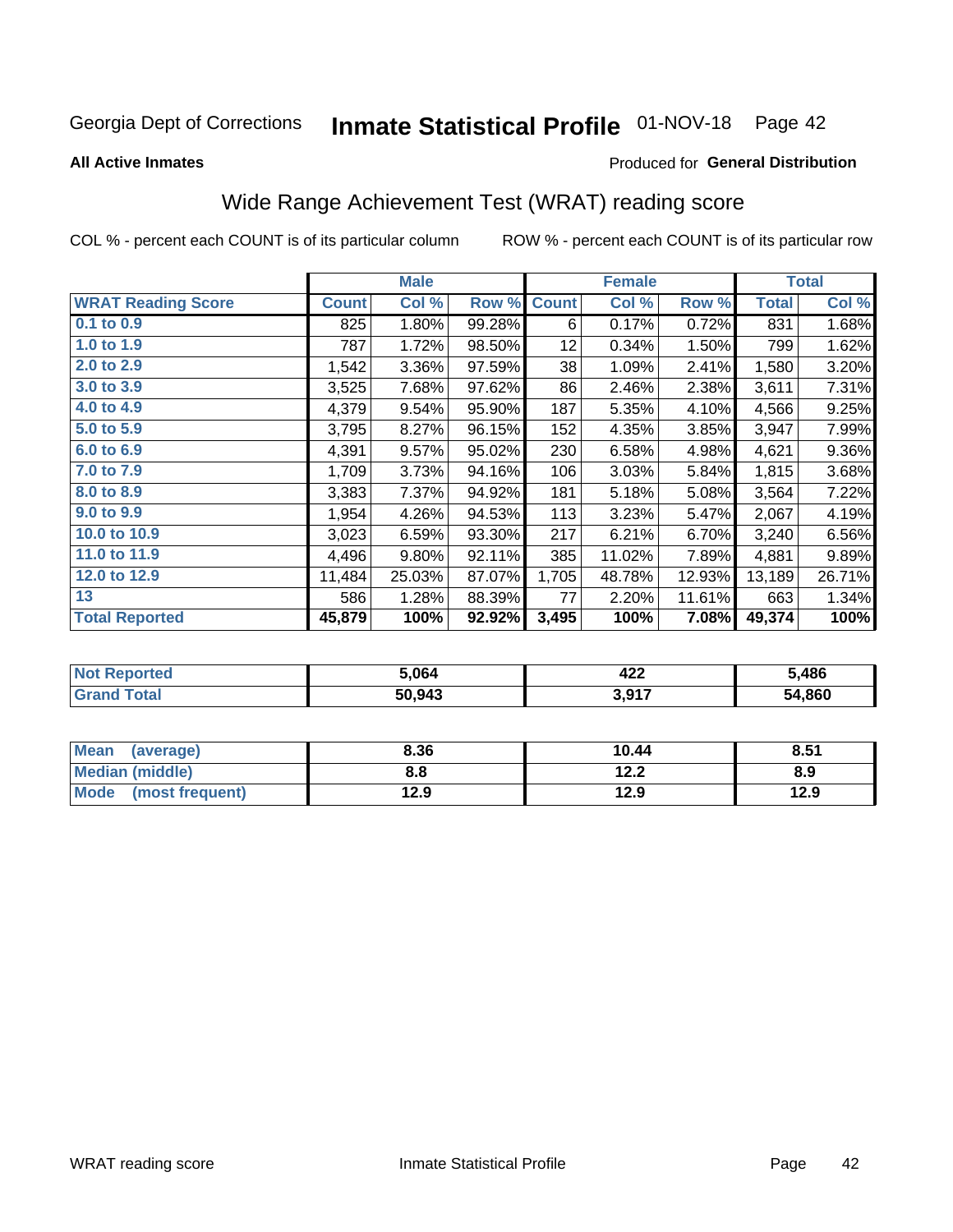# Inmate Statistical Profile 01-NOV-18 Page 43

**All Active Inmates** 

#### Produced for General Distribution

## Wide Range Achievement Test (WRAT) math score

COL % - percent each COUNT is of its particular column

|                              |              | <b>Male</b> |         |              | <b>Female</b> |        |              | <b>Total</b> |
|------------------------------|--------------|-------------|---------|--------------|---------------|--------|--------------|--------------|
| <b>WRAT Mathematic Score</b> | <b>Count</b> | Col %       | Row %   | <b>Count</b> | Col %         | Row %  | <b>Total</b> | Col %        |
| 0.1 to 0.9                   | 115          | 0.25%       | 100.00% |              |               |        | 115          | 0.23%        |
| 1.0 to 1.9                   | 304          | 0.66%       | 97.75%  | 7            | 0.20%         | 2.25%  | 311          | 0.63%        |
| 2.0 to 2.9                   | 938          | 2.04%       | 95.42%  | 45           | 1.29%         | 4.58%  | 983          | 1.99%        |
| 3.0 to 3.9                   | 2,201        | 4.80%       | 95.65%  | 100          | 2.86%         | 4.35%  | 2,301        | 4.66%        |
| 4.0 to 4.9                   | 5,848        | 12.75%      | 94.23%  | 358          | 10.24%        | 5.77%  | 6,206        | 12.57%       |
| 5.0 to 5.9                   | 7,198        | 15.69%      | 92.01%  | 625          | 17.88%        | 7.99%  | 7,823        | 15.85%       |
| 6.0 to 6.9                   | 9,314        | 20.30%      | 92.64%  | 740          | 21.17%        | 7.36%  | 10,054       | 20.36%       |
| 7.0 to 7.9                   | 3,636        | 7.93%       | 93.11%  | 269          | 7.70%         | 6.89%  | 3,905        | 7.91%        |
| 8.0 to 8.9                   | 4,971        | 10.84%      | 92.18%  | 422          | 12.07%        | 7.82%  | 5,393        | 10.92%       |
| 9.0 to 9.9                   | 2,571        | 5.60%       | 92.42%  | 211          | 6.04%         | 7.58%  | 2,782        | 5.63%        |
| 10.0 to 10.9                 | 431          | 0.94%       | 96.64%  | 15           | 0.43%         | 3.36%  | 446          | 0.90%        |
| 11.0 to 11.9                 | 1,860        | 4.05%       | 92.58%  | 149          | 4.26%         | 7.42%  | 2,009        | 4.07%        |
| 12.0 to 12.9                 | 6,420        | 13.99%      | 92.29%  | 536          | 15.34%        | 7.71%  | 6,956        | 14.09%       |
| 13                           | 70           | 0.15%       | 79.55%  | 18           | 0.52%         | 20.45% | 88           | 0.18%        |
| <b>Total Reported</b>        | 45,877       | 100%        | 92.92%  | 3,495        | 100%          | 7.08%  | 49,372       | 100%         |

| NO | 5.066  | オウク<br>46£ | 5,488  |
|----|--------|------------|--------|
|    | 50,943 | 3,917      | 54,860 |

| <b>Mean</b><br>(average) | 7.38 | 7.66 | 7.40 |
|--------------------------|------|------|------|
| Median (middle)          | 6.9  | 6.9  | 6.9  |
| Mode<br>(most frequent)  | 12.9 | 12.9 | 12.9 |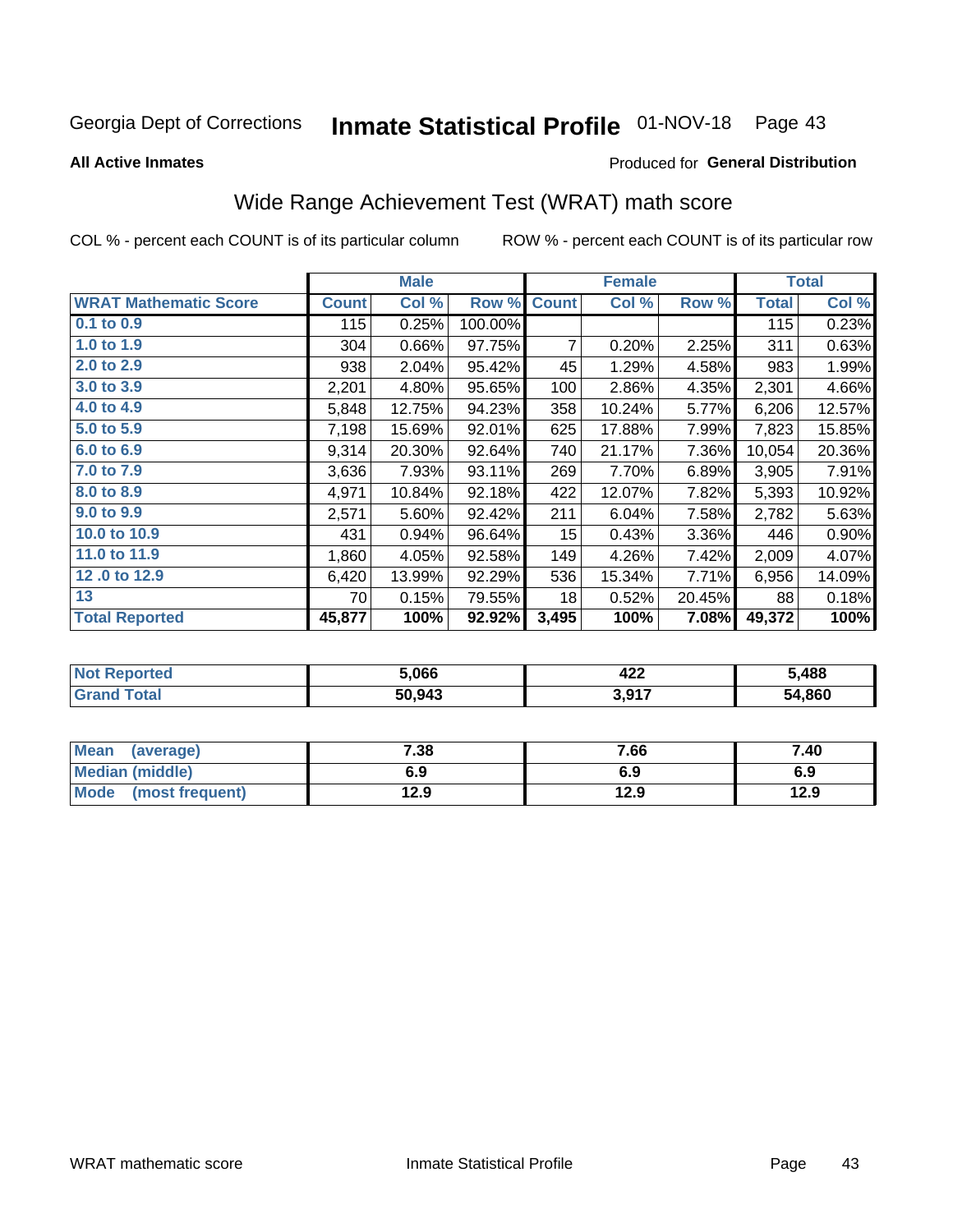#### **Inmate Statistical Profile 01-NOV-18** Page 44

#### **All Active Inmates**

### Produced for General Distribution

### Wide Range Achievement Test (WRAT) spelling score

COL % - percent each COUNT is of its particular column

|                            |              | <b>Male</b> |        |              | <b>Female</b> |        |              | <b>Total</b> |
|----------------------------|--------------|-------------|--------|--------------|---------------|--------|--------------|--------------|
| <b>WRAT Spelling Score</b> | <b>Count</b> | Col %       | Row %  | <b>Count</b> | Col %         | Row %  | <b>Total</b> | Col %        |
| $0.1$ to $0.9$             | 960          | 2.09%       | 99.28% | 7            | 0.20%         | 0.72%  | 967          | 1.96%        |
| 1.0 to 1.9                 | 1,169        | 2.55%       | 98.48% | 18           | 0.51%         | 1.52%  | 1,187        | 2.40%        |
| 2.0 to 2.9                 | 2,082        | 4.54%       | 98.25% | 37           | 1.06%         | 1.75%  | 2,119        | 4.29%        |
| 3.0 to 3.9                 | 3,256        | 7.09%       | 97.57% | 81           | 2.32%         | 2.43%  | 3,337        | 6.76%        |
| 4.0 to 4.9                 | 2,941        | 6.41%       | 96.78% | 98           | 2.80%         | 3.22%  | 3,039        | 6.15%        |
| 5.0 to 5.9                 | 5,107        | 11.13%      | 95.85% | 221          | 6.32%         | 4.15%  | 5,328        | 10.79%       |
| 6.0 to 6.9                 | 4,202        | 9.16%       | 94.81% | 230          | 6.58%         | 5.19%  | 4,432        | 8.97%        |
| 7.0 to 7.9                 | 4,000        | 8.72%       | 93.98% | 256          | 7.32%         | 6.02%  | 4,256        | 8.62%        |
| 8.0 to 8.9                 | 3,908        | 8.52%       | 93.38% | 277          | 7.92%         | 6.62%  | 4,185        | 8.47%        |
| 9.0 to 9.9                 | 2,199        | 4.79%       | 93.06% | 164          | 4.69%         | 6.94%  | 2,363        | 4.78%        |
| 10.0 to 10.9               | 2,182        | 4.75%       | 92.65% | 173          | 4.95%         | 7.35%  | 2,355        | 4.77%        |
| 11.0 to 11.9               | 3,609        | 7.86%       | 91.09% | 353          | 10.10%        | 8.91%  | 3,962        | 8.02%        |
| 12.0 to 12.9               | 10,005       | 21.80%      | 86.68% | 1,538        | 43.99%        | 13.32% | 11,543       | 23.37%       |
| 13                         | 272          | 0.59%       | 86.35% | 43           | 1.23%         | 13.65% | 315          | 0.64%        |
| <b>Total Reported</b>      | 45,892       | 100%        | 92.92% | 3,496        | 100%          | 7.08%  | 49,388       | 100%         |

| NO | 5.051  | 194<br>"<br>44 | 5 172  |
|----|--------|----------------|--------|
|    | 50,943 | 3,917          | 54,860 |

| Mean<br>(average)    | 7.98 | 10.14 | 8.13 |
|----------------------|------|-------|------|
| Median (middle)      | .    | 11.6  |      |
| Mode (most frequent) | 12.9 | 12.9  | 12.9 |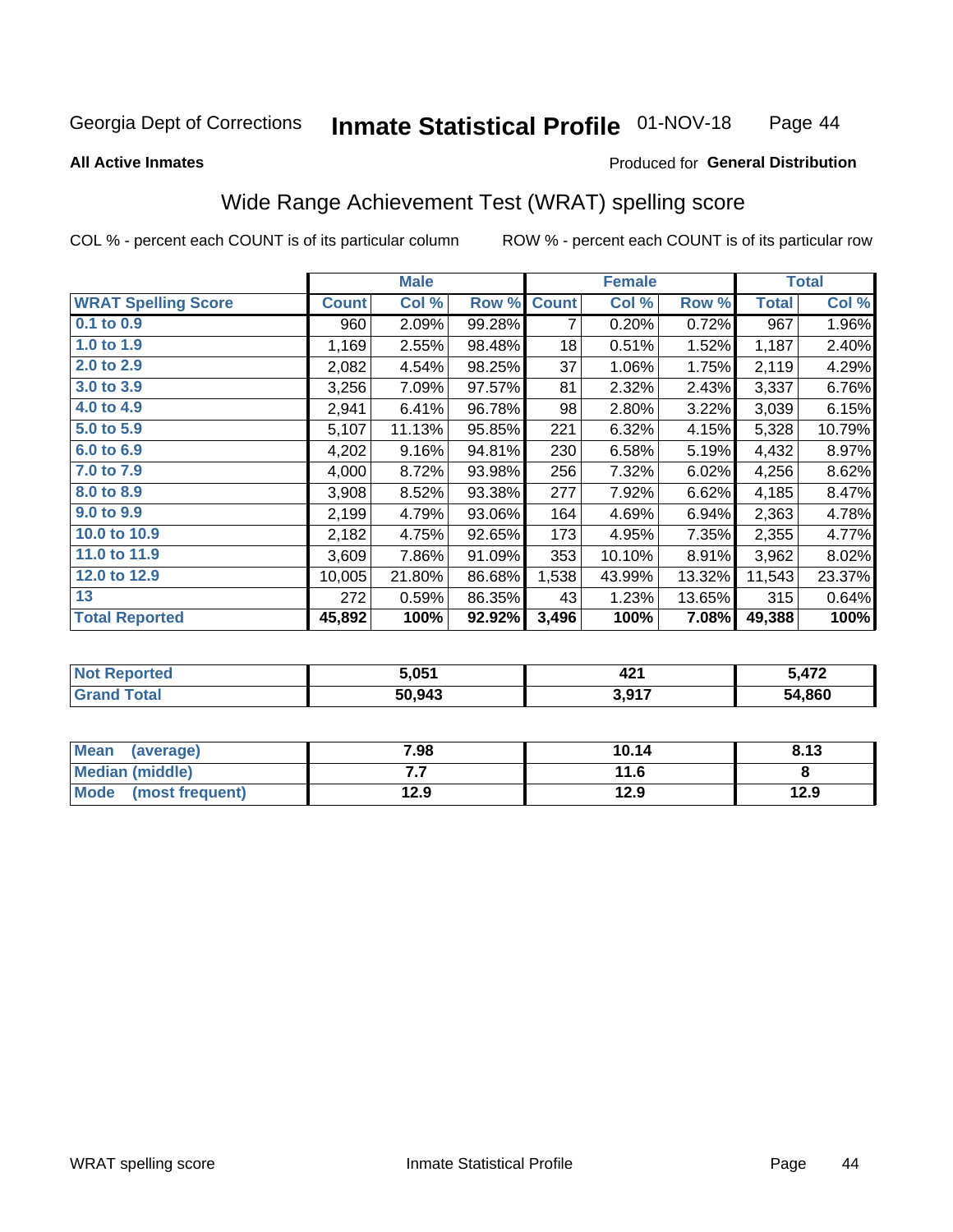# Inmate Statistical Profile 01-NOV-18 Page 45

#### **All Active Inmates**

### **Produced for General Distribution**

### Current / last mental health treatment level

COL % - percent each COUNT is of its particular column

|                                    |              | <b>Male</b> |         |              | <b>Female</b> |        |              | <b>Total</b> |
|------------------------------------|--------------|-------------|---------|--------------|---------------|--------|--------------|--------------|
| <b>Mental Health Treatment Lev</b> | <b>Count</b> | Col %       | Row %   | <b>Count</b> | Col %         | Row %  | <b>Total</b> | Col %        |
| 1 No problem at current time       | 8,647        | 51.17%      | 92.99%  | 652          | 21.87%        | 7.01%  | 9,299        | 46.78%       |
| 2 Receiving outpatient             | 6,506        | 38.50%      | 74.18%  | 2,265        | 75.98%        | 25.82% | 8,771        | 44.12%       |
| <b>Treatment</b>                   |              |             |         |              |               |        |              |              |
| 3 Inpatient, moderate              | 1,417        | 8.39%       | 96.59%  | 50           | 1.68%         | 3.41%  | 1,467        | 7.38%        |
| Treatment                          |              |             |         |              |               |        |              |              |
| 4 Inpatient, intensive             | 310          | 1.83%       | 95.68%  | 14           | 0.47%         | 4.32%  | 324          | 1.63%        |
| Treatment                          |              |             |         |              |               |        |              |              |
| <b>5 Undergoing crisis</b>         | 18           | 0.11%       | 100.00% |              |               |        | 18           | 0.09%        |
| <b>stabilization</b>               |              |             |         |              |               |        |              |              |
| <b>6 Hospital for criminally</b>   |              | 0.01%       | 100.00% |              |               |        |              | 0.01%        |
| <b>Tinsane</b>                     |              |             |         |              |               |        |              |              |
| <b>Total Evaluated</b>             | 16,899       | 100%        | 85.01%  | 2,981        | 100%          | 14.99% | 19,880       | 100.0%       |

| Never had MH evaluation | 34,044 | 936   | 34,980 |
|-------------------------|--------|-------|--------|
| <b>Grand Total</b>      | 50,943 | 3,917 | 54,860 |

| Median (middle) | No problem at current time | <b>Receiving outpatient</b><br>treatment | <b>Receiving</b><br>outpatient<br>treatment |
|-----------------|----------------------------|------------------------------------------|---------------------------------------------|
| <b>Mode</b>     | No problem at current time | <b>Receiving outpatient</b>              | No problem at                               |
| (most frequent) |                            | treatment                                | current time                                |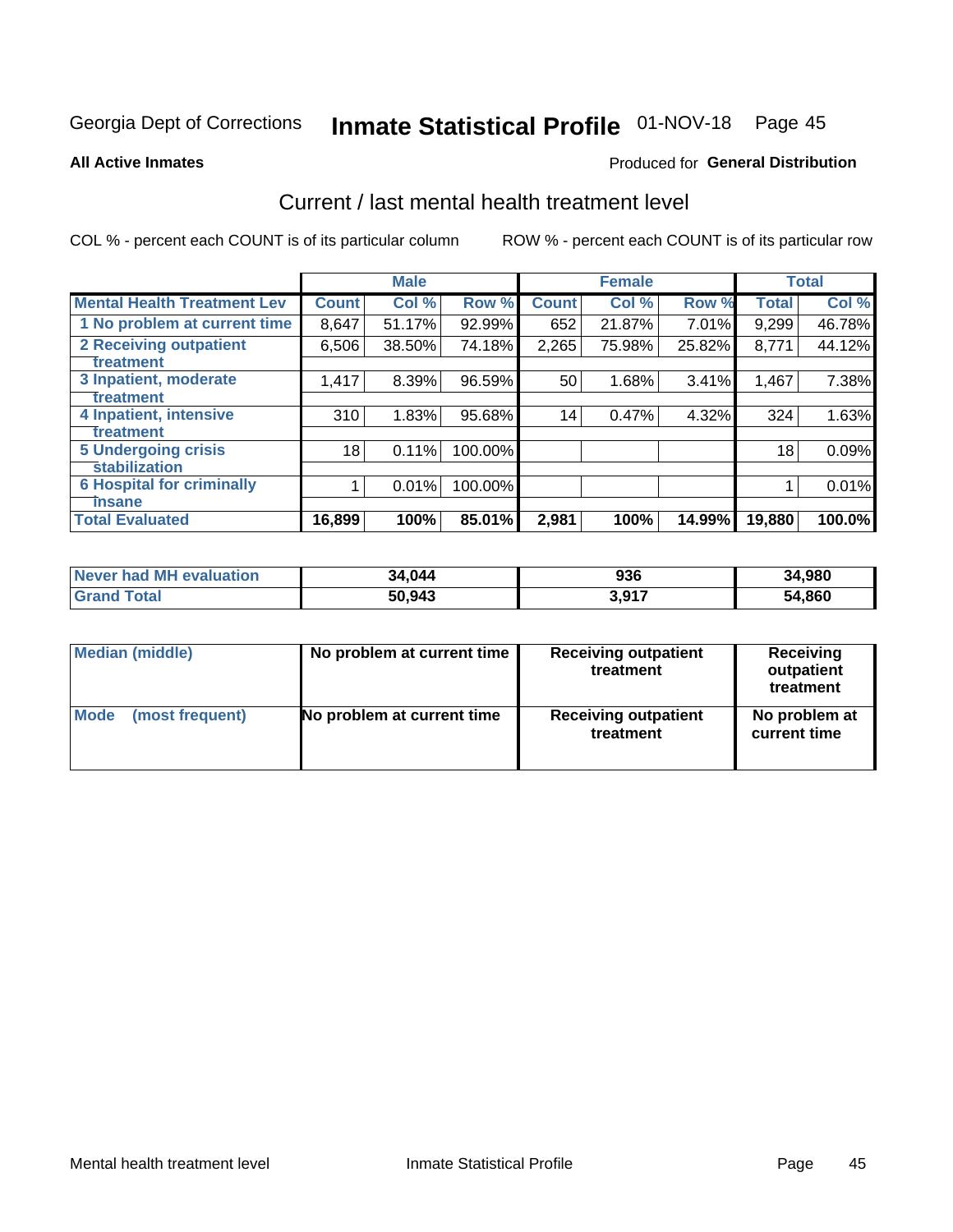### **All Active Inmates**

### Produced for General Distribution

## PULHESDWIT medical scale - 'P' overall condition ('P'hysical)

COL % - percent each COUNT is of its particular column

|                                  |              | <b>Male</b> |        |              | <b>Female</b> |        |              | <b>Total</b> |
|----------------------------------|--------------|-------------|--------|--------------|---------------|--------|--------------|--------------|
| <b>P' Overall Condition</b>      | <b>Count</b> | Col %       | Row %  | <b>Count</b> | Col %         | Row %  | <b>Total</b> | Col %        |
| 1 No medical illness             | 35,261       | 75.49%      | 94.02% | 2,243        | 64.01%        | 5.98%  | 37,504       | 74.69%       |
| 2 Well-controlled chronic        | 10,507       | 22.50%      | 90.09% | 1.156        | 32.99%        | 9.91%  | 11,663       | 23.23%       |
| <b>lilness</b>                   |              |             |        |              |               |        |              |              |
| 3 Poorly-controlled chronic      | 853          | 1.83%       | 93.33% | 61           | 1.74%         | 6.67%  | 914          | 1.82%        |
| <b>illness</b>                   |              |             |        |              |               |        |              |              |
| 4 Significant problems requiring | 81           | 0.17%       | 81.82% | 18           | 0.51%         | 18.18% | 99           | 0.20%        |
| special housing                  |              |             |        |              |               |        |              |              |
| 5 Terminal illness, < 6 months   | 5            | 0.01%       | 83.33% |              | 0.03%         | 16.67% | 6            | 0.01%        |
| to live                          |              |             |        |              |               |        |              |              |
| 6 Inmate is pregnant             |              | 0.01%       | 3.85%  | 25           | 0.71%         | 96.15% | 26           | 0.05%        |
| <b>Total Reported</b>            | 46,708       | 100%        | 93.02% | 3,504        | 100%          | 6.98%  | 50,212       | 100%         |

| 'teo | <b>OOE</b><br>ι.∠აυ | $\overline{A}$<br>טוי | .648       |
|------|---------------------|-----------------------|------------|
|      | 50 943              | .017                  | ,860<br>54 |

| Mode | (most frequent) | 1 No medical illness | 1 No medical illness | 1 No medical<br>illness |
|------|-----------------|----------------------|----------------------|-------------------------|
|------|-----------------|----------------------|----------------------|-------------------------|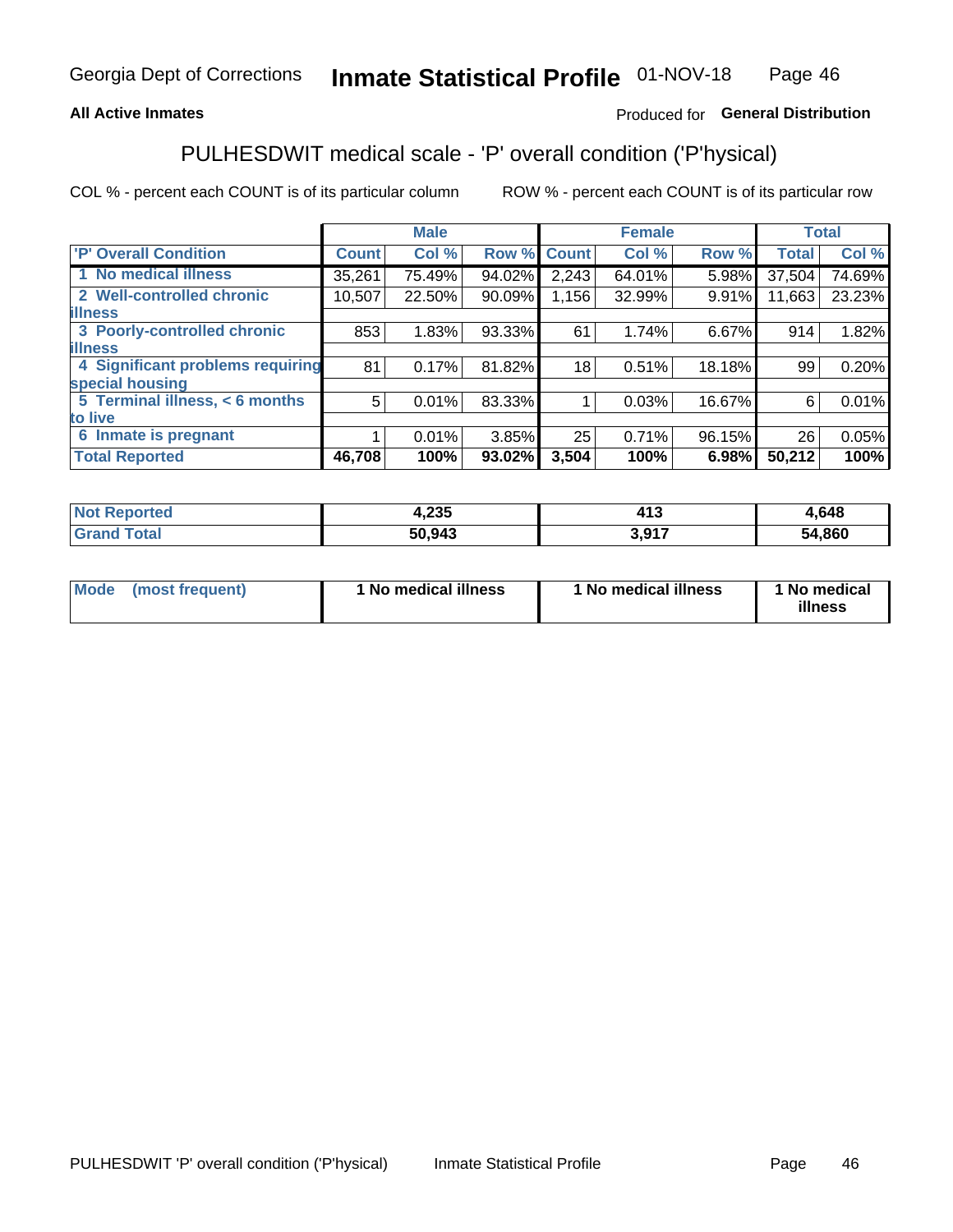#### **All Active Inmates**

### Produced for General Distribution

## PULHESDWIT medical scale - 'U' upper body

COL % - percent each COUNT is of its particular column

|                              |              | <b>Male</b> |         |              | <b>Female</b> |        |              | <b>Total</b> |
|------------------------------|--------------|-------------|---------|--------------|---------------|--------|--------------|--------------|
| <b>U' Upper Body</b>         | <b>Count</b> | Col %       | Row %   | <b>Count</b> | Col %         | Row %  | <b>Total</b> | Col %        |
| 1 Upper bones, joints,       | 44,585       | 95.67%      | 93.13%  | 3,288        | 93.84%        | 6.87%  | 47,873       | 95.54%       |
| muscles all OK               |              |             |         |              |               |        |              |              |
| 2 One or both arms minimally | 1,734        | 3.72%       | 89.98%  | 193          | 5.51%         | 10.02% | 1,927        | 3.85%        |
| limited                      |              |             |         |              |               |        |              |              |
| 3 One or both arms           | 229          | 0.49%       | 91.97%  | 20           | 0.57%         | 8.03%  | 249          | 0.50%        |
| <b>moderately limited</b>    |              |             |         |              |               |        |              |              |
| 4 One arm disabled,          | 51           | 0.11%       | 94.44%  | 3            | 0.09%         | 5.56%  | 54           | 0.11%        |
| paralyzed, or amputated      |              |             |         |              |               |        |              |              |
| 5 Both arms disabled,        | 4            | 0.01%       | 100.00% |              |               |        | 4            | 0.01%        |
| paralyzed, or amputated      |              |             |         |              |               |        |              |              |
| <b>Total Reported</b>        | 46,603       | 100%        | 93.01%  | 3,504        | 100%          | 6.99%  | 50,107       | 100.0%       |

| <b>Not Reported</b> | 4,340  | 44 T<br>91 J | 1,753  |
|---------------------|--------|--------------|--------|
| Total<br>Grand      | 50,943 | 2017<br>.    | 54,860 |

| Mode<br>(most frequent) | 1 Upper bones, joints,<br>muscles all OK | 1 Upper bones, joints,<br>muscles all OK | 1 Upper bones,<br>joints, muscles all<br>ΟK |
|-------------------------|------------------------------------------|------------------------------------------|---------------------------------------------|
|-------------------------|------------------------------------------|------------------------------------------|---------------------------------------------|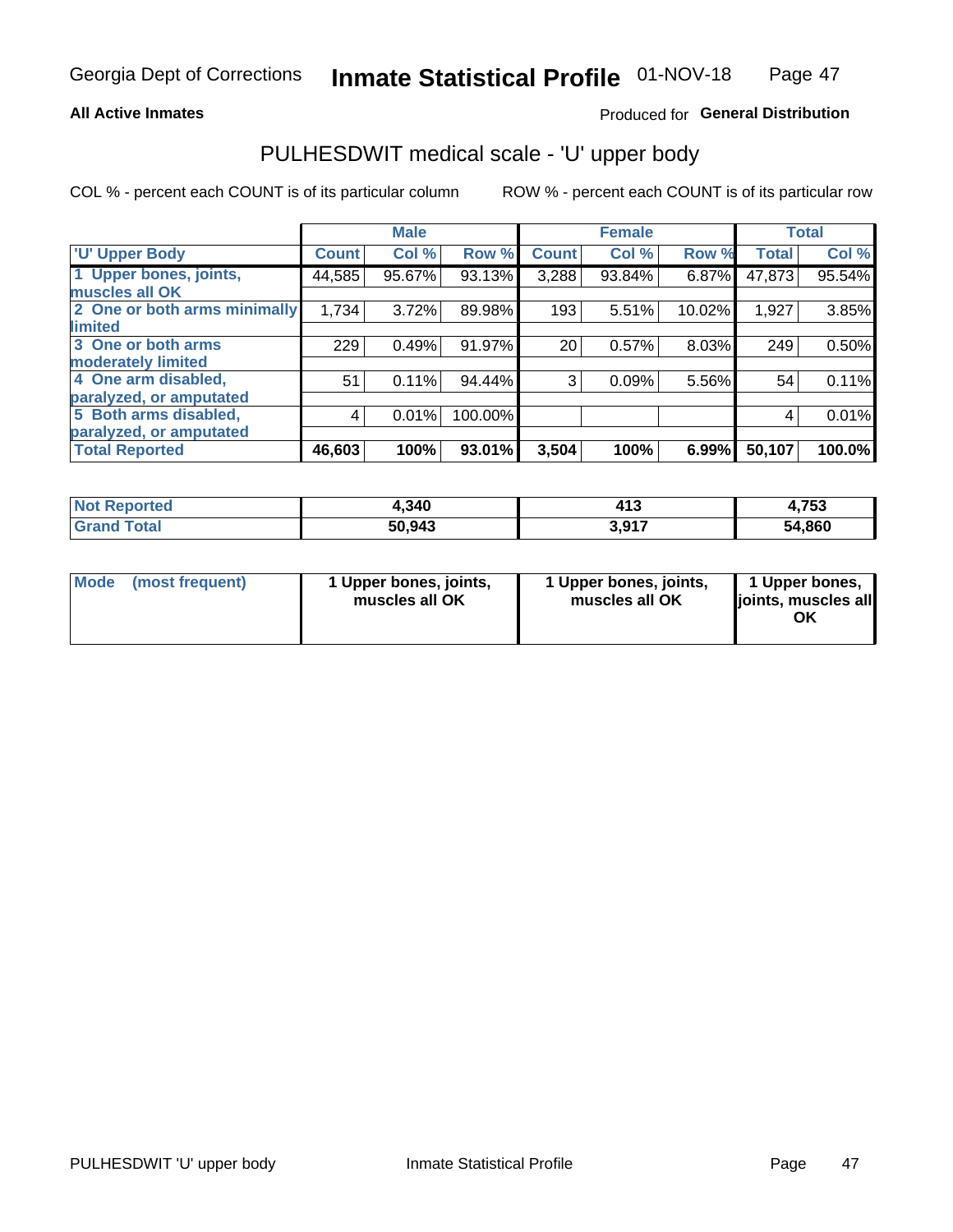#### **All Active Inmates**

### Produced for General Distribution

### PULHESDWIT medical scale - 'L' lower body

COL % - percent each COUNT is of its particular column

|                                |                 | <b>Male</b> |        |              | <b>Female</b> |       |              | <b>Total</b> |
|--------------------------------|-----------------|-------------|--------|--------------|---------------|-------|--------------|--------------|
| 'L' Lower Body                 | <b>Count</b>    | Col %       | Row %  | <b>Count</b> | Col %         | Row % | <b>Total</b> | Col %        |
| 1 Lower bones, joints,         | 42,157          | 90.48%      | 93.24% | 3,057        | 87.29%        | 6.76% | 45,214       | 90.25%       |
| muscles all OK                 |                 |             |        |              |               |       |              |              |
| 2 One or both legs minimally   | 3,670           | 7.88%       | 90.28% | 395          | 11.28%        | 9.72% | 4,065        | 8.11%        |
| limited                        |                 |             |        |              |               |       |              |              |
| 3 One or both legs             | 625             | 1.34%       | 94.27% | 38           | 1.09%         | 5.73% | 663          | 1.32%        |
| moderately limited             |                 |             |        |              |               |       |              |              |
| 4 One leg disabled, paralyzed, | 122             | 0.26%       | 91.73% | 11           | 0.31%         | 8.27% | 133          | 0.27%        |
| or amputated                   |                 |             |        |              |               |       |              |              |
| 5 Both legs disabled,          | 20 <sub>1</sub> | 0.04%       | 95.24% |              | 0.03%         | 4.76% | 21           | 0.04%        |
| paralyzed, or amputated        |                 |             |        |              |               |       |              |              |
| <b>Total Reported</b>          | 46,594          | 100%        | 93.01% | 3,502        | 100%          | 6.99% | 50,096       | 100%         |

| <b>Not Reported</b>   | 4,349  | 14 F<br>4 I J   | 4,764  |
|-----------------------|--------|-----------------|--------|
| <b>Total</b><br>Grand | 50,943 | 2017<br>J.J I I | 54,860 |

| Mode | (most frequent) | 1 Lower bones, joints,<br>muscles all OK | 1 Lower bones, joints,<br>muscles all OK | 1 Lower bones,<br>joints, muscles all<br>ΟK |
|------|-----------------|------------------------------------------|------------------------------------------|---------------------------------------------|
|------|-----------------|------------------------------------------|------------------------------------------|---------------------------------------------|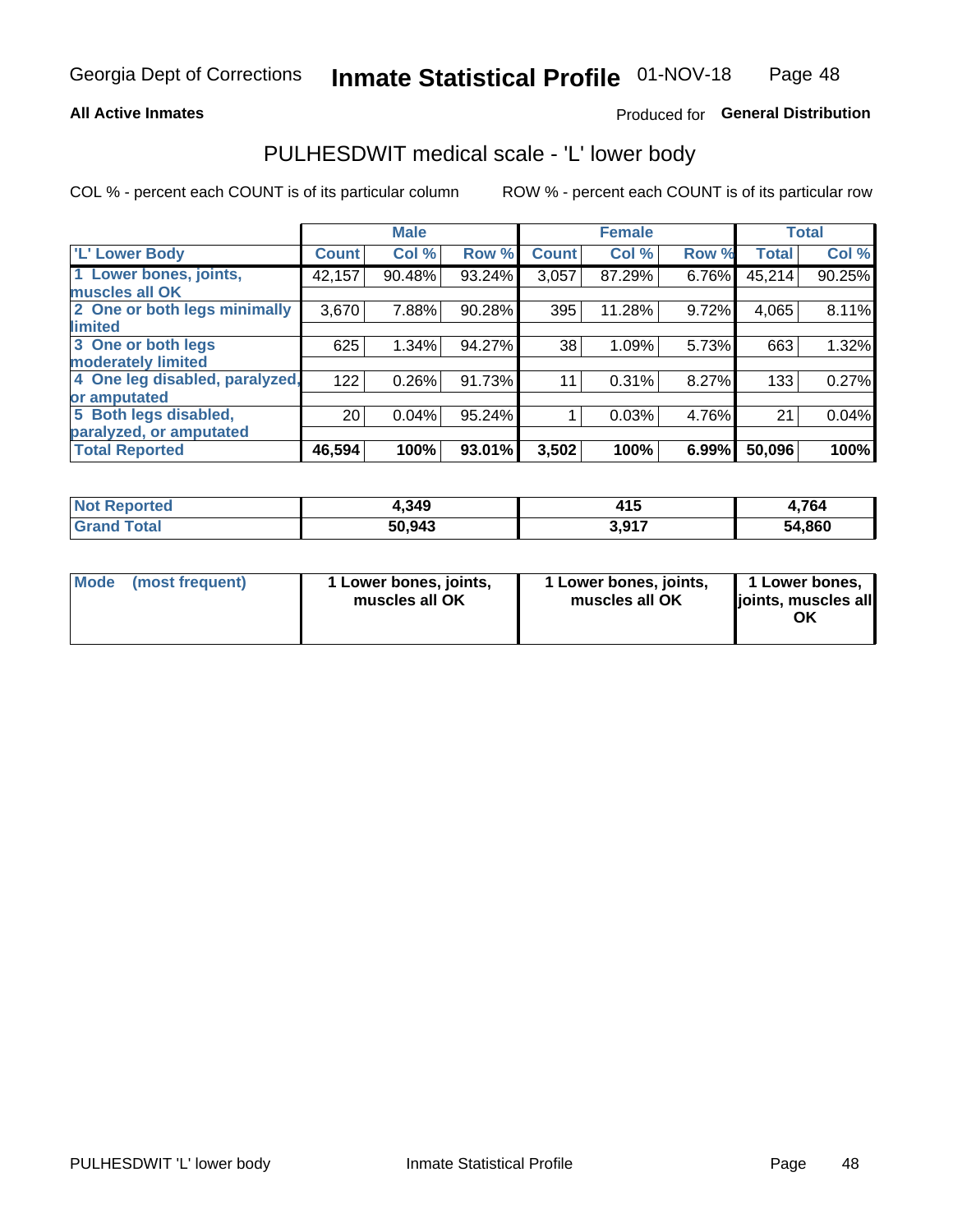#### **All Active Inmates**

### Produced for General Distribution

### PULHESDWIT medical scale - 'H' hearing

COL % - percent each COUNT is of its particular column

|                                |                 | <b>Male</b> |        |             | <b>Female</b> |        | <b>Total</b> |        |
|--------------------------------|-----------------|-------------|--------|-------------|---------------|--------|--------------|--------|
| <b>'H' Hearing</b>             | <b>Count</b>    | Col %       |        | Row % Count | Col %         | Row %  | <b>Total</b> | Col %  |
| 1 Normal hearing both ears     | 45,998          | 98.77%      | 93.02% | 3,452       | 98.60%        | 6.98%  | 49,450       | 98.75% |
| 2 Some loss in one ear with    | 449             | 0.96%       | 91.26% | 43          | 1.23%         | 8.74%  | 492          | 0.98%  |
| other OK, or mild loss in both |                 |             |        |             |               |        |              |        |
| 3 Total loss in one ear with   | 82              | 0.18%       | 97.62% | 2           | $0.06\%$      | 2.38%  | 84           | 0.17%  |
| mild loss in other             |                 |             |        |             |               |        |              |        |
| 4 Severe loss in both ears     | 30 <sub>1</sub> | 0.06%       | 93.75% | 2           | $0.06\%$      | 6.25%  | 32           | 0.06%  |
| 5 Total loss in both ears,     | 14              | 0.03%       | 87.50% | 2           | $0.06\%$      | 12.50% | 16           | 0.03%  |
| requiring special housing      |                 |             |        |             |               |        |              |        |
| <b>Total Reported</b>          | 46,573          | 100%        | 93.01% | 3,501       | 100%          | 6.99%  | 50,074       | 100%   |

| <b>Not</b><br><b>ported</b> | <b>270</b><br> | - 10       | 786ء   |
|-----------------------------|----------------|------------|--------|
| Total                       | 50,943         | 3.017<br>. | 54,860 |

| Mode (most frequent) | 1 Normal hearing both ears 11 Normal hearing both ears 1 Normal hearing | both ears |
|----------------------|-------------------------------------------------------------------------|-----------|
|                      |                                                                         |           |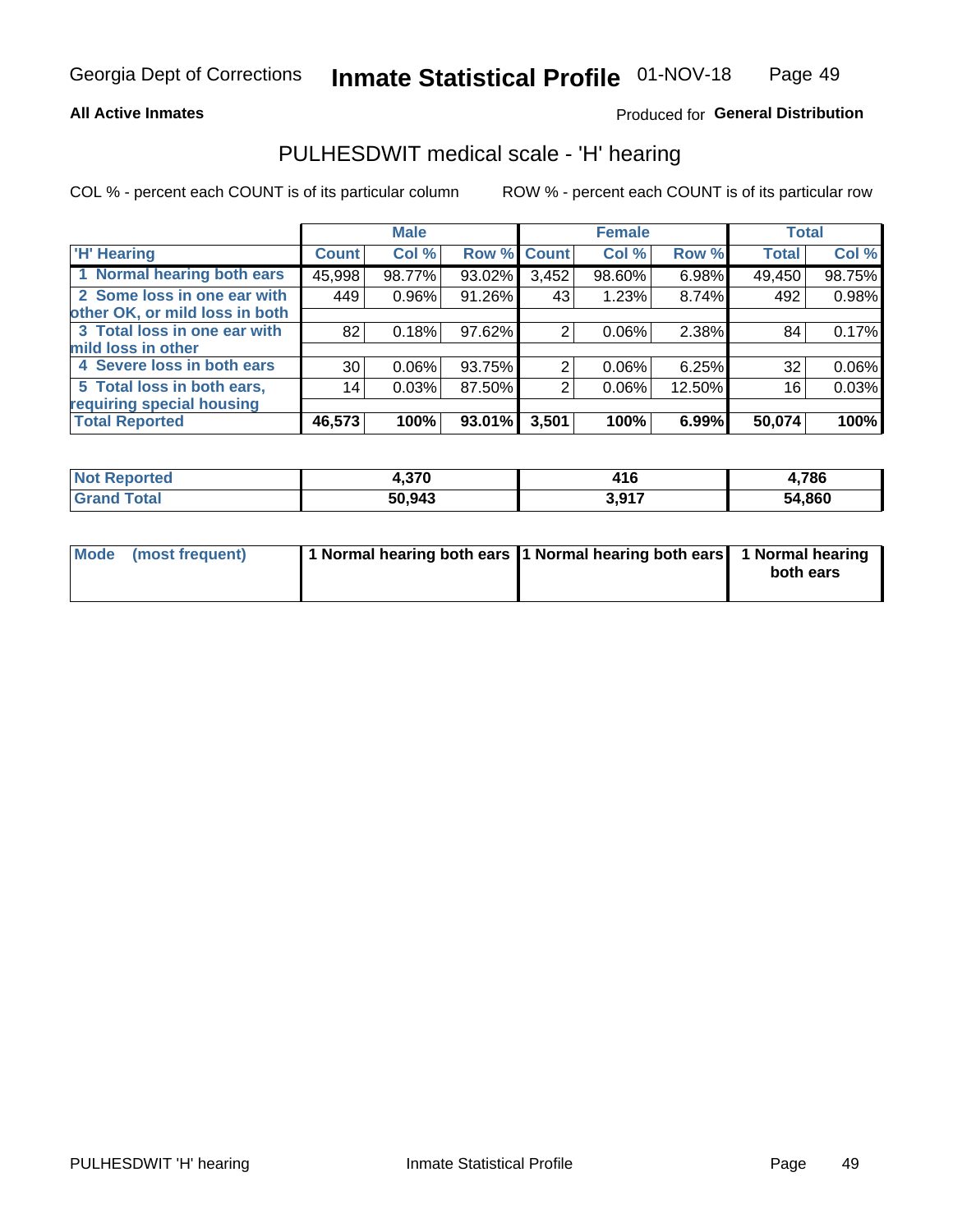#### **All Active Inmates**

### Produced for General Distribution

### PULHESDWIT medical scale - 'E' vision

COL % - percent each COUNT is of its particular column

|                                 |              | <b>Male</b> |        |              | <b>Female</b> |        |              | <b>Total</b> |
|---------------------------------|--------------|-------------|--------|--------------|---------------|--------|--------------|--------------|
| <b>E' Vision</b>                | <b>Count</b> | Col %       | Row %  | <b>Count</b> | Col %         | Row %  | <b>Total</b> | Col %        |
| 1 Correctable to 20/40 in both  | 36,067       | 78.22%      | 95.38% | 1,748        | 50.70%        | 4.62%  | 37,815       | 76.31%       |
| eyes                            |              |             |        |              |               |        |              |              |
| 2 Correctable to 20/70 in one   | 9,094        | 19.72%      | 85.28% | 1,570        | 45.53%        | 14.72% | 10,664       | 21.52%       |
| eye, may be blind in other      |              |             |        |              |               |        |              |              |
| 3 Correctable to 20/200 in one  | 777          | 1.69%       | 86.91% | 117          | 3.39%         | 13.09% | 894          | 1.80%        |
| eye, may be blind in other      |              |             |        |              |               |        |              |              |
| 4 One eye not correctable to    | 152          | 0.33%       | 92.68% | 12           | 0.35%         | 7.32%  | 164          | 0.33%        |
| 20/200, other may be blind      |              |             |        |              |               |        |              |              |
| 5 Blind in both eyes, requiring | 17           | 0.04%       | 94.44% |              | 0.03%         | 5.56%  | 18           | 0.04%        |
| special housing                 |              |             |        |              |               |        |              |              |
| <b>Total Reported</b>           | 46,107       | 100%        | 93.04% | 3,448        | 100%          | 6.96%  | 49,555       | 100%         |

| <b>Not Reported</b> | 4,836  | 469   | 5,305  |
|---------------------|--------|-------|--------|
| Гоtal               | 50,943 | 3,917 | 54,860 |

| Mode (most frequent) | 1 Correctable to 20/40 in both<br>eves | 1 Correctable to 20/40 in   1 Correctable to  <br>both eves | 20/40 in both eyes |
|----------------------|----------------------------------------|-------------------------------------------------------------|--------------------|
|                      |                                        |                                                             |                    |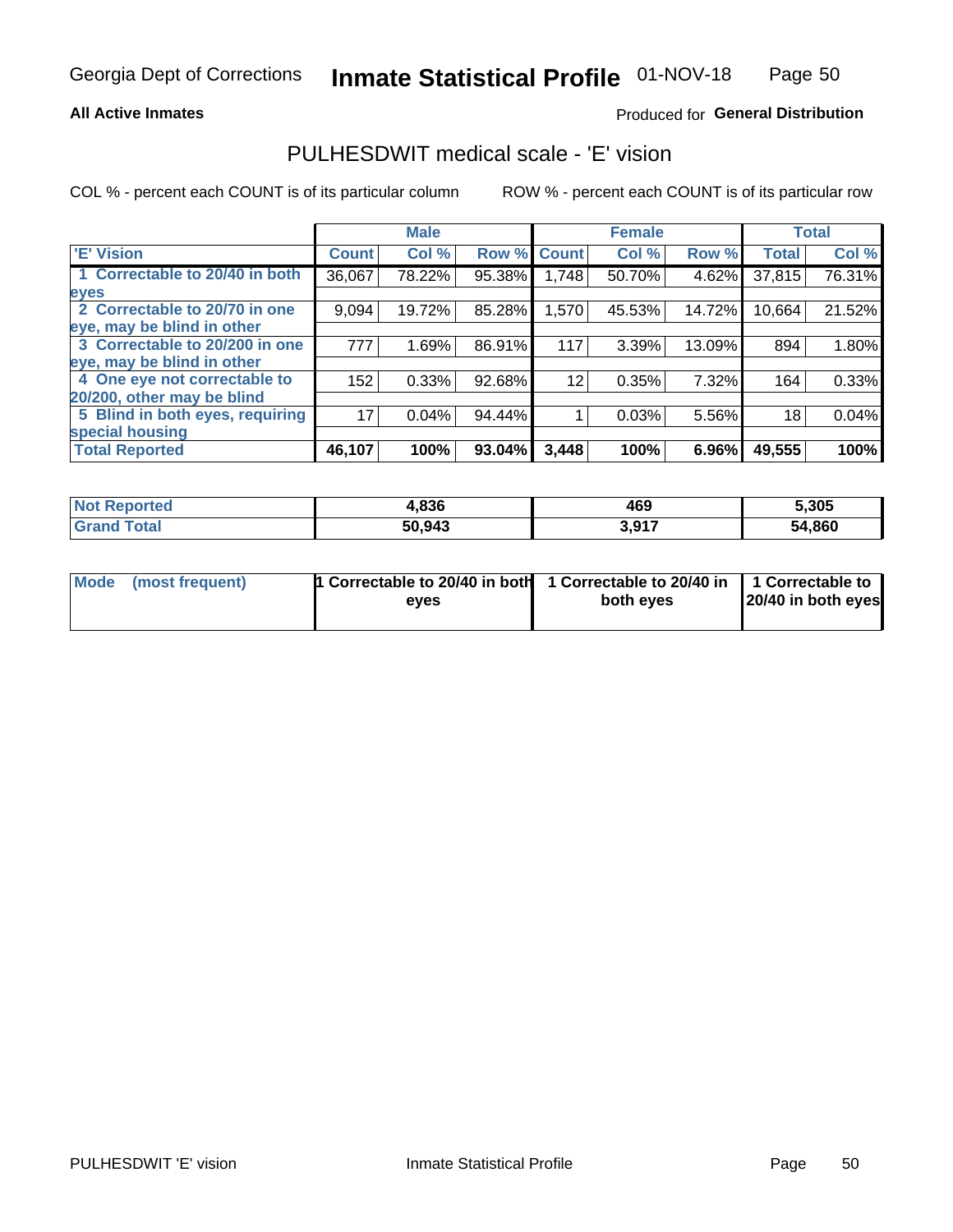#### **All Active Inmates**

### Produced for General Distribution

## PULHESDWIT medical scale - 'S' pSychiatric

COL % - percent each COUNT is of its particular column

|                                        |              | <b>Male</b> |         |              | <b>Female</b> |          |              | <b>Total</b> |
|----------------------------------------|--------------|-------------|---------|--------------|---------------|----------|--------------|--------------|
| 'S' pSychiatric                        | <b>Count</b> | Col %       | Row %   | <b>Count</b> | Col %         | Row %    | <b>Total</b> | Col %        |
| 1 No impairment or disorders           | 41,031       | 88.78%      | 97.15%  | ,205         | 38.06%        | 2.85%    | 42,236       | 85.53%       |
| 2 Stable, or in remission, or          | 4,124        | 8.92%       | 68.04%  | 1,937        | 61.18%        | 31.96%   | 6,061        | 12.27%       |
| mild impairment or retardation         |              |             |         |              |               |          |              |              |
| 3 Requires moderate inpatient          | 875          | 1.89%       | 98.20%  | 16           | 0.51%         | $1.80\%$ | 891          | 1.80%        |
| treatment                              |              |             |         |              |               |          |              |              |
| 4 Requires intensive inpatient         | 178          | 0.39%       | 95.70%  | 8            | 0.25%         | 4.30%    | 186          | 0.38%        |
| treatment                              |              |             |         |              |               |          |              |              |
| <b>5 Requires Crisis Stabilization</b> | 6            | 0.01%       | 100.00% |              |               |          | 6            | 0.01%        |
| Unit (CSU) inpatient care              |              |             |         |              |               |          |              |              |
| <b>Total Reported</b>                  | 46,214       | 100%        | 93.59%  | 3,166        | 100%          | 6.41%    | 49,380       | 100%         |

| <b>Not Reported</b> | 4,729  | <b>754</b><br>ิ⊌ เ | 5,480  |
|---------------------|--------|--------------------|--------|
| Total<br>' Grand    | 50,943 | 3,917              | 54,860 |

| Mode (most frequent) | <b>t No impairment or disorders 2 Stable, or in remission, 1 No impairment or</b> |                       |           |
|----------------------|-----------------------------------------------------------------------------------|-----------------------|-----------|
|                      |                                                                                   | or mild impairment or | disorders |
|                      |                                                                                   | retardation           |           |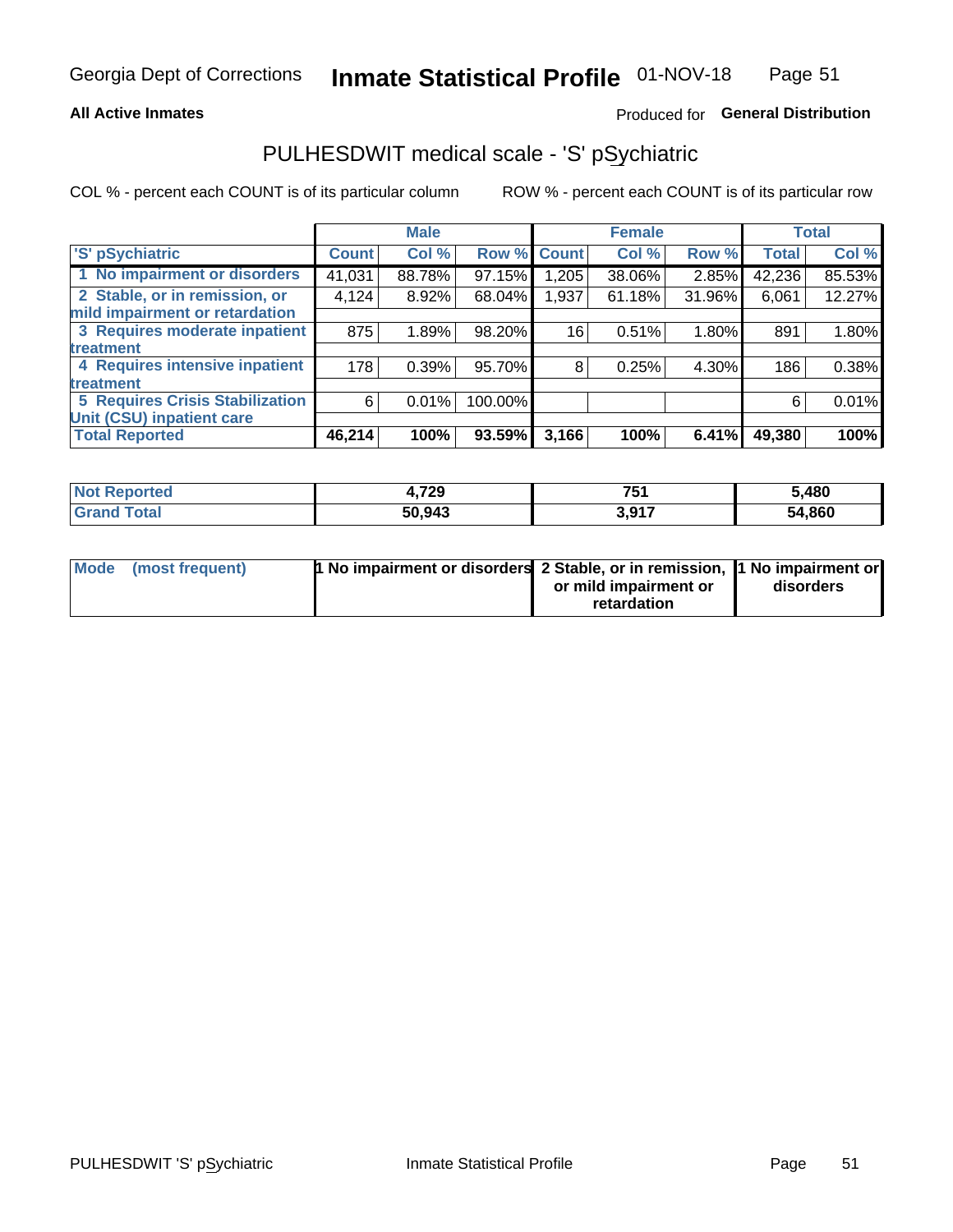#### **All Active Inmates**

### Produced for General Distribution

### PULHESDWIT medical scale - 'D' dental

COL % - percent each COUNT is of its particular column

|                                 |              | <b>Male</b> |         |              | <b>Female</b> |        |              | <b>Total</b> |
|---------------------------------|--------------|-------------|---------|--------------|---------------|--------|--------------|--------------|
| <b>D'</b> Dental                | <b>Count</b> | Col %       | Row %   | <b>Count</b> | Col %         | Row %  | <b>Total</b> | Col %        |
| 1 Minimal routine dental health | 26,061       | 59.15%      | 92.03%  | 2,257        | 69.55%        | 7.97%  | 28,318       | 59.86%       |
| <b>needs</b>                    |              |             |         |              |               |        |              |              |
| 2 Moderate cavities and/or gum  | 15,258       | 34.63%      | 95.93%  | 647          | 19.94%        | 4.07%  | 15,905       | 33.62%       |
| disease                         |              |             |         |              |               |        |              |              |
| 3 Extensive gum disease         | 2,683        | 6.09%       | 88.78%  | 339          | 10.45%        | 11.22% | 3,022        | 6.39%        |
| and/or widespread decay         |              |             |         |              |               |        |              |              |
| 4 Urgent need for dental        | 56           | 0.13%       | 96.55%  | 2            | $0.06\%$      | 3.45%  | 58           | 0.12%        |
| <b>services</b>                 |              |             |         |              |               |        |              |              |
| 5 Life-threatening disease or   |              | 0.01%       | 100.00% |              |               |        |              | 0.01%        |
| extreme pain or infection       |              |             |         |              |               |        |              |              |
| <b>Total Reported</b>           | 44,059       | 100%        | 93.14%  | 3,245        | 100%          | 6.86%  | 47,304       | 100%         |

| <b>Not Reported</b> | 6,884  | c7c<br>97 Z | 7,556  |
|---------------------|--------|-------------|--------|
| Total               | 50,943 | 3,917       | 54,860 |

| Mode<br><b>Minimal routine dental</b><br>(most frequent)<br>health needs | 1 Minimal routine dental<br>health needs | 1 Minimal routine<br>dental health<br>needs |
|--------------------------------------------------------------------------|------------------------------------------|---------------------------------------------|
|--------------------------------------------------------------------------|------------------------------------------|---------------------------------------------|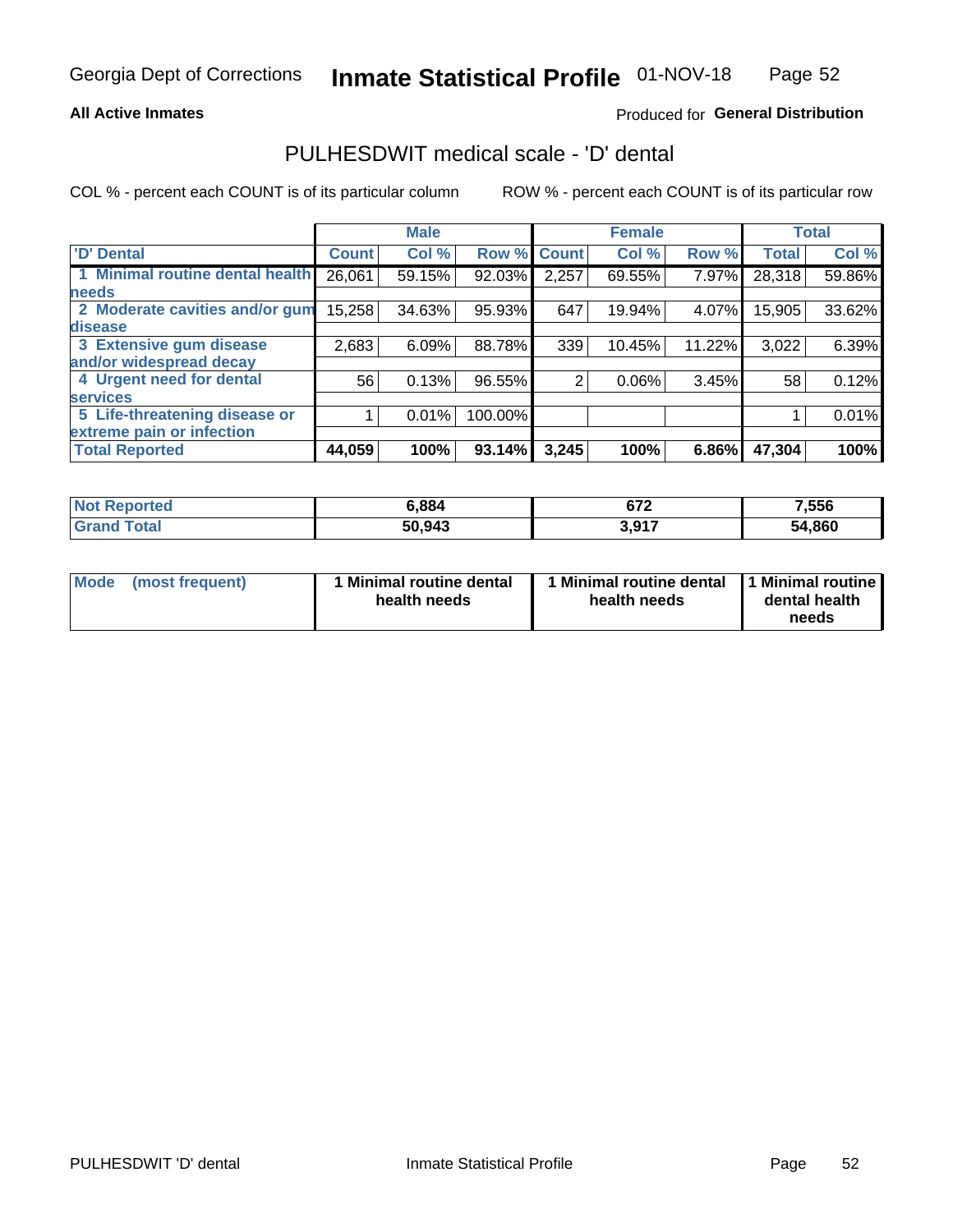#### **All Active Inmates**

### Produced for General Distribution

### PULHESDWIT medical scale - 'W' work ability

COL % - percent each COUNT is of its particular column

|                                 |                    | <b>Male</b> |             |       | <b>Female</b> |        |              | <b>Total</b> |
|---------------------------------|--------------------|-------------|-------------|-------|---------------|--------|--------------|--------------|
| 'W' work ability                | Count <sup>1</sup> | Col %       | Row % Count |       | Col %         | Row %  | <b>Total</b> | Col %        |
| 1 Unrestricted work or activity | 39,940             | 85.73%      | 93.86%      | 2,615 | 74.69%        | 6.14%  | 42,555       | 84.96%       |
| 2 Minor restrictions on type of | 5,212              | 11.19%      | 87.04%      | 776   | 22.17%        | 12.96% | 5,988        | 11.95%       |
| <b>work</b>                     |                    |             |             |       |               |        |              |              |
| 3 Moderate restrictions on type | 975                | 2.09%       | 94.84%      | 53    | 1.51%         | 5.16%  | 1,028        | 2.05%        |
| lof work                        |                    |             |             |       |               |        |              |              |
| 4 Major restrictions on type of | 320                | 0.69%       | 88.40%      | 42    | 1.20%         | 11.60% | 362          | 0.72%        |
| <b>work</b>                     |                    |             |             |       |               |        |              |              |
| 5 Cannot work under any         | 143                | 0.31%       | 90.51%      | 15    | 0.43%         | 9.49%  | 158          | 0.32%        |
| <b>circumstances</b>            |                    |             |             |       |               |        |              |              |
| <b>Total Reported</b>           | 46,590             | 100%        | 93.01%      | 3,501 | 100%          | 6.99%  | 50,091       | 100%         |

| <b>Not Reported</b>          | 4,353  | 416   | 4,769  |
|------------------------------|--------|-------|--------|
| <b>Total</b><br><b>Grand</b> | 50,943 | 3,917 | 54,860 |

| Mode            | 1 Unrestricted work or | 1 Unrestricted work or | 1 Unrestricted   |
|-----------------|------------------------|------------------------|------------------|
| (most frequent) | activity               | activity               | work or activity |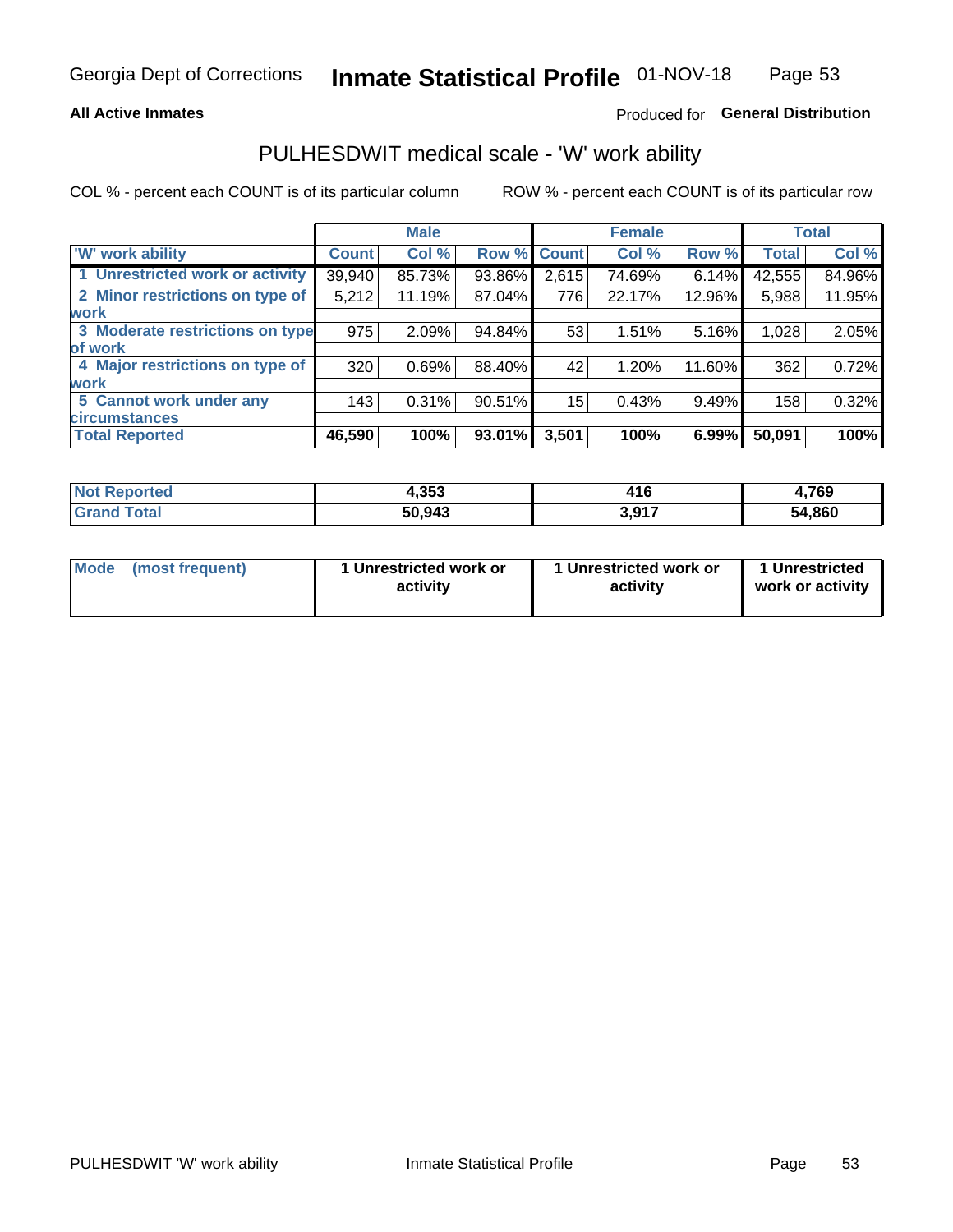#### **All Active Inmates**

### Produced for General Distribution

## PULHESDWIT medical scale - 'I' impairment

COL % - percent each COUNT is of its particular column

|                                                       |              | <b>Male</b> |         |                 | <b>Female</b> |       |              | <b>Total</b> |
|-------------------------------------------------------|--------------|-------------|---------|-----------------|---------------|-------|--------------|--------------|
| <b>T' Impairment</b>                                  | <b>Count</b> | Col %       |         | Row % Count     | Col %         | Row % | <b>Total</b> | Col %        |
| 1 No impairments or<br>disabilities                   | 46,160       | 99.10%      | 93.00%  | 3,476           | 99.26%        | 7.00% | 49,636       | 99.11%       |
| 2 Wheelchair-bound but<br>otherwise OK                | 275          | 0.59%       | 93.86%  | 18 <sub>1</sub> | 0.51%         | 6.14% | 293          | 0.59%        |
| <b>3 Needs low-level Assisted</b><br>Living (level I) | 57           | 0.12%       | 93.44%  | 4               | 0.11%         | 6.56% | 61           | 0.12%        |
| 4 Needs moderate Assisted<br><b>Living (level II)</b> | 28           | 0.06%       | 100.00% |                 |               |       | 28           | $0.06\%$     |
| <b>5 Needs maximal Assisted</b>                       | 59           | 0.13%       | 93.65%  | 4               | 0.11%         | 6.35% | 63           | 0.13%        |
| <b>Living (level III)</b><br><b>Total Reported</b>    | 46,579       | 100%        | 93.01%  | 3,502           | 100%          | 6.99% | 50,081       | 100.0%       |

| :ported<br><b>NOT</b> | 4,364  | 11 F<br>,,,  | 4,779  |
|-----------------------|--------|--------------|--------|
| `otal<br>$-$ Green    | 50,943 | <b>2.017</b> | 54,860 |

| Mode | (most frequent) | 1 No impairments or<br>disabilities | 1 No impairments or<br>disabilities | 1 No impairments<br>or disabilities |
|------|-----------------|-------------------------------------|-------------------------------------|-------------------------------------|
|------|-----------------|-------------------------------------|-------------------------------------|-------------------------------------|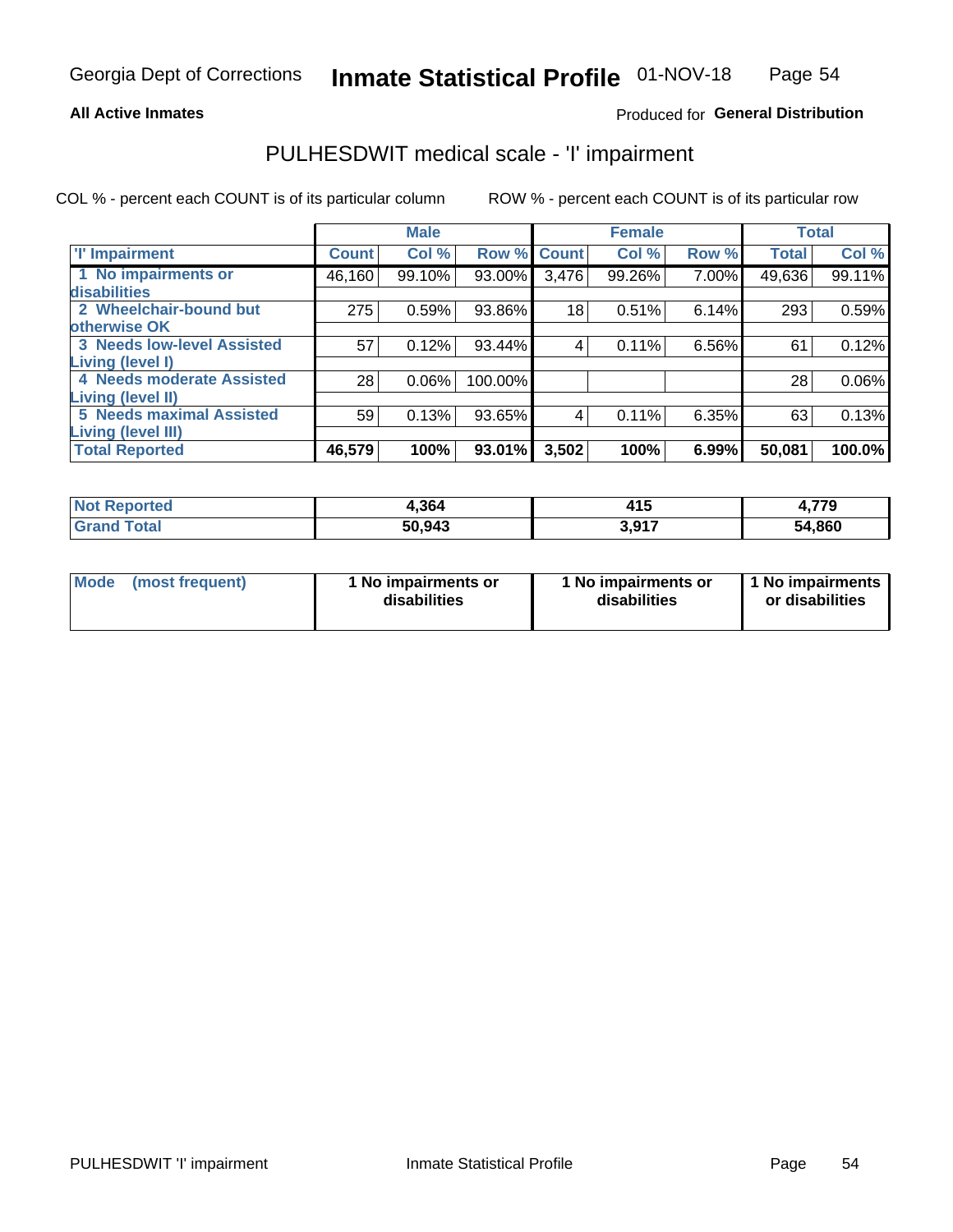#### **All Active Inmates**

### Produced fo General Distribution

### PULHESDWIT medical scale - 'T' transportability

COL % - percent each COUNT is of its particular column

|                              |              | <b>Male</b> |         |              | <b>Female</b> |          |              | <b>Total</b> |
|------------------------------|--------------|-------------|---------|--------------|---------------|----------|--------------|--------------|
| <b>T' Transportability</b>   | <b>Count</b> | Col %       | Row %   | <b>Count</b> | Col %         | Row %    | <b>Total</b> | Col %        |
| 1 Can be transported in any  | 46,292       | 99.23%      | 93.01%  | 3,480        | 99.51%        | 6.99%    | 49,772       | 99.25%       |
| ordinary approved vehicle    |              |             |         |              |               |          |              |              |
| 2 Wheelchair-bound, not      | 67           | 0.14%       | 91.78%  | 6            | 0.17%         | 8.22%    | 73           | 0.15%        |
| needing special vehicle      |              |             |         |              |               |          |              |              |
| 3 Wheelchair-bound, requires | 14           | 0.03%       | 100.00% |              |               |          | 14           | 0.03%        |
| special vehicle              |              |             |         |              |               |          |              |              |
| 4 Needs specially-equipped   | 6            | 0.01%       | 100.00% |              |               |          | 6            | 0.01%        |
| medical vehicle              |              |             |         |              |               |          |              |              |
| <b>5 Requires ambulance</b>  | 270          | 0.58%       | 96.09%  | 11           | 0.31%         | $3.91\%$ | 281          | 0.56%        |
| transport                    |              |             |         |              |               |          |              |              |
| <b>Total Reported</b>        | 46,649       | 100%        | 93.03%  | 3,497        | 100%          | 6.97%    | 50,146       | 100%         |

| <b>Not</b><br>Reported | 4,294  | 420<br>__ | 714    |
|------------------------|--------|-----------|--------|
| Total                  | 50.943 | 2017<br>  | 54,860 |

|  | Mode (most frequent) | 1 Can be transported in any 1 Can be transported in any<br>ordinary approved vehicle   ordinary approved vehicle   transported in any |  | 1 Can be<br>  ordinary approved  <br>vehicle |
|--|----------------------|---------------------------------------------------------------------------------------------------------------------------------------|--|----------------------------------------------|
|--|----------------------|---------------------------------------------------------------------------------------------------------------------------------------|--|----------------------------------------------|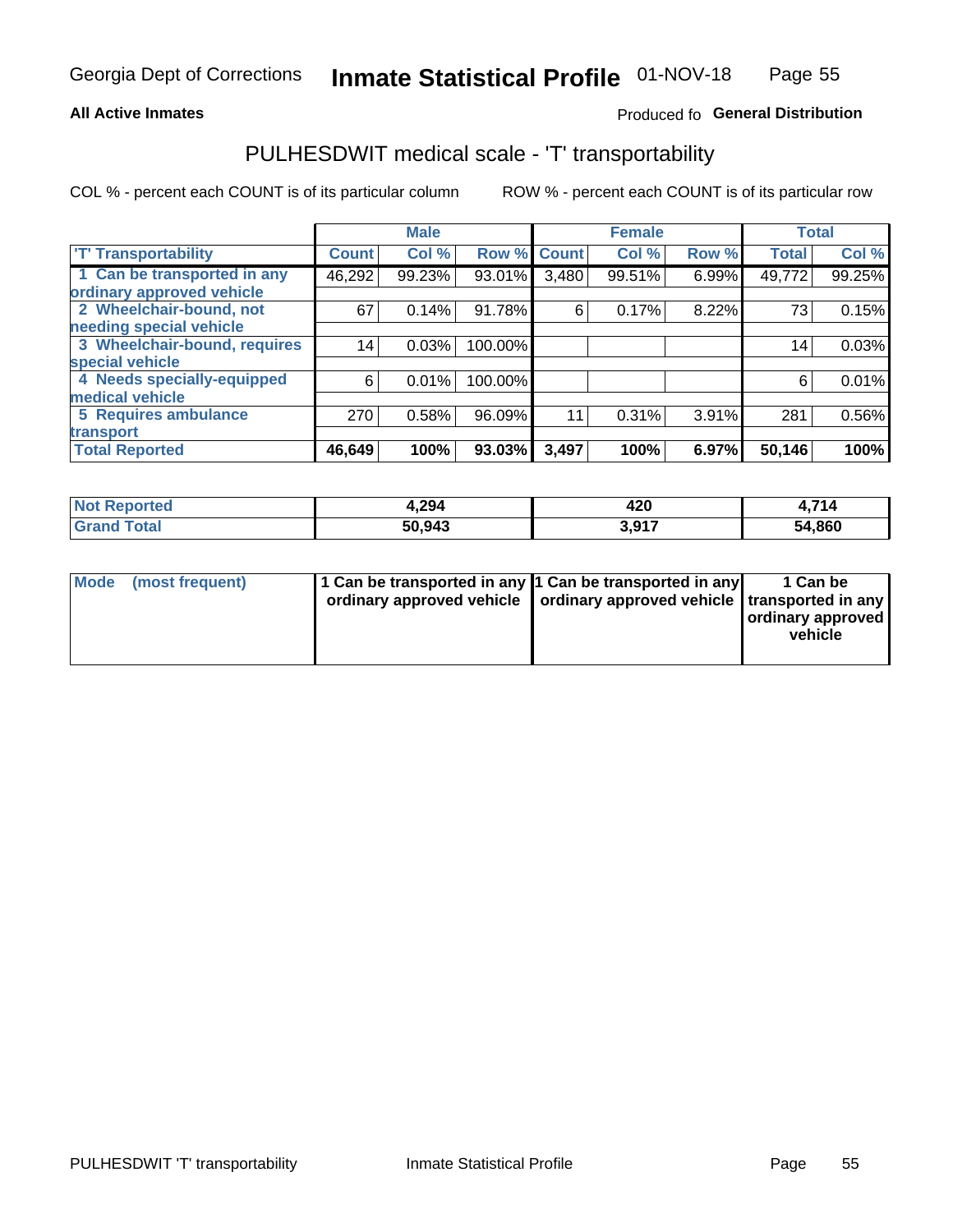# Inmate Statistical Profile 01-NOV-18 Page 56

#### **All Active Inmates**

#### Produced for General Distribution

### Number of prior Georgia incarcerations

COL % - percent each COUNT is of its particular column

|                                       |              | <b>Male</b> |             |       | <b>Female</b> |       |        | <b>Total</b> |
|---------------------------------------|--------------|-------------|-------------|-------|---------------|-------|--------|--------------|
| <b>Num of Prior GA Incarcerations</b> | <b>Count</b> | Col %       | Row % Count |       | Col %         | Row % | Total  | Col %        |
| $\bf{0}$                              | 28,389       | 55.73%      | 90.91%      | 2,838 | 72.45%        | 9.09% | 31,227 | 56.92%       |
|                                       | 9,417        | 18.49%      | 94.42%      | 557   | 14.22%        | 5.58% | 9,974  | 18.18%       |
| $\mathbf{2}$                          | 5,376        | 10.55%      | 95.18%      | 272   | 6.94%         | 4.82% | 5,648  | 10.30%       |
| 3                                     | 3,233        | 6.35%       | 96.83%      | 106   | 2.71%         | 3.17% | 3,339  | 6.09%        |
| $\boldsymbol{4}$                      | 1,841        | 3.61%       | 97.10%      | 55    | 1.40%         | 2.90% | 1,896  | 3.46%        |
| 5                                     | 1,102        | 2.16%       | 96.84%      | 36    | 0.92%         | 3.16% | 1,138  | 2.07%        |
| <b>More Than 5</b>                    | 1.585        | 3.11%       | 96.76%      | 53    | 1.35%         | 3.24% | 1,638  | 2.99%        |
| <b>Total Reported</b>                 | 50,943       | 100%        | 92.86%      | 3,917 | 100%          | 7.14% | 54,860 | 100.0%       |

| orted<br>NO.      |        |       |        |
|-------------------|--------|-------|--------|
| <b>otal</b><br>Gr | 50,943 | 2 047 | 54,860 |

| Mean (average)       | . .07 | .56 | 1.03 |
|----------------------|-------|-----|------|
| Median (middle)      |       |     |      |
| Mode (most frequent) |       |     |      |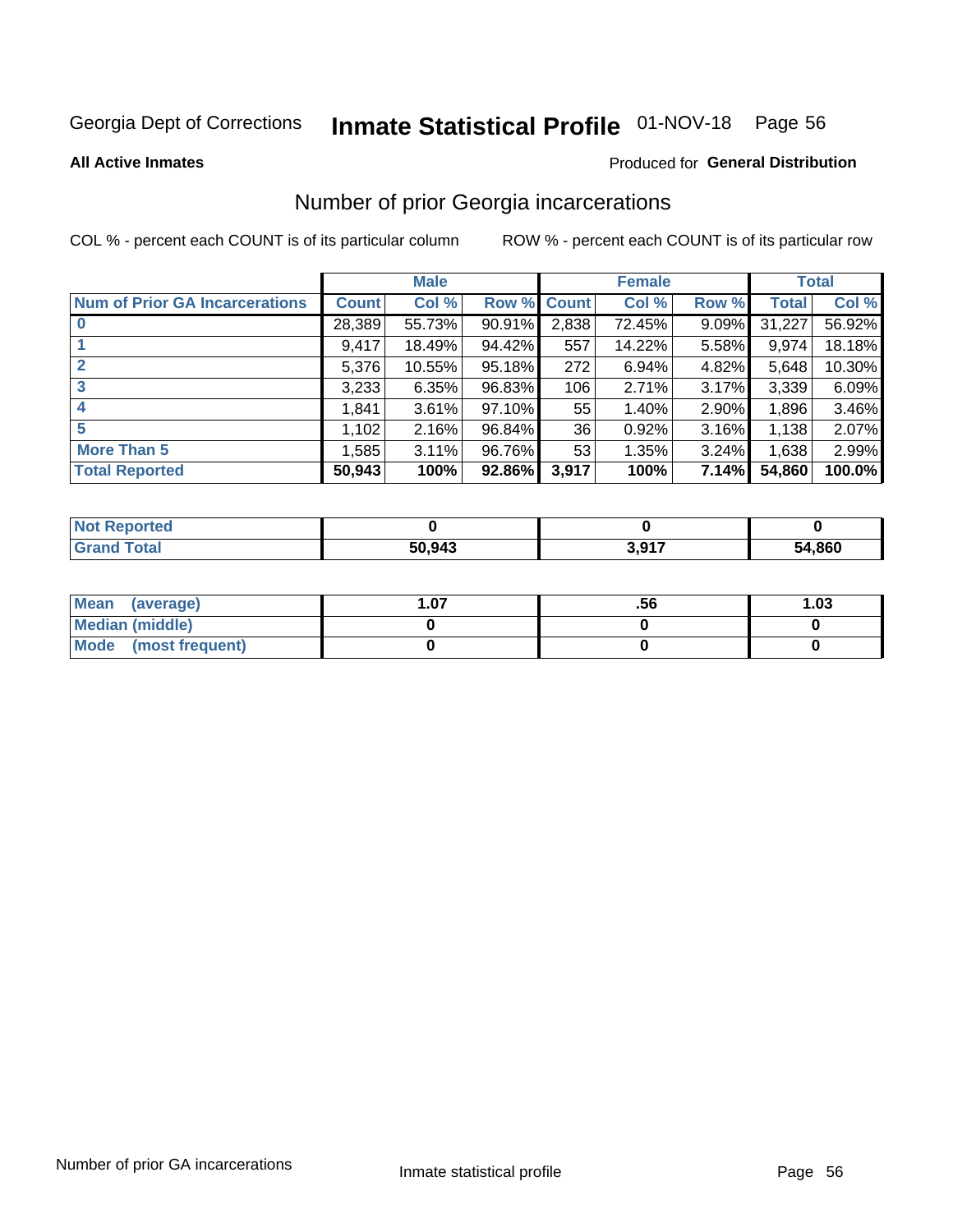#### Inmate Statistical Profile 01-NOV-18 Page 57

#### **All Active Inmates**

#### Produced for General Distribution

### Prison sentence in years

COL % - percent each COUNT is of its particular column

ROW % - percent each COUNT is of its particular row

|                                 |              | <b>Male</b> |         |              | <b>Female</b> |        |              | <b>Total</b> |
|---------------------------------|--------------|-------------|---------|--------------|---------------|--------|--------------|--------------|
| <b>Prison Sentence In Years</b> | <b>Count</b> | Col %       | Row %   | <b>Count</b> | Col %         | Row %  | <b>Total</b> | Col %        |
| $0 - 1$                         | 462          | 0.91%       | 91.67%  | 42           | 1.07%         | 8.33%  | 504          | 0.92%        |
| $1.1 - 2$                       | 770          | 1.51%       | 89.85%  | 87           | 2.22%         | 10.15% | 857          | 1.56%        |
| $2.1 - 3$                       | 1,067        | 2.09%       | 87.39%  | 154          | 3.93%         | 12.61% | 1,221        | 2.23%        |
| $3.1 - 4$                       | 920          | 1.81%       | 88.12%  | 124          | 3.17%         | 11.88% | 1,044        | 1.90%        |
| $4.1 - 5$                       | 2,025        | 3.98%       | 88.62%  | 260          | 6.64%         | 11.38% | 2,285        | 4.17%        |
| $5.1 - 6$                       | 1,061        | 2.08%       | 89.46%  | 125          | 3.19%         | 10.54% | 1,186        | 2.16%        |
| $6.1 - 7$                       | 1,086        | 2.13%       | 91.49%  | 101          | 2.58%         | 8.51%  | 1,187        | 2.16%        |
| $7.1 - 8$                       | 1,205        | 2.37%       | 92.06%  | 104          | 2.66%         | 7.94%  | 1,309        | 2.39%        |
| $8.1 - 9$                       | 1,269        | 2.49%       | 93.17%  | 93           | 2.37%         | 6.83%  | 1,362        | 2.48%        |
| $9.1 - 10$                      | 3,818        | 7.49%       | 90.43%  | 404          | 10.31%        | 9.57%  | 4,222        | 7.70%        |
| $10.1 - 12$                     | 2,233        | 4.38%       | 90.00%  | 248          | 6.33%         | 10.00% | 2,481        | 4.52%        |
| $12.1 - 15$                     | 5,073        | 9.96%       | 92.52%  | 410          | 10.47%        | 7.48%  | 5,483        | 9.99%        |
| $15.1 - 20$                     | 9,494        | 18.64%      | 93.44%  | 666          | 17.00%        | 6.56%  | 10,160       | 18.52%       |
| 20.1 - Over                     | 11,485       | 22.54%      | 94.47%  | 672          | 17.16%        | 5.53%  | 12,157       | 22.16%       |
| <b>Life</b>                     | 7,379        | 14.48%      | 95.21%  | 371          | 9.47%         | 4.79%  | 7,750        | 14.13%       |
| <b>Life Without Parole</b>      | 1,430        | 2.81%       | 96.43%  | 53           | 1.35%         | 3.57%  | 1,483        | 2.70%        |
| <b>Death</b>                    | 95           | 0.19%       | 100.00% |              |               |        | 95           | 0.17%        |
| <b>Youthful Offenders</b>       | 71           | 0.14%       | 95.95%  | 3            | 0.08%         | 4.05%  | 74           | 0.13%        |
| <b>Total Reported</b>           | 50,943       | 100%        | 92.86%  | 3,917        | 100%          | 7.14%  | 54,860       | 100%         |

| <b>Not Reported</b> |        |                    |        |
|---------------------|--------|--------------------|--------|
| $\sim$<br>. Care    | 50.943 | 2017<br>J.J<br>. . | 54,860 |

#### **Determinate (numeric) sentences only**

| <b>Mean</b> | <b>100</b><br>Z4.0J | $\sim$<br>24.69 | 24.82<br>$\sim$ |
|-------------|---------------------|-----------------|-----------------|
|             |                     |                 |                 |

All sentences (including determinate), with life, life without parole, and death sentences figured at 45 years

| Me: | <br>35.52 | הה דה | 35.59 |
|-----|-----------|-------|-------|
|     |           |       |       |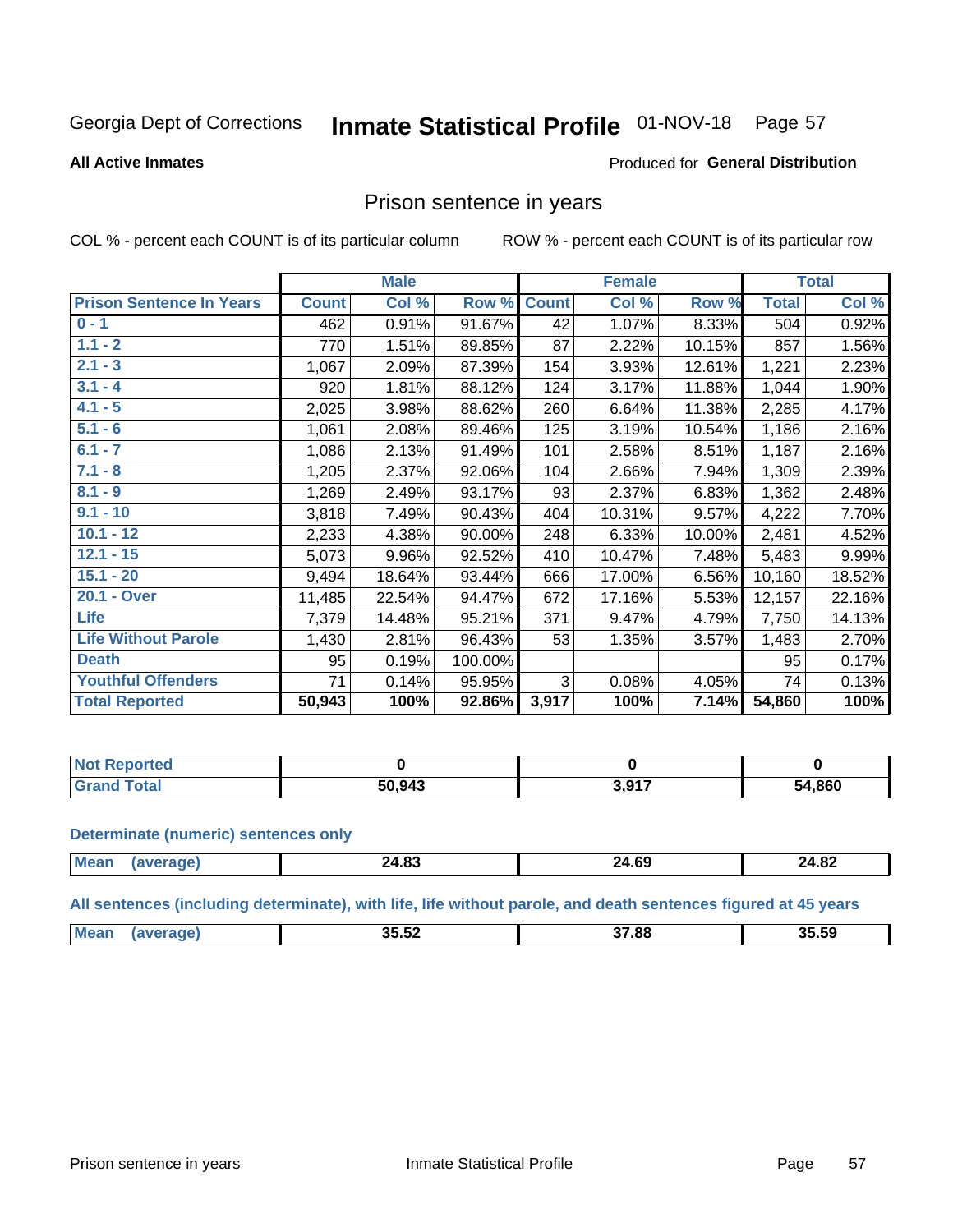## Inmate Statistical Profile 01-NOV-18 Page 58

#### **All Active Inmates**

#### Produced for General Distribution

### Primary offense, broken out into felonies vs misdemeanors

COL % - percent each COUNT is of its particular column

|                                  |              | <b>Male</b> |                 |                    | <b>Female</b> |          | Total  |        |
|----------------------------------|--------------|-------------|-----------------|--------------------|---------------|----------|--------|--------|
| <b>Felonies and Misdemeanors</b> | <b>Count</b> | Col%        |                 | <b>Row % Count</b> | Col %         | Row %    | Total  | Col %  |
| <b>Felonies</b>                  | 50,711       | 99.81%      | 92.85%          | 3,907              | 99.92%        | 7.15%    | 54.618 | 99.82% |
| <b>Misdemeanors</b>              | 96           | .19%        | 96.97%          |                    | .08%          | $3.03\%$ | 99     | .18%   |
| <b>Total Reported</b>            | 50,807       | 100%        | $92.85\%$ 3.910 |                    | 100%          | 7.15%    | 54,717 | 100%   |

| <b>Not Reported</b>   | 136    |              | 143    |
|-----------------------|--------|--------------|--------|
| <b>Grand</b><br>Total | 50,943 | <b>NA 07</b> | 54,860 |

| Mo | ____ | 11 C.S<br>. | onies<br>. |
|----|------|-------------|------------|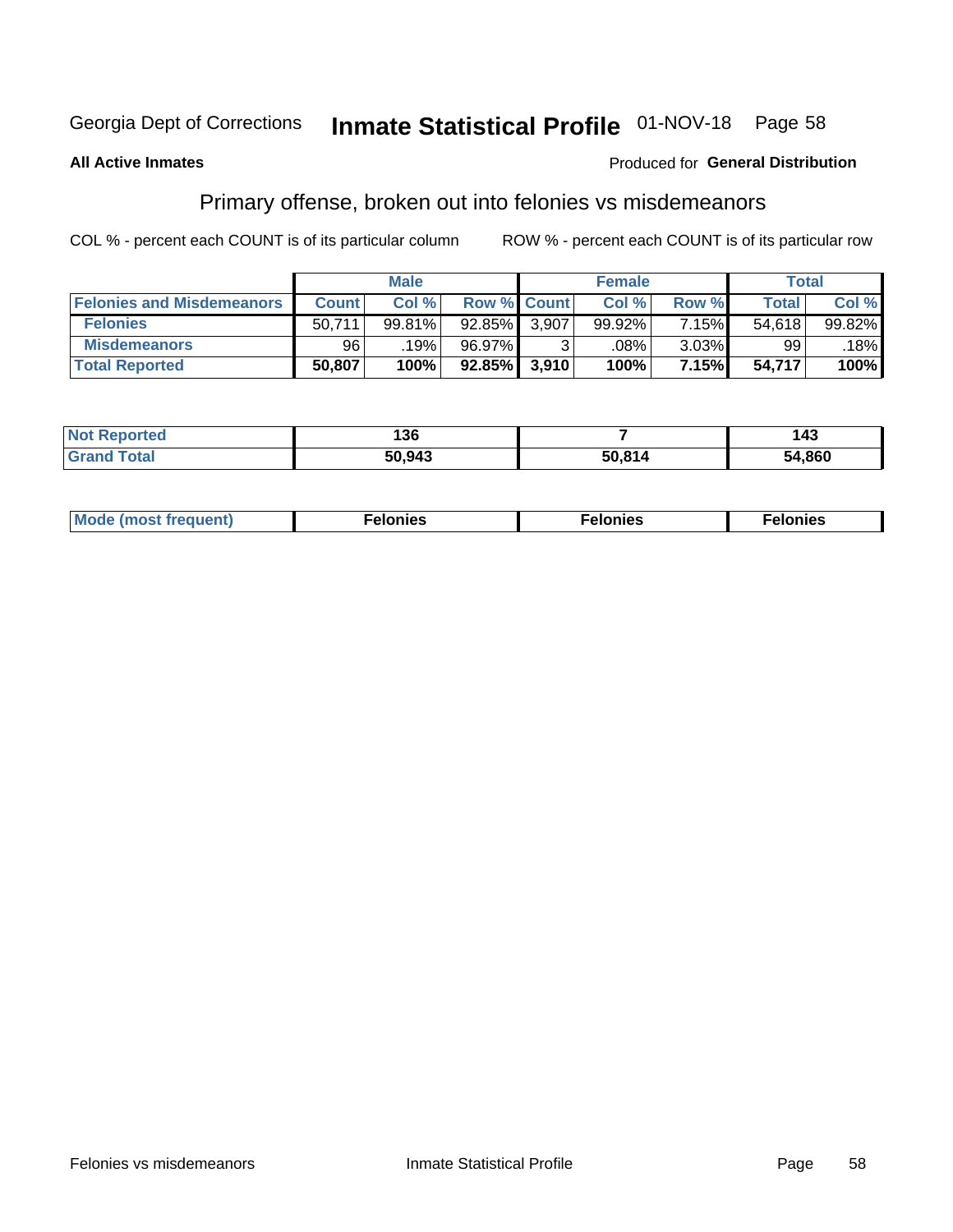## Inmate Statistical Profile 01-NOV-18 Page 59

#### **All Active Inmates**

#### Produced for General Distribution

### Primary offense, broken out into six broad crime categories

COL % - percent each COUNT is of its particular column

|                                  |              | <b>Male</b> |        |             | <b>Female</b> |        | <b>Total</b> |        |  |
|----------------------------------|--------------|-------------|--------|-------------|---------------|--------|--------------|--------|--|
| <b>Crime Categories</b>          | <b>Count</b> | Col %       |        | Row % Count | Col %         | Row %  | <b>Total</b> | Col %  |  |
| <b>Violent</b>                   | 26,588       | 52.29%      | 93.87% | 1,736       | 44.32%        | 6.13%  | 28,324       | 51.72% |  |
| <b>Sex Crime</b><br>$\mathbf{2}$ | 8,556        | 16.83%      | 98.42% | 137         | $3.50\%$      | 1.58%  | 8,693        | 15.87% |  |
| 3<br><b>Property</b>             | 7,721        | 15.18%      | 89.10% | 945         | 24.13%        | 10.90% | 8,666        | 15.82% |  |
| <b>Drug</b><br>4                 | 5,311        | 10.44%      | 85.86% | 875         | 22.34%        | 14.14% | 6,186        | 11.30% |  |
| <b>Habit/DUI</b><br>5            | 101          | .20%        | 87.83% | 14          | $.36\%$       | 12.17% | 115          | .21%   |  |
| <b>Other</b><br>6                | 2,572        | 5.06%       | 92.45% | 210         | 5.36%         | 7.55%  | 2,782        | 5.08%  |  |
| <b>Total Reported</b>            | 50,849       | 100%        | 92.85% | 3,917       | 100%          | 7.15%  | 54,766       | 100%   |  |

| <b>Not</b><br><b>Reported</b> | 94     |                       | 94     |
|-------------------------------|--------|-----------------------|--------|
| <b>cotal</b>                  | 50,943 | 2 Q17<br><b>U.JII</b> | 54,860 |

| M | - --<br>100011 | .<br><b>VIOIGIIL</b> | 1.91311 |
|---|----------------|----------------------|---------|
|   |                |                      |         |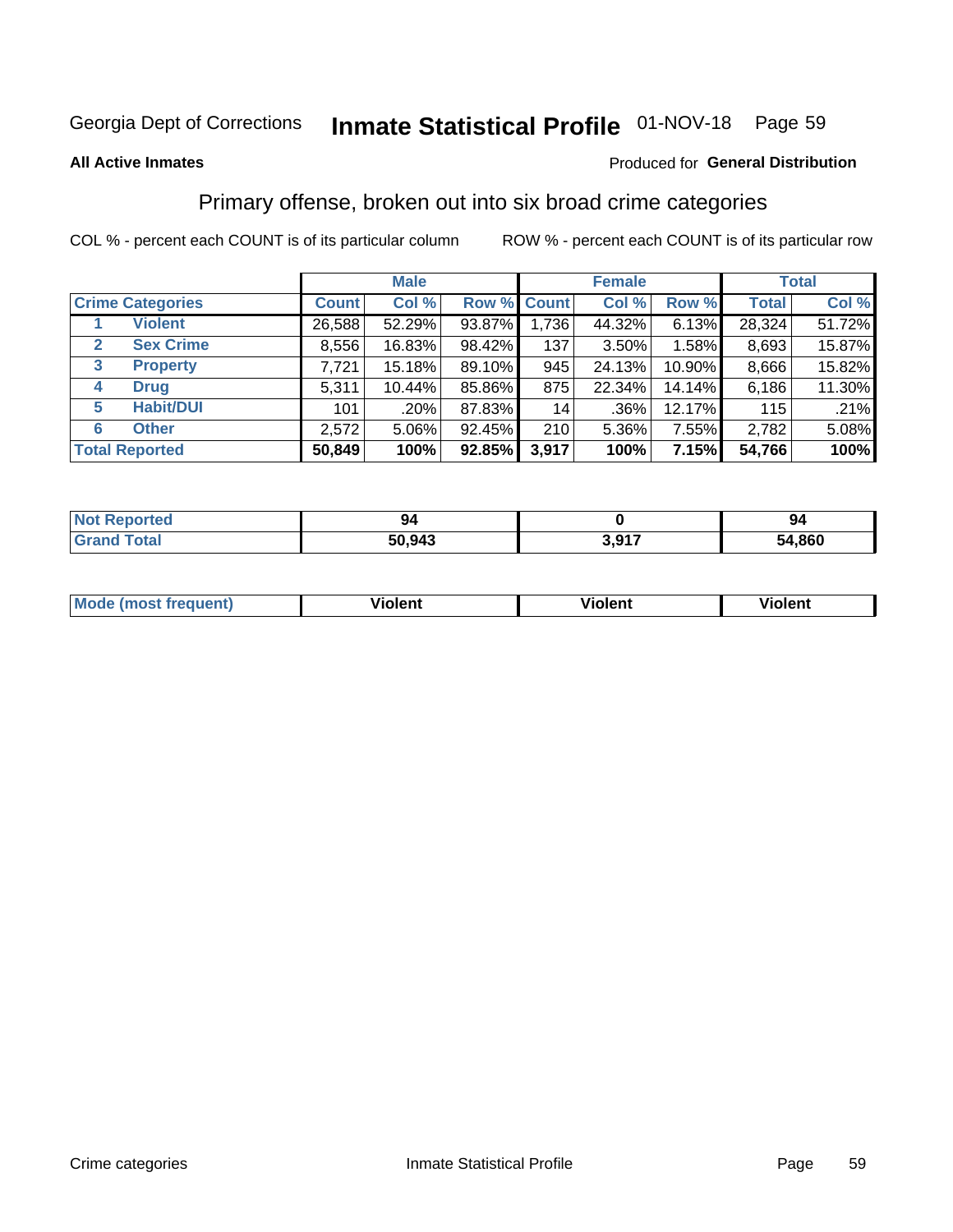# Inmate Statistical Profile 01-NOV-18 Page 60

#### **All Active Inmates**

### **Produced for General Distribution**

### Primary offense, detailed offense code

COL % - percent each COUNT is of its particular column

|                                            |                | <b>Male</b> |         |                | <b>Female</b> |         |                  | <b>Total</b> |
|--------------------------------------------|----------------|-------------|---------|----------------|---------------|---------|------------------|--------------|
| <b>Primary Offense</b>                     | <b>Count</b>   | Col %       | Row %   | <b>Count</b>   | Col %         | Row %   | <b>Total</b>     | Col %        |
| <b>Abuse Neglect Elder/Disab (2812)</b>    | 50             | .10%        | 64.94%  | 27             | .69%          | 35.06%  | $\overline{77}$  | .14%         |
| <b>Abuse Of Govt Office (2300)</b>         | 1              | .01%        | 100.00% |                |               |         | 1                | .01%         |
| Agg Aslt W Intnt To Rape (2095)            | 69             | .14%        | 100.00% |                |               |         | 69               | .13%         |
| <b>Agg Sex Battery Atmpt (2099)</b>        | $\overline{2}$ | .01%        | 100.00% |                |               |         | $\overline{2}$   | .01%         |
| <b>Aggrav Assault (1302)</b>               | 5,209          | 10.24%      | 94.37%  | 311            | 7.94%         | 5.63%   | 5,520            | 10.08%       |
| <b>Aggrav Assault Peace Ofcr</b><br>(1314) | 335            | .66%        | 93.58%  | 23             | .59%          | 6.42%   | 358              | .65%         |
| <b>Aggrav Battery (1305)</b>               | 1,338          | 2.63%       | 93.63%  | 91             | 2.32%         | 6.37%   | 1,429            | 2.61%        |
| <b>Aggrav Battery Peace Ofcr</b><br>(1315) | 27             | .05%        | 96.43%  | 1              | .03%          | 3.57%   | 28               | .05%         |
| <b>Aggrav Ch Molest Atmpt (2096)</b>       | 3              | .01%        | 100.00% |                |               |         | 3                | .01%         |
| <b>Aggrav Child Molestation (2021)</b>     | 1,271          | 2.50%       | 98.30%  | 22             | .56%          | 1.70%   | 1,293            | 2.36%        |
| <b>Aggrav Cruelty To Animals</b><br>(2972) | 16             | .03%        | 100.00% |                |               |         | 16               | .03%         |
| <b>Aggrav Sexual Battery (2009)</b>        | 222            | .44%        | 99.11%  | $\overline{2}$ | .05%          | .89%    | 224              | .41%         |
| <b>Aggrav Sodomy (2003)</b>                | 222            | .44%        | 99.11%  | $\overline{2}$ | .05%          | .89%    | 224              | .41%         |
| <b>Aggrav Stalking (1321)</b>              | 319            | .63%        | 95.51%  | 15             | .38%          | 4.49%   | 334              | .61%         |
| <b>Aggravated Assault On 65+</b><br>(1304) | 5              | .01%        | 83.33%  | 1              | .03%          | 16.67%  | 6                | .01%         |
| <b>Aiding Escape (2502)</b>                |                |             |         | 1              | .03%          | 100.00% | 1                | .01%         |
| <b>Alter Id (1506)</b>                     | 3              | .01%        | 100.00% |                |               |         | 3                | .01%         |
| <b>Armed Robbery (1902)</b>                | 5,860          | 11.52%      | 96.35%  | 222            | 5.67%         | 3.65%   | 6,082            | 11.11%       |
| Arson 1st Degree (1401)                    | 54             | .11%        | 87.10%  | 8              | .20%          | 12.90%  | 62               | .11%         |
| <b>Arson 2nd Degree (1402)</b>             | 13             | .03%        | 100.00% |                |               |         | 13               | .02%         |
| <b>Arson 3rd Degree (1403)</b>             | 9              | .02%        | 100.00% |                |               |         | $\boldsymbol{9}$ | .02%         |
| <b>Arson Misc (1400)</b>                   | 1              | .01%        | 100.00% |                |               |         | $\mathbf{1}$     | .01%         |
| Ass W/ Int Transmit Hiv (1313)             | 1              | .01%        | 50.00%  | 1              | .03%          | 50.00%  | $\overline{2}$   | .01%         |
| <b>Atmpt Aggrav Assault (1303)</b>         | 8              | .02%        | 80.00%  | $\overline{2}$ | .05%          | 20.00%  | 10               | .02%         |
| <b>Atmpt Aggrav Sodomy (2093)</b>          | 4              | .01%        | 100.00% |                |               |         | 4                | .01%         |
| <b>Atmpt Armed Robbery (1992)</b>          | 91             | .18%        | 93.81%  | 6              | .15%          | 6.19%   | 97               | .18%         |
| <b>Atmpt Burglary (1690)</b>               | 27             | .05%        | 100.00% |                |               |         | 27               | .05%         |
| <b>Atmpt Child Molestation (2094)</b>      | 46             | .09%        | 100.00% |                |               |         | 46               | .08%         |
| <b>Atmpt Finan Ident Frd (7014)</b>        | $\mathbf 1$    | .01%        | 50.00%  | $\mathbf 1$    | .03%          | 50.00%  | $\overline{2}$   | .01%         |
| <b>Atmpt Kidnap (1390)</b>                 | 3              | .01%        | 100.00% |                |               |         | 3                | .01%         |
| <b>Atmpt Murder (1190)</b>                 | 131            | .26%        | 92.25%  | 11             | .28%          | 7.75%   | 142              | .26%         |
| Atmpt Rape (2091)                          | 52             | .10%        | 98.11%  | $\mathbf{1}$   | .03%          | 1.89%   | 53               | .10%         |
| <b>Atmpt Robbery (1991)</b>                | 35             | .07%        | 100.00% |                |               |         | 35               | .06%         |
| <b>Atmpt Sodomy (2092)</b>                 | 3              | .01%        | 100.00% |                |               |         | $\sqrt{3}$       | .01%         |
| <b>Atmpt Theft By Taking (1812)</b>        | $\overline{c}$ | .01%        | 100.00% |                |               |         | $\overline{2}$   | .01%         |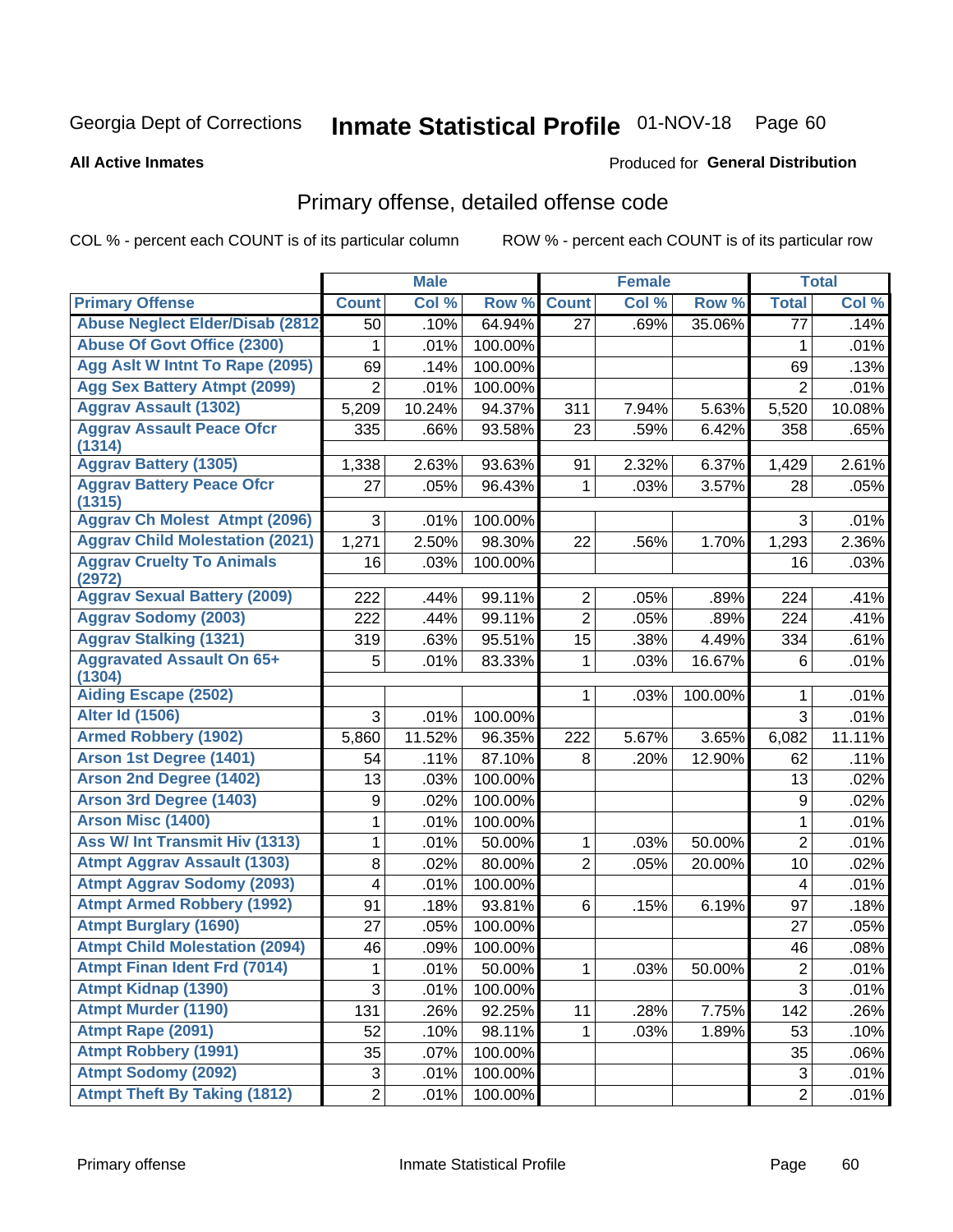# Inmate Statistical Profile 01-NOV-18 Page 61

#### **All Active Inmates**

#### Produced for General Distribution

## Primary offense, detailed offense code

COL % - percent each COUNT is of its particular column

|                                            |                | <b>Male</b> |         |                | <b>Female</b> |         |                | <b>Total</b> |
|--------------------------------------------|----------------|-------------|---------|----------------|---------------|---------|----------------|--------------|
| <b>Primary Offense</b>                     | <b>Count</b>   | Col %       | Row %   | <b>Count</b>   | Col %         | Row %   | <b>Total</b>   | Col %        |
| <b>Atmpt Viol Substance Act (4090)</b>     | 16             | .03%        | 84.21%  | $\overline{3}$ | .08%          | 15.79%  | 19             | .03%         |
| <b>Att/Consprcy Commt C/S/Of</b><br>(4134) | 39             | .08%        | 81.25%  | 9              | .23%          | 18.75%  | 48             | .09%         |
| <b>Bad Checks (1704)</b>                   | 1              | .01%        | 100.00% |                |               |         | 1              | .01%         |
| <b>Bail Jumping (2511)</b>                 | 8              | .02%        | 100.00% |                |               |         | 8              | .01%         |
| <b>Bestiality (2004)</b>                   | 1              | .01%        | 100.00% |                |               |         | 1              | .01%         |
| <b>Bigamy (2007)</b>                       | 4              | .01%        | 100.00% |                |               |         | 4              | .01%         |
| <b>Bribery Govt Officer (2301)</b>         | $\overline{2}$ | .01%        | 100.00% |                |               |         | $\overline{2}$ | .01%         |
| <b>Bribery Of Contestant (2711)</b>        |                |             |         | 1              | .03%          | 100.00% | 1              | .01%         |
| Burg 1st Aft 6/30/12 (1611)                | 1,983          | 3.90%       | 91.98%  | 173            | 4.42%         | 8.02%   | 2,156          | 3.94%        |
| Burg 2nd Aft 6/30/12 (1612)                | 669            | 1.32%       | 95.44%  | 32             | .82%          | 4.56%   | 701            | 1.28%        |
| Burg Bef 7/1/12 (1601)                     | 2,248          | 4.42%       | 96.48%  | 82             | 2.09%         | 3.52%   | 2,330          | 4.25%        |
| <b>Carry Weapon At School (2915)</b>       | 3              | .01%        | 75.00%  | 1              | .03%          | 25.00%  | 4              | .01%         |
| <b>Child Molestation (2019)</b>            | 2,681          | 5.27%       | 98.03%  | 54             | 1.38%         | 1.97%   | 2,735          | 4.99%        |
| <b>Cnspire Traffic Cntrl Sub (4130)</b>    | 5              | .01%        | 100.00% |                |               |         | 5              | .01%         |
| <b>Computer Pornography (1760)</b>         | 96             | .19%        | 98.97%  | 1              | .03%          | 1.03%   | 97             | .18%         |
| <b>Computer Theft (1761)</b>               | $\overline{2}$ | .01%        | 25.00%  | 6              | .15%          | 75.00%  | 8              | .01%         |
| <b>Computer Trespass (1762)</b>            | 1              | .01%        | 50.00%  | 1              | .03%          | 50.00%  | $\overline{2}$ | .01%         |
| <b>Conceal Death Of Another (1125)</b>     | 12             | .02%        | 66.67%  | 6              | .15%          | 33.33%  | 18             | .03%         |
| <b>Conspiracy (9901)</b>                   | 33             | .06%        | 91.67%  | 3              | .08%          | 8.33%   | 36             | .07%         |
| <b>Convsn Paymnts Real Propy</b><br>(1811) | 1              | .01%        | 100.00% |                |               |         | 1              | .01%         |
| <b>Convynce Handle Contrabnd</b><br>(5174) | 1              | .01%        | 100.00% |                |               |         | 1              | .01%         |
| Crim Use W/Alt Id Mark (7010)              | 2              | .01%        | 100.00% |                |               |         | 2              | .01%         |
| Crmnl Atmpt (9905)                         | $\overline{2}$ | .01%        | 100.00% |                |               |         | $\overline{2}$ | .01%         |
| <b>Crmnl Damage 1st Degree (1501)</b>      | 25             | .05%        | 92.59%  | $\overline{2}$ | .05%          | 7.41%   | 27             | .05%         |
| <b>Crmnl Damage 2nd Degree</b><br>(1502)   | 78             | .15%        | 91.76%  | $\overline{7}$ | .18%          | 8.24%   | 85             | .16%         |
| <b>Crmnl Interfere Govt Prop (2613)</b>    | 19             | .04%        | 95.00%  | 1              | .03%          | 5.00%   | 20             | .04%         |
| <b>Crmnl Solicitation (9910)</b>           | 3              | .01%        | 100.00% |                |               |         | 3              | .01%         |
| <b>Cruelty To Animals (2971)</b>           | 1              | .01%        | 100.00% |                |               |         | 1              | .01%         |
| <b>Cruelty To Children (2801)</b>          | 287            | .56%        | 75.73%  | 92             | 2.35%         | 24.27%  | 379            | .69%         |
| <b>Cruelty To Elder Person (2811)</b>      | 30             | .06%        | 69.77%  | 13             | .33%          | 30.23%  | 43             | .08%         |
| <b>Damage Destroy Secr Prop</b><br>(1504)  | 1              | .01%        | 100.00% |                |               |         | 1              | .01%         |
| Dogfighting (2718)                         | $\overline{2}$ | .01%        | 100.00% |                |               |         | $\overline{2}$ | .01%         |
| Drv W/ Improp Veh Reg (7013)               | $\overline{3}$ | .01%        | 75.00%  | 1.             | .03%          | 25.00%  | 4              | .01%         |
| <b>Drvng Habtl Violator (5004)</b>         | 6              | .01%        | 100.00% |                |               |         | 6              | .01%         |
| <b>Dstl Alcohol Beverages (5167)</b>       | $\mathbf 1$    | .01%        | 100.00% |                |               |         | 1              | .01%         |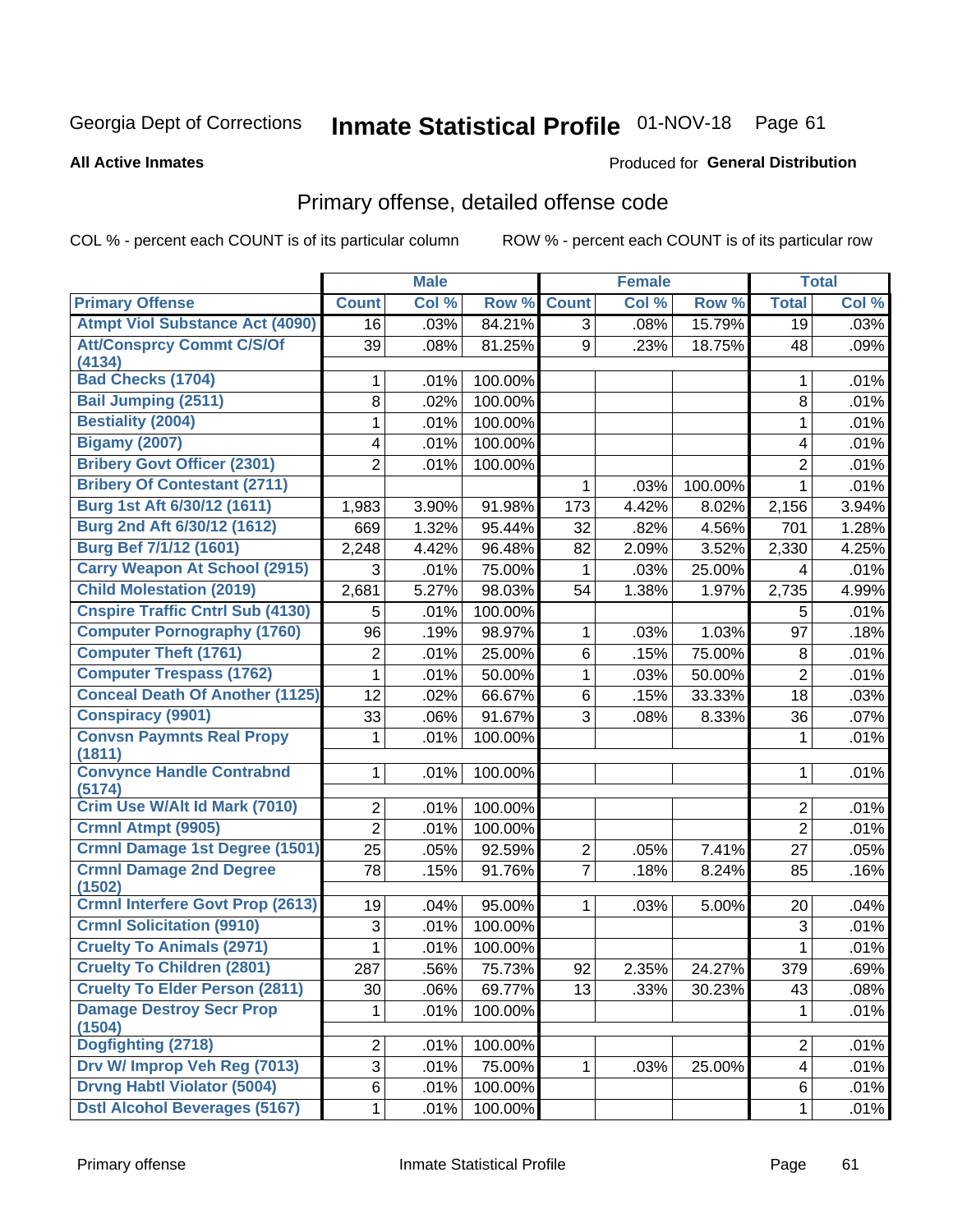# Inmate Statistical Profile 01-NOV-18 Page 62

#### **All Active Inmates**

### **Produced for General Distribution**

## Primary offense, detailed offense code

COL % - percent each COUNT is of its particular column

|                                            |                         | <b>Male</b> |         |                         | <b>Female</b> |        |                | <b>Total</b> |
|--------------------------------------------|-------------------------|-------------|---------|-------------------------|---------------|--------|----------------|--------------|
| <b>Primary Offense</b>                     | <b>Count</b>            | Col %       | Row %   | <b>Count</b>            | Col %         | Row %  | <b>Total</b>   | Col %        |
| <b>Embracery (2407)</b>                    | 1.                      | .01%        | 100.00% |                         |               |        | 1              | .01%         |
| <b>Entering Vehicle (1880)</b>             | 99                      | .19%        | 96.12%  | $\overline{\mathbf{4}}$ | .10%          | 3.88%  | 103            | .19%         |
| <b>Entice Child Attempted (2090)</b>       | $\overline{2}$          | .01%        | 100.00% |                         |               |        | 2              | .01%         |
| <b>Enticing Child-Indec Purp (2020)</b>    | 79                      | .16%        | 94.05%  | 5                       | .13%          | 5.95%  | 84             | .15%         |
| <b>Escape (2501)</b>                       | 23                      | .05%        | 79.31%  | 6                       | .15%          | 20.69% | 29             | .05%         |
| <b>False Certificates (2311)</b>           | $\overline{2}$          | .01%        | 100.00% |                         |               |        | 2              | .01%         |
| <b>False Imprisonment (1308)</b>           | 210                     | .41%        | 95.89%  | 9                       | .23%          | 4.11%  | 219            | .40%         |
| <b>False Public Alarm (2609)</b>           | 1                       | .01%        | 100.00% |                         |               |        | 1              | .01%         |
| <b>False Statements Govt (2408)</b>        | 24                      | .05%        | 92.31%  | $\overline{2}$          | .05%          | 7.69%  | 26             | .05%         |
| <b>Family Violence Battery (1301)</b>      | 168                     | .33%        | 97.11%  | $\overline{5}$          | .13%          | 2.89%  | 173            | .32%         |
| Feticide (1121)                            | 1                       | .01%        | 100.00% |                         |               |        | 1              | .01%         |
| <b>Feticide By Vehicle (1118)</b>          | 4                       | .01%        | 100.00% |                         |               |        | 4              | .01%         |
| <b>Financial Identity Fraud (1756)</b>     | 55                      | .11%        | 73.33%  | 20                      | .51%          | 26.67% | 75             | .14%         |
| <b>Fleeing/Eluding Police (2316)</b>       | 488                     | .96%        | 93.85%  | 32                      | .82%          | 6.15%  | 520            | .95%         |
| Forg 1st Aft 6/30/12 (1711)                | 108                     | .21%        | 65.85%  | 56                      | 1.43%         | 34.15% | 164            | .30%         |
| Forg 1st Bef 7/1/12 (1701)                 | 220                     | .43%        | 73.58%  | 79                      | 2.02%         | 26.42% | 299            | .55%         |
| Forg 2nd Aft 6/30/12 (1712)                | 29                      | .06%        | 78.38%  | 8                       | .20%          | 21.62% | 37             | .07%         |
| Forg 2nd Bef 7/1/12 (1702)                 | 3                       | .01%        | 100.00% |                         |               |        | 3              | .01%         |
| Forg 3rd Aft 6/30/12 (1713)                | 58                      | .11%        | 84.06%  | 11                      | .28%          | 15.94% | 69             | .13%         |
| Forg 4th Aft 6/30/12 (1714)                | 12                      | .02%        | 63.16%  | $\overline{7}$          | .18%          | 36.84% | 19             | .03%         |
| <b>Forgery Credit Card (1752)</b>          | $\sqrt{3}$              | .01%        | 75.00%  | $\mathbf{1}$            | .03%          | 25.00% | 4              | .01%         |
| <b>Fraudulent Access Compute</b>           | 1                       | .01%        | 33.33%  | $\overline{2}$          | .05%          | 66.67% | 3              | .01%         |
| (1796)                                     |                         |             |         |                         |               |        |                |              |
| <b>Fraudulent Checks (1750)</b>            | 1                       | .01%        | 33.33%  | $\overline{2}$          | .05%          | 66.67% | $\mathbf{3}$   | .01%         |
| <b>Fraudulent Credit Card (1753)</b>       | 60                      | .12%        | 74.07%  | 21                      | .54%          | 25.93% | 81             | .15%         |
| <b>Gang Participation (9914)</b>           | 38                      | .07%        | 100.00% |                         |               |        | 38             | .07%         |
| <b>Guard Line W/Weapon/Drugs</b><br>(2963) | 22                      | .04%        | 70.97%  | 9                       | .23%          | 29.03% | 31             | .06%         |
| <b>Habit Traf Viol/Impaired (5005)</b>     | 6                       | .01%        | 100.00% |                         |               |        | 6              | .01%         |
| <b>Habit Traf Viol/Other (5006)</b>        | $\overline{\mathbf{4}}$ | .01%        | 80.00%  | $\mathbf 1$             | .03%          | 20.00% | 5              | .01%         |
| <b>Hijacking Motor Vehicle (1911)</b>      | 36                      | .07%        | 94.74%  | $\overline{2}$          | .05%          | 5.26%  | 38             | .07%         |
| <b>Hindering Appreh Or Pun (2503)</b>      | 5                       | .01%        | 71.43%  | $\overline{2}$          | .05%          | 28.57% | $\overline{7}$ | .01%         |
| Hit-Run W/Injury/Fatality (5007)           | 33                      | .06%        | 78.57%  | 9                       | .23%          | 21.43% | 42             | .08%         |
| Home Invasion 1st Degree (7007)            | 16                      | .03%        | 84.21%  | 3                       | .08%          | 15.79% | 19             | .03%         |
| <b>Homicide By Vessel (1124)</b>           | 44                      | .09%        | 88.00%  | 6                       | .15%          | 12.00% | 50             | .09%         |
| <b>Illegal Attm To Obt Drugs (4011)</b>    | 1                       | .01%        | 33.33%  | $\overline{2}$          | .05%          | 66.67% | 3              | .01%         |
| <b>Illgl Dist Contrild Subst (4136)</b>    | $\overline{c}$          | .01%        | 100.00% |                         |               |        | $\overline{2}$ | .01%         |
| <b>Impersonating Officer (2405)</b>        | $\overline{c}$          | .01%        | 100.00% |                         |               |        | $\overline{2}$ | .01%         |
| <b>Impersonation (2404)</b>                | 3                       | .01%        | 75.00%  | $\mathbf{1}$            | .03%          | 25.00% | 4              | .01%         |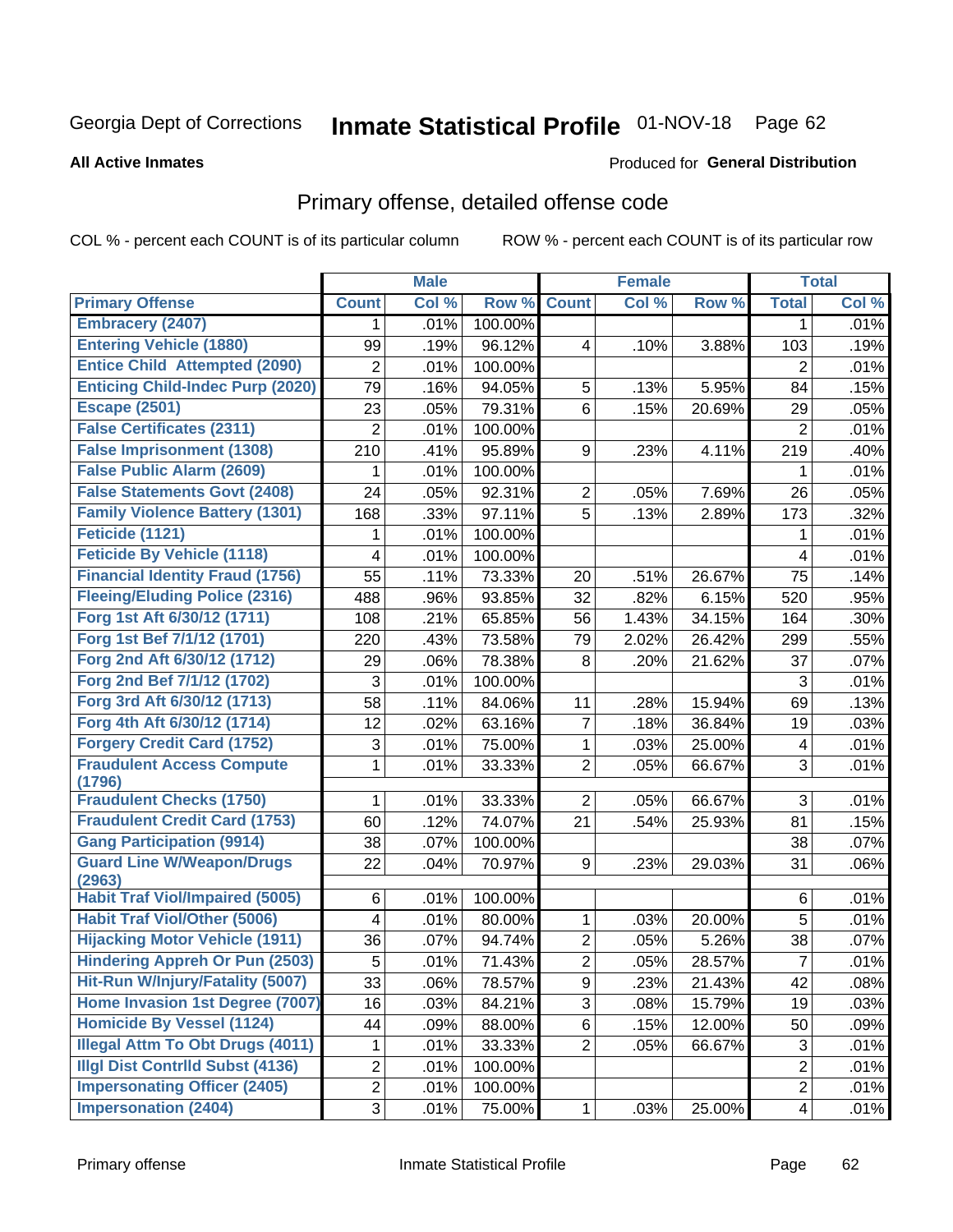# Inmate Statistical Profile 01-NOV-18 Page 63

#### **All Active Inmates**

#### Produced for General Distribution

## Primary offense, detailed offense code

COL % - percent each COUNT is of its particular column

|                                            |                | <b>Male</b> |         |                | <b>Female</b> |        |                  | <b>Total</b> |
|--------------------------------------------|----------------|-------------|---------|----------------|---------------|--------|------------------|--------------|
| <b>Primary Offense</b>                     | <b>Count</b>   | Col %       | Row %   | <b>Count</b>   | Col %         | Row %  | <b>Total</b>     | Col%         |
| <b>Incest (2006)</b>                       | 203            | .40%        | 99.51%  | 1 <sup>1</sup> | .03%          | .49%   | $\overline{204}$ | .37%         |
| <b>Incest Atmpt (2098)</b>                 | 1              | .01%        | 100.00% |                |               |        | 1                | .01%         |
| <b>Inciting To Insurrection (2203)</b>     | 4              | .01%        | 100.00% |                |               |        | 4                | .01%         |
| <b>Influencing Witness (2313)</b>          | 5              | .01%        | 71.43%  | $\overline{2}$ | .05%          | 28.57% | $\overline{7}$   | .01%         |
| <b>Injury By Vehicle (1318)</b>            | 94             | .18%        | 82.46%  | 20             | .51%          | 17.54% | 114              | .21%         |
| <b>Insurrection (2202)</b>                 | 4              | .01%        | 100.00% |                |               |        | 4                | .01%         |
| <b>Interference With Custody (1312)</b>    | 13             | .03%        | 100.00% |                |               |        | 13               | .02%         |
| <b>Involuntary Manslaughter (1103)</b>     | 173            | .34%        | 87.82%  | 24             | .61%          | 12.18% | 197              | .36%         |
| Kidnapping (1311)                          | 1,476          | 2.90%       | 97.11%  | 44             | 1.12%         | 2.89%  | 1,520            | 2.78%        |
| <b>Livestock Theft (1817)</b>              | 5              | .01%        | 100.00% |                |               |        | 5                | .01%         |
| <b>Lottery Violation (2730)</b>            | 1              | .01%        | 100.00% |                |               |        | 1                | .01%         |
| <b>Machine Gun Activities (2906)</b>       | 1              | .01%        | 100.00% |                |               |        | 1                | .01%         |
| Manf Methamph 200-399 Gm                   | 4              | .01%        | 100.00% |                |               |        | 4                | .01%         |
| (4144)                                     |                |             |         |                |               |        |                  |              |
| Manf Methamph 28-199 Gm<br>(4143)          | 12             | .02%        | 85.71%  | 2 <sup>1</sup> | .05%          | 14.29% | 14               | .03%         |
| Manf Methamph 400+ Gm (4145)               | 1              | .01%        | 100.00% |                |               |        | 1                | .01%         |
| <b>Manf Methamph Unspec Amt</b>            | 101            | .20%        | 88.60%  | 13             | .33%          | 11.40% | 114              | .21%         |
| (4147)                                     |                |             |         |                |               |        |                  |              |
| <b>Manufac Marijuana (7012)</b>            | 19             | .04%        | 86.36%  | 3              | .08%          | 13.64% | 22               | .04%         |
| <b>Manufact Meth Near Child (2803)</b>     | 13             | .03%        | 86.67%  | $\overline{2}$ | .05%          | 13.33% | 15               | .03%         |
| <b>Misc Assault/Battery (1300)</b>         | 13             | .03%        | 100.00% |                |               |        | 13               | .02%         |
| <b>Misc Correctionl Inst Off (6200)</b>    | 6              | .01%        | 100.00% |                |               |        | $\,6$            | .01%         |
| <b>Misc Drugs Trafficking (4100)</b>       | 5              | .01%        | 100.00% |                |               |        | $\mathbf 5$      | .01%         |
| <b>Misc Forgery (1700)</b>                 | $\overline{2}$ | .01%        | 100.00% |                |               |        | $\overline{2}$   | .01%         |
| <b>Misc Fraud (1799)</b>                   | 11             | .02%        | 84.62%  | $\overline{c}$ | .05%          | 15.38% | 13               | .02%         |
| <b>Misc Homicide Offense (1100)</b>        | 7              | .01%        | 87.50%  | $\mathbf{1}$   | .03%          | 12.50% | $\,8\,$          | .01%         |
| <b>Misc Invasion Of Privacy (3000)</b>     | 5              | .01%        | 100.00% |                |               |        | $\sqrt{5}$       | .01%         |
| <b>Misc Obscenity (2100)</b>               | 3              | .01%        | 100.00% |                |               |        | 3                | .01%         |
| <b>Misc Public Order (2200)</b>            | 1              | .01%        | 100.00% |                |               |        | 1                | .01%         |
| <b>Misc Sexual Offense (2000)</b>          | 22             | .04%        | 95.65%  | 1              | .03%          | 4.35%  | 23               | .04%         |
| <b>Misuse Firearm Hunting (2970)</b>       | 1              | .01%        | 100.00% |                |               |        | 1                | .01%         |
| <b>Murder (1101)</b>                       | 6,114          | 12.02%      | 93.72%  | 410            | 10.47%        | 6.28%  | 6,524            | 11.91%       |
| <b>Murder Conspire To Commit</b><br>(1191) | 18             | .04%        | 100.00% |                |               |        | 18               | .03%         |
| <b>Mutiny In Penal Inst (2507)</b>         | 6              | .01%        | 85.71%  | $\mathbf{1}$   | .03%          | 14.29% | 7                | .01%         |
| Necrophilia (2022)                         | $\mathbf{1}$   | .01%        | 100.00% |                |               |        | $\mathbf{1}$     | .01%         |
| <b>Obstr Of Law Enf Officer (2314)</b>     | 371            | .73%        | 90.05%  | 41             | 1.05%         | 9.95%  | 412              | .75%         |
| <b>Pandering By Compulsion (2017)</b>      | 3 <sup>1</sup> | .01%        | 100.00% |                |               |        | 3                | .01%         |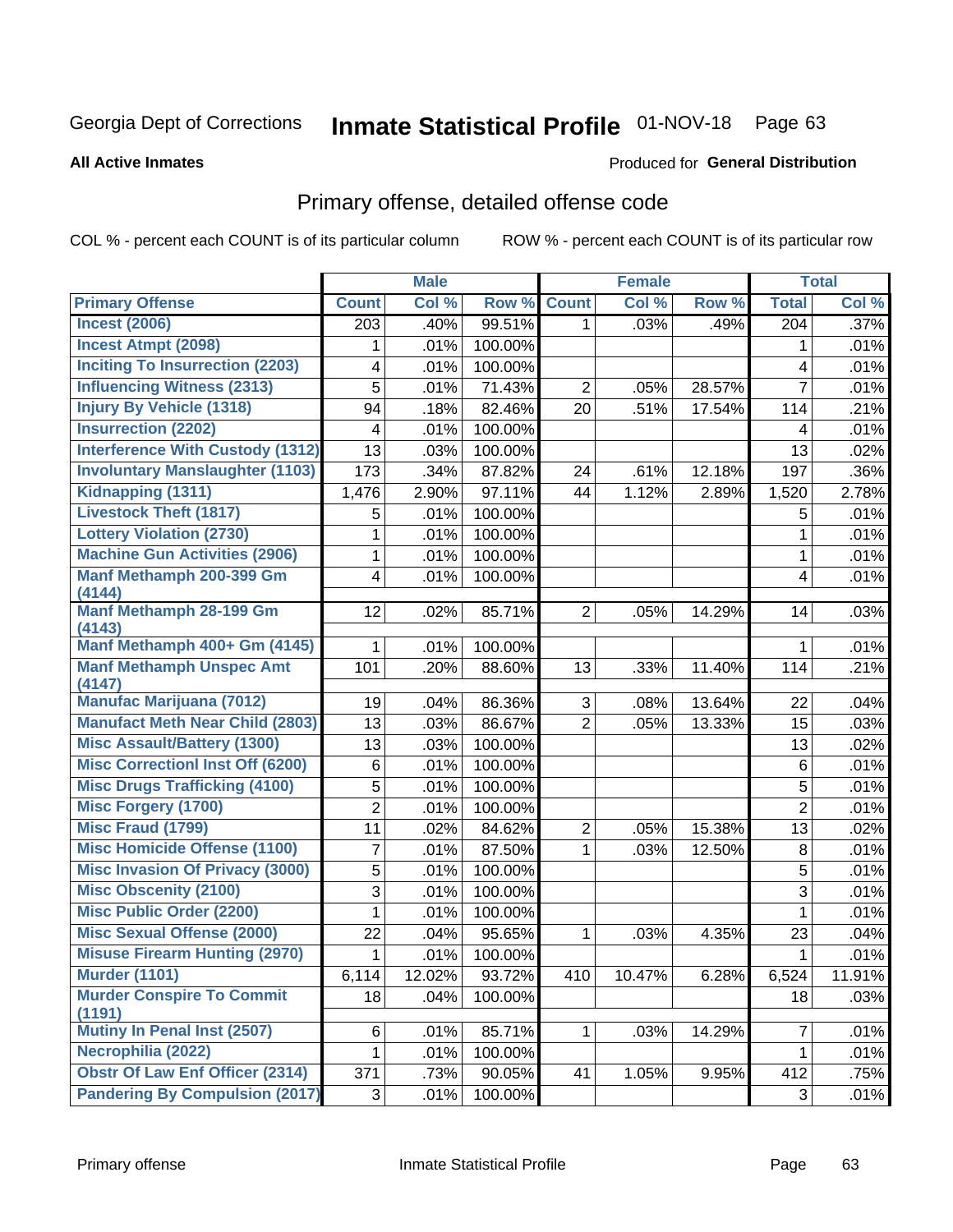# Inmate Statistical Profile 01-NOV-18 Page 64

#### **All Active Inmates**

### **Produced for General Distribution**

### Primary offense, detailed offense code

COL % - percent each COUNT is of its particular column

|                                            |                         | <b>Male</b> |         |                         | <b>Female</b> |        |                 | <b>Total</b> |
|--------------------------------------------|-------------------------|-------------|---------|-------------------------|---------------|--------|-----------------|--------------|
| <b>Primary Offense</b>                     | <b>Count</b>            | Col %       | Row %   | <b>Count</b>            | Col %         | Row %  | <b>Total</b>    | Col %        |
| Party To A Crime (9911)                    | 1                       | .01%        | 100.00% |                         |               |        | 1               | .01%         |
| Peeping Tom (3002)                         | 17                      | .03%        | 100.00% |                         |               |        | 17              | .03%         |
| Perjury (2401)                             | $\overline{2}$          | .01%        | 100.00% |                         |               |        | $\overline{2}$  | .01%         |
| Pimping A Minor Under 18 (2016)            | 9                       | .02%        | 90.00%  | 1                       | .03%          | 10.00% | 10              | .02%         |
| Poss Alprazolam (7003)                     | 10                      | .02%        | 76.92%  | 3                       | .08%          | 23.08% | 13              | .02%         |
| Poss By Inm Proh Items (7015)              | $\boldsymbol{9}$        | .02%        | 81.82%  | $\overline{2}$          | .05%          | 18.18% | 11              | .02%         |
| <b>Poss Contraband Articles (5171)</b>     | $\overline{2}$          | .01%        | 100.00% |                         |               |        | $\overline{2}$  | .01%         |
| <b>Poss Dep Stim Cntrf Drugs</b><br>(4007) | 63                      | .12%        | 75.90%  | 20                      | .51%          | 24.10% | 83              | .15%         |
| <b>Poss Drug Related Matri (4016)</b>      | 22                      | .04%        | 81.48%  | 5                       | .13%          | 18.52% | 27              | .05%         |
| Poss Ephedrine (4030)                      | 5                       | .01%        | 83.33%  | $\mathbf{1}$            | .03%          | 16.67% | $6\phantom{1}6$ | .01%         |
| Poss Firearm 1st Offender (2913)           | 120                     | .24%        | 93.02%  | 9                       | .23%          | 6.98%  | 129             | .24%         |
| <b>Poss Firearm Convct Felon</b><br>(2914) | 1,140                   | 2.24%       | 96.20%  | 45                      | 1.15%         | 3.80%  | 1,185           | 2.16%        |
| Poss Hydrocodone (7004)                    | 17                      | .03%        | 68.00%  | 8                       | .20%          | 32.00% | 25              | .05%         |
| <b>Poss Knife During Crime (2911)</b>      | $\overline{\mathbf{c}}$ | .01%        | 100.00% |                         |               |        | $\overline{2}$  | .01%         |
| Poss Mda/Extsy (4033)                      | $\overline{3}$          | .01%        | 100.00% |                         |               |        | $\overline{3}$  | .01%         |
| Poss Methamphetamine (4031)                | 511                     | 1.00%       | 73.63%  | 183                     | 4.67%         | 26.37% | 694             | 1.27%        |
| <b>Poss Narcotics Opiates (4006)</b>       | 50                      | .10%        | 68.49%  | 23                      | .59%          | 31.51% | 73              | .13%         |
| <b>Poss Of Certain Weapons (2912)</b>      | 25                      | .05%        | 92.59%  | $\overline{2}$          | .05%          | 7.41%  | 27              | .05%         |
| <b>Poss Of Cocaine (4022)</b>              | 369                     | .73%        | 88.07%  | 50                      | 1.28%         | 11.93% | 419             | .77%         |
| <b>Poss Of Firearm Dur Crime</b><br>(2910) | 864                     | 1.70%       | 94.84%  | 47                      | 1.20%         | 5.16%  | 911             | 1.66%        |
| <b>Poss Of Lsd (4008)</b>                  | 1                       | .01%        | 100.00% |                         |               |        | 1               | .01%         |
| Poss Of Marijuana (4009)                   | 65                      | .13%        | 94.20%  | $\overline{\mathbf{4}}$ | .10%          | 5.80%  | 69              | .13%         |
| <b>Poss Tools Commit Crime (1602)</b>      | 16                      | .03%        | 88.89%  | $\overline{2}$          | .05%          | 11.11% | 18              | .03%         |
| Poss W Int Dis Other Drug (4053)           | 124                     | .24%        | 85.52%  | 21                      | .54%          | 14.48% | 145             | .26%         |
| Poss W Int Dist Cocaine (4050)             | 261                     | .51%        | 94.91%  | 14                      | .36%          | 5.09%  | 275             | .50%         |
| Poss W Int Dist Marijuana (4051)           | 614                     | 1.21%       | 94.17%  | 38                      | .97%          | 5.83%  | 652             | 1.19%        |
| Poss W Int Dist Meth (4052)                | 507                     | 1.00%       | 80.22%  | 125                     | 3.19%         | 19.78% | 632             | 1.15%        |
| Poss Within 1000 Hous Pjt (7009)           | 6                       | .01%        | 85.71%  | 1                       | .03%          | 14.29% | $\overline{7}$  | .01%         |
| <b>Poss Wpn Drugs By Prisnr</b>            | $\overline{31}$         | .06%        | 81.58%  | $\overline{7}$          | .18%          | 18.42% | 38              | .07%         |
| (2965)                                     |                         |             |         |                         |               |        |                 |              |
| <b>Racketeering (3404)</b>                 | 119                     | .23%        | 76.28%  | 37                      | .94%          | 23.72% | 156             | .28%         |
| <b>Rape (2001)</b>                         | 1,810                   | 3.56%       | 99.51%  | 9                       | .23%          | .49%   | 1,819           | 3.32%        |
| <b>Reck Cond Infected Person</b><br>(1317) | $\overline{7}$          | .01%        | 87.50%  | $\mathbf{1}$            | .03%          | 12.50% | 8               | .01%         |
| <b>Reckless Abandonment (1120)</b>         | 1                       | .01%        | 100.00% |                         |               |        | 1               | .01%         |
| <b>Recv Gds Srvs Fraud Obtnd</b><br>(1755) | $\mathbf 1$             | .01%        | 100.00% |                         |               |        | 1               | .01%         |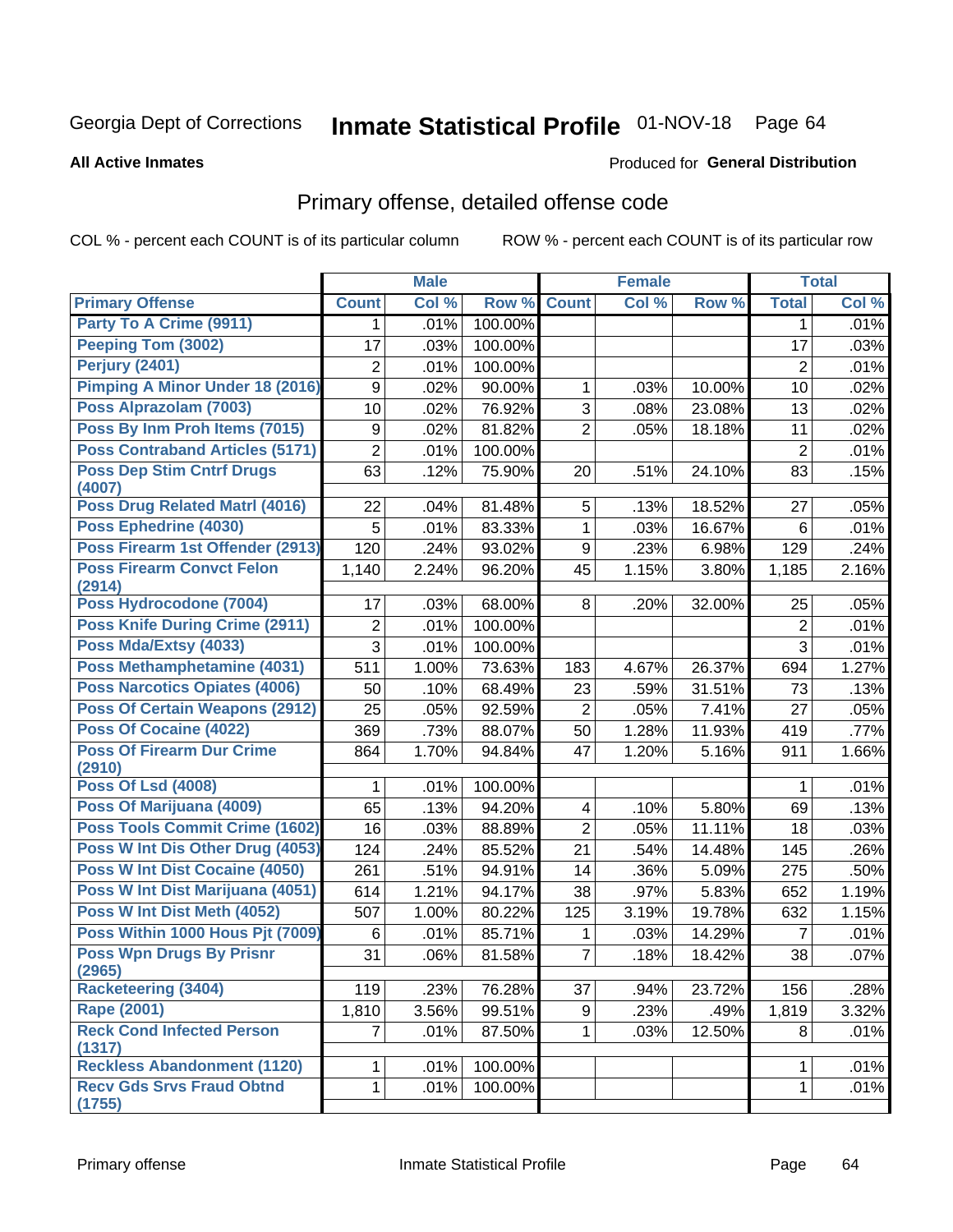# Inmate Statistical Profile 01-NOV-18 Page 65

#### **All Active Inmates**

#### Produced for General Distribution

### Primary offense, detailed offense code

COL % - percent each COUNT is of its particular column

|                                            |                 | <b>Male</b> |         |                         | <b>Female</b> |         |                 | <b>Total</b> |
|--------------------------------------------|-----------------|-------------|---------|-------------------------|---------------|---------|-----------------|--------------|
| <b>Primary Offense</b>                     | <b>Count</b>    | Col %       | Row %   | <b>Count</b>            | Col %         | Row %   | <b>Total</b>    | Col %        |
| <b>Removal Baggage Cargo Etc</b>           | $\overline{2}$  | .01%        | 66.67%  | $\mathbf{1}$            | .03%          | 33.33%  | 3               | .01%         |
| (2761)                                     |                 |             |         |                         |               |         |                 |              |
| <b>Robbery (1901)</b>                      | 1,182           | 2.32%       | 93.88%  | 77                      | 1.97%         | 6.12%   | 1,259           | 2.30%        |
| <b>Robbery By Force (1903)</b>             | 219             | .43%        | 96.48%  | 8                       | .20%          | 3.52%   | 227             | .41%         |
| <b>Robbery By Intimidation (1904)</b>      | 274             | .54%        | 93.84%  | 18                      | .46%          | 6.16%   | 292             | .53%         |
| <b>Robbery By Sudden Snatch</b><br>(1905)  | 127             | .25%        | 95.49%  | 6                       | .15%          | 4.51%   | 133             | .24%         |
| S/D Cocaine (4021)                         | 362             | .71%        | 96.28%  | 14                      | .36%          | 3.72%   | 376             | .69%         |
| S/D Cont Sub Public (4017)                 | 29              | .06%        | 100.00% |                         |               |         | 29              | .05%         |
| S/D Cont Sub School (4018)                 | 26              | .05%        | 96.30%  | 1                       | .03%          | 3.70%   | 27              | .05%         |
| S/D Dep Stim Cntrf Drugs (4002)            | 57              | .11%        | 78.08%  | 16                      | .41%          | 21.92%  | 73              | .13%         |
| <b>S/D Narcotics Opiates (4001)</b>        | 14              | .03%        | 58.33%  | 10                      | .26%          | 41.67%  | 24              | .04%         |
| S/D Of Marijuana (4004)                    | 217             | .43%        | 96.88%  | 7                       | .18%          | 3.13%   | 224             | .41%         |
| Sale Mda/Extsy (4034)                      | $\overline{2}$  | .01%        | 100.00% |                         |               |         | $\overline{2}$  | .01%         |
| Sale Methamphetamine (4032)                | 237             | .47%        | 81.16%  | 55                      | 1.40%         | 18.84%  | 292             | .53%         |
| <b>Sex Exploitation Child (2843)</b>       | 217             | .43%        | 99.54%  | 1                       | .03%          | .46%    | 218             | .40%         |
| Sex Offender Fail Registr (2026)           | 539             | 1.06%       | 98.18%  | 10                      | .26%          | 1.82%   | 549             | 1.00%        |
| <b>Sex Offender Fail To Move (2028)</b>    | 5               | .01%        | 100.00% |                         |               |         | 5               | .01%         |
| Sexl/Asslt/Agn/Pers/Cstdy (2023)           | 19              | .04%        | 95.00%  | 1                       | .03%          | 5.00%   | 20              | .04%         |
| <b>Sexual Aslt By Therapist (2024)</b>     | $\overline{2}$  | .01%        | 66.67%  | $\mathbf{1}$            | .03%          | 33.33%  | 3               | .01%         |
| <b>Sexual Battery (2011)</b>               | 171             | .34%        | 97.71%  | 4                       | .10%          | 2.29%   | 175             | .32%         |
| <b>Simple Battery (1316)</b>               | 15              | .03%        | 93.75%  | 1                       | .03%          | 6.25%   | 16              | .03%         |
| <b>Sodomy (2002)</b>                       | 12              | .02%        | 100.00% |                         |               |         | 12              | .02%         |
| <b>Solicit Sodomy From Minor</b><br>(2025) | 8               | .02%        | 88.89%  | 1                       | .03%          | 11.11%  | 9               | .02%         |
| <b>Stalking (1320)</b>                     | 4               | .01%        | 100.00% |                         |               |         | $\overline{4}$  | .01%         |
| <b>Statutory Rape (2018)</b>               | 761             | 1.50%       | 97.56%  | 19                      | .49%          | 2.44%   | 780             | 1.42%        |
| <b>Tampering With Evidence (2315)</b>      | 10              | .02%        | 66.67%  | 5                       | .13%          | 33.33%  | 15              | .03%         |
| <b>Telecommunications Fraud</b><br>(1759)  | 1               | .01%        | 100.00% |                         |               |         | 1               | .01%         |
| <b>Terrorist Threats &amp; Acts (1307)</b> | 327             | .64%        | 94.51%  | 19                      | .49%          | 5.49%   | 346             | .63%         |
| <b>Theft Bring Prop In State (1815)</b>    | 7               | .01%        | 87.50%  | 1                       | .03%          | 12.50%  | 8               | .01%         |
| <b>Theft By Conversion (1808)</b>          | $\overline{21}$ | .04%        | 84.00%  | $\overline{\mathbf{4}}$ | .10%          | 16.00%  | $\overline{25}$ | .05%         |
| <b>Theft By Deception (1803)</b>           | 37              | .07%        | 77.08%  | 11                      | .28%          | 22.92%  | 48              | .09%         |
| <b>Theft By Extortion (1804)</b>           |                 |             |         | $\overline{2}$          | .05%          | 100.00% | $\overline{2}$  | .01%         |
| Theft By Rec Stolen Prop (1806)            | 498             | .98%        | 91.88%  | 44                      | 1.12%         | 8.12%   | 542             | .99%         |
| <b>Theft By Shoplifting (1821)</b>         | 444             | .87%        | 71.84%  | 174                     | 4.44%         | 28.16%  | 618             | 1.13%        |
| <b>Theft By Taking (1802)</b>              | 686             | 1.35%       | 83.76%  | 133                     | 3.40%         | 16.24%  | 819             | 1.50%        |
| <b>Theft Credit Card (1751)</b>            | 15              | .03%        | 71.43%  | 6                       | .15%          | 28.57%  | 21              | .04%         |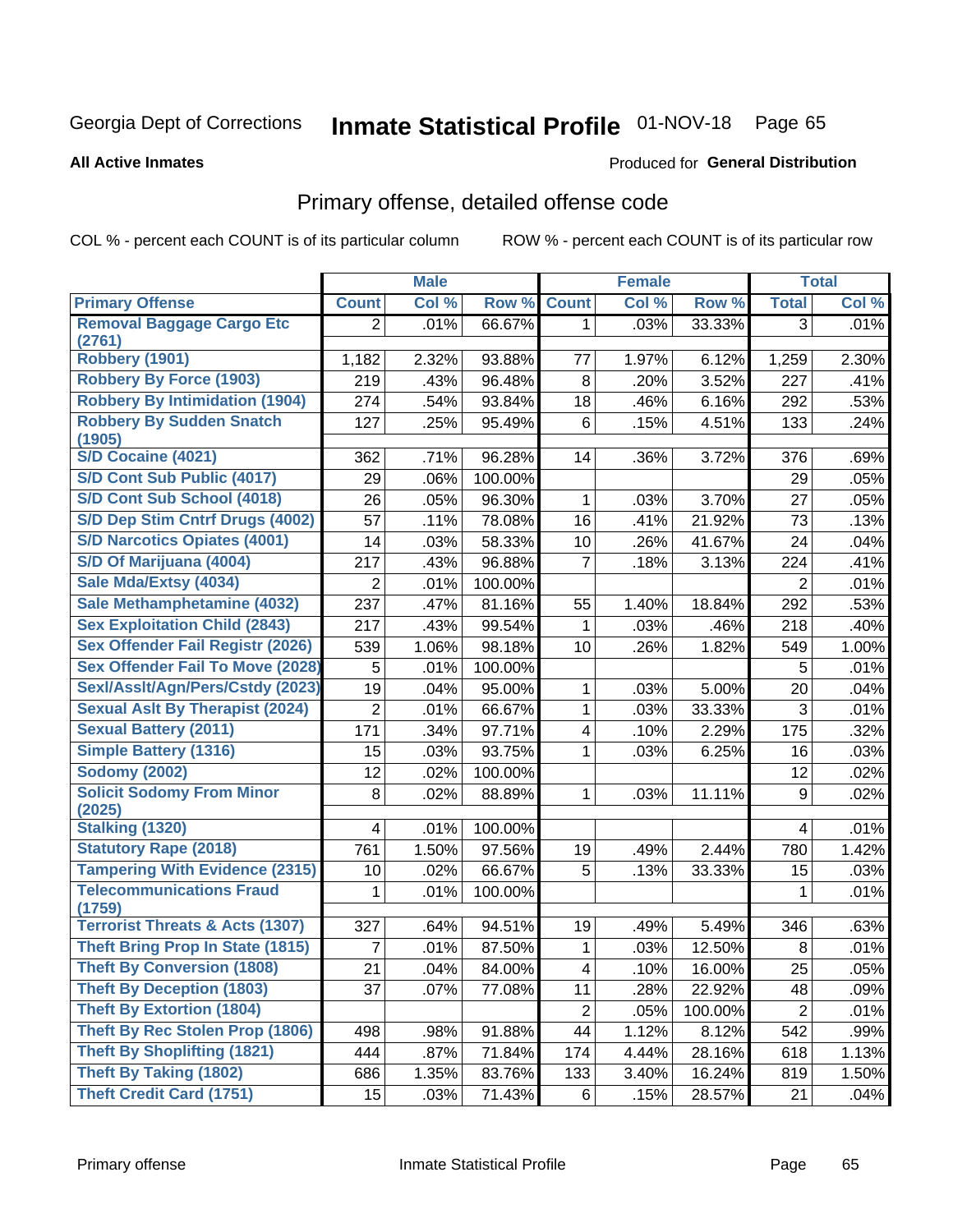# Inmate Statistical Profile 01-NOV-18 Page 66

#### **All Active Inmates**

### **Produced for General Distribution**

## Primary offense, detailed offense code

COL % - percent each COUNT is of its particular column

|                                            |                 | <b>Male</b> |         |                         | <b>Female</b> |        |                         | <b>Total</b> |
|--------------------------------------------|-----------------|-------------|---------|-------------------------|---------------|--------|-------------------------|--------------|
| <b>Primary Offense</b>                     | <b>Count</b>    | Col %       | Row %   | <b>Count</b>            | Col %         | Row %  | <b>Total</b>            | Col %        |
| Theft Motorveh Or Part (1813)              | $\overline{27}$ | .05%        | 96.43%  | $\mathbf{1}$            | .03%          | 3.57%  | 28                      | .05%         |
| <b>Theft Of Lost Property (1805)</b>       | 2               | .01%        | 66.67%  | 1                       | .03%          | 33.33% | 3                       | .01%         |
| <b>Theft Of Services (1807)</b>            | 1               | .01%        | 50.00%  | $\mathbf 1$             | .03%          | 50.00% | $\overline{2}$          | .01%         |
| <b>Theft Recv Prop Out State (1816)</b>    | 2               | .01%        | 100.00% |                         |               |        | $\overline{2}$          | .01%         |
| <b>Traf Amphtmine 200-399 Gm</b>           | $\overline{2}$  | .01%        | 66.67%  | $\mathbf{1}$            | .03%          | 33.33% | 3                       | .01%         |
| (4127)                                     |                 |             |         |                         |               |        |                         |              |
| <b>Traf Amphtmine 28-199 Gm</b>            | 5               | .01%        | 62.50%  | 3 <sup>1</sup>          | .08%          | 37.50% | 8                       | .01%         |
| (4126)<br>Traf Amphtmine 400+ Gm (4128)    | 3               |             | 100.00% |                         |               |        | 3                       |              |
| <b>Traf Cocaine 201-400 Gm (4102)</b>      |                 | .01%        |         |                         |               |        |                         | .01%         |
|                                            | 90              | .18%        | 97.83%  | $\overline{2}$          | .05%          | 2.17%  | 92                      | .17%         |
| <b>Traf Cocaine 401+ Gm (4103)</b>         | 85              | .17%        | 96.59%  | $\overline{3}$          | .08%          | 3.41%  | 88                      | .16%         |
| Traf Cocaine Less 200 Gm (4101)            | 203             | .40%        | 98.07%  | $\overline{\mathbf{4}}$ | .10%          | 1.93%  | 207                     | .38%         |
| <b>Traf Marijna 10-2000 Lb (4121)</b>      | 54              | .11%        | 90.00%  | 6                       | .15%          | 10.00% | 60                      | .11%         |
| <b>Traf Marijna 10001+ Lb (4123)</b>       | 1               | .01%        | 100.00% |                         |               |        | 1                       | .01%         |
| <b>Traf Marijna 2001-10k Lb (4122)</b>     | $\overline{2}$  | .01%        | 100.00% |                         |               |        | $\overline{2}$          | .01%         |
| <b>Traf Mda/Extsy 200-399gm</b>            | 4               | .01%        | 100.00% |                         |               |        | 4                       | .01%         |
| (4151)                                     |                 |             |         |                         |               |        |                         |              |
| <b>Traf Mda/Extsy 28-199gm (4150)</b>      | 10              | .02%        | 83.33%  | $\overline{2}$          | .05%          | 16.67% | 12                      | .02%         |
| Traf Mda/Extsy 400+Gm (4152)               | 4               | .01%        | 100.00% |                         |               |        | 4                       | .01%         |
| <b>Traf Methamph 200-399 Gm</b>            | 119             | .23%        | 86.23%  | 19                      | .49%          | 13.77% | 138                     | .25%         |
| (4141)<br><b>Traf Methamph 28-199 Gm</b>   | 416             | .82%        | 79.09%  | 110                     | 2.81%         | 20.91% | 526                     | .96%         |
| (4140)                                     |                 |             |         |                         |               |        |                         |              |
| Traf Methamph 400+ Gm (4142)               | 86              | .17%        | 85.15%  | 15                      | .38%          | 14.85% | 101                     | .18%         |
| <b>Traf Methamph Unspec Amt</b>            | 112             | .22%        | 83.58%  | 22                      | .56%          | 16.42% | 134                     | .24%         |
| (4146)                                     |                 |             |         |                         |               |        |                         |              |
| <b>Traf Methaqualone&lt; 400 Gm</b>        | $\overline{2}$  | .01%        | 100.00% |                         |               |        | $\overline{2}$          | .01%         |
| (4124)                                     |                 |             |         |                         |               |        |                         |              |
| <b>Traf Narcotic 15-28 Gm (4112)</b>       | 38              | .07%        | 88.37%  | 5                       | .13%          | 11.63% | 43                      | .08%         |
| Traf Narcotic 29+ Gm (4113)                | 33              | .06%        | 94.29%  | $\overline{2}$          | .05%          | 5.71%  | 35                      | .06%         |
| Traf Narcotic Less 14 Gm (4111)            | 38              | .07%        | 88.37%  | 5                       | .13%          | 11.63% | 43                      | .08%         |
| <b>Traffick Labor Servitude (1330)</b>     | 1               | .01%        | 100.00% |                         |               |        | 1                       | .01%         |
| <b>Traffick Sexual Servitude (1331)</b>    | 17              | .03%        | 89.47%  | $\overline{2}$          | .05%          | 10.53% | 19                      | .03%         |
| <b>Transactions Cntrft Drugs (4132)</b>    | $\mathbf 1$     | .01%        | 100.00% |                         |               |        | $\overline{1}$          | .01%         |
| <b>Unauth Dist Recrd Devices</b>           | 1               | .01%        | 100.00% |                         |               |        | $\mathbf{1}$            | .01%         |
| (9907)                                     |                 |             |         |                         |               |        |                         |              |
| <b>Unknown Offense (9999)</b>              | 17              | .03%        | 89.47%  | 2 <sup>1</sup>          | .05%          | 10.53% | 19                      | .03%         |
| Uniwfl Mfg/Del/Dist N-C S (4014)           | 4               | .01%        | 100.00% |                         |               |        | $\overline{\mathbf{4}}$ | .01%         |
| <b>Use Comm Facity Vio C Sub</b><br>(4133) | 11              | .02%        | 100.00% |                         |               |        | 11                      | .02%         |
| Vehicular Homicide (1123)                  | 320             | .63%        | 79.01%  | 85                      | 2.17%         | 20.99% | 405                     | .74%         |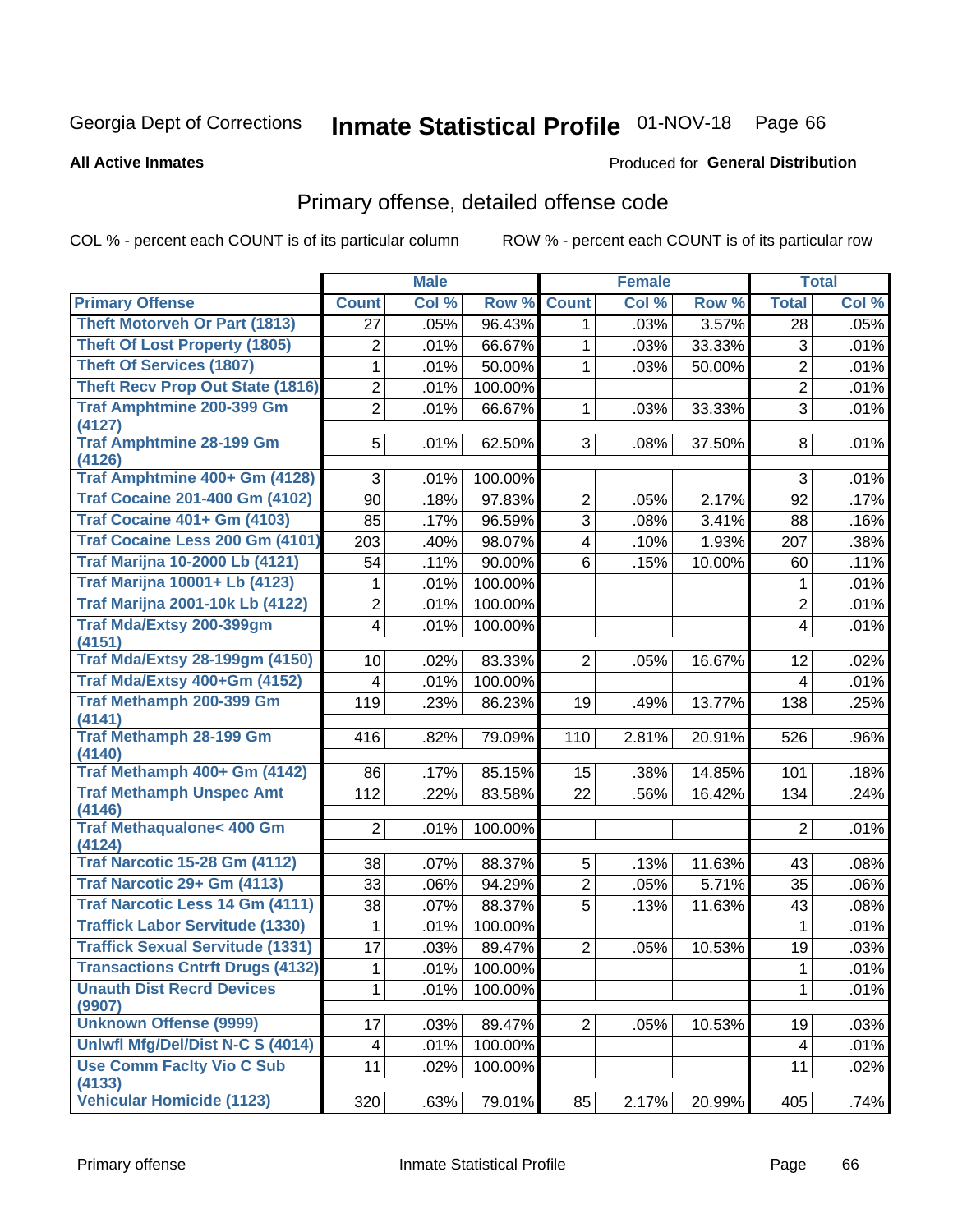# Inmate Statistical Profile 01-NOV-18 Page 67

#### **All Active Inmates**

### **Produced for General Distribution**

## Primary offense, detailed offense code

COL % - percent each COUNT is of its particular column

|                                            |                | <b>Male</b> |              |                 | <b>Female</b> |         |                         | <b>Total</b> |
|--------------------------------------------|----------------|-------------|--------------|-----------------|---------------|---------|-------------------------|--------------|
| <b>Primary Offense</b>                     | <b>Count</b>   | Col %       | Row %        | <b>Count</b>    | Col %         | Row %   | <b>Total</b>            | Col %        |
| <b>Viol Dngrous Drgs Act (4013)</b>        | 189            | .37%        | 81.47%       | $\overline{43}$ | 1.10%         | 18.53%  | 232                     | .42%         |
| Viol Ga Cntrl Sbst Act (4012)              | 9              | .02%        | 100.00%      |                 |               |         | 9                       | .02%         |
| <b>Viol Ga Securities Act (1800)</b>       | 1              | .01%        | 100.00%      |                 |               |         | 1                       | .01%         |
| <b>Viol Motor Vehicle Laws (5001)</b>      | 46             | .09%        | 92.00%       | 4               | .10%          | 8.00%   | 50                      | .09%         |
| <b>Viol Oath Public Offcr (2302)</b>       | 3              | .01%        | 75.00%       | $\mathbf{1}$    | .03%          | 25.00%  | $\overline{\mathbf{4}}$ | .01%         |
| Violatn Othr States Law (8001)             | 40             | .08%        | 85.11%       | $\overline{7}$  | .18%          | 14.89%  | 47                      | .09%         |
| <b>Vol Manslaughter Of Fetus</b><br>(1119) | 3              | .01%        | 100.00%      |                 |               |         | 3                       | .01%         |
| <b>Voluntary Manslaughter (1102)</b>       | 1,118          | 2.20%       | 88.03%       | 152             | 3.88%         | 11.97%  | 1,270                   | 2.32%        |
| <b>Abandonment Of Dep Child (11)</b>       | 4              | .01%        | 100.00%      |                 |               |         | 4                       | .01%         |
| <b>Assault &amp; Battery (21)</b>          | 5              | .01%        | 100.00%      |                 |               |         | 5                       | .01%         |
| <b>Bad Checks (52)</b>                     | $\overline{2}$ | .01%        | 66.67%       | $\mathbf 1$     | .03%          | 33.33%  | $\overline{3}$          | .01%         |
| <b>Burglary (45)</b>                       | 8              | .02%        | 100.00%      |                 |               |         | 8                       | .01%         |
| <b>Cheating &amp; Swindling (51)</b>       | $\overline{2}$ | .01%        | 100.00%      |                 |               |         | $\overline{2}$          | .01%         |
| <b>Cpwl &amp; Concealed Weapon (93)</b>    | $\overline{5}$ | .01%        | 100.00%      |                 |               |         | $\overline{5}$          | .01%         |
| <b>Crmnl Attempt (98)</b>                  | 1              | .01%        | 100.00%      |                 |               |         | $\mathbf{1}$            | .01%         |
| <b>Dui</b> (72)                            | 6              | .01%        | 100.00%      |                 |               |         | 6                       | .01%         |
| Escape (92)                                | 4              | .01%        | 100.00%      |                 |               |         | 4                       | .01%         |
| Forgery (55)                               | $\overline{3}$ | .01%        | 100.00%      |                 |               |         | $\overline{3}$          | .01%         |
| Lottery (54)                               | $\mathbf{1}$   | .01%        | 100.00%      |                 |               |         | $\mathbf{1}$            | .01%         |
| <b>Misc Misdemeanor (500)</b>              | $\overline{2}$ | .01%        | 100.00%      |                 |               |         | $\overline{2}$          | .01%         |
| <b>Other Misdemeanor (99)</b>              | 16             | .03%        | 94.12%       | $\mathbf 1$     | .03%          | 5.88%   | 17                      | .03%         |
| <b>Pointing Gun At Another (96)</b>        | 1              | .01%        | 100.00%      |                 |               |         | 1                       | .01%         |
| Poss Ntp Whiskey (64)                      | $\overline{2}$ | .01%        | 100.00%      |                 |               |         | $\overline{2}$          | .01%         |
| <b>Prostitution (81)</b>                   |                |             |              | $\mathbf{1}$    | .03%          | 100.00% | $\mathbf{1}$            | .01%         |
| <b>Public Drunkenness (61)</b>             | $\overline{2}$ | .01%        | 100.00%      |                 |               |         | $\overline{2}$          | .01%         |
| <b>Simple Assault (24)</b>                 | $\mathbf 1$    | .01%        | 100.00%      |                 |               |         | $\mathbf{1}$            | .01%         |
| <b>Simple Battery (25)</b>                 | 1              | .01%        | 100.00%      |                 |               |         | $\mathbf{1}$            | .01%         |
| <b>Theft By Taking - Larceny (41)</b>      | 25             | .05%        | 100.00%      |                 |               |         | 25                      | .05%         |
| Viol Motor Veh Law (71)                    | 3              | .01%        | 100.00%      |                 |               |         | $\overline{3}$          | .01%         |
| <b>Wife Beating (28)</b>                   | $\overline{2}$ | .01%        | 100.00%      |                 |               |         | $\overline{2}$          | .01%         |
| <b>Total Rported</b>                       | 50,849         | 101%        | 92.85% 3,917 |                 | 100%          | 7.15%   | 54,766                  | 101%         |

| <b>ceported</b><br>' NOL<br>. | 94     |       | -94         |
|-------------------------------|--------|-------|-------------|
| $T = 4 - 1$                   | 50.943 | 3,917 | 4,860<br>ാക |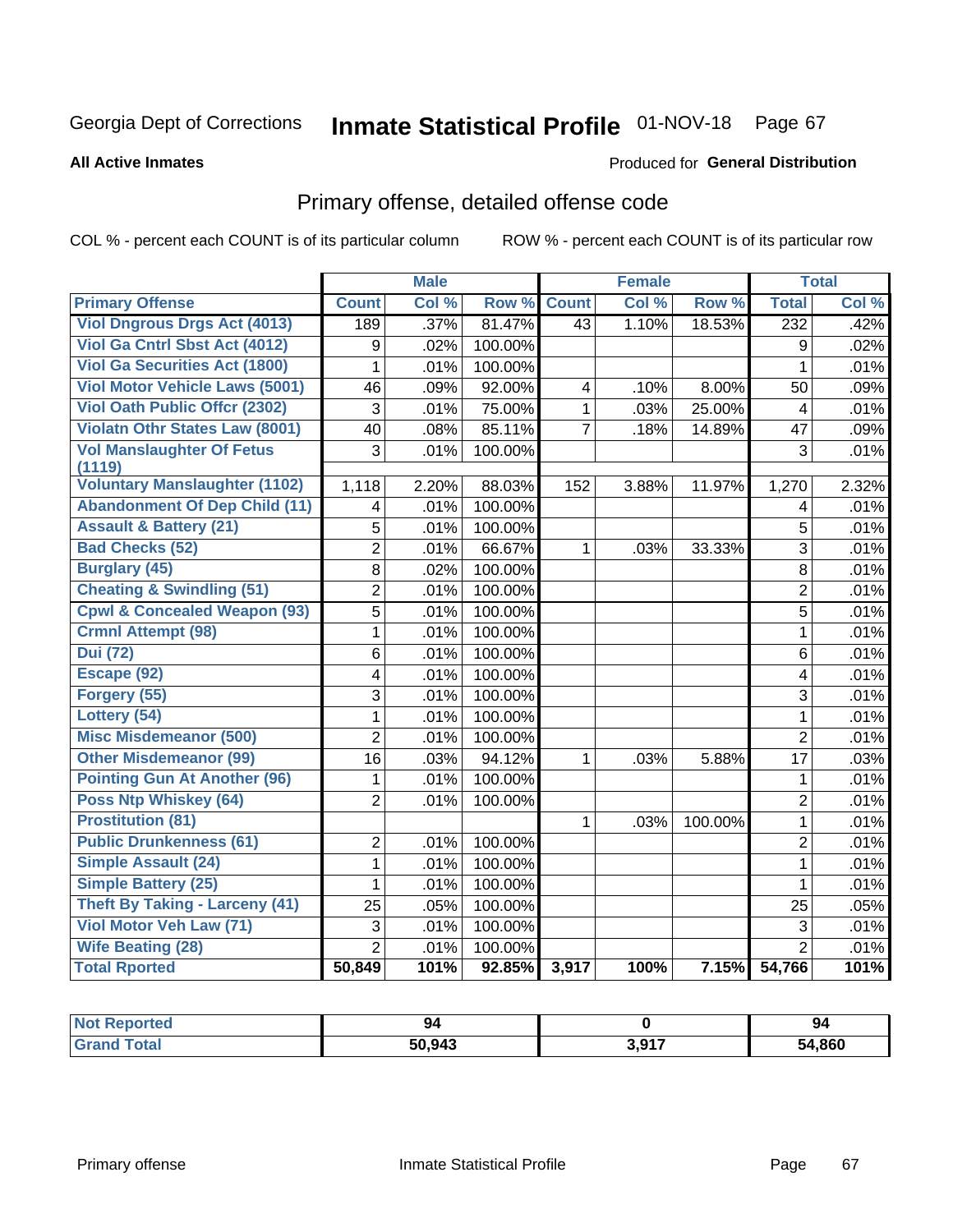# Inmate Statistical Profile 01-NOV-18 Page 68

#### **All Active Inmates**

### **Produced for General Distribution**

## Primary offense, detailed offense code

COL % - percent each COUNT is of its particular column

|                      | <b>Male</b> | <b>Female</b> | Total       |
|----------------------|-------------|---------------|-------------|
| Mode (most frequent) | 1101 Murder | 1101 Murder   | 1101 Murder |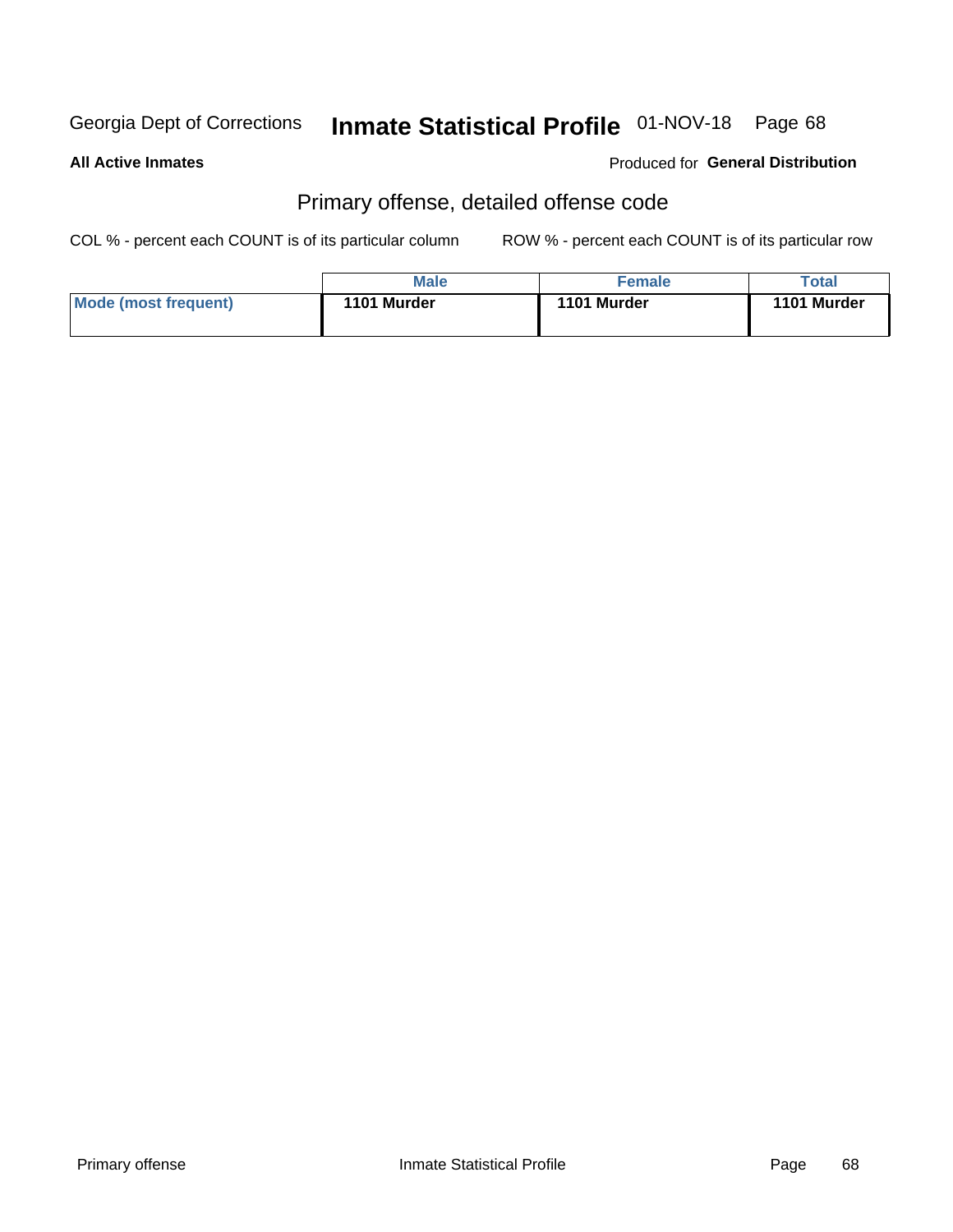# Inmate Statistical Profile 01-NOV-18 Page 68

#### **All Active Inmates**

#### Produced for General Distribution

## County of conviction of primary offense

COL % - percent each COUNT is of its particular column

|     |                             |              | <b>Male</b> |         |                  | <b>Female</b> |        |              | <b>Total</b> |
|-----|-----------------------------|--------------|-------------|---------|------------------|---------------|--------|--------------|--------------|
|     | <b>County of Conviction</b> | <b>Count</b> | Col %       | Row %   | <b>Count</b>     | Col %         | Row %  | <b>Total</b> | Col %        |
| 000 | <b>Unknown</b>              | 183          | .36%        | 92.89%  | 14               | .36%          | 7.11%  | 197          | .36%         |
| 001 | <b>Appling County</b>       | 116          | .23%        | 96.67%  | 4                | .10%          | 3.33%  | 120          | .22%         |
| 002 | <b>Atkinson County</b>      | 56           | .11%        | 88.89%  | $\overline{7}$   | .18%          | 11.11% | 63           | .11%         |
| 003 | <b>Bacon County</b>         | 79           | .16%        | 90.80%  | 8                | .20%          | 9.20%  | 87           | .16%         |
| 004 | <b>Baker County</b>         | 13           | .03%        | 92.86%  | $\mathbf{1}$     | .03%          | 7.14%  | 14           | .03%         |
| 005 | <b>Baldwin County</b>       | 303          | .59%        | 93.81%  | 20               | .51%          | 6.19%  | 323          | .59%         |
| 006 | <b>Banks County</b>         | 72           | .14%        | 91.14%  | $\overline{7}$   | .18%          | 8.86%  | 79           | .14%         |
| 007 | <b>Barrow County</b>        | 340          | .67%        | 91.40%  | 32               | .82%          | 8.60%  | 372          | .68%         |
| 008 | <b>Bartow County</b>        | 633          | 1.24%       | 88.04%  | 86               | 2.20%         | 11.96% | 719          | 1.31%        |
| 009 | <b>Ben Hill County</b>      | 256          | .50%        | 93.43%  | 18               | .46%          | 6.57%  | 274          | .50%         |
| 010 | <b>Berrien County</b>       | 89           | .17%        | 97.80%  | $\mathbf 2$      | .05%          | 2.20%  | 91           | .17%         |
| 011 | <b>Bibb County</b>          | 1,112        | 2.18%       | 93.52%  | 77               | 1.97%         | 6.48%  | 1,189        | 2.17%        |
| 012 | <b>Bleckley County</b>      | 67           | .13%        | 89.33%  | 8                | .20%          | 10.67% | 75           | .14%         |
| 013 | <b>Brantley County</b>      | 83           | .16%        | 85.57%  | 14               | .36%          | 14.43% | 97           | .18%         |
| 014 | <b>Brooks County</b>        | 51           | .10%        | 98.08%  | 1                | .03%          | 1.92%  | 52           | .09%         |
| 015 | <b>Bryan County</b>         | 63           | .12%        | 96.92%  | $\overline{2}$   | .05%          | 3.08%  | 65           | .12%         |
| 016 | <b>Bulloch County</b>       | 519          | 1.02%       | 93.18%  | 38               | .97%          | 6.82%  | 557          | 1.02%        |
| 017 | <b>Burke County</b>         | 223          | .44%        | 95.71%  | 10               | .26%          | 4.29%  | 233          | .42%         |
| 018 | <b>Butts County</b>         | 117          | .23%        | 94.35%  | $\overline{7}$   | .18%          | 5.65%  | 124          | .23%         |
| 019 | <b>Calhoun County</b>       | 30           | .06%        | 90.91%  | 3                | .08%          | 9.09%  | 33           | .06%         |
| 020 | <b>Camden County</b>        | 213          | .42%        | 93.42%  | 15               | .38%          | 6.58%  | 228          | .42%         |
| 021 | <b>Candler County</b>       | 114          | .22%        | 92.68%  | $\boldsymbol{9}$ | .23%          | 7.32%  | 123          | .22%         |
| 022 | <b>Carroll County</b>       | 629          | 1.23%       | 91.69%  | 57               | 1.46%         | 8.31%  | 686          | 1.25%        |
| 023 | <b>Catoosa County</b>       | 378          | .74%        | 89.79%  | 43               | 1.10%         | 10.21% | 421          | .77%         |
| 024 | <b>Charlton County</b>      | 66           | .13%        | 91.67%  | 6                | .15%          | 8.33%  | 72           | .13%         |
| 025 | <b>Chatham County</b>       | 1,886        | 3.70%       | 95.06%  | 98               | 2.50%         | 4.94%  | 1,984        | 3.62%        |
| 026 | <b>Chattahoochee County</b> | 26           | .05%        | 100.00% |                  |               |        | 26           | .05%         |
| 027 | <b>Chattooga County</b>     | 226          | .44%        | 89.33%  | 27               | .69%          | 10.67% | 253          | .46%         |
| 028 | <b>Cherokee County</b>      | 560          | 1.10%       | 91.35%  | 53               | 1.35%         | 8.65%  | 613          | 1.12%        |
| 029 | <b>Clarke County</b>        | 567          | 1.11%       | 93.41%  | 40               | 1.02%         | 6.59%  | 607          | 1.11%        |
| 030 | <b>Clay County</b>          | 27           | .05%        | 84.38%  | 5                | .13%          | 15.63% | 32           | .06%         |
| 031 | <b>Clayton County</b>       | 1,397        | 2.74%       | 92.27%  | 117              | 2.99%         | 7.73%  | 1,514        | 2.76%        |
| 032 | <b>Clinch County</b>        | 47           | .09%        | 85.45%  | 8                | .20%          | 14.55% | 55           | .10%         |
| 033 | <b>Cobb County</b>          | 2,521        | 4.95%       | 91.87%  | 223              | 5.69%         | 8.13%  | 2,744        | 5.00%        |
| 034 | <b>Coffee County</b>        | 222          | .44%        | 94.47%  | 13               | .33%          | 5.53%  | 235          | .43%         |
| 035 | <b>Colquitt County</b>      | 209          | .41%        | 93.72%  | 14               | .36%          | 6.28%  | 223          | .41%         |
| 036 | <b>Columbia County</b>      | 426          | .84%        | 91.81%  | 38               | .97%          | 8.19%  | 464          | .85%         |
| 037 | <b>Cook County</b>          | 124          | .24%        | 93.23%  | 9                | .23%          | 6.77%  | 133          | .24%         |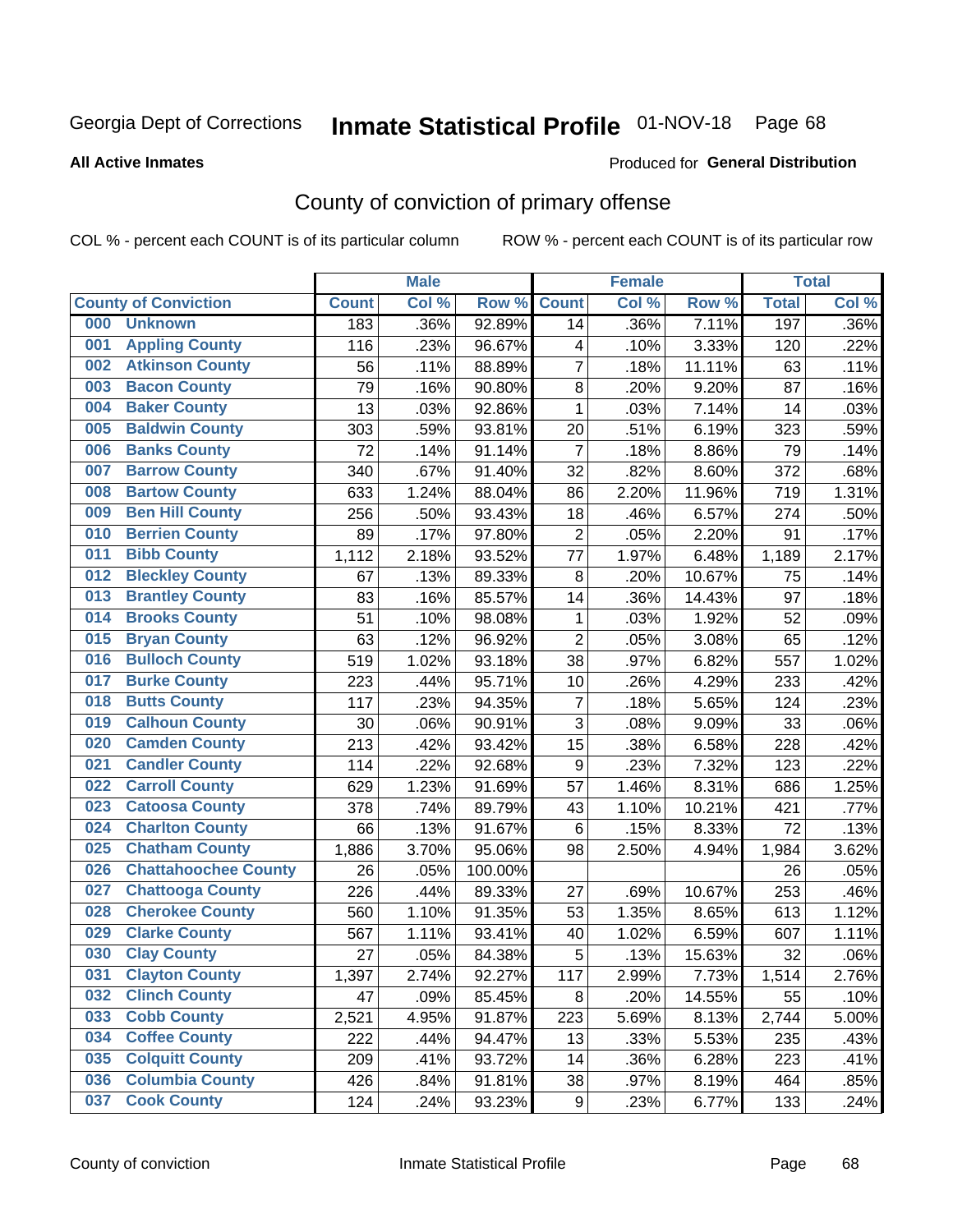## Inmate Statistical Profile 01-NOV-18 Page 69

#### **All Active Inmates**

#### Produced for General Distribution

## County of conviction of primary offense

COL % - percent each COUNT is of its particular column

|                                |              | <b>Male</b> |         |                         | <b>Female</b> |          |              | <b>Total</b> |
|--------------------------------|--------------|-------------|---------|-------------------------|---------------|----------|--------------|--------------|
| <b>County of Conviction</b>    | <b>Count</b> | Col %       | Row %   | <b>Count</b>            | Col %         | Row %    | <b>Total</b> | Col %        |
| <b>Coweta County</b><br>038    | 655          | 1.29%       | 92.91%  | 50                      | 1.28%         | 7.09%    | 705          | 1.29%        |
| <b>Crawford County</b><br>039  | 26           | .05%        | 96.30%  | 1                       | .03%          | 3.70%    | 27           | .05%         |
| <b>Crisp County</b><br>040     | 304          | .60%        | 92.97%  | 23                      | .59%          | 7.03%    | 327          | .60%         |
| <b>Dade County</b><br>041      | 107          | .21%        | 95.54%  | 5                       | .13%          | 4.46%    | 112          | .20%         |
| <b>Dawson County</b><br>042    | 88           | .17%        | 86.27%  | 14                      | .36%          | 13.73%   | 102          | .19%         |
| 043<br><b>Decatur County</b>   | 228          | .45%        | 95.40%  | 11                      | .28%          | 4.60%    | 239          | .44%         |
| <b>Dekalb County</b><br>044    | 3,055        | 6.00%       | 95.32%  | 150                     | 3.83%         | 4.68%    | 3,205        | 5.84%        |
| <b>Dodge County</b><br>045     | 170          | .33%        | 92.39%  | 14                      | .36%          | 7.61%    | 184          | .34%         |
| <b>Dooly County</b><br>046     | 104          | .20%        | 91.23%  | 10                      | .26%          | 8.77%    | 114          | .21%         |
| 047<br><b>Dougherty County</b> | 898          | 1.76%       | 94.43%  | 53                      | 1.35%         | 5.57%    | 951          | 1.73%        |
| <b>Douglas County</b><br>048   | 1,023        | 2.01%       | 90.29%  | 110                     | 2.81%         | 9.71%    | 1,133        | 2.07%        |
| <b>Early County</b><br>049     | 89           | .17%        | 96.74%  | 3                       | .08%          | 3.26%    | 92           | .17%         |
| <b>Echols County</b><br>050    | 13           | .03%        | 92.86%  | $\mathbf{1}$            | .03%          | 7.14%    | 14           | .03%         |
| 051<br><b>Effingham County</b> | 241          | .47%        | 92.69%  | 19                      | .49%          | 7.31%    | 260          | .47%         |
| <b>Elbert County</b><br>052    | 151          | .30%        | 94.38%  | $\boldsymbol{9}$        | .23%          | 5.63%    | 160          | .29%         |
| <b>Emanuel County</b><br>053   | 174          | .34%        | 89.69%  | 20                      | .51%          | 10.31%   | 194          | .35%         |
| <b>Evans County</b><br>054     | 77           | .15%        | 95.06%  | $\overline{\mathbf{4}}$ | .10%          | 4.94%    | 81           | .15%         |
| <b>Fannin County</b><br>055    | 101          | .20%        | 86.32%  | 16                      | .41%          | 13.68%   | 117          | .21%         |
| <b>Fayette County</b><br>056   | 343          | .67%        | 89.32%  | 41                      | 1.05%         | 10.68%   | 384          | .70%         |
| <b>Floyd County</b><br>057     | 867          | 1.70%       | 89.20%  | 105                     | 2.68%         | 10.80%   | 972          | 1.77%        |
| <b>Forsyth County</b><br>058   | 342          | .67%        | 91.44%  | 32                      | .82%          | 8.56%    | 374          | .68%         |
| <b>Franklin County</b><br>059  | 171          | .34%        | 90.48%  | 18                      | .46%          | 9.52%    | 189          | .34%         |
| <b>Fulton County</b><br>060    | 5,001        | 9.82%       | 96.06%  | 205                     | 5.23%         | 3.94%    | 5,206        | 9.49%        |
| <b>Gilmer County</b><br>061    | 99           | .19%        | 92.52%  | 8                       | .20%          | 7.48%    | 107          | .20%         |
| <b>Glascock County</b><br>062  | 9            | .02%        | 100.00% |                         |               |          | 9            | .02%         |
| 063<br><b>Glynn County</b>     | 560          | 1.10%       | 95.40%  | 27                      | .69%          | 4.60%    | 587          | 1.07%        |
| <b>Gordon County</b><br>064    | 382          | .75%        | 88.22%  | 51                      | 1.30%         | 11.78%   | 433          | .79%         |
| <b>Grady County</b><br>065     | 137          | .27%        | 98.56%  | $\mathbf 2$             | .05%          | 1.44%    | 139          | .25%         |
| <b>Greene County</b><br>066    | 125          | .25%        | 94.70%  | $\overline{7}$          | .18%          | 5.30%    | 132          | .24%         |
| <b>Gwinnett County</b><br>067  | 2,764        | 5.43%       | 93.38%  | 196                     | 5.00%         | 6.62%    | 2,960        | 5.40%        |
| <b>Habersham County</b><br>068 | 138          | .27%        | 89.03%  | 17                      | .43%          | 10.97%   | 155          | .28%         |
| 069<br><b>Hall County</b>      | 713          | 1.40%       | 91.41%  | 67                      | 1.71%         | 8.59%    | 780          | 1.42%        |
| <b>Hancock County</b><br>070   | 36           | .07%        | 97.30%  | 1                       | .03%          | 2.70%    | 37           | .07%         |
| <b>Haralson County</b><br>071  | 101          | .20%        | 90.18%  | 11                      | .28%          | 9.82%    | 112          | .20%         |
| <b>Harris County</b><br>072    | 125          | .25%        | 93.98%  | 8                       | .20%          | 6.02%    | 133          | .24%         |
| <b>Hart County</b><br>073      | 180          | .35%        | 90.45%  | 19                      | .49%          | 9.55%    | 199          | .36%         |
| <b>Heard County</b><br>074     | 46           | .09%        | 90.20%  | 5                       | .13%          | $9.80\%$ | 51           | .09%         |
| <b>Henry County</b><br>075     | 597          | 1.17%       | 89.64%  | 69                      | 1.76%         | 10.36%   | 666          | 1.21%        |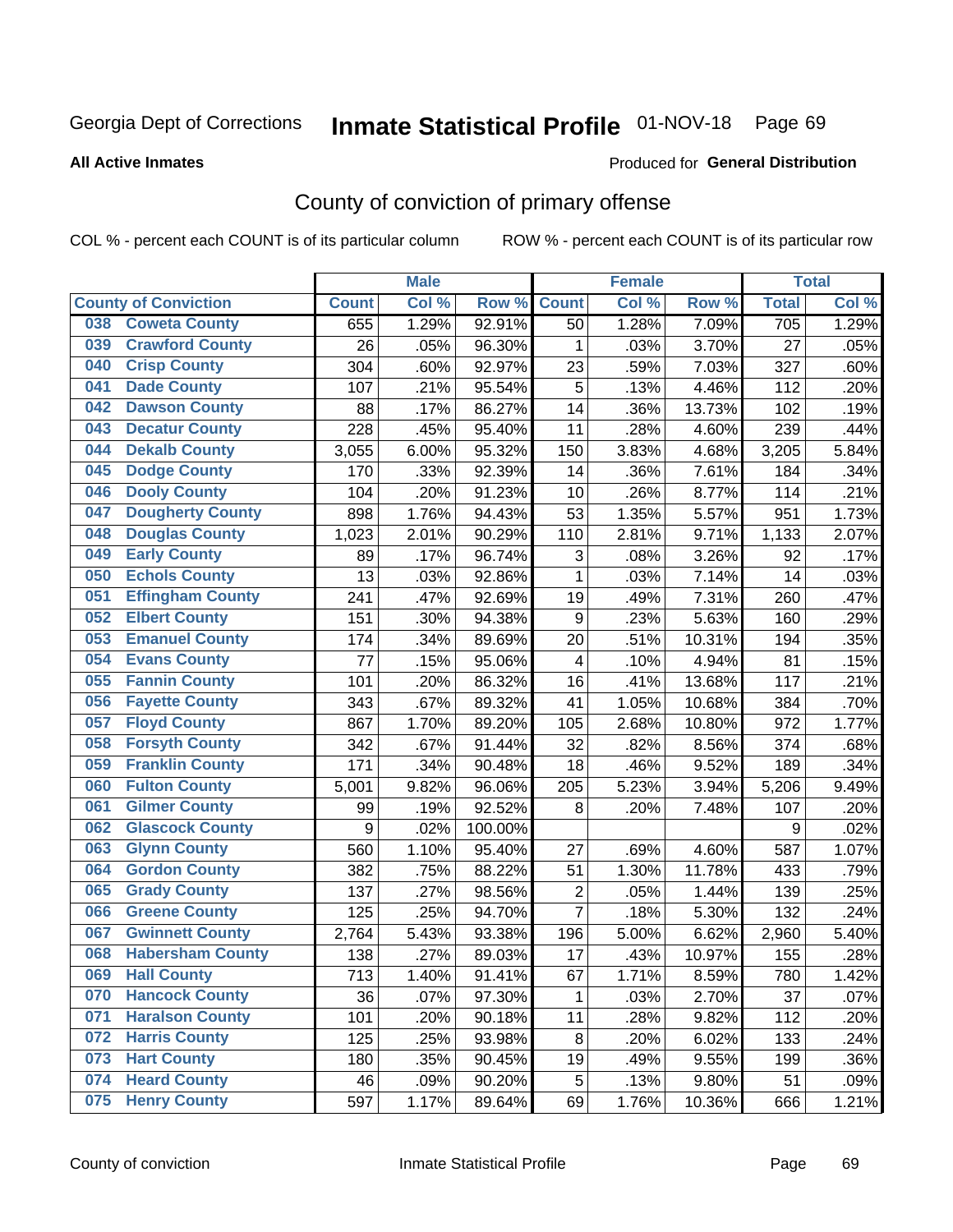# Inmate Statistical Profile 01-NOV-18 Page 70

#### **All Active Inmates**

#### Produced for General Distribution

## County of conviction of primary offense

COL % - percent each COUNT is of its particular column

|     |                             |              | <b>Male</b> |        |                           | <b>Female</b> |        |              | <b>Total</b> |
|-----|-----------------------------|--------------|-------------|--------|---------------------------|---------------|--------|--------------|--------------|
|     | <b>County of Conviction</b> | <b>Count</b> | Col %       | Row %  | <b>Count</b>              | Col %         | Row %  | <b>Total</b> | Col %        |
| 076 | <b>Houston County</b>       | 685          | 1.34%       | 93.07% | 51                        | 1.30%         | 6.93%  | 736          | 1.34%        |
| 077 | <b>Irwin County</b>         | 68           | .13%        | 97.14% | $\overline{2}$            | .05%          | 2.86%  | 70           | .13%         |
| 078 | <b>Jackson County</b>       | 283          | .56%        | 90.42% | 30                        | .77%          | 9.58%  | 313          | .57%         |
| 079 | <b>Jasper County</b>        | 62           | .12%        | 89.86% | $\overline{7}$            | .18%          | 10.14% | 69           | .13%         |
| 080 | <b>Jeff Davis County</b>    | 90           | .18%        | 94.74% | 5                         | .13%          | 5.26%  | 95           | .17%         |
| 081 | <b>Jefferson County</b>     | 158          | .31%        | 93.49% | 11                        | .28%          | 6.51%  | 169          | .31%         |
| 082 | <b>Jenkins County</b>       | 76           | .15%        | 96.20% | $\ensuremath{\mathsf{3}}$ | .08%          | 3.80%  | 79           | .14%         |
| 083 | <b>Johnson County</b>       | 37           | .07%        | 90.24% | 4                         | .10%          | 9.76%  | 41           | .07%         |
| 084 | <b>Jones County</b>         | 210          | .41%        | 86.07% | 34                        | .87%          | 13.93% | 244          | .44%         |
| 085 | <b>Lamar County</b>         | 79           | .16%        | 88.76% | 10                        | .26%          | 11.24% | 89           | .16%         |
| 086 | <b>Lanier County</b>        | 47           | .09%        | 97.92% | 1                         | .03%          | 2.08%  | 48           | .09%         |
| 087 | <b>Laurens County</b>       | 278          | .55%        | 93.29% | 20                        | .51%          | 6.71%  | 298          | .54%         |
| 088 | <b>Lee County</b>           | 71           | .14%        | 91.03% | $\overline{7}$            | .18%          | 8.97%  | 78           | .14%         |
| 089 | <b>Liberty County</b>       | 223          | .44%        | 93.70% | 15                        | .38%          | 6.30%  | 238          | .43%         |
| 090 | <b>Lincoln County</b>       | 39           | .08%        | 90.70% | $\overline{\mathbf{4}}$   | .10%          | 9.30%  | 43           | .08%         |
| 091 | <b>Long County</b>          | 65           | .13%        | 91.55% | 6                         | .15%          | 8.45%  | 71           | .13%         |
| 092 | <b>Lowndes County</b>       | 447          | .88%        | 95.92% | 19                        | .49%          | 4.08%  | 466          | .85%         |
| 093 | <b>Lumpkin County</b>       | 91           | .18%        | 92.86% | $\overline{7}$            | .18%          | 7.14%  | 98           | .18%         |
| 094 | <b>Macon County</b>         | 51           | .10%        | 92.73% | 4                         | .10%          | 7.27%  | 55           | .10%         |
| 095 | <b>Madison County</b>       | 168          | .33%        | 90.81% | 17                        | .43%          | 9.19%  | 185          | .34%         |
| 096 | <b>Marion County</b>        | 32           | .06%        | 91.43% | 3                         | .08%          | 8.57%  | 35           | .06%         |
| 097 | <b>Mcduffie County</b>      | 205          | .40%        | 95.79% | 9                         | .23%          | 4.21%  | 214          | .39%         |
| 098 | <b>Mcintosh County</b>      | 43           | .08%        | 91.49% | 4                         | .10%          | 8.51%  | 47           | .09%         |
| 099 | <b>Meriwether County</b>    | 208          | .41%        | 90.83% | 21                        | .54%          | 9.17%  | 229          | .42%         |
| 100 | <b>Miller County</b>        | 37           | .07%        | 94.87% | $\overline{2}$            | .05%          | 5.13%  | 39           | .07%         |
| 101 | <b>Mitchell County</b>      | 158          | .31%        | 94.05% | 10                        | .26%          | 5.95%  | 168          | .31%         |
| 102 | <b>Monroe County</b>        | 133          | .26%        | 93.01% | 10                        | .26%          | 6.99%  | 143          | .26%         |
| 103 | <b>Montgomery County</b>    | 36           | .07%        | 90.00% | $\overline{\mathbf{4}}$   | .10%          | 10.00% | 40           | .07%         |
| 104 | <b>Morgan County</b>        | 123          | .24%        | 88.49% | 16                        | .41%          | 11.51% | 139          | .25%         |
| 105 | <b>Murray County</b>        | 212          | .42%        | 92.58% | 17                        | .43%          | 7.42%  | 229          | .42%         |
| 106 | <b>Muscogee County</b>      | 1,197        | 2.35%       | 95.15% | 61                        | 1.56%         | 4.85%  | 1,258        | 2.29%        |
| 107 | <b>Newton County</b>        | 726          | 1.43%       | 90.52% | 76                        | 1.94%         | 9.48%  | 802          | 1.46%        |
| 108 | <b>Oconee County</b>        | 54           | .11%        | 98.18% | 1                         | .03%          | 1.82%  | 55           | .10%         |
| 109 | <b>Oglethorpe County</b>    | 69           | .14%        | 92.00% | 6                         | .15%          | 8.00%  | 75           | .14%         |
| 110 | <b>Paulding County</b>      | 235          | .46%        | 92.16% | 20                        | .51%          | 7.84%  | 255          | .46%         |
| 111 | <b>Peach County</b>         | 93           | .18%        | 95.88% | 4                         | .10%          | 4.12%  | 97           | .18%         |
| 112 | <b>Pickens County</b>       | 100          | .20%        | 87.72% | 14                        | .36%          | 12.28% | 114          | .21%         |
| 113 | <b>Pierce County</b>        | 102          | .20%        | 91.89% | 9                         | .23%          | 8.11%  | 111          | .20%         |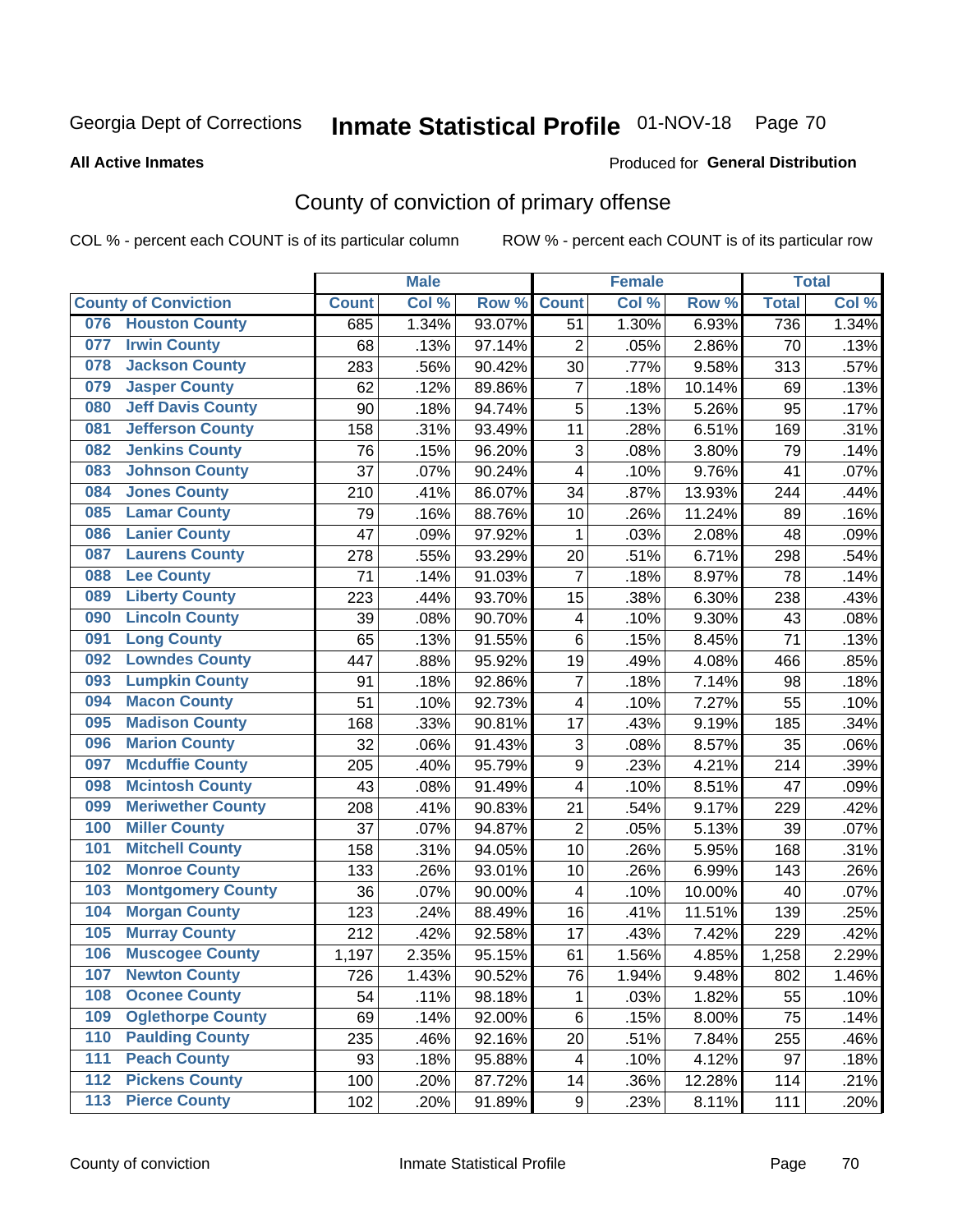# Inmate Statistical Profile 01-NOV-18 Page 71

#### **All Active Inmates**

#### Produced for General Distribution

## County of conviction of primary offense

COL % - percent each COUNT is of its particular column

|                                          |              | <b>Male</b> |         |                | <b>Female</b> |        |              | <b>Total</b> |
|------------------------------------------|--------------|-------------|---------|----------------|---------------|--------|--------------|--------------|
| <b>County of Conviction</b>              | <b>Count</b> | Col %       | Row %   | <b>Count</b>   | Col %         | Row %  | <b>Total</b> | Col %        |
| <b>Pike County</b><br>114                | 39           | .08%        | 88.64%  | 5              | .13%          | 11.36% | 44           | .08%         |
| <b>Polk County</b><br>$\overline{115}$   | 189          | .37%        | 93.56%  | 13             | .33%          | 6.44%  | 202          | .37%         |
| <b>Pulaski County</b><br>116             | 50           | .10%        | 94.34%  | 3              | .08%          | 5.66%  | 53           | .10%         |
| <b>Putnam County</b><br>117              | 155          | .30%        | 91.72%  | 14             | .36%          | 8.28%  | 169          | .31%         |
| <b>Quitman County</b><br>118             | 12           | .02%        | 100.00% |                |               |        | 12           | .02%         |
| <b>Rabun County</b><br>119               | 62           | .12%        | 89.86%  | $\overline{7}$ | .18%          | 10.14% | 69           | .13%         |
| <b>Randolph County</b><br>120            | 62           | .12%        | 96.88%  | $\overline{2}$ | .05%          | 3.13%  | 64           | .12%         |
| <b>Richmond County</b><br>121            | 1,962        | 3.85%       | 93.88%  | 128            | 3.27%         | 6.12%  | 2,090        | 3.81%        |
| <b>Rockdale County</b><br>122            | 501          | .98%        | 92.95%  | 38             | .97%          | 7.05%  | 539          | .98%         |
| <b>Schley County</b><br>123              | 12           | .02%        | 85.71%  | $\overline{2}$ | .05%          | 14.29% | 14           | .03%         |
| <b>Screven County</b><br>124             | 121          | .24%        | 96.80%  | 4              | .10%          | 3.20%  | 125          | .23%         |
| <b>Seminole County</b><br>125            | 73           | .14%        | 87.95%  | 10             | .26%          | 12.05% | 83           | .15%         |
| <b>Spalding County</b><br>126            | 514          | 1.01%       | 91.13%  | 50             | 1.28%         | 8.87%  | 564          | 1.03%        |
| <b>Stephens County</b><br>127            | 180          | .35%        | 87.38%  | 26             | .66%          | 12.62% | 206          | .38%         |
| <b>Stewart County</b><br>128             | 34           | .07%        | 97.14%  | 1              | .03%          | 2.86%  | 35           | .06%         |
| <b>Sumter County</b><br>129              | 199          | .39%        | 95.67%  | 9              | .23%          | 4.33%  | 208          | .38%         |
| <b>Talbot County</b><br>130              | 33           | .06%        | 94.29%  | $\overline{2}$ | .05%          | 5.71%  | 35           | .06%         |
| <b>Taliaferro County</b><br>131          | 20           | .04%        | 95.24%  | 1              | .03%          | 4.76%  | 21           | .04%         |
| <b>Tattnall County</b><br>132            | 194          | .38%        | 92.38%  | 16             | .41%          | 7.62%  | 210          | .38%         |
| <b>Taylor County</b><br>133              | 64           | .13%        | 92.75%  | 5              | .13%          | 7.25%  | 69           | .13%         |
| <b>Telfair County</b><br>134             | 101          | .20%        | 95.28%  | 5              | .13%          | 4.72%  | 106          | .19%         |
| <b>Terrell County</b><br>135             | 90           | .18%        | 93.75%  | 6              | .15%          | 6.25%  | 96           | .17%         |
| <b>Thomas County</b><br>136              | 208          | .41%        | 96.30%  | 8              | .20%          | 3.70%  | 216          | .39%         |
| <b>Tift County</b><br>137                | 323          | .63%        | 94.72%  | 18             | .46%          | 5.28%  | 341          | .62%         |
| <b>Toombs County</b><br>138              | 327          | .64%        | 89.59%  | 38             | .97%          | 10.41% | 365          | .67%         |
| <b>Towns County</b><br>139               | 55           | .11%        | 77.46%  | 16             | .41%          | 22.54% | 71           | .13%         |
| <b>Treutlen County</b><br>140            | 72           | .14%        | 91.14%  | $\overline{7}$ | .18%          | 8.86%  | 79           | .14%         |
| <b>Troup County</b><br>141               | 674          | 1.32%       | 92.84%  | 52             | 1.33%         | 7.16%  | 726          | 1.32%        |
| <b>Turner County</b><br>142              | 66           | .13%        | 97.06%  | $\overline{2}$ | .05%          | 2.94%  | 68           | .12%         |
| <b>Twiggs County</b><br>$\overline{143}$ | 55           | .11%        | 96.49%  | $\overline{2}$ | .05%          | 3.51%  | 57           | .10%         |
| <b>Union County</b><br>144               | 95           | .19%        | 83.33%  | 19             | .49%          | 16.67% | 114          | .21%         |
| 145<br><b>Upson County</b>               | 174          | .34%        | 95.60%  | 8              | .20%          | 4.40%  | 182          | .33%         |
| <b>Walker County</b><br>146              | 425          | .83%        | 91.59%  | 39             | 1.00%         | 8.41%  | 464          | .85%         |
| <b>Walton County</b><br>147              | 560          | 1.10%       | 89.46%  | 66             | 1.68%         | 10.54% | 626          | 1.14%        |
| <b>Ware County</b><br>148                | 308          | .60%        | 94.19%  | 19             | .49%          | 5.81%  | 327          | .60%         |
| <b>Warren County</b><br>149              | 40           | .08%        | 93.02%  | 3              | .08%          | 6.98%  | 43           | .08%         |
| <b>Washington County</b><br>150          | 203          | .40%        | 90.22%  | 22             | .56%          | 9.78%  | 225          | .41%         |
| <b>Wayne County</b><br>151               | 171          | .34%        | 92.43%  | 14             | .36%          | 7.57%  | 185          | .34%         |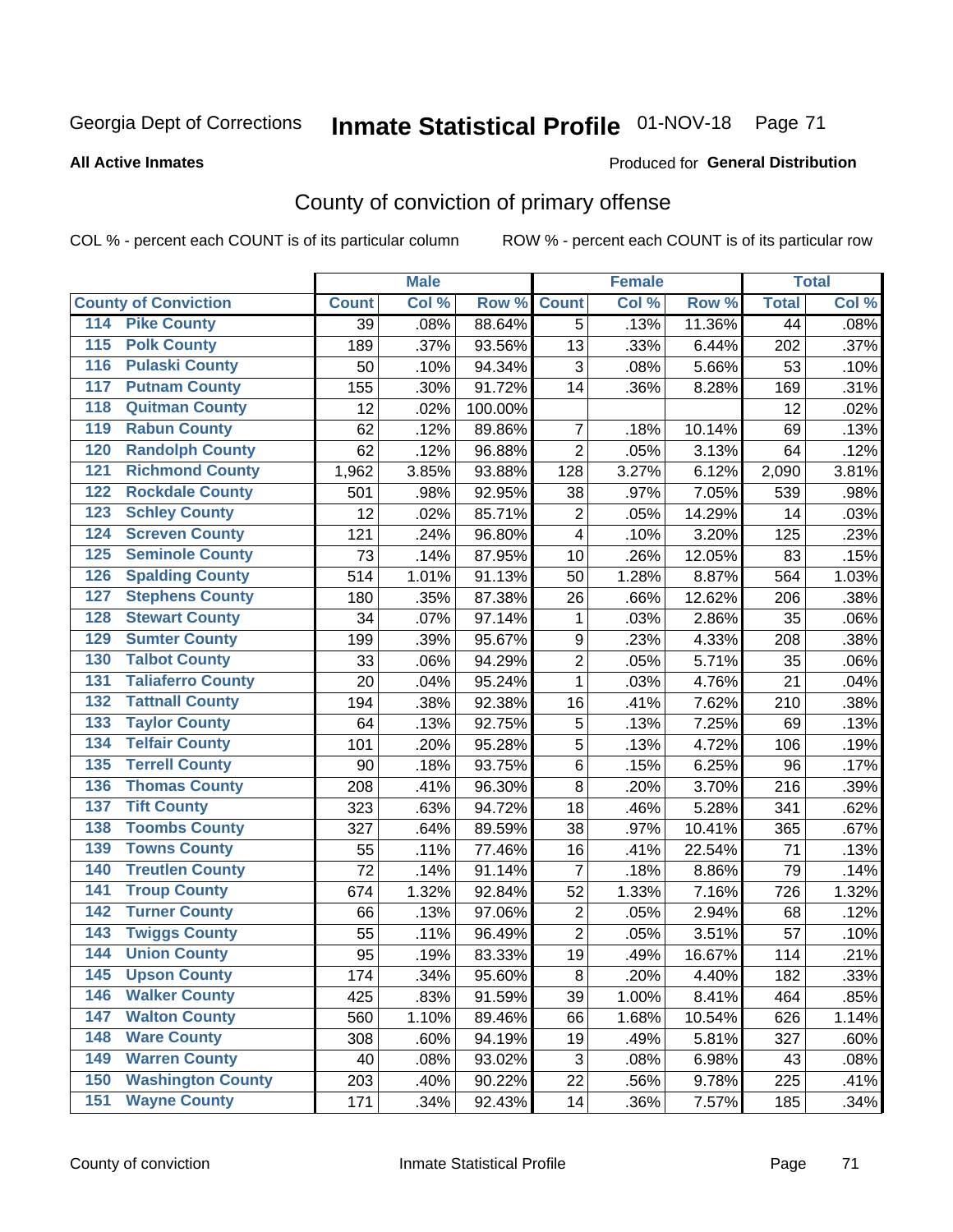# Inmate Statistical Profile 01-NOV-18 Page 72

#### **All Active Inmates**

#### Produced for General Distribution

## County of conviction of primary offense

COL % - percent each COUNT is of its particular column

|                                | <b>Male</b>  |         |             | <b>Female</b> |       |        | <b>Total</b> |       |
|--------------------------------|--------------|---------|-------------|---------------|-------|--------|--------------|-------|
| <b>County of Conviction</b>    | <b>Count</b> | Col %   | Row % Count |               | Col % | Row %  | <b>Total</b> | Col % |
| <b>Webster County</b><br>152   | 4            | .01%    | 80.00%      |               | .03%  | 20.00% | 5            | .01%  |
| <b>Wheeler County</b><br>153   | 24           | $.05\%$ | 96.00%      |               | .03%  | 4.00%  | 25           | .05%  |
| <b>White County</b><br>154     | 99           | .19%    | 88.39%      | 13            | .33%  | 11.61% | 112          | .20%  |
| <b>Whitfield County</b><br>155 | 818          | 1.61%   | 87.30%      | 119           | 3.04% | 12.70% | 937          | 1.71% |
| <b>Wilcox County</b><br>156    | 50           | .10%    | 92.59%      | 4             | .10%  | 7.41%  | 54           | .10%  |
| <b>Wilkes County</b><br>157    | 75           | .15%    | 92.59%      | 6             | .15%  | 7.41%  | 81           | .15%  |
| <b>Wilkinson County</b><br>158 | 45           | .09%    | 93.75%      | 3             | .08%  | 6.25%  | 48           | .09%  |
| <b>Worth County</b><br>159     | 131          | .26%    | 92.91%      | 10            | .26%  | 7.09%  | 141          | .26%  |
| <b>Total Rported</b>           | 50,943       | 100%    | 92.86%      | 3,917         | 100%  | 7.14%  | 54,860       | 100%  |

| <b>Not Reported</b> |        |       |        |
|---------------------|--------|-------|--------|
| Total               | 50,943 | 3,917 | 54,860 |

| <b>Mode (most frequent)</b> | <b>Fulton County</b> | <b>ICobb County</b> | <b>Fulton County</b> |
|-----------------------------|----------------------|---------------------|----------------------|
|                             |                      |                     |                      |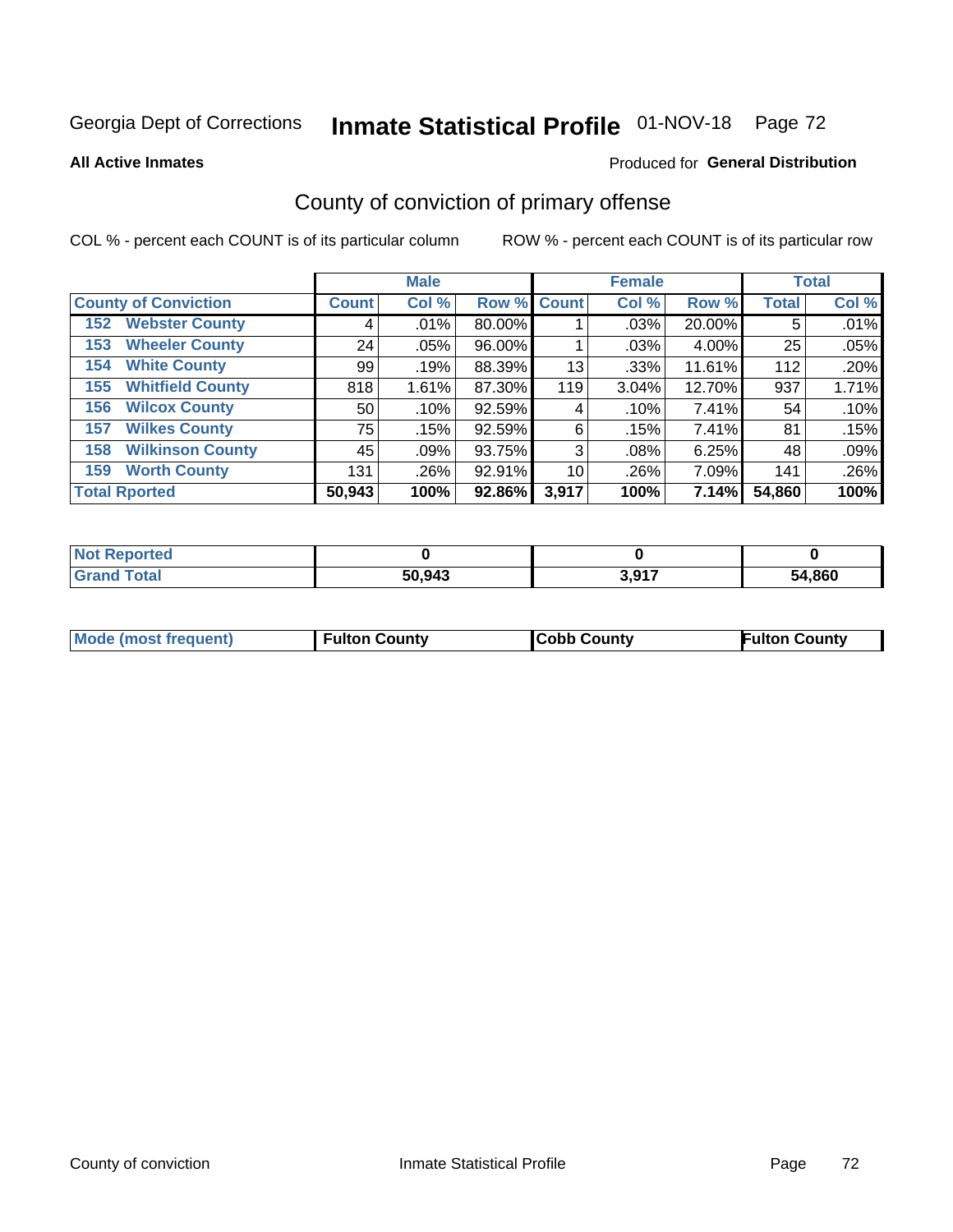### Georgia Dept of Corrections **All Active Inmates**

# Inmate Statistical Profile 01-NOV-18 Page 73

Produced for General Distribution

## Circuit of conviction of primary offense

COL % - percent each COUNT is of its particular column ROW % - percent each COUNT is of its particular row

|                         |                                 |              | <b>Male</b> |        |                 | <b>Female</b> |        |              | <b>Total</b> |
|-------------------------|---------------------------------|--------------|-------------|--------|-----------------|---------------|--------|--------------|--------------|
|                         | <b>Circuit of Conviction</b>    | <b>Count</b> | Col %       | Row %  | <b>Count</b>    | Col %         | Row %  | <b>Total</b> | Col %        |
| 1                       | <b>Alapaha Circuit</b>          | 363          | .72%        | 93.08% | $\overline{27}$ | .69%          | 6.92%  | 390          | .71%         |
| $\overline{2}$          | <b>Alcovy Circuit</b>           | 1,286        | 2.53%       | 90.06% | 142             | 3.64%         | 9.94%  | 1,428        | 2.61%        |
| $\overline{\mathbf{3}}$ | <b>Atlanta Circuit</b>          | 5,001        | 9.85%       | 96.06% | 205             | 5.25%         | 3.94%  | 5,206        | 9.52%        |
| 4                       | <b>Atlantic Circuit</b>         | 665          | 1.31%       | 93.40% | 47              | 1.20%         | 6.60%  | 712          | 1.30%        |
| $\overline{\mathbf{5}}$ | <b>Augusta Circuit</b>          | 2,611        | 5.14%       | 93.68% | 176             | 4.51%         | 6.32%  | 2,787        | 5.10%        |
| $\overline{\bf{6}}$     | <b>Blue Ridge Circuit</b>       | 560          | 1.10%       | 91.35% | 53              | 1.36%         | 8.65%  | 613          | 1.12%        |
| 7                       | <b>Brunswick Circuit</b>        | 1,150        | 2.27%       | 94.65% | 65              | 1.67%         | 5.35%  | 1,215        | 2.22%        |
| $\overline{\mathbf{8}}$ | <b>Chattahoochee Circuit</b>    | 1,477        | 2.91%       | 94.92% | 79              | 2.02%         | 5.08%  | 1,556        | 2.85%        |
| $\overline{9}$          | <b>Cherokee Circuit</b>         | 1,015        | 2.00%       | 88.11% | 137             | 3.51%         | 11.89% | 1,152        | 2.11%        |
| 10                      | <b>Clayton Circuit</b>          | 1,397        | 2.75%       | 92.27% | 117             | 3.00%         | 7.73%  | 1,514        | 2.77%        |
| $\overline{11}$         | <b>Cobb Circuit</b>             | 2,521        | 4.97%       | 91.87% | 223             | 5.71%         | 8.13%  | 2,744        | 5.02%        |
| $\overline{12}$         | <b>Conasauga Circuit</b>        | 1,030        | 2.03%       | 88.34% | 136             | 3.48%         | 11.66% | 1,166        | 2.13%        |
| 13                      | <b>Cordele Circuit</b>          | 714          | 1.41%       | 92.85% | 55              | 1.41%         | 7.15%  | 769          | 1.41%        |
| $\overline{14}$         | <b>Coweta Circuit</b>           | 2,212        | 4.36%       | 92.28% | 185             | 4.74%         | 7.72%  | 2,397        | 4.39%        |
| 15                      | <b>Dougherty Circuit</b>        | 898          | 1.77%       | 94.43% | 53              | 1.36%         | 5.57%  | 951          | 1.74%        |
| 16                      | <b>Dublin Circuit</b>           | 442          | .87%        | 93.05% | 33              | .85%          | 6.95%  | 475          | .87%         |
| 17                      | <b>Eastern Circuit</b>          | 1,886        | 3.72%       | 95.06% | 98              | 2.51%         | 4.94%  | 1,984        | 3.63%        |
| $\overline{18}$         | <b>Flint Circuit</b>            | 597          | 1.18%       | 89.64% | 69              | 1.77%         | 10.36% | 666          | 1.22%        |
| 19                      | <b>Griffin Circuit</b>          | 1,070        | 2.11%       | 91.14% | 104             | 2.66%         | 8.86%  | 1,174        | 2.15%        |
| $\overline{20}$         | <b>Gwinnett Circuit</b>         | 2,764        | 5.45%       | 93.38% | 196             | 5.02%         | 6.62%  | 2,960        | 5.41%        |
| $\overline{21}$         | <b>Houston Circuit</b>          | 685          | 1.35%       | 93.07% | 51              | 1.31%         | 6.93%  | 736          | 1.35%        |
| $\overline{22}$         | <b>Lookout Mountain Circuit</b> | 1,136        | 2.24%       | 90.88% | 114             | 2.92%         | 9.12%  | 1,250        | 2.29%        |
| 23                      | <b>Macon Circuit</b>            | 1,231        | 2.43%       | 93.75% | 82              | 2.10%         | 6.25%  | 1,313        | 2.40%        |
| $\overline{24}$         | <b>Middle Circuit</b>           | 976          | 1.92%       | 90.71% | 100             | 2.56%         | 9.29%  | 1,076        | 1.97%        |
| $\overline{25}$         | <b>Mountain Circuit</b>         | 380          | .75%        | 88.37% | 50              | 1.28%         | 11.63% | 430          | .79%         |
| 26                      | <b>Northeastern Circuit</b>     | 801          | 1.58%       | 90.82% | 81              | 2.08%         | 9.18%  | 882          | 1.61%        |
| $\overline{27}$         | <b>Northern Circuit</b>         | 739          | 1.46%       | 91.46% | 69              | 1.77%         | 8.54%  | 808          | 1.48%        |
| 28                      | <b>Ocmulgee Circuit</b>         | 1,059        | 2.09%       | 91.21% | 102             | 2.61%         | 8.79%  | 1,161        | 2.12%        |
| 29                      | <b>Oconee Circuit</b>           | 448          | .88%        | 92.75% | 35              | .90%          | 7.25%  | 483          | .88%         |
| 30                      | <b>Ogeechee Circuit</b>         | 957          | 1.89%       | 93.73% | 64              | 1.64%         | 6.27%  | 1,021        | 1.87%        |
| $\overline{31}$         | <b>Pataula Circuit</b>          | 390          | .77%        | 93.30% | 28              | .72%          | 6.70%  | 418          | .76%         |
| 32                      | <b>Piedmont Circuit</b>         | 695          | 1.37%       | 90.97% | 69              | 1.77%         | 9.03%  | 764          | 1.40%        |
| 33                      | <b>Rome Circuit</b>             | 867          | 1.71%       | 89.20% | 105             | 2.69%         | 10.80% | 972          | 1.78%        |
| 34                      | <b>South Georgia Circuit</b>    | 566          | 1.12%       | 95.45% | 27              | .69%          | 4.55%  | 593          | 1.08%        |
| 35                      | <b>Southern Circuit</b>         | 928          | 1.83%       | 95.57% | 43              | 1.10%         | 4.43%  | 971          | 1.78%        |
| 36                      | <b>Southwestern Circuit</b>     | 371          | .73%        | 93.92% | 24              | .61%          | 6.08%  | 395          | .72%         |
| 37                      | <b>Stone Mountain Circuit</b>   | 3,055        | 6.02%       | 95.32% | 150             | 3.84%         | 4.68%  | 3,205        | 5.86%        |
| 38                      | <b>Tallapoosa Circuit</b>       | 290          | .57%        | 92.36% | 24              | .61%          | 7.64%  | 314          | .57%         |
| 39                      | <b>Tifton Circuit</b>           | 588          | 1.16%       | 94.84% | 32              | .82%          | 5.16%  | 620          | 1.13%        |
| 40                      | <b>Toombs Circuit</b>           | 388          | .76%        | 94.40% | 23              | .59%          | 5.60%  | 411          | .75%         |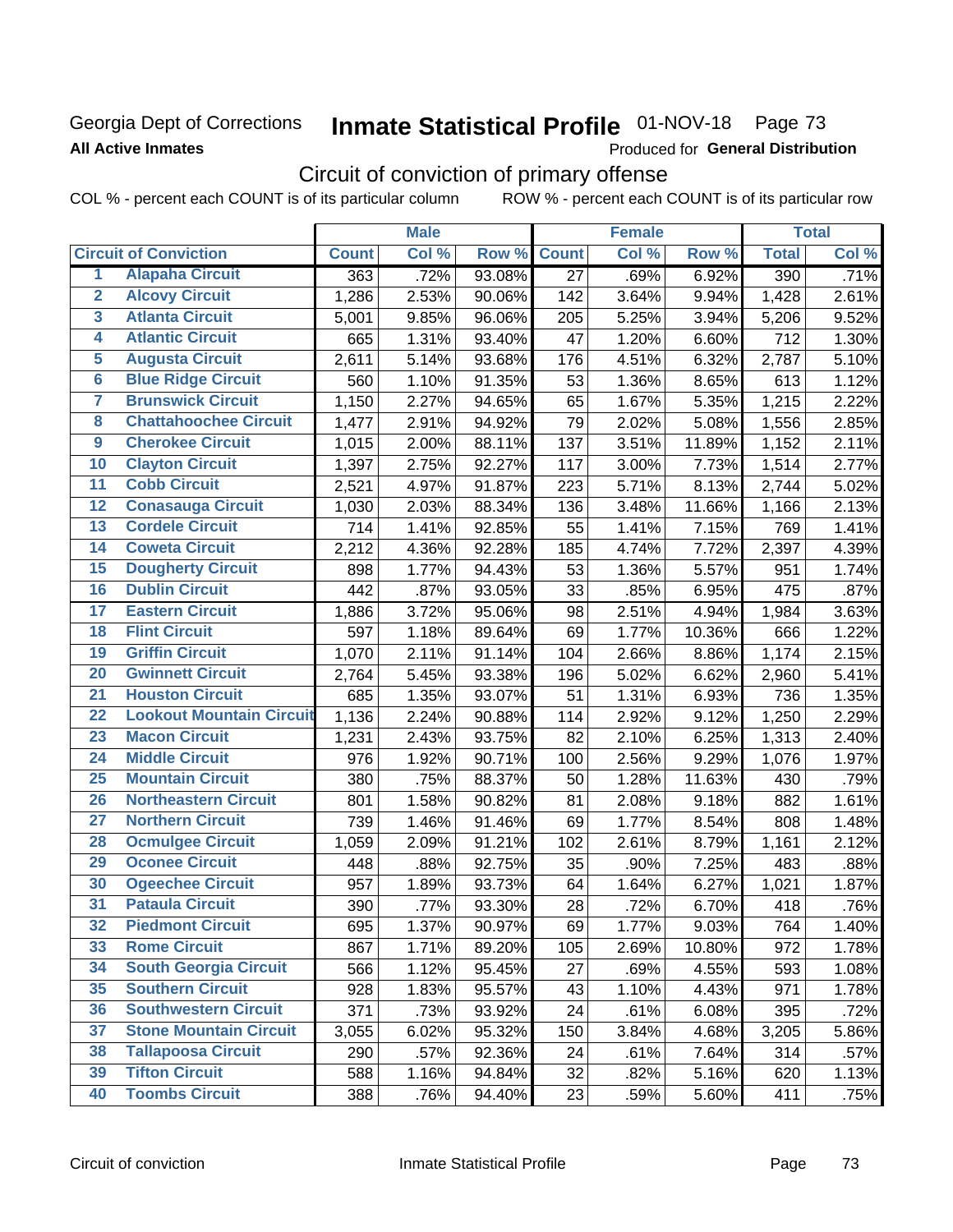### Georgia Dept of Corrections **All Active Inmates**

# Inmate Statistical Profile 01-NOV-18 Page 74

Produced for General Distribution

## Circuit of conviction of primary offense

|                              |                                  |              | <b>Male</b>   |        | <b>Female</b> |       | <b>Total</b> |              |        |
|------------------------------|----------------------------------|--------------|---------------|--------|---------------|-------|--------------|--------------|--------|
| <b>Circuit of Conviction</b> |                                  | <b>Count</b> | Col %         | Row %  | <b>Count</b>  | Col % | Row %        | <b>Total</b> | Col %  |
| 41                           | <b>Waycross Circuit</b>          | 860          | 1.69%         | 92.57% | 69            | 1.77% | 7.43%        | 929          | 1.70%  |
| 42                           | <b>Western Circuit</b>           | 621          | 1.22%         | 93.81% | 41            | 1.05% | 6.19%        | 662          | 1.21%  |
| 43                           | <b>Rockdale Circuit</b>          | 501          | .99%          | 92.95% | 38            | .97%  | 7.05%        | 539          | .99%   |
| 44                           | <b>Douglas Circuit</b>           | 1,023        | 2.02%         | 90.29% | 110           | 2.82% | 9.71%        | 1,133        | 2.07%  |
| 45                           | <b>Appalachian Circuit</b>       | 300          | .59%          | 88.76% | 38            | .97%  | 11.24%       | 338          | .62%   |
| 46                           | <b>Enotah Circuit</b>            | 340          | $.67\%$       | 86.08% | 55            | 1.41% | 13.92%       | 395          | .72%   |
| 47                           | <b>Bell-Forsyth J.C.</b>         | 342          | .67%          | 91.44% | 32            | .82%  | 8.56%        | 374          | .68%   |
| 48                           | <b>Towaliga Judicial Circuit</b> | 329          | .65%          | 92.42% | 27            | .69%  | 7.58%        | 356          | .65%   |
| 49                           | <b>Paulding Circuit</b>          | 235          | .46%          | 92.16% | 20            | .51%  | 7.84%        | 255          | .47%   |
|                              | <b>Total Rported</b>             | 50,760       | 100%          | 92.86% | 3,903         | 100%  | 7.14%        | 54,663       | 100%   |
|                              |                                  |              |               |        |               |       |              |              |        |
|                              | <b>Not Reported</b>              |              | 183           |        |               | 14    |              |              | 197    |
| <b>Crond Total</b>           |                                  |              | <b>50.012</b> |        |               | 2017  |              |              | EA OGN |

| <b>50.943</b> | 3.YT 1  | 54.86U  |
|---------------|---------|---------|
|               |         |         |
|               |         | ∖tlanta |
|               | Atlanta | Cobb    |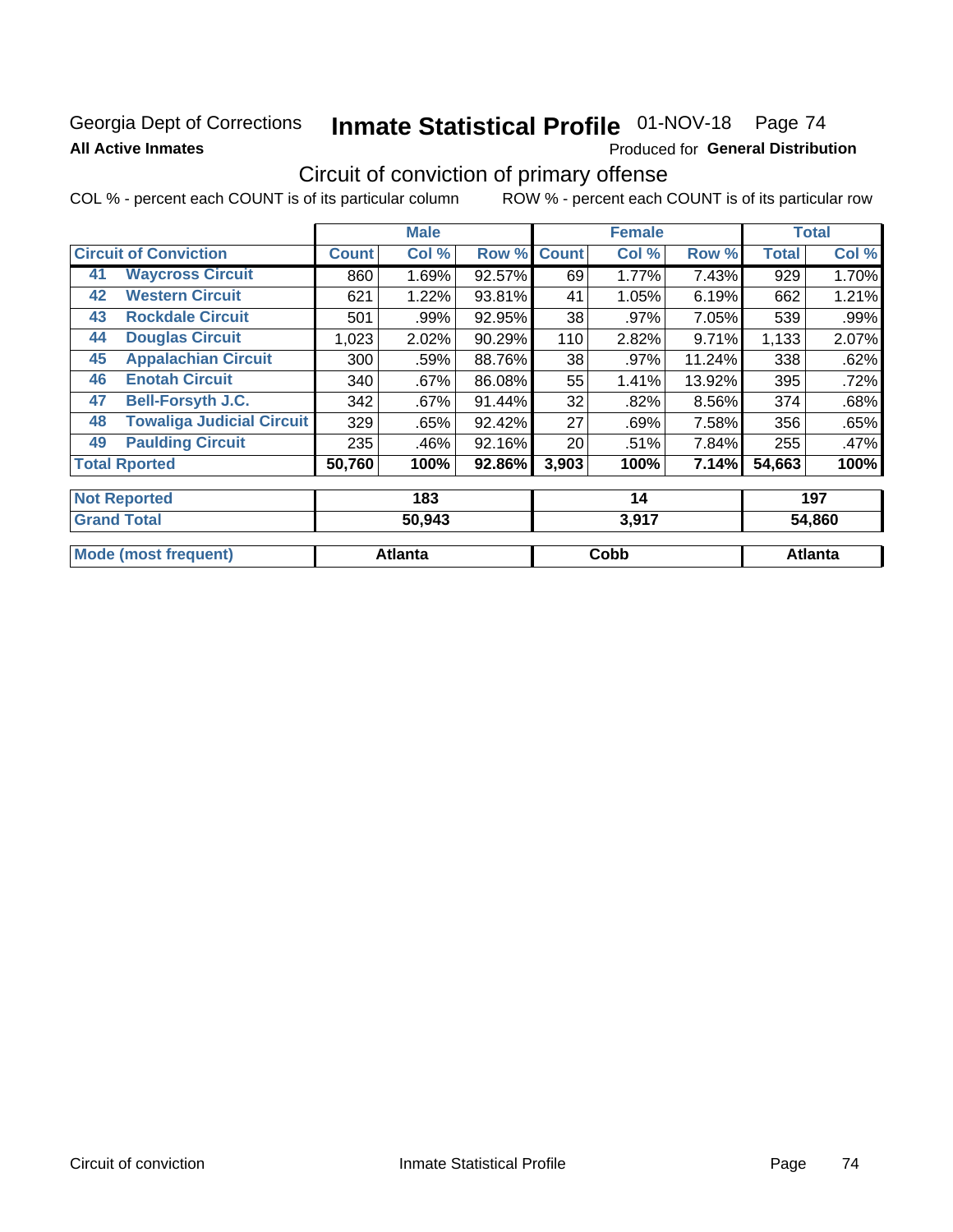### **All Active Inmates**

### Produced for **General Distribution**

### Years served (jail + prison) in this incarceration

|                        |              | <b>Male</b> |         |              | <b>Female</b> |                  |              | <b>Total</b> |
|------------------------|--------------|-------------|---------|--------------|---------------|------------------|--------------|--------------|
| <b>Years Served</b>    | <b>Count</b> | Col %       | Row %   | <b>Count</b> | Col %         | Row <sub>%</sub> | <b>Total</b> | Col %        |
| Less than one year     | 10,136       | 19.92%      | 90.34%  | 1,084        | 27.68%        | 9.66%            | 11,220       | 20.47%       |
| 1 to 1.99 years        | 7,373        | 14.49%      | 91.40%  | 694          | 17.72%        | 8.60%            | 8,067        | 14.72%       |
| 2 to 2.99 years        | 5,337        | 10.49%      | 91.81%  | 476          | 12.16%        | 8.19%            | 5,813        | 10.61%       |
| 3 to 3.99 years        | 4,141        | 8.14%       | 91.72%  | 374          | 9.55%         | 8.28%            | 4,515        | 8.24%        |
| 4 to 4.99 years        | 3,303        | 6.49%       | 93.04%  | 247          | 6.31%         | 6.96%            | 3,550        | 6.48%        |
| 5 to 5.99 years        | 2,639        | 5.19%       | 92.89%  | 202          | 5.16%         | 7.11%            | 2,841        | 5.18%        |
| $6$ to $6.99$ years    | 2,370        | 4.66%       | 93.94%  | 153          | 3.91%         | 6.06%            | 2,523        | 4.60%        |
| 7 to 7.99 years        | 2,108        | 4.14%       | 94.49%  | 123          | 3.14%         | 5.51%            | 2,231        | 4.07%        |
| <b>8 to 8.99 years</b> | 1,570        | 3.08%       | 94.46%  | 92           | 2.35%         | 5.54%            | 1,662        | 3.03%        |
| 9 to 9.99 years        | 1,460        | 2.87%       | 94.87%  | 79           | 2.02%         | 5.13%            | 1,539        | 2.81%        |
| 10 to 10.99 years      | 1,106        | 2.17%       | 95.26%  | 55           | 1.40%         | 4.74%            | 1,161        | 2.12%        |
| 11 to 11.99 years      | 1,116        | 2.19%       | 96.46%  | 41           | 1.05%         | 3.54%            | 1,157        | 2.11%        |
| 12 to 12.99 years      | 855          | 1.68%       | 96.18%  | 34           | 0.87%         | 3.82%            | 889          | 1.62%        |
| 13 to 13.99 years      | 667          | 1.31%       | 95.29%  | 33           | 0.84%         | 4.71%            | 700          | 1.28%        |
| 14 to 14.99 years      | 632          | 1.24%       | 95.76%  | 28           | 0.72%         | 4.24%            | 660          | 1.20%        |
| 15 to 15.99 years      | 551          | 1.08%       | 95.00%  | 29           | 0.74%         | 5.00%            | 580          | 1.06%        |
| 16 to 16.99 years      | 490          | 0.96%       | 95.15%  | 25           | 0.64%         | 4.85%            | 515          | 0.94%        |
| 17 to 17.99 years      | 501          | 0.98%       | 97.28%  | 14           | 0.36%         | 2.72%            | 515          | 0.94%        |
| 18 to 18.99 years      | 464          | 0.91%       | 95.47%  | 22           | 0.56%         | 4.53%            | 486          | 0.89%        |
| 19 to 19.99 years      | 400          | 0.79%       | 94.79%  | 22           | 0.56%         | 5.21%            | 422          | 0.77%        |
| 20 to 20.99 years      | 382          | 0.75%       | 95.98%  | 16           | 0.41%         | 4.02%            | 398          | 0.73%        |
| 21 to 21.99 years      | 389          | 0.76%       | 97.49%  | 10           | 0.26%         | 2.51%            | 399          | 0.73%        |
| 22 to 22.99 years      | 369          | 0.73%       | 96.60%  | 13           | 0.33%         | 3.40%            | 382          | 0.70%        |
| 23 to 23.99 years      | 323          | 0.63%       | 97.88%  | 7            | 0.18%         | 2.12%            | 330          | 0.60%        |
| 24 to 24.99 years      | 297          | 0.58%       | 96.74%  | 10           | 0.26%         | 3.26%            | 307          | 0.56%        |
| 25 to 25.99 years      | 264          | 0.52%       | 98.14%  | 5            | 0.13%         | 1.86%            | 269          | 0.49%        |
| 26 to 26.99 years      | 189          | 0.37%       | 96.43%  | 7            | 0.18%         | 3.57%            | 196          | 0.36%        |
| 27 to 27.99 years      | 198          | 0.39%       | 97.06%  | $\,6$        | 0.15%         | 2.94%            | 204          | 0.37%        |
| 28 to 28.99 years      | 140          | 0.28%       | 96.55%  | 5            | 0.13%         | 3.45%            | 145          | 0.26%        |
| 29 to 29.99 years      | 114          | 0.22%       | 100.00% |              |               |                  | 114          | 0.21%        |
| Thirty + years         | 1,012        | 1.99%       | 99.02%  | 10           | 0.26%         | 0.98%            | 1,022        | 1.86%        |
| <b>Total Reported</b>  | 50,896       | 100%        | 92.86%  | 3,916        | 100%          | 7.14%            | 54,812       | 100.0%       |

| <b>Not Reported</b>      |        |       | 48     |
|--------------------------|--------|-------|--------|
| <b>Grand Total</b>       | 50,943 | 3,917 | 54,860 |
|                          |        |       |        |
| <b>Mean</b><br>(average) | 6.64   | 4.13  | 6.46   |

| 3.575              | 2.33               | 3.47                  |
|--------------------|--------------------|-----------------------|
| Less than one year | Less than one year | Less than one<br>vear |
|                    |                    |                       |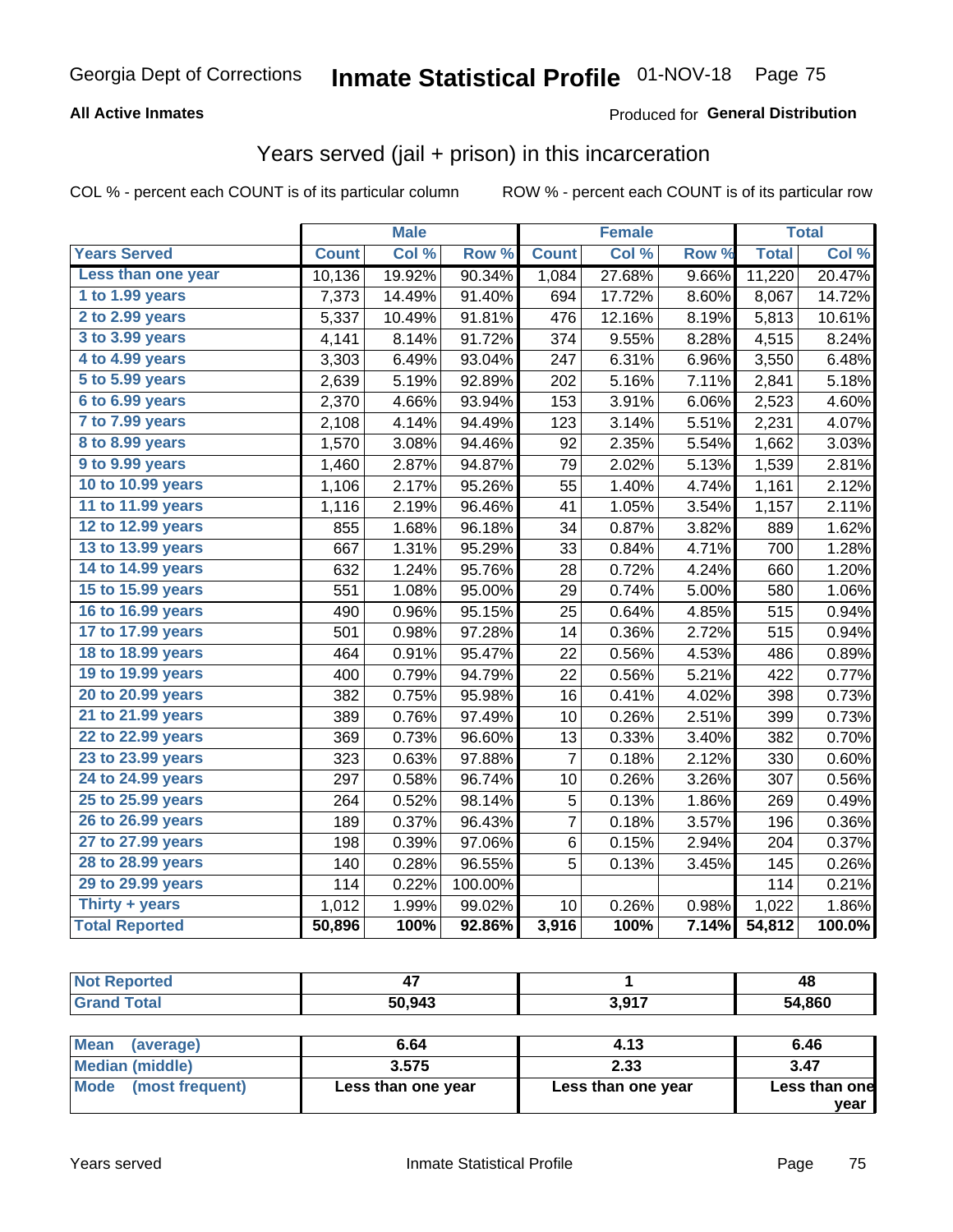#### **All Active Inmates**

Produced for **General Distribution**

### Results of most recent HIV tests

|                         | <b>Male</b>  |        | <b>Female</b> |              |           | Total |        |        |
|-------------------------|--------------|--------|---------------|--------------|-----------|-------|--------|--------|
| <b>HIV Test Results</b> | <b>Count</b> | Col %  | Row %I        | <b>Count</b> | Col %     | Row % | Total  | Col %  |
| <b>Positive</b>         | 670          | 1.45%  | 92.80%        | 52           | $1.41\%$  | 7.20% | 722    | 1.45%  |
| <b>Negative</b>         | 45,406       | 98.54% | 92.57%        | 3,643        | $98.59\%$ | 7.43% | 49,049 | 98.54% |
| Indeterminate           | ີ            | 0.01%  | 100.00%       |              |           |       |        | 0.01%  |
| <b>Total Reported</b>   | 46,079       | 100%   | 92.58%        | 3,695        | 100%      | 7.42% | 49,774 | 100%   |

| <b>Not Reported</b>   | 4,864  | 222             | 5,086  |
|-----------------------|--------|-----------------|--------|
| Total<br><b>Grand</b> | 50,943 | 2017<br>וו ש, ט | 54,860 |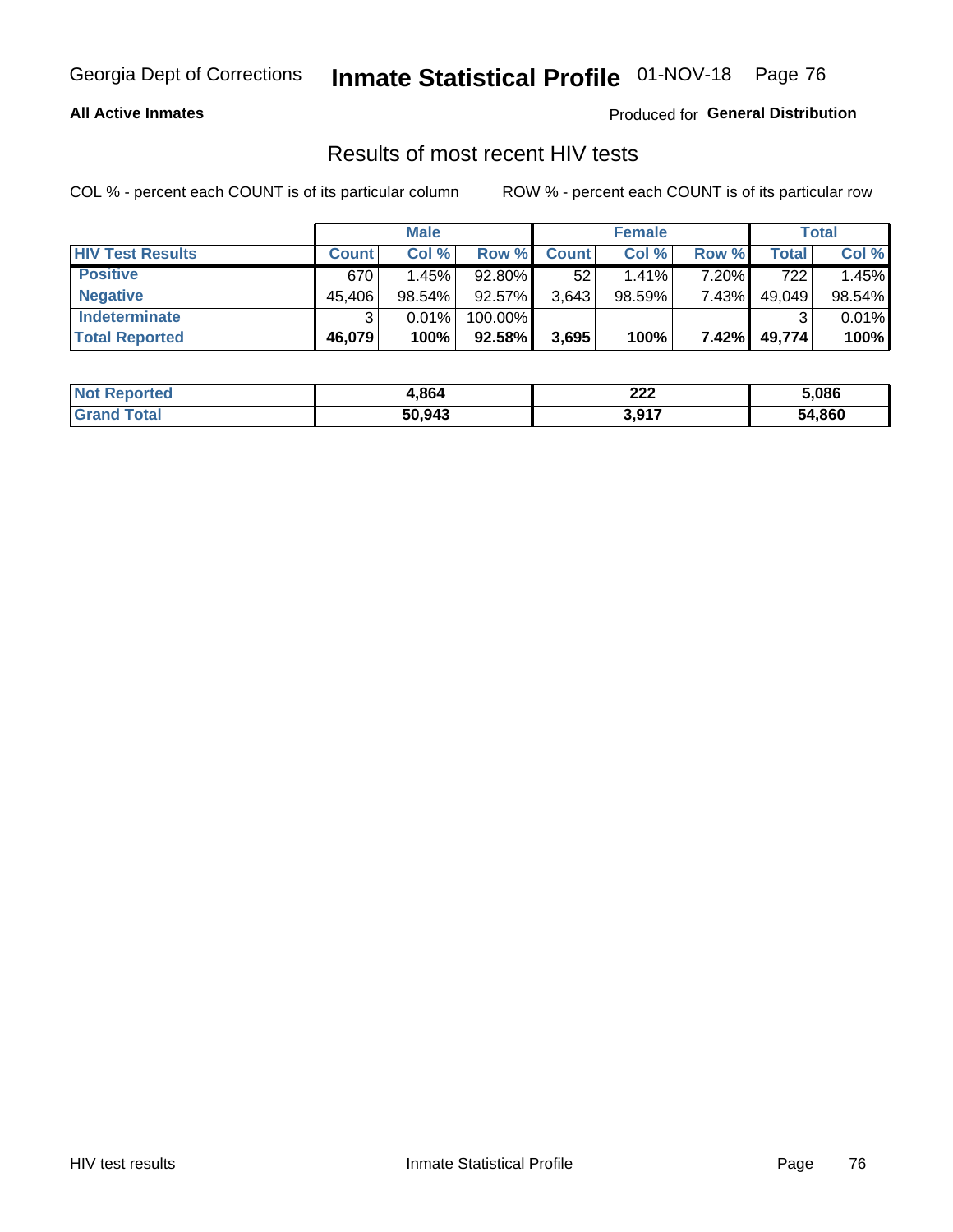#### **All Active Inmates**

### Produced for **General Distribution**

### Results of most recent tuberculosis test

|                                  | <b>Male</b>  |          |           | <b>Female</b> |           |          | Total  |        |
|----------------------------------|--------------|----------|-----------|---------------|-----------|----------|--------|--------|
| <b>Tuberculosis Test Results</b> | <b>Count</b> | Col%     | Row %I    | <b>Count</b>  | Col%      | Row %    | Total  | Col %  |
| <b>Positive on current test</b>  | 6.438        | 13.55%   | 97.72%    | 150           | 4.08%     | 2.28%    | 6,588  | 12.87% |
| <b>Positive on previous test</b> | ົ            | $0.01\%$ | 100.00%   |               |           |          |        | 0.01%  |
| <b>Negative</b>                  | 41.057       | 86.44%   | 92.09%    | 3,526         | $95.92\%$ | $7.91\%$ | 44,583 | 87.12% |
| <b>Total Reported</b>            | 47,497       | 100%     | $92.82\%$ | 3,676         | 100%      | $7.18\%$ | 51.173 | 100%   |

| <b>Not Reported</b>   | 3,446  | 241             | 3,687  |
|-----------------------|--------|-----------------|--------|
| Total<br><b>Grand</b> | 50,943 | 2017<br>וו ש, ט | 54,860 |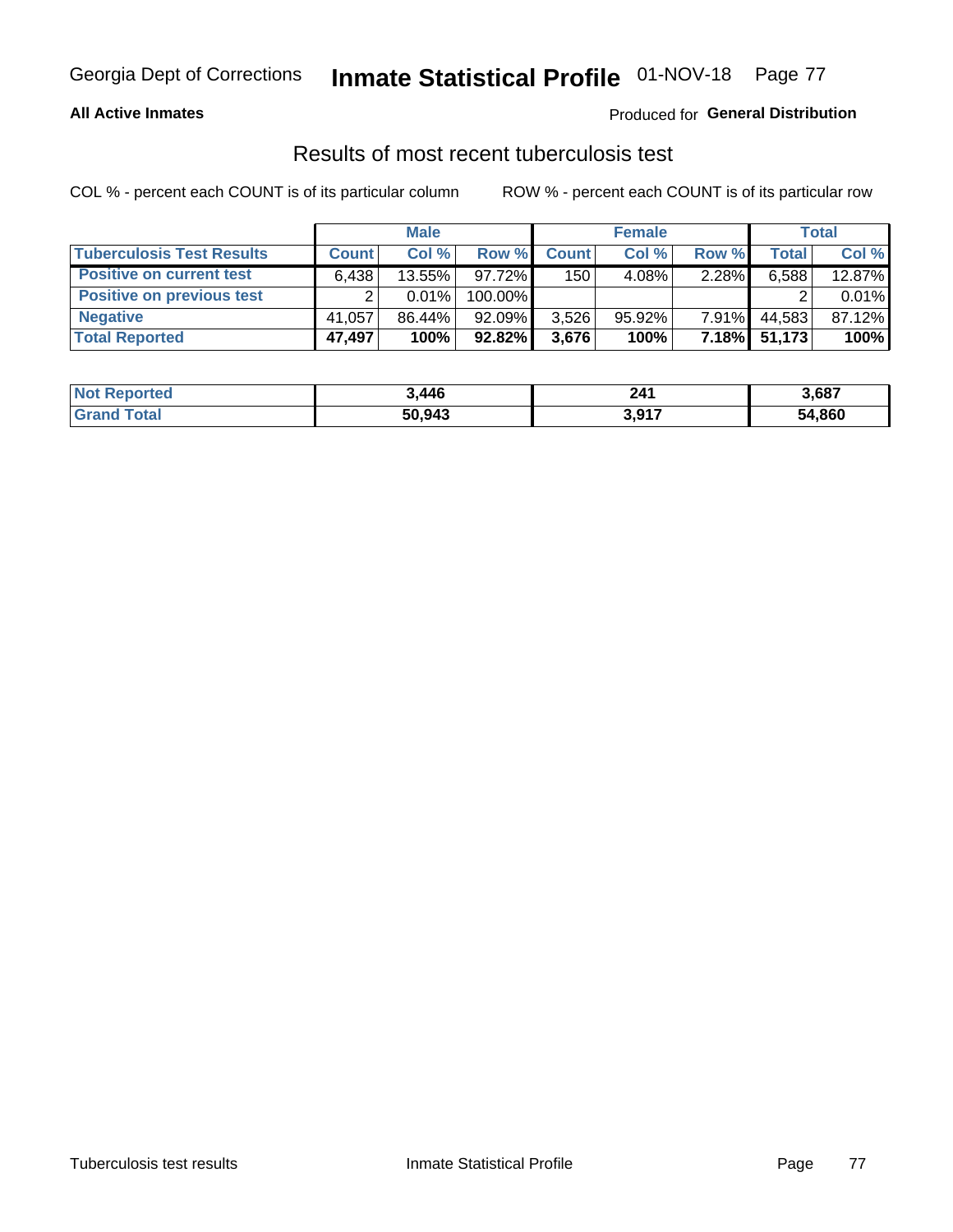#### **All Active Inmates**

Produced for **General Distribution**

### Results of most recent syphilis test

|                                 | <b>Male</b>  |           | <b>Female</b> |              |          | Total    |        |        |
|---------------------------------|--------------|-----------|---------------|--------------|----------|----------|--------|--------|
| <b>Syphilis Test Results</b>    | <b>Count</b> | Col%      | Row %         | <b>Count</b> | Col %    | Row %    | Total  | Col %  |
| <b>Positive on current test</b> | 165          | 1.33%     | 95.38%        |              | $1.81\%$ | $4.62\%$ | 173    | 1.35%  |
| <b>Negative</b>                 | 12.201       | $98.67\%$ | 96.56%        | 435          | 98.19%   | $3.44\%$ | 12.636 | 98.65% |
| <b>Total Reported</b>           | 12,366       | 100%      | $96.54\%$     | 443          | 100%     | $3.46\%$ | 12,809 | 100%   |

| <b>Not Reported</b> | 38,577 | 3.474 | 42,051 |
|---------------------|--------|-------|--------|
| <b>Grand Total</b>  | 50,943 | 3,917 | 54,860 |